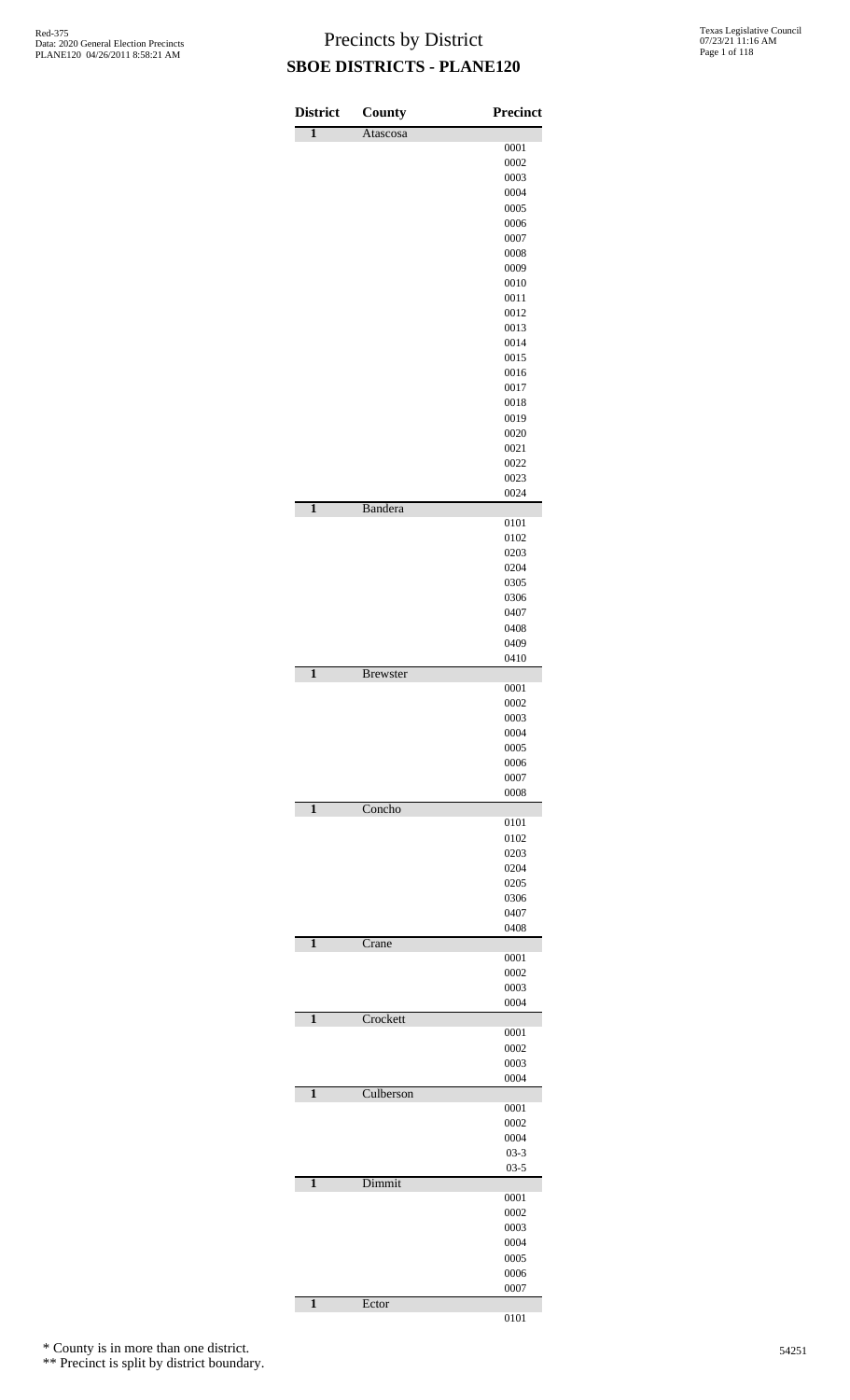| <b>District</b> | County  | <b>Precinct</b> |
|-----------------|---------|-----------------|
| 1               | Ector   | 0102            |
|                 |         | 0103            |
|                 |         | 0104            |
|                 |         | 0106            |
|                 |         | 0107            |
|                 |         | 0108            |
|                 |         | 0109            |
|                 |         | 0110            |
|                 |         | 0111<br>0201    |
|                 |         | 0202            |
|                 |         | 0203            |
|                 |         | 0204            |
|                 |         | 0205            |
|                 |         | 0206            |
|                 |         | 0207            |
|                 |         | 0208            |
|                 |         | 0209<br>0301    |
|                 |         | 0302            |
|                 |         | 0303            |
|                 |         | 0304            |
|                 |         | 0305            |
|                 |         | 0306            |
|                 |         | 0307            |
|                 |         | 0308            |
|                 |         | 0309            |
|                 |         | 0311<br>0312    |
|                 |         | 0401            |
|                 |         | 0402            |
|                 |         | 0403            |
|                 |         | 0404            |
|                 |         | 0405            |
|                 |         | 0406            |
|                 |         | 0407            |
|                 |         | 0408<br>0409    |
|                 |         | 0412            |
| $\mathbf{1}$    | Edwards |                 |
|                 |         | 0001            |
|                 |         | 0002            |
|                 |         | 0003            |
|                 |         | 0004            |
| $\mathbf{1}$    | El Paso | 0001            |
|                 |         | 0002            |
|                 |         | 0003            |
|                 |         | 0004            |
|                 |         | 0005            |
|                 |         | 0006            |
|                 |         | 0007            |
|                 |         | 0008            |
|                 |         | 0009<br>0010    |
|                 |         | 0011            |
|                 |         | 0012            |
|                 |         | 0013            |
|                 |         | 0014            |
|                 |         | 0015            |
|                 |         | 0016            |
|                 |         | 0017<br>0018    |
|                 |         | 0019            |
|                 |         | 0020            |
|                 |         | 0021            |
|                 |         | 0022            |
|                 |         | 0023            |
|                 |         | 0024            |
|                 |         | 0025            |
|                 |         | 0026            |
|                 |         | 0027<br>0028    |
|                 |         | 0029            |
|                 |         | 0030            |
|                 |         | 0031            |
|                 |         | 0032            |
|                 |         | 0033            |

\* County is in more than one district.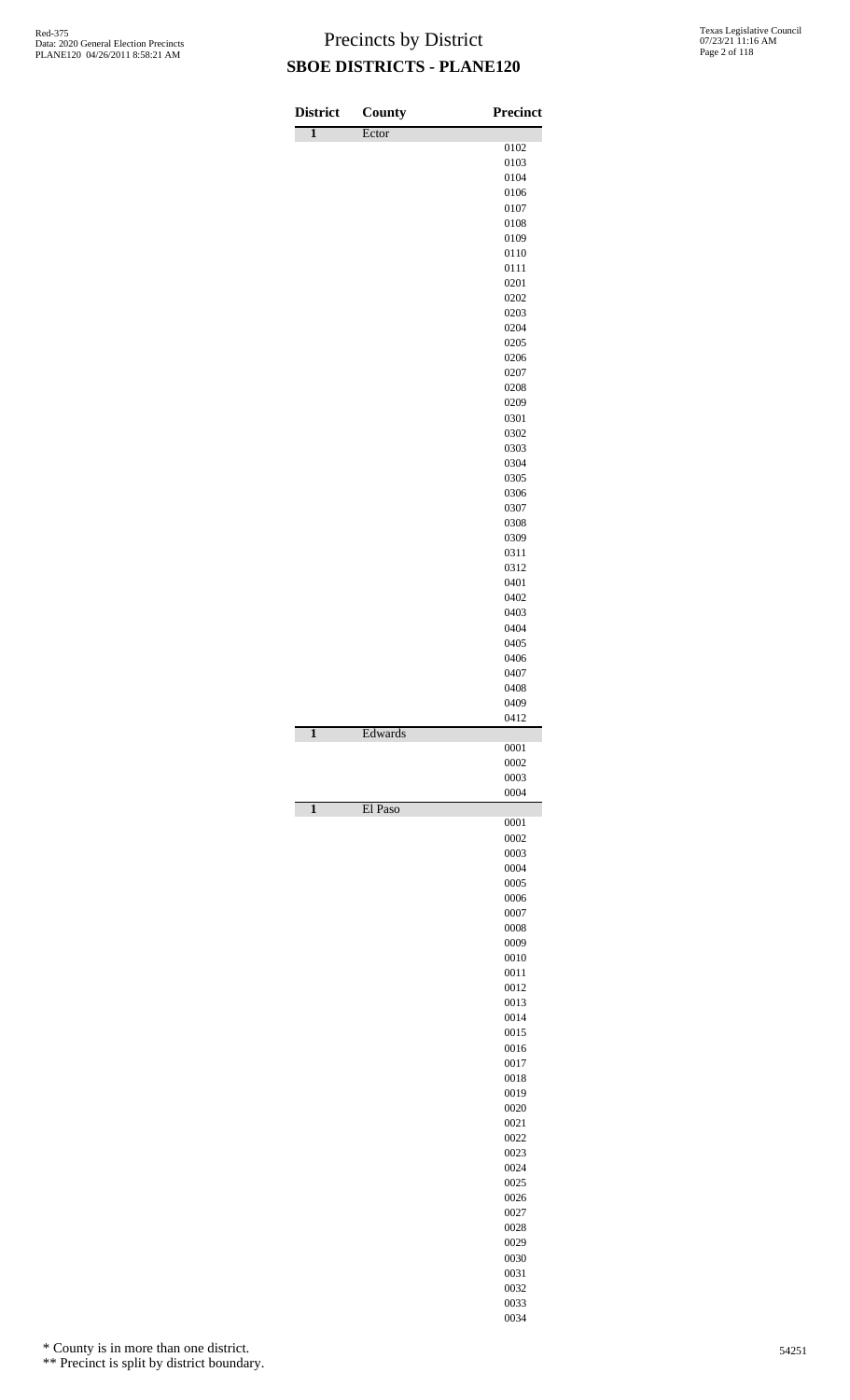| <b>District</b>         | County  | <b>Precinct</b> |
|-------------------------|---------|-----------------|
| $\overline{\mathbf{1}}$ | El Paso |                 |
|                         |         | 0035<br>0036    |
|                         |         | 0037            |
|                         |         | 0038            |
|                         |         | 0039            |
|                         |         | 0040            |
|                         |         | 0041            |
|                         |         | 0042            |
|                         |         | 0043<br>0044    |
|                         |         | 0045            |
|                         |         | 0046            |
|                         |         | 0047            |
|                         |         | 0048            |
|                         |         | 0049            |
|                         |         | 0050            |
|                         |         | 0051            |
|                         |         | 0052<br>0053    |
|                         |         | 0054            |
|                         |         | 0055            |
|                         |         | 0056            |
|                         |         | 0057            |
|                         |         | 0058            |
|                         |         | 0059            |
|                         |         | 0060            |
|                         |         | 0061            |
|                         |         | 0062<br>0063    |
|                         |         | 0064            |
|                         |         | 0065            |
|                         |         | 0066            |
|                         |         | 0067            |
|                         |         | 0068            |
|                         |         | 0069            |
|                         |         | 0070            |
|                         |         | 0071<br>0072    |
|                         |         | 0073            |
|                         |         | 0074            |
|                         |         | 0075            |
|                         |         | 0076            |
|                         |         | 0077            |
|                         |         | 0078            |
|                         |         | 0079            |
|                         |         | 0080<br>0081    |
|                         |         | 0082            |
|                         |         | 0083            |
|                         |         | 0084            |
|                         |         | 0085            |
|                         |         | 0086            |
|                         |         | 0087            |
|                         |         | 0088            |
|                         |         | 0089<br>0090    |
|                         |         | 0091            |
|                         |         | 0092            |
|                         |         | 0093            |
|                         |         | 0094            |
|                         |         | 0095            |
|                         |         | 0096            |
|                         |         | 0097            |
|                         |         | 0098            |
|                         |         | 0099            |
|                         |         | 0100<br>0101    |
|                         |         | 0102            |
|                         |         | 0103            |
|                         |         | 0104            |
|                         |         | 0105            |
|                         |         | 0106            |

\* County is in more than one district.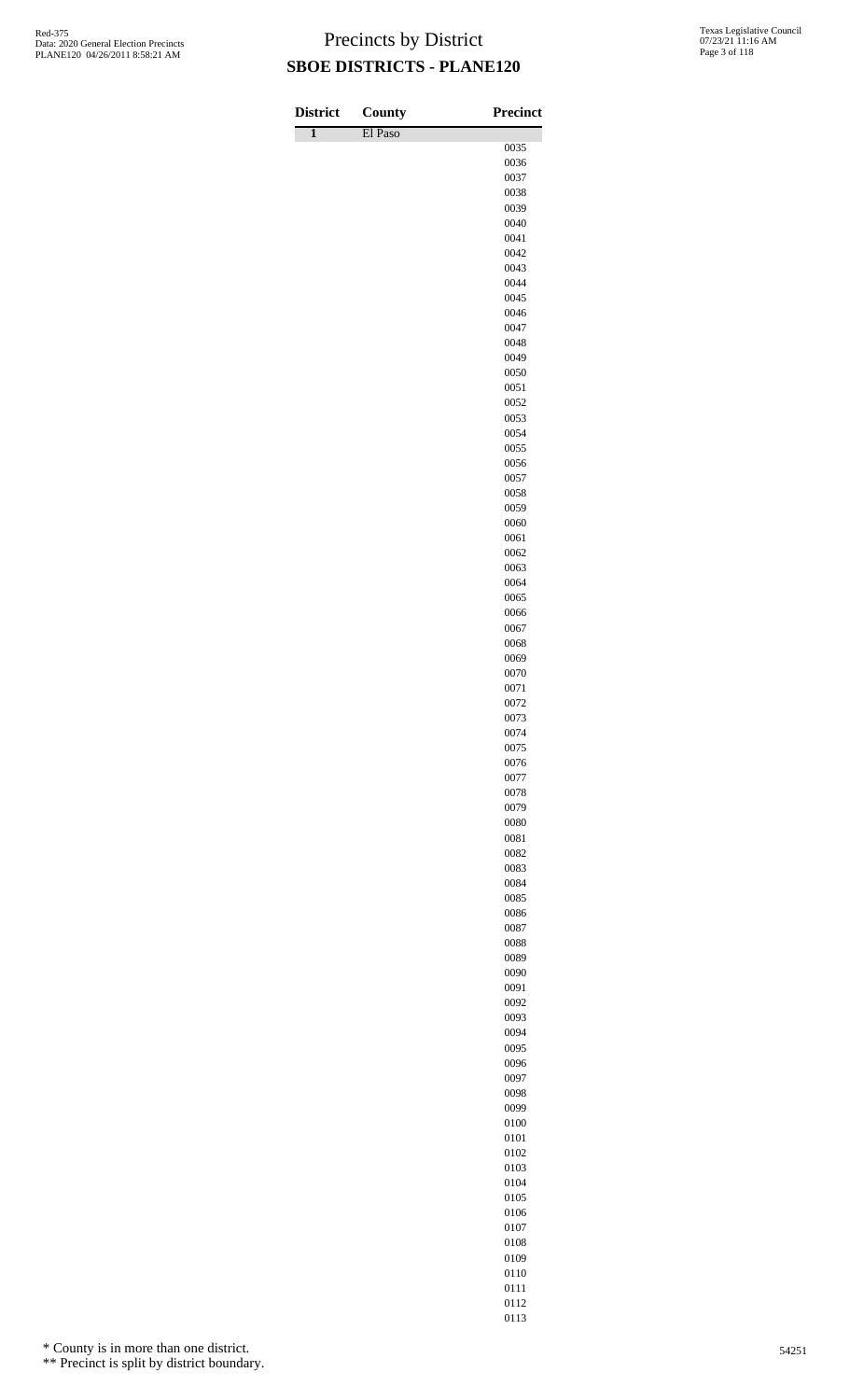| <b>District</b>         | County  | <b>Precinct</b> |
|-------------------------|---------|-----------------|
| $\overline{\mathbf{1}}$ | El Paso | 0114            |
|                         |         | 0115            |
|                         |         | 0116            |
|                         |         | 0117            |
|                         |         | 0118            |
|                         |         | 0119<br>0120    |
|                         |         | 0121            |
|                         |         | 0122            |
|                         |         | 0123            |
|                         |         | 0124            |
|                         |         | 0125<br>0126    |
|                         |         | 0127            |
|                         |         | 0128            |
|                         |         | 0129            |
|                         |         | 0130            |
|                         |         | 0131<br>0132    |
|                         |         | 0133            |
|                         |         | 0134            |
|                         |         | 0135            |
|                         |         | 0136<br>0137    |
|                         |         | 0138            |
|                         |         | 0139            |
|                         |         | 0140            |
|                         |         | 0141            |
|                         |         | 0142<br>0143    |
|                         |         | 0144            |
|                         |         | 0145            |
|                         |         | 0146            |
|                         |         | 0147<br>0148    |
|                         |         | 0149            |
|                         |         | 0150            |
|                         |         | 0151            |
|                         |         | 0152            |
|                         |         | 0153<br>0154    |
|                         |         | 0155            |
|                         |         | 0156            |
|                         |         | 0157            |
|                         |         | 0158            |
|                         |         | 0159<br>0160    |
|                         |         | 0161            |
|                         |         | 0162            |
|                         |         | 0163            |
|                         |         | 0164            |
|                         |         | 0165<br>0166    |
|                         |         | 0167            |
|                         |         | 0168            |
|                         |         | 0169            |
|                         |         | 0170<br>0171    |
|                         |         | 0172            |
|                         |         | 0173            |
|                         |         | 0174            |
|                         |         | 0175            |
|                         |         | 0176<br>0177    |
|                         |         | 0178            |
|                         |         | 0179            |
|                         |         | 0180            |
|                         |         | 0181            |
|                         |         | 0182<br>0183    |
|                         |         | 0184            |
|                         |         | 0185            |

\* County is in more than one district.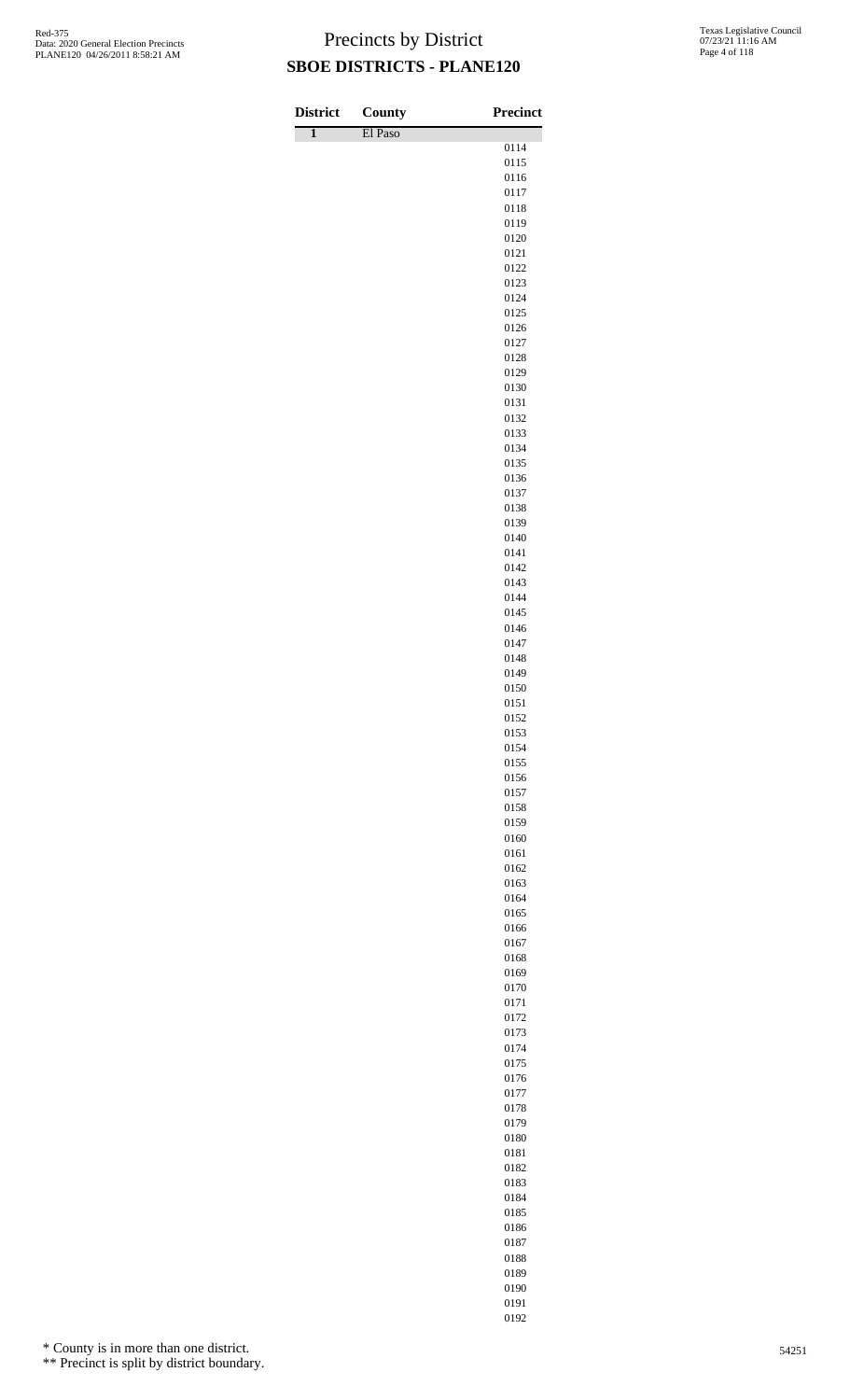| <b>District</b>         | County            | <b>Precinct</b> |
|-------------------------|-------------------|-----------------|
| $\overline{\mathbf{1}}$ | El Paso           |                 |
|                         |                   | 0193            |
|                         |                   | 0194            |
|                         |                   | 0195            |
|                         |                   | 0196            |
|                         |                   | 0197            |
|                         |                   | 0198            |
|                         |                   | 0199<br>0200    |
|                         |                   | 0201            |
|                         |                   | 0202            |
|                         |                   | 0203            |
|                         |                   | 0204            |
|                         |                   | 0205            |
|                         |                   | 0206            |
|                         |                   | 0207            |
|                         |                   | 0208            |
| $\mathbf{1}$            | Frio              |                 |
|                         |                   | 0001            |
|                         |                   | 0002            |
|                         |                   | 0003            |
|                         |                   | 0004            |
|                         |                   | 0005            |
|                         |                   | 0006            |
|                         |                   | 0008            |
|                         |                   | 0009            |
|                         |                   | 0010            |
| $\mathbf{1}$            | Glasscock         |                 |
|                         |                   | 0001<br>0002    |
|                         |                   | 0003            |
|                         |                   | 0004            |
| $\mathbf{1}$            | Hudspeth          |                 |
|                         |                   | 0001            |
|                         |                   | 0002            |
|                         |                   | 0004            |
|                         |                   | 003N            |
|                         |                   | 003S            |
| $\mathbf{1}$            | Irion             |                 |
|                         |                   | 0100            |
|                         |                   | 0200            |
|                         |                   | 0300            |
|                         | <b>Jeff Davis</b> | 0400            |
| $\mathbf{1}$            |                   | 0001            |
|                         |                   | 0002            |
|                         |                   | 0003            |
|                         |                   | 0004            |
|                         |                   | 0005            |
| $\mathbf{1}$            | Kimble            |                 |
|                         |                   | 0001            |
|                         |                   | 0002            |
|                         |                   | 0003            |
|                         |                   | 0004            |
|                         |                   | 0006            |
|                         |                   | 0007            |
|                         |                   | 0009            |
| $\mathbf{1}$            | Kinney            |                 |
|                         |                   | 0001            |
|                         |                   | 0002<br>0003    |
|                         |                   | 0004            |
| $\mathbf{1}$            | La Salle          |                 |
|                         |                   | 0001            |
|                         |                   | 0002            |
|                         |                   | 0003            |
|                         |                   | 0004            |
|                         |                   | 0005            |
|                         |                   | 0006            |
|                         |                   | 003A            |
| $\mathbf{1}$            | Loving            |                 |
|                         |                   | 0001            |
|                         |                   | 0002            |
|                         |                   | 0003            |
|                         |                   | 0004            |
| $\mathbf{1}$            | McCulloch         |                 |
|                         |                   | 0101            |
|                         |                   | 0102<br>0201    |
|                         |                   | 0202            |
|                         |                   |                 |

\* County is in more than one district.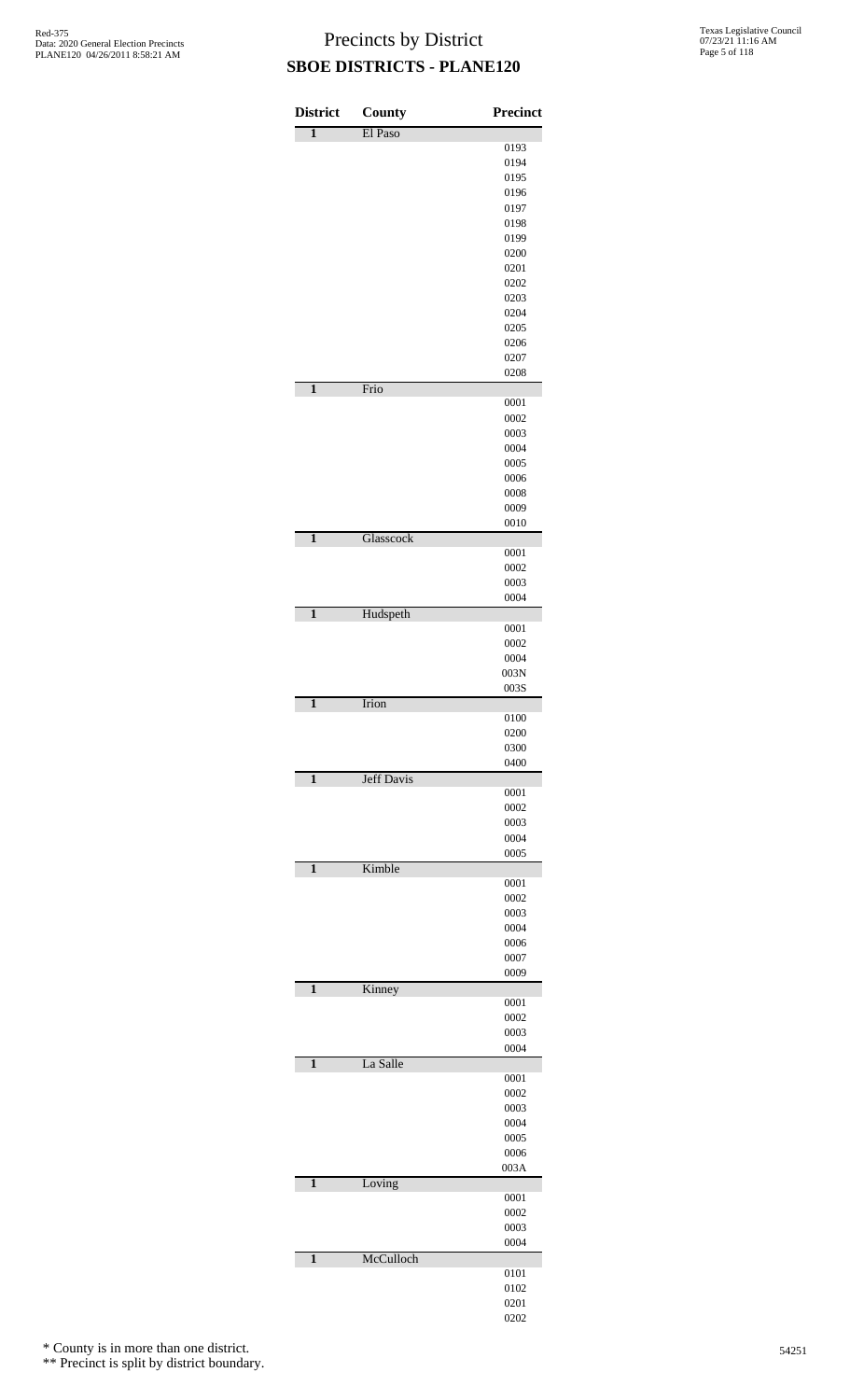| <b>District</b>         | <b>County</b> | <b>Precinct</b> |
|-------------------------|---------------|-----------------|
| $\overline{\mathbf{1}}$ | McCulloch     |                 |
|                         |               | 0301            |
|                         |               | 0302            |
|                         |               | 0401            |
|                         |               | 0402            |
|                         |               | 0403            |
| $\mathbf{1}$            | Maverick      | 001A            |
|                         |               | 001B            |
|                         |               | 001C            |
|                         |               | 002A            |
|                         |               | 002B            |
|                         |               | 002C            |
|                         |               | 002D            |
|                         |               | 003A            |
|                         |               | 003B            |
|                         |               | 003C            |
|                         |               | 004A            |
|                         |               | 004B            |
|                         |               | 004C            |
|                         |               | 004D            |
| $\overline{\mathbf{1}}$ | Medina        |                 |
|                         |               | 001A            |
|                         |               | 001B<br>001C    |
|                         |               | 001D            |
|                         |               | 002A            |
|                         |               | 002B            |
|                         |               | 002C            |
|                         |               | 003A            |
|                         |               | 003B            |
|                         |               | 003C            |
|                         |               | 003D            |
|                         |               | 004A            |
|                         |               | 004B            |
|                         |               | 004C            |
| $\mathbf{1}$            | Menard        |                 |
|                         |               | 0001            |
|                         |               | 0002            |
|                         |               | 0003            |
|                         |               | 0004            |
|                         |               | 0005<br>0006    |
| $\mathbf{1}$            | Pecos         |                 |
|                         |               | 0001            |
|                         |               | 0002            |
|                         |               | 0003            |
|                         |               | 0004            |
|                         |               | 0005            |
|                         |               | 0006            |
|                         |               | 0007            |
|                         |               | 0009            |
|                         |               | 0010            |
| $\mathbf{1}$            | Presidio      |                 |
|                         |               | 0001            |
|                         |               | 0002<br>0003    |
|                         |               | 0004            |
|                         |               | 0005            |
|                         |               | 0006            |
|                         |               | 0007            |
| $\mathbf{1}$            | Reagan        |                 |
|                         |               | 0001            |
|                         |               | 0002            |
|                         |               | 0003            |
|                         |               | 0004            |
| $\overline{\mathbf{1}}$ | Real          |                 |
|                         |               | 0001            |
|                         |               | 0002            |
|                         |               | 0003            |
|                         |               | 0004            |
|                         |               | 0006            |
|                         |               | 0007            |
| $\mathbf{1}$            | Reeves        |                 |
|                         |               | 0001<br>0002    |
|                         |               | 0003            |
|                         |               | 0004            |
|                         |               | 0005            |
|                         |               | 0006            |
|                         |               |                 |

\* County is in more than one district.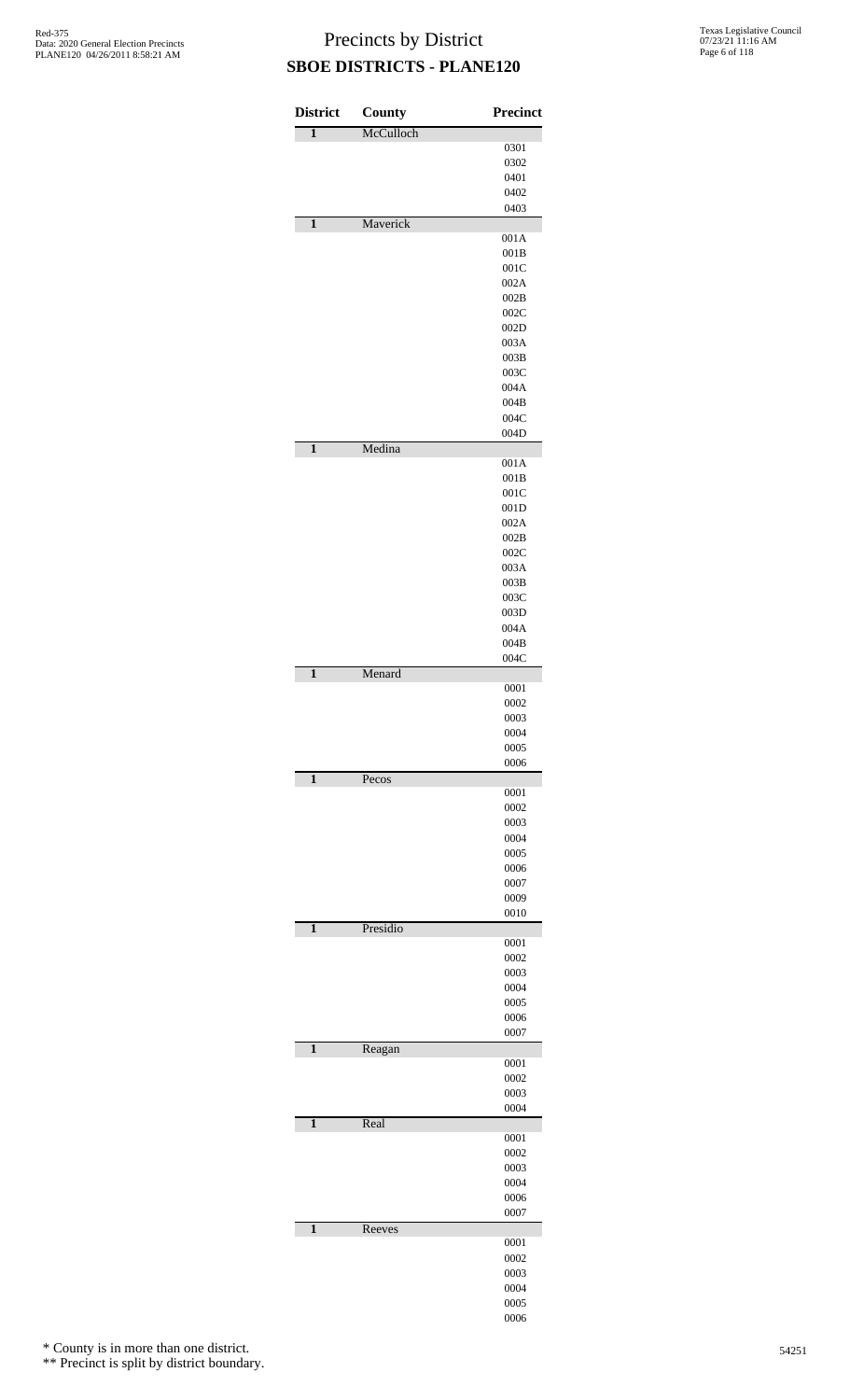| <b>District</b> | County     | Precinct     |
|-----------------|------------|--------------|
| $\overline{1}$  | Reeves     |              |
|                 |            | 0007         |
|                 |            | 0008<br>0010 |
|                 |            | 0011         |
|                 |            | 0012         |
| $\mathbf{1}$    | Schleicher |              |
|                 |            | 0001         |
|                 |            | 0002<br>0003 |
|                 |            | 0004         |
| $\mathbf{1}$    | Sutton     |              |
|                 |            | 0101         |
|                 |            | 0201<br>0301 |
|                 |            | 0401         |
| $\mathbf{1}$    | Terrell    |              |
|                 |            | 0001         |
|                 |            | 0002         |
|                 |            | 0003<br>0004 |
| $\mathbf{1}$    | Upton      |              |
|                 |            | 0001         |
|                 |            | 0002         |
|                 |            | 0003         |
|                 |            | 0004<br>0005 |
|                 |            | 0006         |
| $\mathbf{1}$    | Uvalde     |              |
|                 |            | 0001         |
|                 |            | 0002<br>0003 |
|                 |            | 0004         |
|                 |            | 0005         |
|                 |            | 0006         |
|                 |            | 0007         |
|                 |            | 0008<br>0009 |
|                 |            | 0010         |
|                 |            | 0011         |
|                 |            | 0012         |
|                 |            | 0013<br>0014 |
| $\mathbf{1}$    | Val Verde  |              |
|                 |            | 0010         |
|                 |            | 0011         |
|                 |            | 0012<br>0013 |
|                 |            | 0020         |
|                 |            | 0021         |
|                 |            | 0022         |
|                 |            | 0023<br>0024 |
|                 |            | 0030         |
|                 |            | 0031         |
|                 |            | 0032         |
|                 |            | 0033<br>0040 |
|                 |            | 0041         |
|                 |            | 0042         |
|                 |            | 0043         |
| $\mathbf{1}$    | Ward       | 0002         |
|                 |            | 001E         |
|                 |            | 001W         |
|                 |            | 003N         |
|                 |            | 003S         |
|                 |            | 004E<br>004M |
|                 |            | 004W         |
| $\mathbf{1}$    | Webb       |              |
|                 |            | 0122         |
|                 |            | 0124<br>0125 |
|                 |            | 0128         |
|                 |            | 0129         |
|                 |            | 0130         |
|                 |            | 0132<br>0133 |
|                 |            | 0134         |

\* County is in more than one district.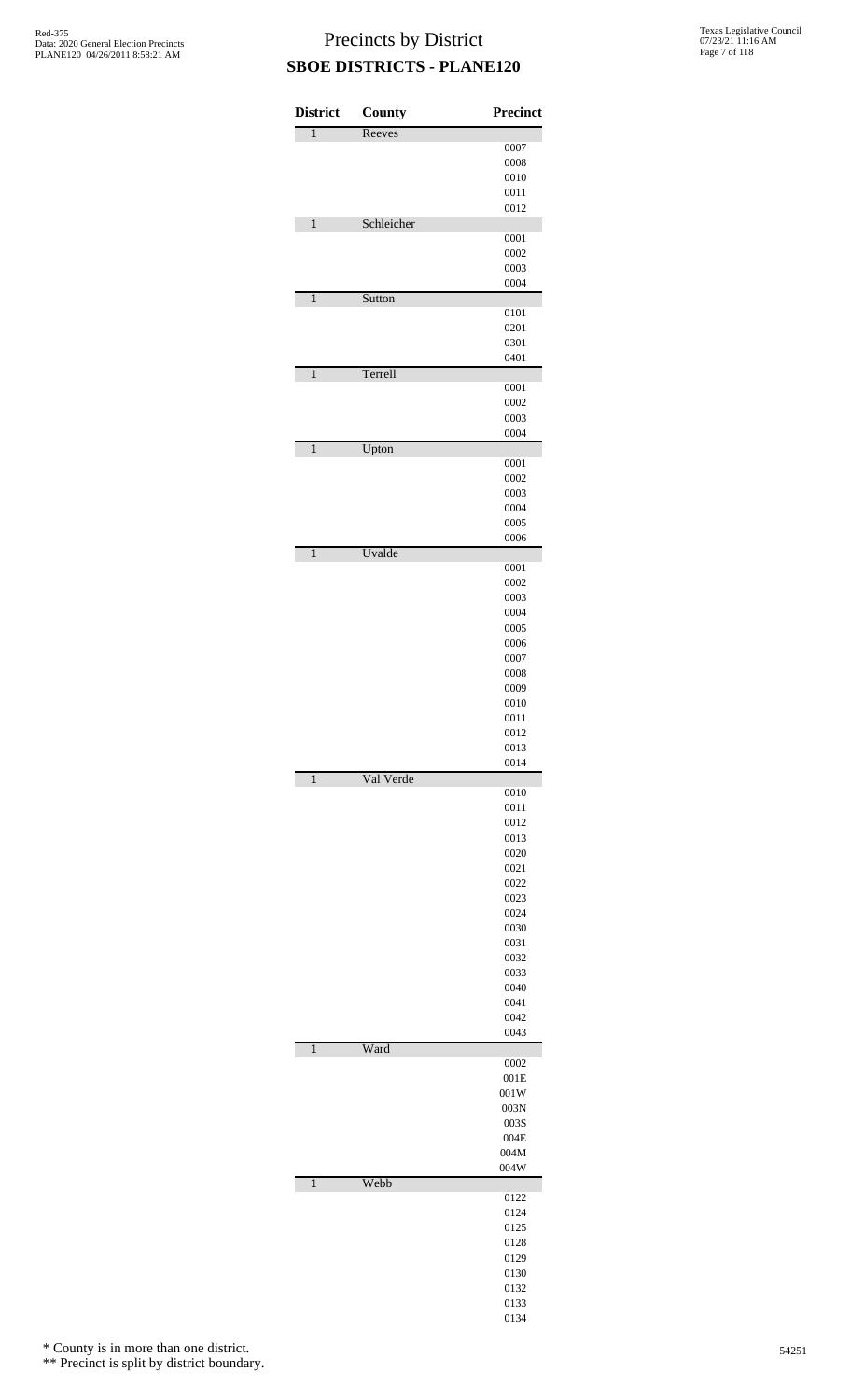| <b>District</b>         | County  | Precinct     |
|-------------------------|---------|--------------|
| $\overline{1}$          | Webb    |              |
|                         |         | 0135         |
|                         |         | 0136         |
|                         |         | 0154         |
|                         |         | 0164         |
|                         |         | 0169         |
|                         |         | 0215         |
|                         |         | 0218         |
|                         |         | 0219         |
|                         |         | 0220         |
|                         |         | 0221         |
|                         |         | 0226         |
|                         |         | 0227         |
|                         |         | 0231         |
|                         |         | 0237         |
|                         |         | 0239         |
|                         |         | 0252<br>0255 |
|                         |         |              |
|                         |         | 0266         |
|                         |         | 0267         |
|                         |         | 0268         |
|                         |         | 0308         |
|                         |         | 0309         |
|                         |         | 0310         |
|                         |         | 0311         |
|                         |         | 0312         |
|                         |         | 0338         |
|                         |         | 0340         |
|                         |         | 0341         |
|                         |         | 0342         |
|                         |         | 0343         |
|                         |         | 0344         |
|                         |         | 0345         |
|                         |         | 0349         |
|                         |         | 0350         |
|                         |         | 0351         |
|                         |         | 0356         |
|                         |         | 0359         |
|                         |         | 0360         |
|                         |         | 0361         |
|                         |         | 0362         |
|                         |         | 0363         |
|                         |         | 0401         |
|                         |         | 0402         |
|                         |         | 0403         |
|                         |         | 0404         |
|                         |         | 0405         |
|                         |         | 0406         |
|                         |         | 0407         |
|                         |         | 0413         |
|                         |         | 0414         |
|                         |         | 0416         |
|                         |         | 0417         |
|                         |         | 0423         |
|                         |         | 0446         |
|                         |         | 0447         |
|                         |         | 0448         |
|                         |         | 0453         |
|                         |         | 0457         |
|                         |         | 0458         |
|                         |         | 0465         |
| $\mathbf{1}$            | Winkler |              |
|                         |         | 0101         |
|                         |         | 0201         |
|                         |         | 0202         |
|                         |         | 0301         |
|                         |         | 0401         |
| $\overline{\mathbf{1}}$ | Zapata  |              |
|                         |         | 0001         |
|                         |         | 0002         |
|                         |         | 0003         |
|                         |         | 0004         |
|                         |         | 001A         |
|                         |         | 001B         |
|                         |         | 002A         |
| $\mathbf{1}$            | Zavala  |              |
|                         |         | 0001         |
|                         |         | 0002         |
|                         |         | 0003         |
|                         |         | 0004         |

\* County is in more than one district.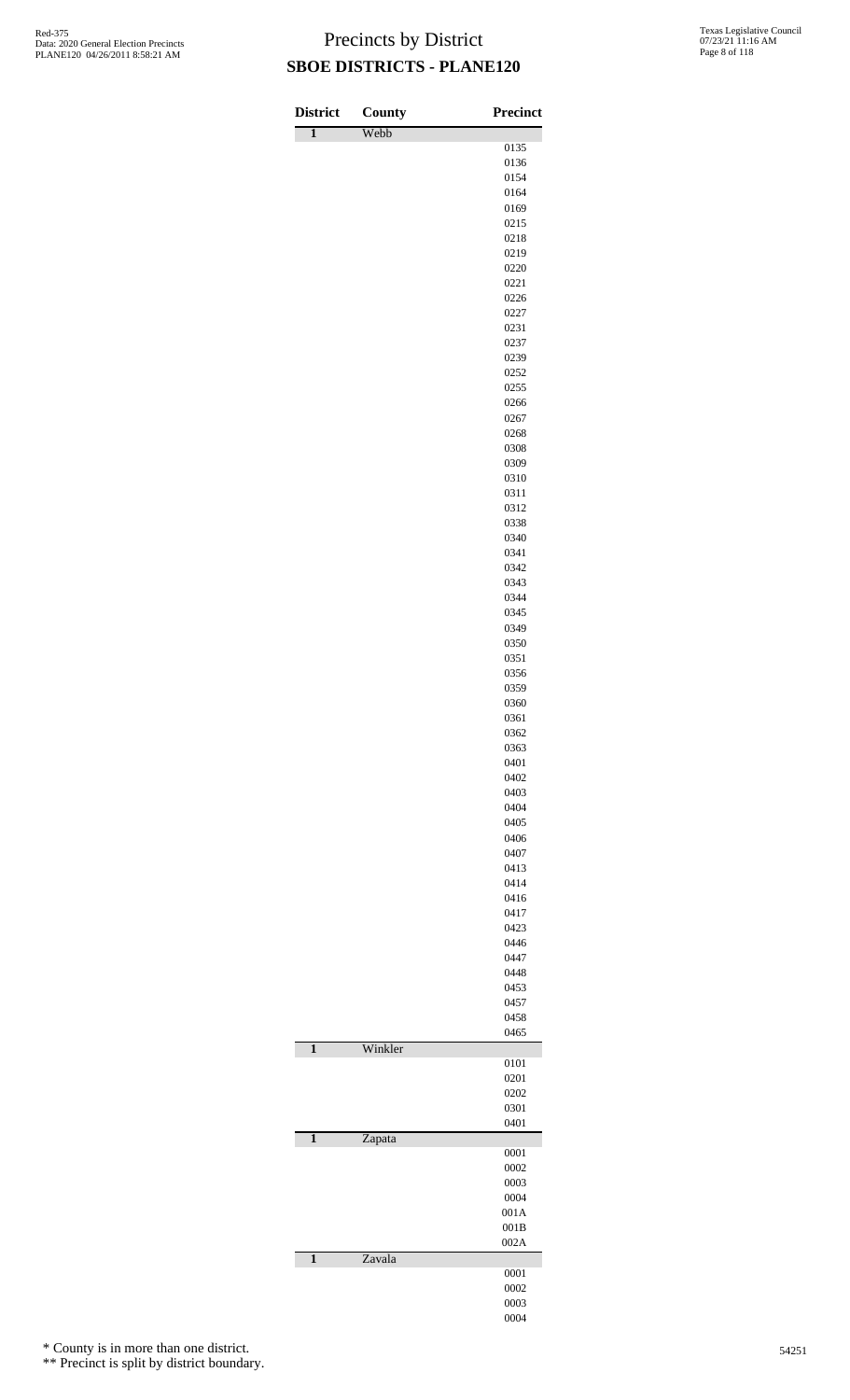| <b>District</b> | <b>County</b> | <b>Precinct</b> |
|-----------------|---------------|-----------------|
| 1               | Zavala        |                 |
|                 |               | 001A<br>004A    |
| $\overline{2}$  | Aransas       |                 |
|                 |               | 0001<br>0002    |
|                 |               | 0003            |
|                 |               | 0004            |
|                 |               | 001A            |
| $\overline{2}$  | Calhoun       | 004A            |
|                 |               | 0001            |
|                 |               | 0002            |
|                 |               | 0003            |
|                 |               | 0004<br>0005    |
|                 |               | 0006            |
|                 |               | 0007            |
|                 |               | 0008            |
|                 |               | 0009<br>0010    |
|                 |               | 0011            |
|                 |               | 0012            |
|                 |               | 0013            |
|                 |               | 0014<br>0015    |
|                 |               | 0016            |
|                 |               | 0017            |
|                 |               | 0018            |
|                 |               | 0019<br>0020    |
|                 |               | 0021            |
|                 |               | 0022            |
|                 |               | 0023            |
|                 |               | 0024<br>0025    |
| $\overline{2}$  | Cameron       |                 |
|                 |               | 0001            |
|                 |               | 0002<br>0003    |
|                 |               | 0004            |
|                 |               | 0005            |
|                 |               | 0006            |
|                 |               | 0007<br>0008    |
|                 |               | 0009            |
|                 |               | 0010            |
|                 |               | 0011            |
|                 |               | 0012<br>0013    |
|                 |               | 0014            |
|                 |               | 0015            |
|                 |               | 0016<br>0017    |
|                 |               | 0018            |
|                 |               | 0019            |
|                 |               | 0020            |
|                 |               | 0021<br>0022    |
|                 |               | 0023            |
|                 |               | 0024            |
|                 |               | 0025            |
|                 |               | 0026<br>0027    |
|                 |               | 0028            |
|                 |               | 0029            |
|                 |               | 0030<br>0031    |
|                 |               | 0032            |
|                 |               | 0033            |
|                 |               | 0034            |
|                 |               | 0035            |
|                 |               | 0036<br>0037    |
|                 |               | 0038            |
|                 |               | 0039            |
|                 |               | 0040            |
|                 |               | 0041<br>0042    |

\* County is in more than one district.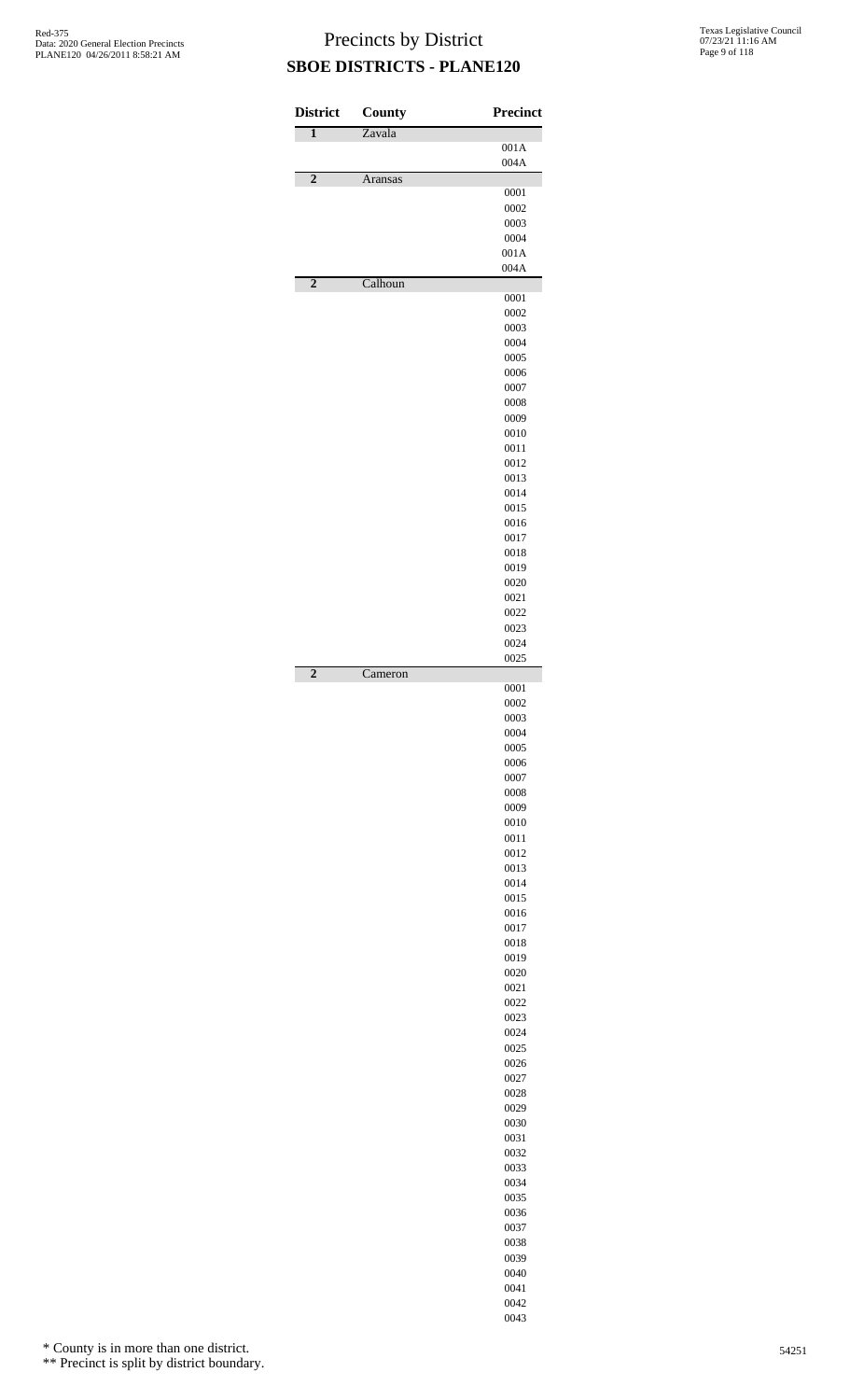| <b>District</b> | County   | <b>Precinct</b> |
|-----------------|----------|-----------------|
| $\overline{2}$  | Cameron  |                 |
|                 |          | 0044            |
|                 |          | 0045            |
|                 |          | 0046<br>0047    |
|                 |          | 0048            |
|                 |          | 0049            |
|                 |          | 0050            |
|                 |          | 0051            |
|                 |          | 0052<br>0053    |
|                 |          | 0054            |
|                 |          | 0055            |
|                 |          | 0056            |
|                 |          | 0057            |
|                 |          | 0058            |
|                 |          | 0059<br>0060    |
|                 |          | 0061            |
|                 |          | 0062            |
|                 |          | 0063            |
|                 |          | 0064            |
|                 |          | 0065<br>0066    |
|                 |          | 0067            |
|                 |          | 0068            |
|                 |          | 0069            |
|                 |          | 0070            |
|                 |          | 0071            |
|                 |          | 0072            |
|                 |          | 0073<br>0074    |
|                 |          | 0075            |
|                 |          | 0076            |
|                 |          | 0077            |
|                 |          | 0078            |
|                 |          | 0079<br>0080    |
|                 |          | 0081            |
|                 |          | 0082            |
|                 |          | 0083            |
|                 |          | 0084            |
|                 |          | 0085            |
|                 |          | 0086<br>0087    |
|                 |          | 0088            |
|                 |          | 0095            |
|                 |          | 0096            |
|                 |          | 0097            |
|                 |          | 0098<br>0099    |
|                 |          | 0100            |
|                 |          | 0101            |
|                 |          | 0102            |
|                 |          | 0103            |
|                 |          | 0104            |
|                 |          | 0105<br>0106    |
|                 |          | 0107            |
|                 |          | 0108            |
|                 |          | 0109            |
| $\overline{2}$  | Colorado |                 |
|                 |          | 0101<br>0102    |
|                 |          | 0103            |
|                 |          | 0201            |
|                 |          | 0202            |
|                 |          | 0302            |
|                 |          | 0303<br>0304    |
|                 |          | 0305            |
|                 |          | 0401            |
|                 |          | 0402            |
| $\overline{2}$  | De Witt  | 0101            |
|                 |          | 0102            |
|                 |          | 0201            |
|                 |          | 0202            |
|                 |          | 0203            |
|                 |          | 0301            |

\* County is in more than one district.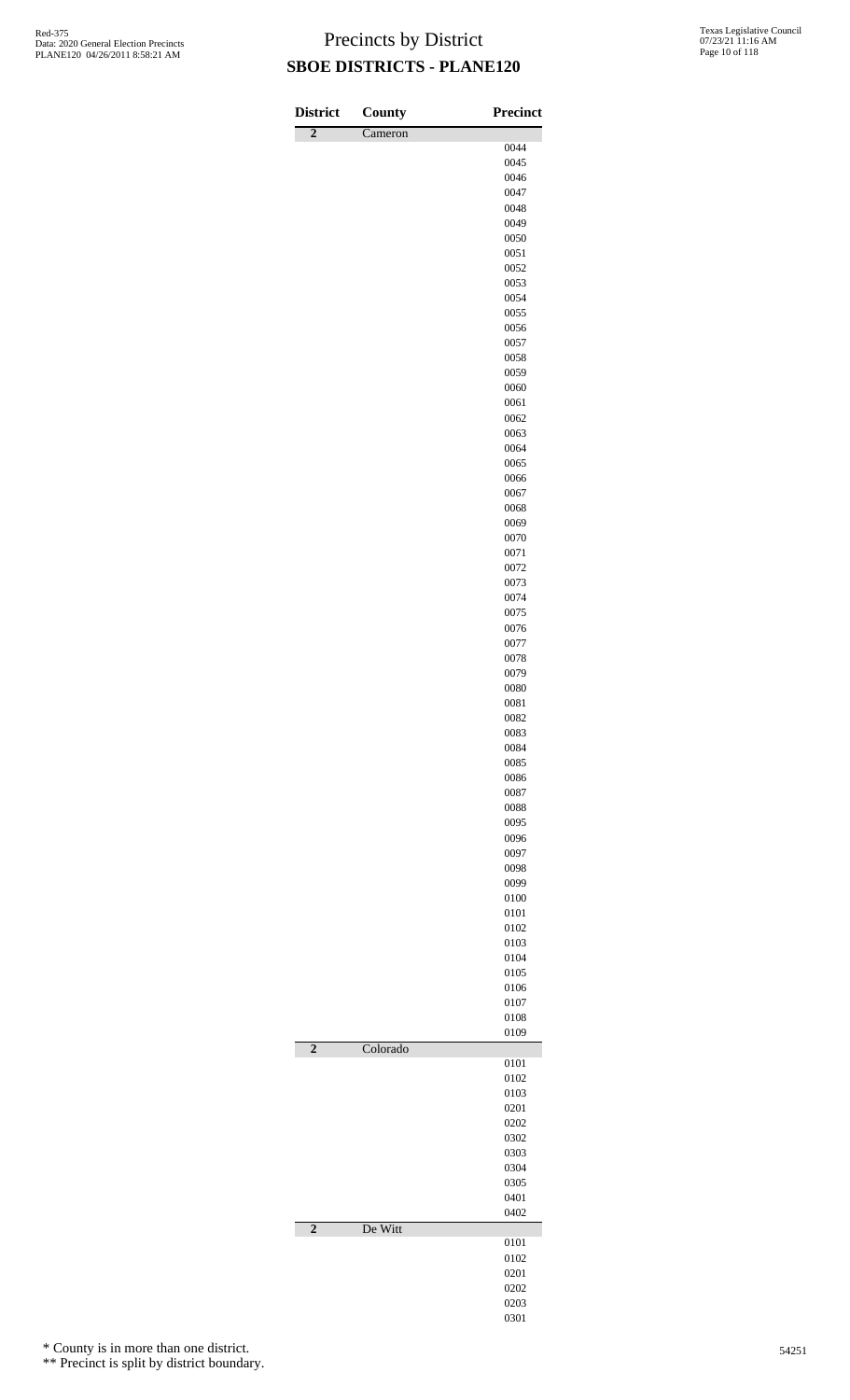| <b>District</b> | County               | <b>Precinct</b> |
|-----------------|----------------------|-----------------|
| $\overline{2}$  | De Witt              |                 |
|                 |                      | 0302            |
|                 |                      | 0303            |
|                 |                      | 0401<br>0402    |
| $\overline{2}$  | Goliad               |                 |
|                 |                      | 0011            |
|                 |                      | 0012<br>0021    |
|                 |                      | 0022            |
|                 |                      | 0031            |
|                 |                      | 0032            |
|                 |                      | 0041<br>0042    |
|                 |                      | 0043            |
| $\overline{2}$  | Hidalgo <sup>*</sup> |                 |
|                 |                      | 0001            |
|                 |                      | 0002<br>0003    |
|                 |                      | 0004            |
|                 |                      | 0005            |
|                 |                      | 0006            |
|                 |                      | 0007<br>0008    |
|                 |                      | 0009            |
|                 |                      | 0010            |
|                 |                      | 0012            |
|                 |                      | 0015            |
|                 |                      | 0016<br>0017    |
|                 |                      | 0018            |
|                 |                      | 0020            |
|                 |                      | 0021<br>0022    |
|                 |                      | 0023            |
|                 |                      | 0025            |
|                 |                      | 0026            |
|                 |                      | 0027            |
|                 |                      | 0028<br>0032    |
|                 |                      | 0033            |
|                 |                      | 0034            |
|                 |                      | 0035<br>0036    |
|                 |                      | 0037            |
|                 |                      | 0038            |
|                 |                      | 0039            |
|                 |                      | 0040<br>0041    |
|                 |                      | 0042            |
|                 |                      | 0043            |
|                 |                      | 0044            |
|                 |                      | 0045<br>0046    |
|                 |                      | 0047            |
|                 |                      | 0048            |
|                 |                      | 0049            |
|                 |                      | 0055<br>0056    |
|                 |                      | 0057            |
|                 |                      | 0058            |
|                 |                      | 0059            |
|                 |                      | 0060<br>0061    |
|                 |                      | 0062            |
|                 |                      | 0063            |
|                 |                      | 0065<br>0066    |
|                 |                      | 0067            |
|                 |                      | 0070            |
|                 |                      | 0071            |
|                 |                      | 0077            |
|                 |                      | 0079<br>0081    |
|                 |                      | 0082            |
|                 |                      | 0083            |
|                 |                      | 0084            |
|                 |                      | 0085<br>0086    |

\* County is in more than one district.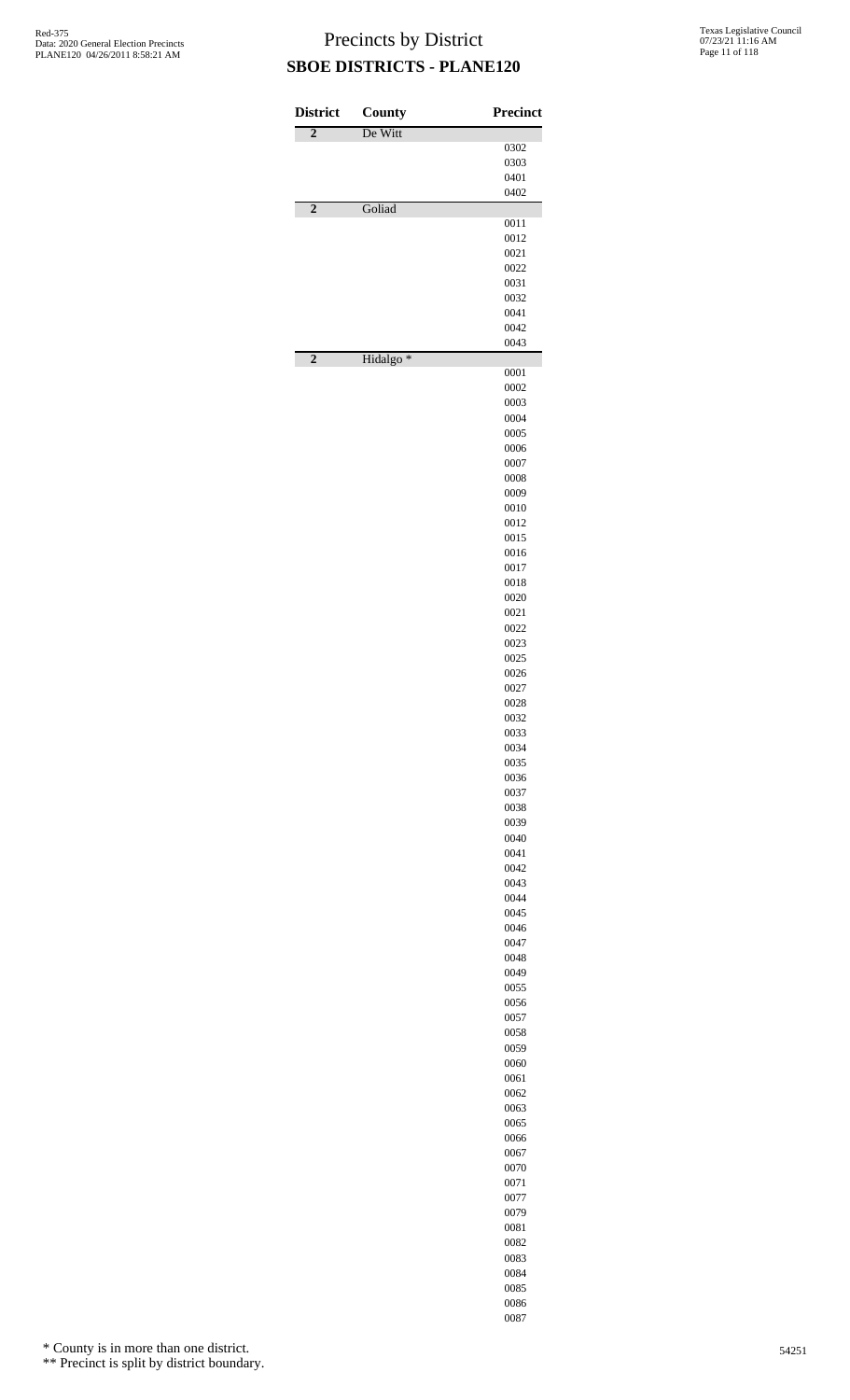| <b>District</b> | County    | <b>Precinct</b> |
|-----------------|-----------|-----------------|
| $\overline{2}$  | Hidalgo * | 0090            |
|                 |           | 0091            |
|                 |           | 0092            |
|                 |           | 0094            |
|                 |           | 0095<br>0097    |
|                 |           | 0098            |
|                 |           | 0101            |
|                 |           | 0102            |
|                 |           | 0103            |
|                 |           | 0104<br>0110    |
|                 |           | 0111            |
|                 |           | 0112            |
|                 |           | 0113            |
|                 |           | 0114            |
|                 |           | 0115<br>0116    |
|                 |           | 0117            |
|                 |           | 0118            |
|                 |           | 0119            |
|                 |           | 0120            |
|                 |           | 0121<br>0122    |
|                 |           | 0123            |
|                 |           | 0124            |
|                 |           | 0126            |
|                 |           | 0127            |
|                 |           | 0128<br>0130    |
|                 |           | 0132            |
|                 |           | 0134            |
|                 |           | 0135            |
|                 |           | 0136            |
|                 |           | 0137<br>0138    |
|                 |           | 0139            |
|                 |           | 0140            |
|                 |           | 0141            |
|                 |           | 0142            |
|                 |           | 0143            |
|                 |           | 0144<br>0146    |
|                 |           | 0147            |
|                 |           | 0148            |
|                 |           | 0149            |
|                 |           | 0150            |
|                 |           | 0153<br>0155    |
|                 |           | 0156            |
|                 |           | 0157            |
|                 |           | 0159            |
|                 |           | 0160<br>0161    |
|                 |           | 0162            |
|                 |           | 0163            |
|                 |           | 0164            |
|                 |           | 0169            |
|                 |           | 0171<br>0172    |
|                 |           | 0173            |
|                 |           | 0174            |
|                 |           | 0175            |
|                 |           | 0176            |
|                 |           | 0177            |
|                 |           | 0178<br>0179    |
|                 |           | 0180            |
|                 |           | 0181            |
|                 |           | 0184            |
|                 |           | 0186            |
|                 |           | 0188<br>0189    |
|                 |           | 0190            |

\* County is in more than one district.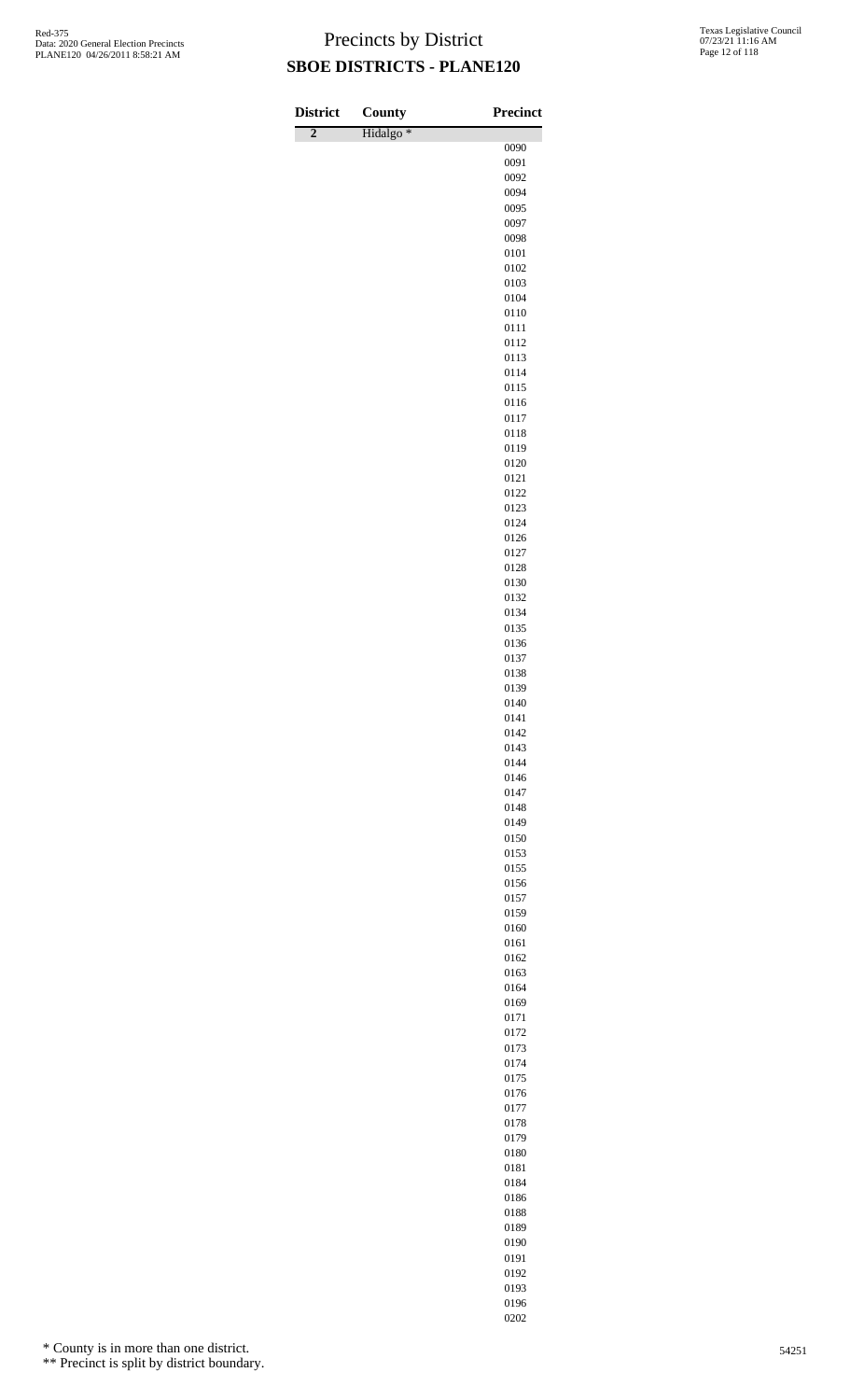| <b>District</b> | County               | <b>Precinct</b> |
|-----------------|----------------------|-----------------|
| $\overline{2}$  | Hidalgo <sup>*</sup> |                 |
|                 |                      | 0203            |
|                 |                      | 0204<br>0205    |
|                 |                      | 0213            |
|                 |                      | 0215            |
|                 |                      | 0216            |
|                 |                      | 0220            |
|                 |                      | 0225            |
|                 |                      | 0226            |
|                 |                      | 0227            |
|                 |                      | 0228<br>0229    |
|                 |                      | 0231            |
|                 |                      | 0232            |
|                 |                      | 0233            |
|                 |                      | 0234            |
|                 |                      | 0235            |
|                 |                      | 0236            |
|                 |                      | 0237            |
|                 |                      | 0238<br>0240    |
|                 |                      | 0242            |
|                 |                      | 0245            |
|                 |                      | 0246            |
|                 |                      | 0247            |
|                 |                      | 0248            |
|                 |                      | 0249            |
|                 |                      | 0250            |
|                 |                      | 0251            |
|                 |                      | 0252<br>0253    |
|                 |                      | 0255            |
| $\overline{2}$  | Jackson              |                 |
|                 |                      | 0001            |
|                 |                      | 0002            |
|                 |                      | 0003            |
|                 |                      | 0004<br>0005    |
|                 |                      | 0006            |
|                 |                      | 0007            |
|                 |                      | 0008            |
|                 |                      | 0009            |
| $\overline{2}$  | Kenedy               |                 |
|                 |                      | 0001<br>0002    |
|                 |                      | 0003            |
|                 |                      | 0004            |
|                 |                      | 0005            |
|                 |                      | 0006            |
| $\overline{2}$  | Kleberg              |                 |
|                 |                      | 0011<br>0012    |
|                 |                      | 0013            |
|                 |                      | 0014            |
|                 |                      | 0021            |
|                 |                      | 0022            |
|                 |                      | 0023            |
|                 |                      | 0024            |
|                 |                      | 0031<br>0032    |
|                 |                      | 0033            |
|                 |                      | 0034            |
|                 |                      | 0035            |
|                 |                      | 0041            |
|                 |                      | 0042            |
|                 |                      | 0043            |
|                 |                      | 0044<br>0045    |
| $\overline{2}$  | Matagorda            |                 |
|                 |                      | 0002            |
|                 |                      | 0004            |
|                 |                      | 0005            |
|                 |                      | 0006            |
|                 |                      | 0007<br>0008    |
|                 |                      | 0009            |
|                 |                      | 0010            |
|                 |                      | 0012            |

\* County is in more than one district.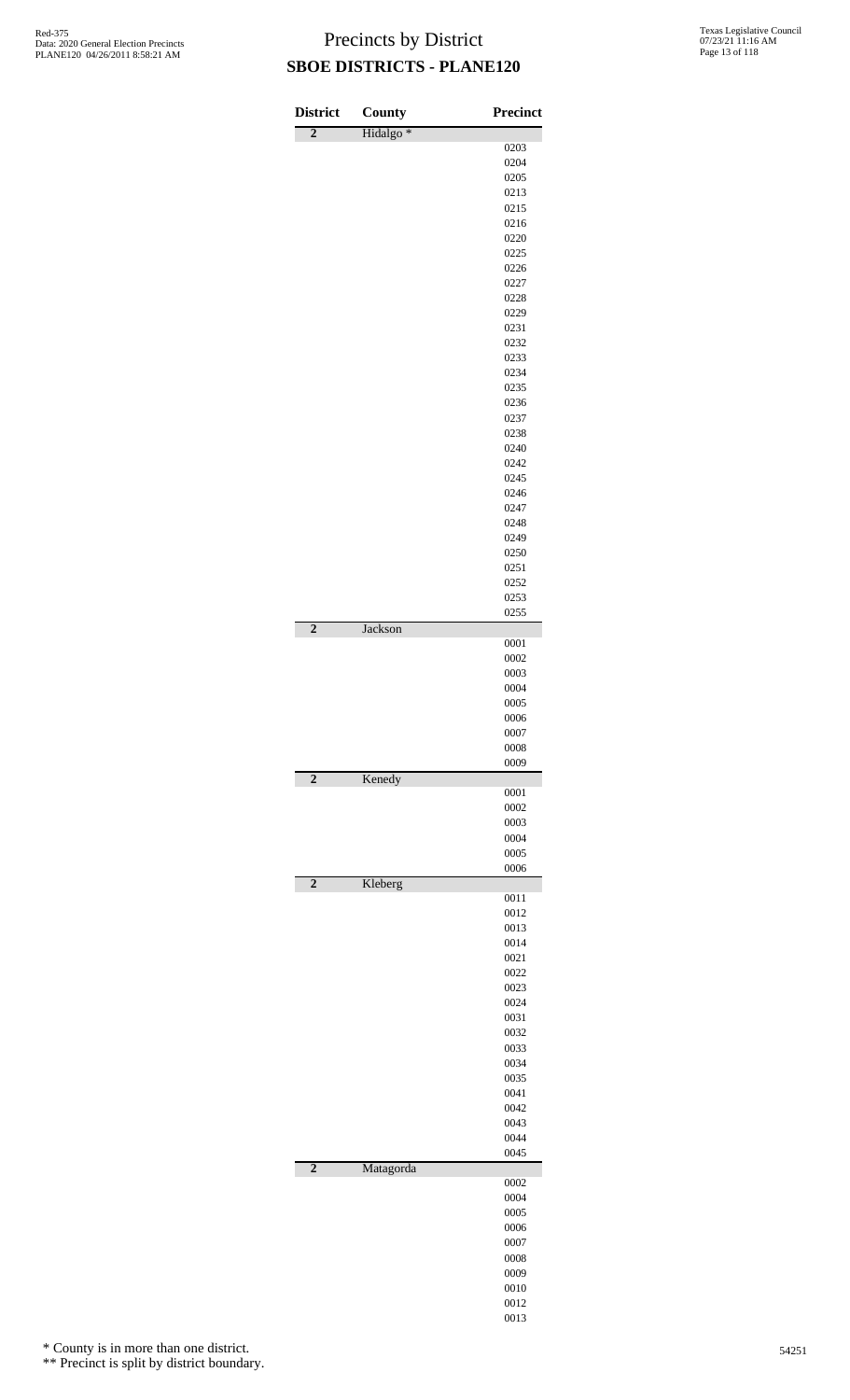| <b>District</b> | County        | <b>Precinct</b> |
|-----------------|---------------|-----------------|
| $\overline{2}$  | Matagorda     | 001A            |
|                 |               | 001B            |
|                 |               | 001C            |
|                 |               | 001D<br>001E    |
|                 |               | 001F            |
|                 |               | 003A            |
| $\overline{2}$  | <b>Nueces</b> | 003B            |
|                 |               | 0001<br>0002    |
|                 |               | 0003            |
|                 |               | 0004            |
|                 |               | 0005<br>0006    |
|                 |               | 0007            |
|                 |               | 0008            |
|                 |               | 0009            |
|                 |               | 0010<br>0011    |
|                 |               | 0012            |
|                 |               | 0013            |
|                 |               | 0014            |
|                 |               | 0015<br>0016    |
|                 |               | 0017            |
|                 |               | 0018            |
|                 |               | 0019            |
|                 |               | 0020<br>0021    |
|                 |               | 0022            |
|                 |               | 0023            |
|                 |               | 0024            |
|                 |               | 0025<br>0026    |
|                 |               | 0027            |
|                 |               | 0028            |
|                 |               | 0029<br>0030    |
|                 |               | 0031            |
|                 |               | 0032            |
|                 |               | 0033            |
|                 |               | 0034<br>0035    |
|                 |               | 0036            |
|                 |               | 0037            |
|                 |               | 0038            |
|                 |               | 0039<br>0040    |
|                 |               | 0041            |
|                 |               | 0042            |
|                 |               | 0043            |
|                 |               | 0044<br>0045    |
|                 |               | 0046            |
|                 |               | 0047            |
|                 |               | 0048            |
|                 |               | 0049<br>0050    |
|                 |               | 0051            |
|                 |               | 0052            |
|                 |               | 0053            |
|                 |               | 0054<br>0055    |
|                 |               | 0056            |
|                 |               | 0057            |
|                 |               | 0058<br>0059    |
|                 |               | 0060            |
|                 |               | 0061            |
|                 |               | 0062            |
|                 |               | 0063<br>0064    |
|                 |               | 0065            |
|                 |               | 0066            |
|                 |               | 0067            |
|                 |               | 0068            |

 

\* County is in more than one district.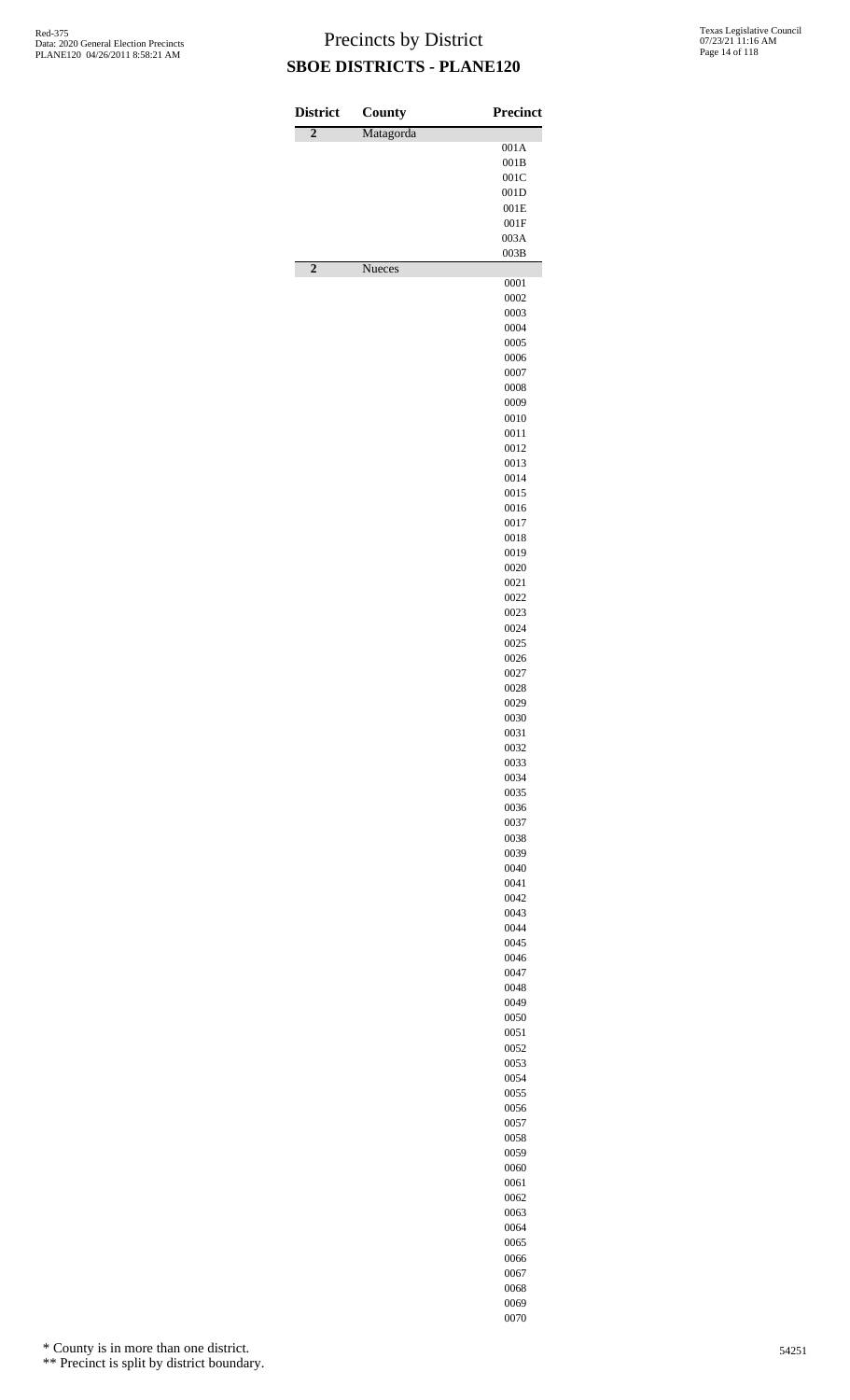| <b>District</b> | County       | <b>Precinct</b> |
|-----------------|--------------|-----------------|
| $\overline{2}$  | Nueces       |                 |
|                 |              | 0071            |
|                 |              | 0072            |
|                 |              | 0073<br>0074    |
|                 |              | 0075            |
|                 |              | 0076            |
|                 |              | 0077            |
|                 |              | 0078            |
|                 |              | 0079            |
|                 |              | 0080            |
|                 |              | 0081            |
|                 |              | 0082            |
|                 |              | 0083            |
|                 |              | 0084            |
|                 |              | 0085<br>0086    |
|                 |              | 0087            |
|                 |              | 0088            |
|                 |              | 0089            |
|                 |              | 0090            |
|                 |              | 0091            |
|                 |              | 0092            |
|                 |              | 0093            |
|                 |              | 0094            |
|                 |              | 0095            |
|                 |              | 0096            |
|                 |              | 0097            |
|                 |              | 0098<br>0099    |
|                 |              | 0100            |
|                 |              | 0101            |
|                 |              | 0102            |
|                 |              | 0103            |
|                 |              | 0104            |
|                 |              | 0105            |
|                 |              | 0106            |
|                 |              | 0107            |
|                 |              | 0108            |
|                 |              | 0109            |
|                 |              | 0110            |
|                 |              | 0111<br>0112    |
|                 |              | 0113            |
|                 |              | 0114            |
|                 |              | 0115            |
|                 |              | 0116            |
|                 |              | 0117            |
|                 |              | 0118            |
|                 |              | 0119            |
|                 |              | 0120            |
|                 |              | 0121            |
|                 |              | 0122            |
|                 |              | 0123<br>0124    |
|                 |              | 0125            |
|                 |              | 0126            |
|                 |              | 0127            |
| $\overline{2}$  | Refugio      |                 |
|                 |              | 0001            |
|                 |              | 0002            |
|                 |              | 0003            |
|                 |              | 0004<br>001A    |
|                 |              | 002A            |
|                 |              | 002B            |
|                 |              | 003A            |
|                 |              | 004A            |
|                 |              | 004B            |
| $\overline{2}$  | San Patricio |                 |
|                 |              | 0101            |
|                 |              | 0102<br>0103    |
|                 |              | 0104            |
|                 |              | 0105            |
|                 |              | 0106            |
|                 |              | 0107            |
|                 |              | 0108            |
|                 |              | 0109            |
|                 |              | 0110            |

\* County is in more than one district.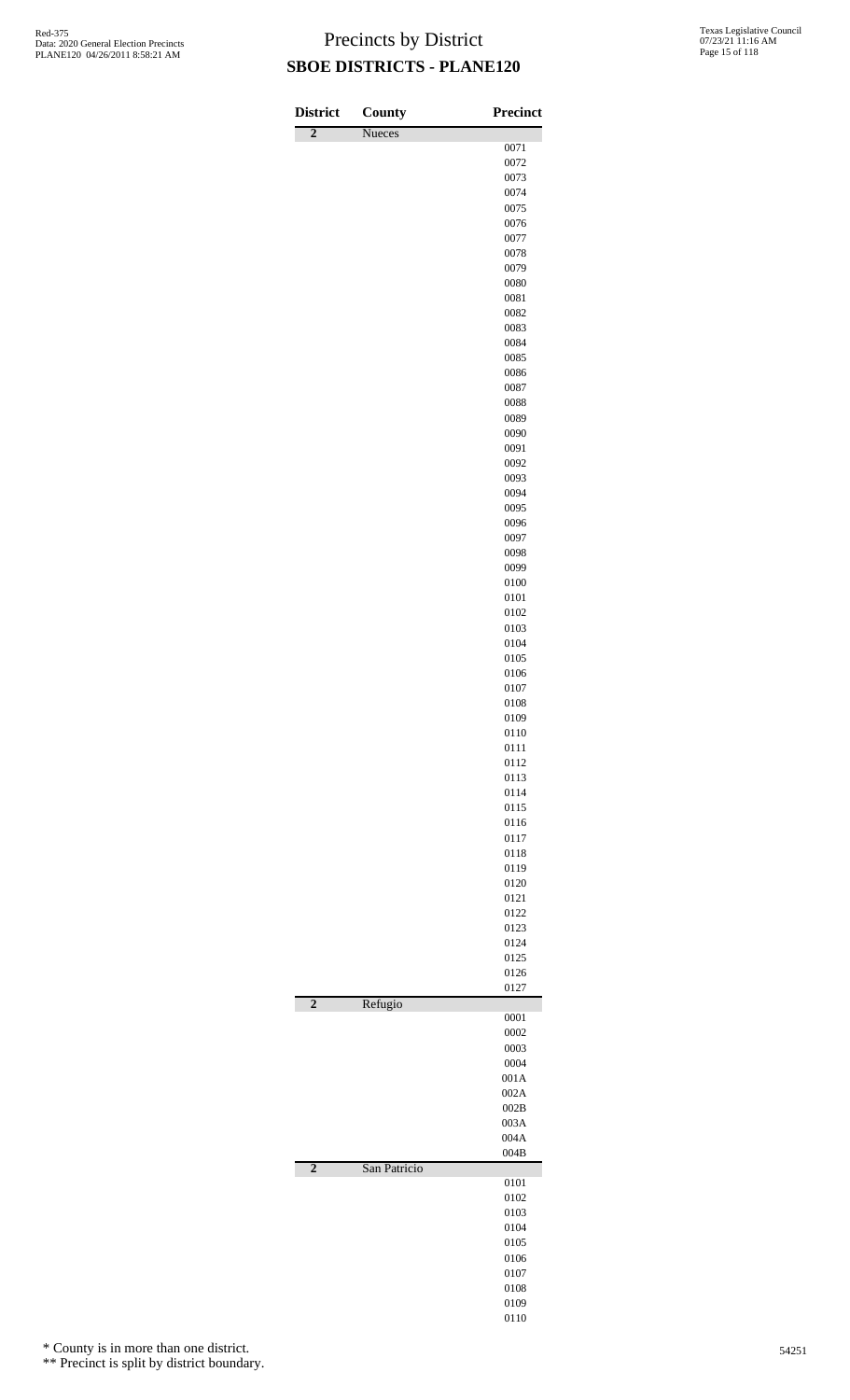| <b>District</b>         | <b>County</b> | <b>Precinct</b> |
|-------------------------|---------------|-----------------|
| $\overline{2}$          | San Patricio  |                 |
|                         |               | 0111<br>0112    |
|                         |               | 0113            |
|                         |               | 0114            |
|                         |               | 0115            |
|                         |               | 0116            |
|                         |               | 0117            |
|                         |               | 0118<br>0119    |
|                         |               | 0120            |
|                         |               | 0121            |
|                         |               | 0122            |
|                         |               | 0123            |
|                         |               | 0124<br>0125    |
| $\overline{2}$          | Victoria      | 0001            |
|                         |               | 0002            |
|                         |               | 0003            |
|                         |               | 0004<br>0005    |
|                         |               | 0006            |
|                         |               | 0007            |
|                         |               | 0008            |
|                         |               | 0009            |
|                         |               | 0010            |
|                         |               | 0011<br>0012    |
|                         |               | 0013            |
|                         |               | 0014            |
|                         |               | 0015            |
|                         |               | 0016            |
|                         |               | 0017            |
|                         |               | 0018<br>0019    |
|                         |               | 0020            |
|                         |               | 0021            |
|                         |               | 0022            |
|                         |               | 0023            |
|                         |               | 0024<br>0025    |
|                         |               | 0026            |
|                         |               | 0027            |
|                         |               | 0028            |
|                         |               | 0029            |
|                         |               | 0030            |
|                         |               | 0031<br>0032    |
|                         |               | 0033            |
|                         |               | 0034            |
| $\overline{2}$          | Wharton       | 0035            |
|                         |               | 0101            |
|                         |               | 0102<br>0103    |
|                         |               | 0201            |
|                         |               | 0202            |
|                         |               | 0203            |
|                         |               | 0301            |
|                         |               | 0302            |
|                         |               | 0303<br>0401    |
|                         |               | 0402            |
|                         |               | 0403            |
| $\overline{2}$          | Willacy       | 0001            |
|                         |               | 0002            |
|                         |               | 0003            |
|                         |               | 0004            |
|                         |               | 0005            |
|                         |               | 0006            |
|                         |               | 0007            |
|                         |               | 0008<br>0009    |
|                         |               | 0010            |
|                         |               | 0011            |
|                         |               | 0012            |
| $\overline{\mathbf{3}}$ | <b>Bee</b>    | 0001            |

\* County is in more than one district.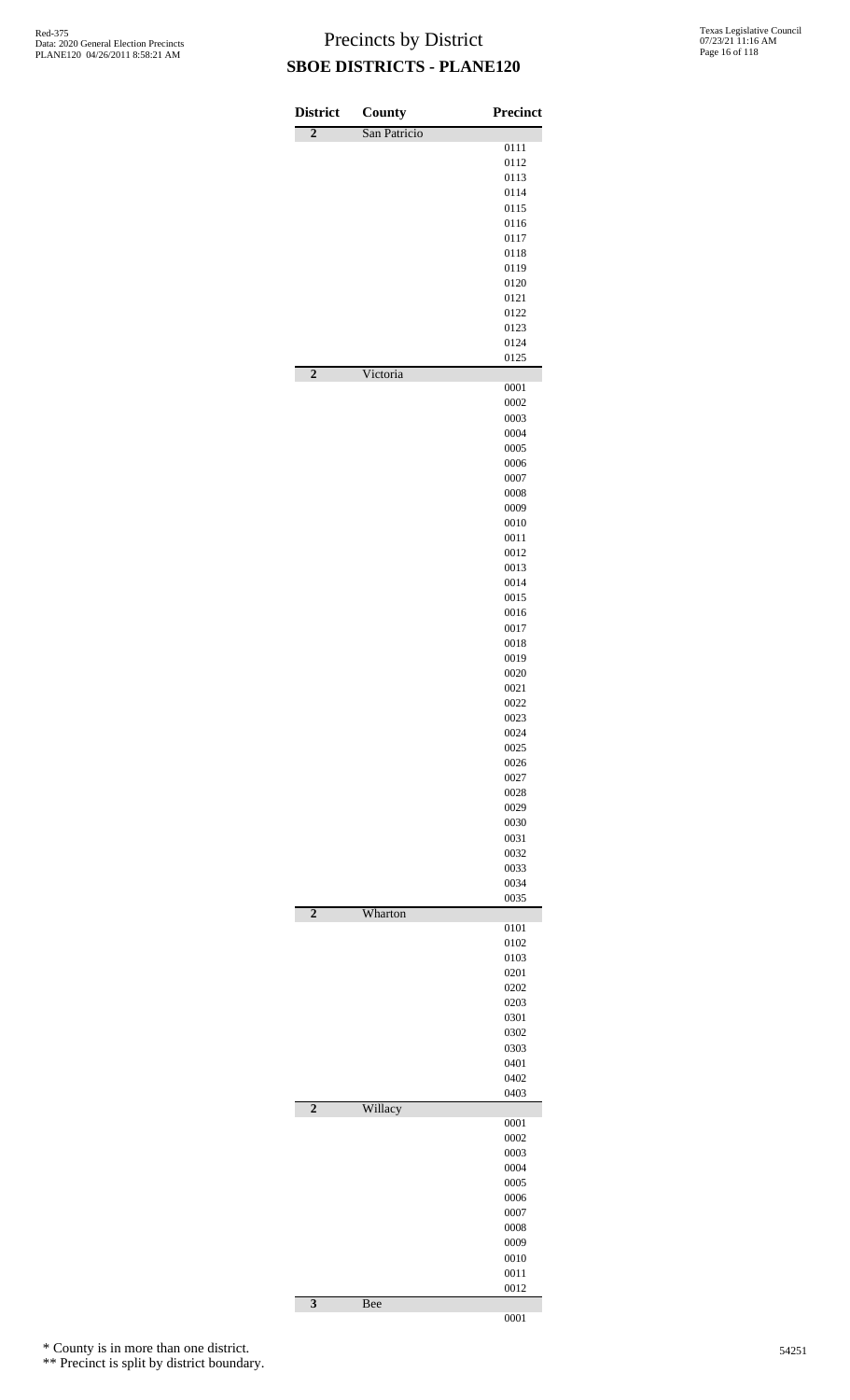| <b>District</b><br>$\overline{\mathbf{3}}$ | County<br>Bee | <b>Precinct</b> |
|--------------------------------------------|---------------|-----------------|
|                                            |               | 0002            |
|                                            |               | 0003            |
|                                            |               | 0004<br>0005    |
|                                            |               | 0006            |
|                                            |               | 0008            |
|                                            |               | 0009            |
|                                            |               | 0010<br>0011    |
|                                            |               | 0012            |
|                                            |               | 0013            |
|                                            |               | 0014            |
|                                            |               | 0016<br>0017    |
|                                            |               | 0018            |
| $\overline{\mathbf{3}}$                    | Bexar*        | 0019            |
|                                            |               | 1001            |
|                                            |               | 1002<br>1003    |
|                                            |               | 1004            |
|                                            |               | 1005            |
|                                            |               | 1006            |
|                                            |               | 1007<br>1008    |
|                                            |               | 1009            |
|                                            |               | 1010            |
|                                            |               | 1011            |
|                                            |               | 1012<br>1013    |
|                                            |               | 1014            |
|                                            |               | 1015            |
|                                            |               | 1016            |
|                                            |               | 1017<br>1018    |
|                                            |               | 1019            |
|                                            |               | 1020            |
|                                            |               | 1021<br>1022    |
|                                            |               | 1023            |
|                                            |               | 1024            |
|                                            |               | 1025            |
|                                            |               | 1026<br>1027    |
|                                            |               | 1028            |
|                                            |               | 1029            |
|                                            |               | 1030            |
|                                            |               | 1031<br>1032    |
|                                            |               | 1033            |
|                                            |               | 1034            |
|                                            |               | 1035            |
|                                            |               | 1036<br>1037    |
|                                            |               | 1038            |
|                                            |               | 1039            |
|                                            |               | 1040<br>1041    |
|                                            |               | 1042            |
|                                            |               | 1043            |
|                                            |               | 1044            |
|                                            |               | 1045<br>1046    |
|                                            |               | 1047            |
|                                            |               | 1048            |
|                                            |               | 1049            |
|                                            |               | 1050<br>1051    |
|                                            |               | 1052            |
|                                            |               | 1053            |
|                                            |               | 1054            |
|                                            |               | 1055            |
|                                            |               | 1056<br>1057    |
|                                            |               | 1058            |
|                                            |               | 1059            |
|                                            |               | 1060            |
|                                            |               | 1061            |

\* County is in more than one district.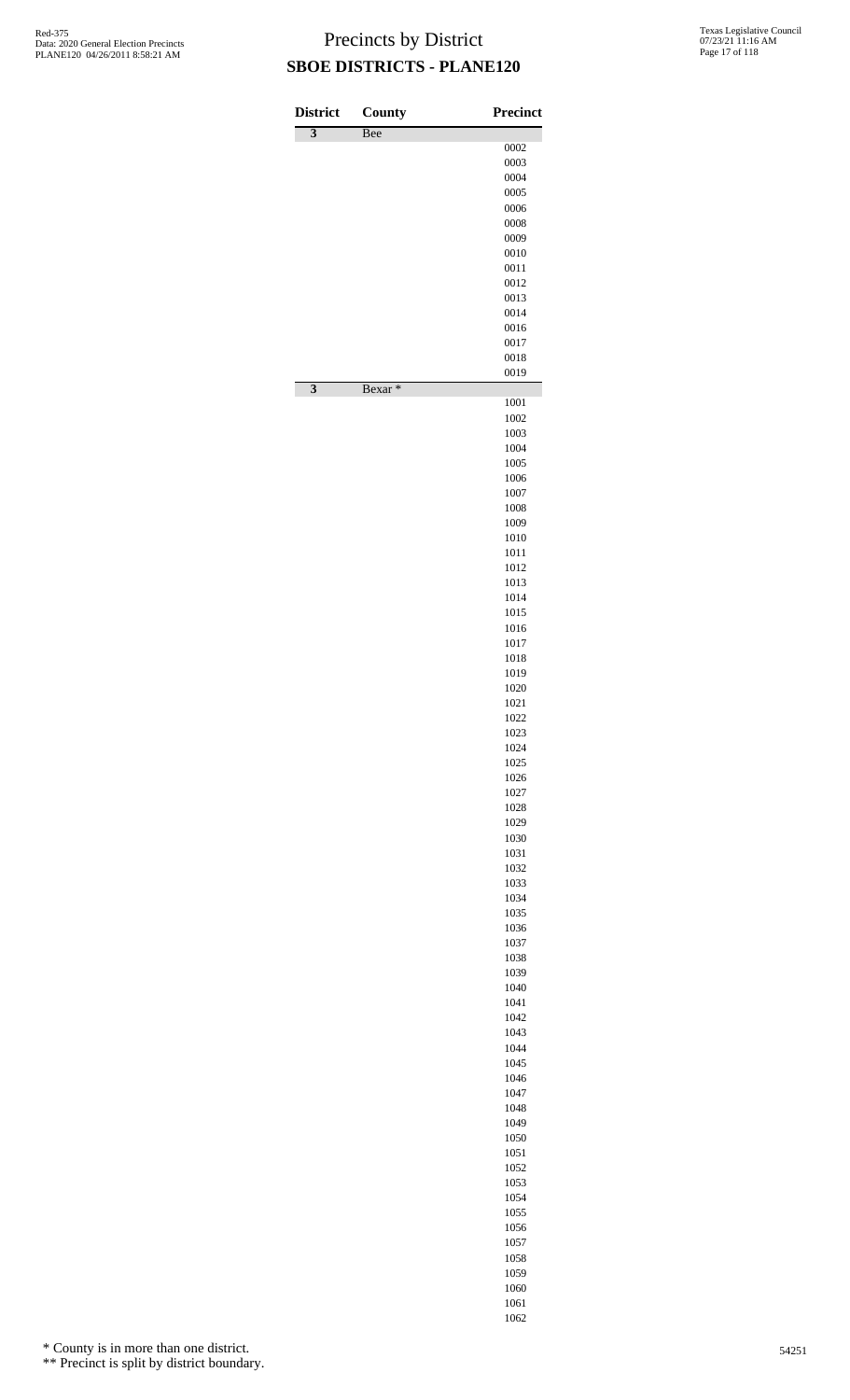| <b>District</b>           | <b>County</b>      | Precinct     |
|---------------------------|--------------------|--------------|
| $\overline{\overline{3}}$ | Bexar <sup>*</sup> |              |
|                           |                    | 1063<br>1064 |
|                           |                    | 1065         |
|                           |                    | 1066         |
|                           |                    | 1067         |
|                           |                    | 1068         |
|                           |                    | 1069         |
|                           |                    | 1070         |
|                           |                    | 1071<br>1072 |
|                           |                    | 1073         |
|                           |                    | 1074         |
|                           |                    | 1075         |
|                           |                    | 1076         |
|                           |                    | 1077         |
|                           |                    | 1078         |
|                           |                    | 1079         |
|                           |                    | 1080<br>1081 |
|                           |                    | 1082         |
|                           |                    | 1083         |
|                           |                    | 1084         |
|                           |                    | 1085         |
|                           |                    | 1086         |
|                           |                    | 1087         |
|                           |                    | 1088<br>1089 |
|                           |                    | 1090         |
|                           |                    | 1091         |
|                           |                    | 1092         |
|                           |                    | 1093         |
|                           |                    | 1094         |
|                           |                    | 1095         |
|                           |                    | 1096         |
|                           |                    | 1097<br>1098 |
|                           |                    | 1099         |
|                           |                    | 1100         |
|                           |                    | 1101         |
|                           |                    | 1102         |
|                           |                    | 1103         |
|                           |                    | 1104         |
|                           |                    | 1105<br>1106 |
|                           |                    | 1107         |
|                           |                    | 1108         |
|                           |                    | 1109         |
|                           |                    | 1110         |
|                           |                    | 1111         |
|                           |                    | 1112         |
|                           |                    | 1113         |
|                           |                    | 1114<br>1115 |
|                           |                    | 1116         |
|                           |                    | 1117         |
|                           |                    | 1118         |
|                           |                    | 1119         |
|                           |                    | 1120         |
|                           |                    | 1121         |
|                           |                    | 1122<br>1123 |
|                           |                    | 1124         |
|                           |                    | 1125         |
|                           |                    | 1126         |
|                           |                    | 1127         |
|                           |                    | 1128         |
|                           |                    | 1129         |
|                           |                    | 1130         |
|                           |                    | 1131         |
|                           |                    | 1132<br>1133 |
|                           |                    | 1134         |
|                           |                    | 1135         |

\* County is in more than one district.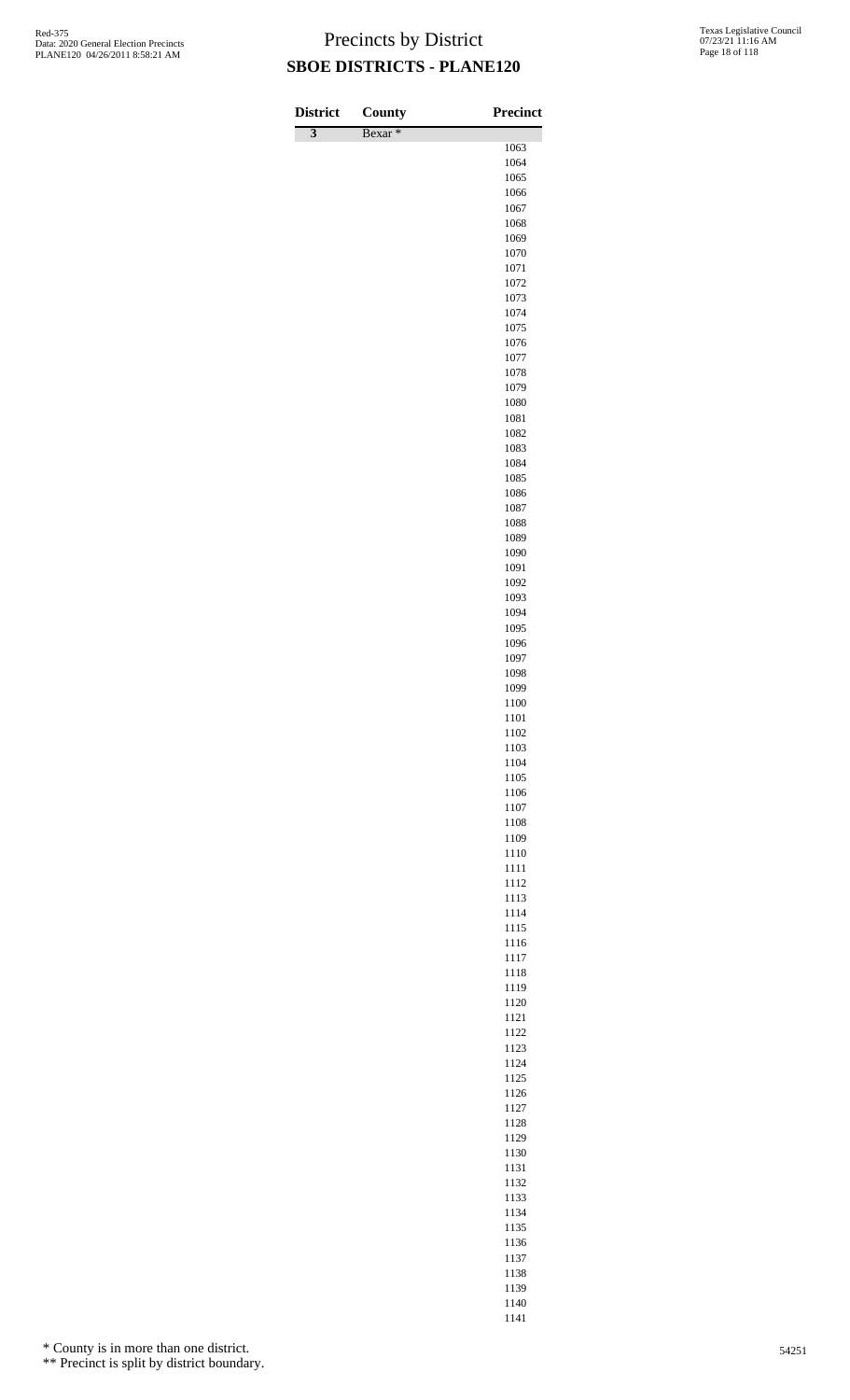| <b>District</b>           | County             | <b>Precinct</b> |
|---------------------------|--------------------|-----------------|
| $\overline{\overline{3}}$ | Bexar <sup>*</sup> | 1142            |
|                           |                    | 1143            |
|                           |                    | 1144            |
|                           |                    | 1145<br>1146    |
|                           |                    | 1147            |
|                           |                    | 1148            |
|                           |                    | 1149            |
|                           |                    | 1150<br>1151    |
|                           |                    | 2001            |
|                           |                    | 2002            |
|                           |                    | 2003<br>2004    |
|                           |                    | 2005            |
|                           |                    | 2006            |
|                           |                    | 2007            |
|                           |                    | 2008<br>2009    |
|                           |                    | 2010            |
|                           |                    | 2011            |
|                           |                    | 2012            |
|                           |                    | 2013<br>2014    |
|                           |                    | 2015            |
|                           |                    | 2016            |
|                           |                    | 2017<br>2018    |
|                           |                    | 2019            |
|                           |                    | 2020            |
|                           |                    | 2021            |
|                           |                    | 2022            |
|                           |                    | 2023<br>2024    |
|                           |                    | 2025            |
|                           |                    | 2026            |
|                           |                    | 2027<br>2028    |
|                           |                    | 2029            |
|                           |                    | 2030            |
|                           |                    | 2031            |
|                           |                    | 2032<br>2033    |
|                           |                    | 2034            |
|                           |                    | 2035            |
|                           |                    | 2036            |
|                           |                    | 2038<br>2039    |
|                           |                    | 2040            |
|                           |                    | 2041            |
|                           |                    | 2042<br>2043    |
|                           |                    | 2044            |
|                           |                    | 2045            |
|                           |                    | 2046            |
|                           |                    | 2047<br>2048    |
|                           |                    | 2049            |
|                           |                    | 2050            |
|                           |                    | 2051            |
|                           |                    | 2052<br>2053    |
|                           |                    | 2054            |
|                           |                    | 2055            |
|                           |                    | 2056            |
|                           |                    | 2057<br>2058    |
|                           |                    | 2059            |
|                           |                    | 2060            |
|                           |                    | 2061            |
|                           |                    | 2062<br>2064    |
|                           |                    | 2065            |

\* County is in more than one district.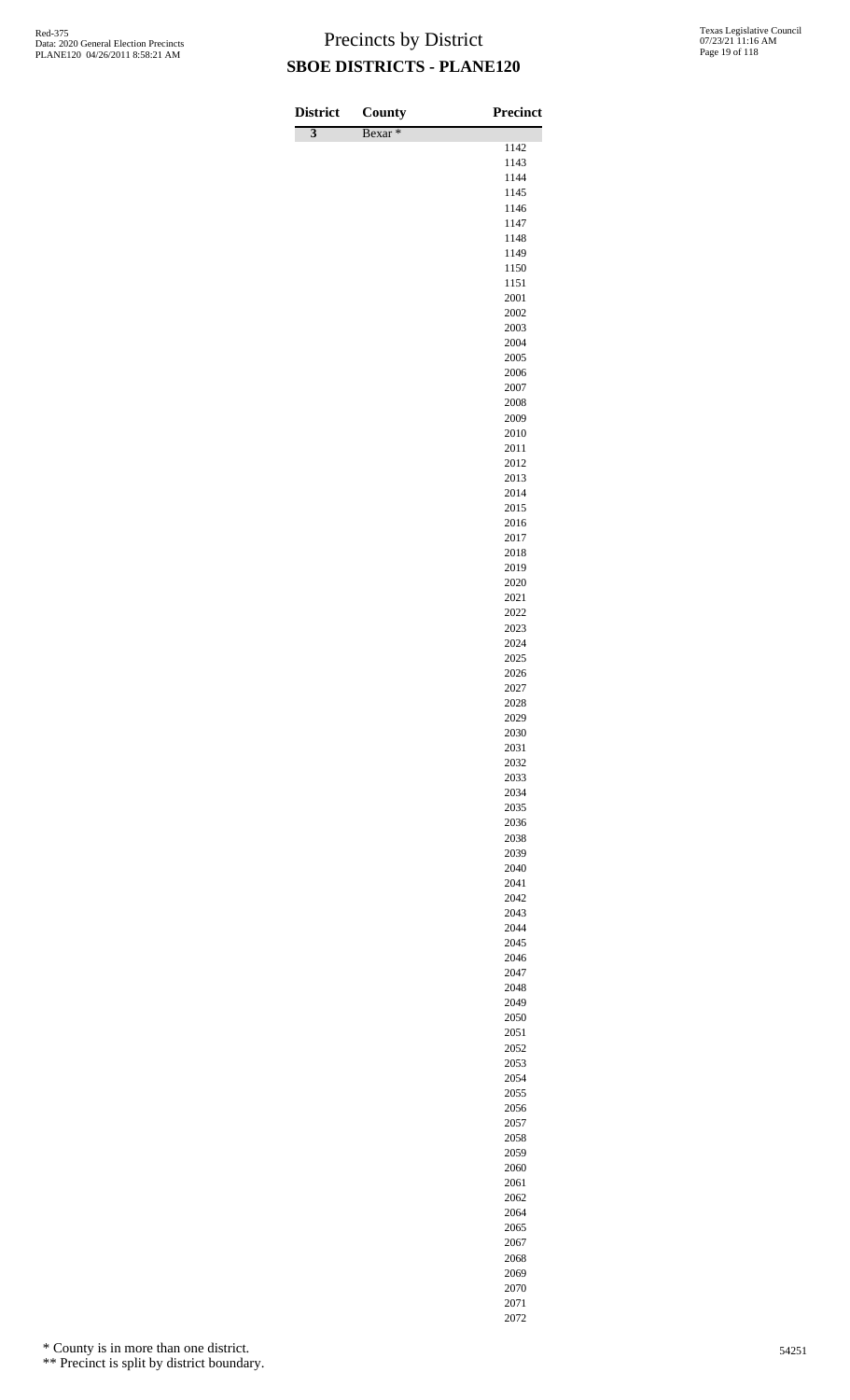| <b>District</b>           | County             | <b>Precinct</b> |
|---------------------------|--------------------|-----------------|
| $\overline{\overline{3}}$ | Bexar <sup>*</sup> | 2073            |
|                           |                    | 2074            |
|                           |                    | 2075            |
|                           |                    | 2076            |
|                           |                    | 2077<br>2078    |
|                           |                    | 2079            |
|                           |                    | 2080            |
|                           |                    | 2081            |
|                           |                    | 2082            |
|                           |                    | 2083<br>2085    |
|                           |                    | 2086            |
|                           |                    | 2087            |
|                           |                    | 2088            |
|                           |                    | 2089            |
|                           |                    | 2090            |
|                           |                    | 2091<br>2093    |
|                           |                    | 2096            |
|                           |                    | 2097            |
|                           |                    | 2098            |
|                           |                    | 2100            |
|                           |                    | 2102<br>2103    |
|                           |                    | 2104            |
|                           |                    | 2105            |
|                           |                    | 2106            |
|                           |                    | 2107            |
|                           |                    | 2109            |
|                           |                    | 2110<br>2111    |
|                           |                    | 2112            |
|                           |                    | 2113            |
|                           |                    | 2114            |
|                           |                    | 2116            |
|                           |                    | 2117<br>2118    |
|                           |                    | 2119            |
|                           |                    | 2121            |
|                           |                    | 2122            |
|                           |                    | 2124            |
|                           |                    | 2125            |
|                           |                    | 2126<br>2127    |
|                           |                    | 2128            |
|                           |                    | 2129            |
|                           |                    | 2130            |
|                           |                    | 2131            |
|                           |                    | 2132<br>2133    |
|                           |                    | 2134            |
|                           |                    | 2135            |
|                           |                    | 2137            |
|                           |                    | 2138            |
|                           |                    | 2139<br>2140    |
|                           |                    | 2141            |
|                           |                    | 2142            |
|                           |                    | 2143            |
|                           |                    | 2144            |
|                           |                    | 2145<br>2146    |
|                           |                    | 2147            |
|                           |                    | 2148            |
|                           |                    | 2149            |
|                           |                    | 2150            |
|                           |                    | 2151            |
|                           |                    | 2152<br>2153    |
|                           |                    | 2154            |

\* County is in more than one district.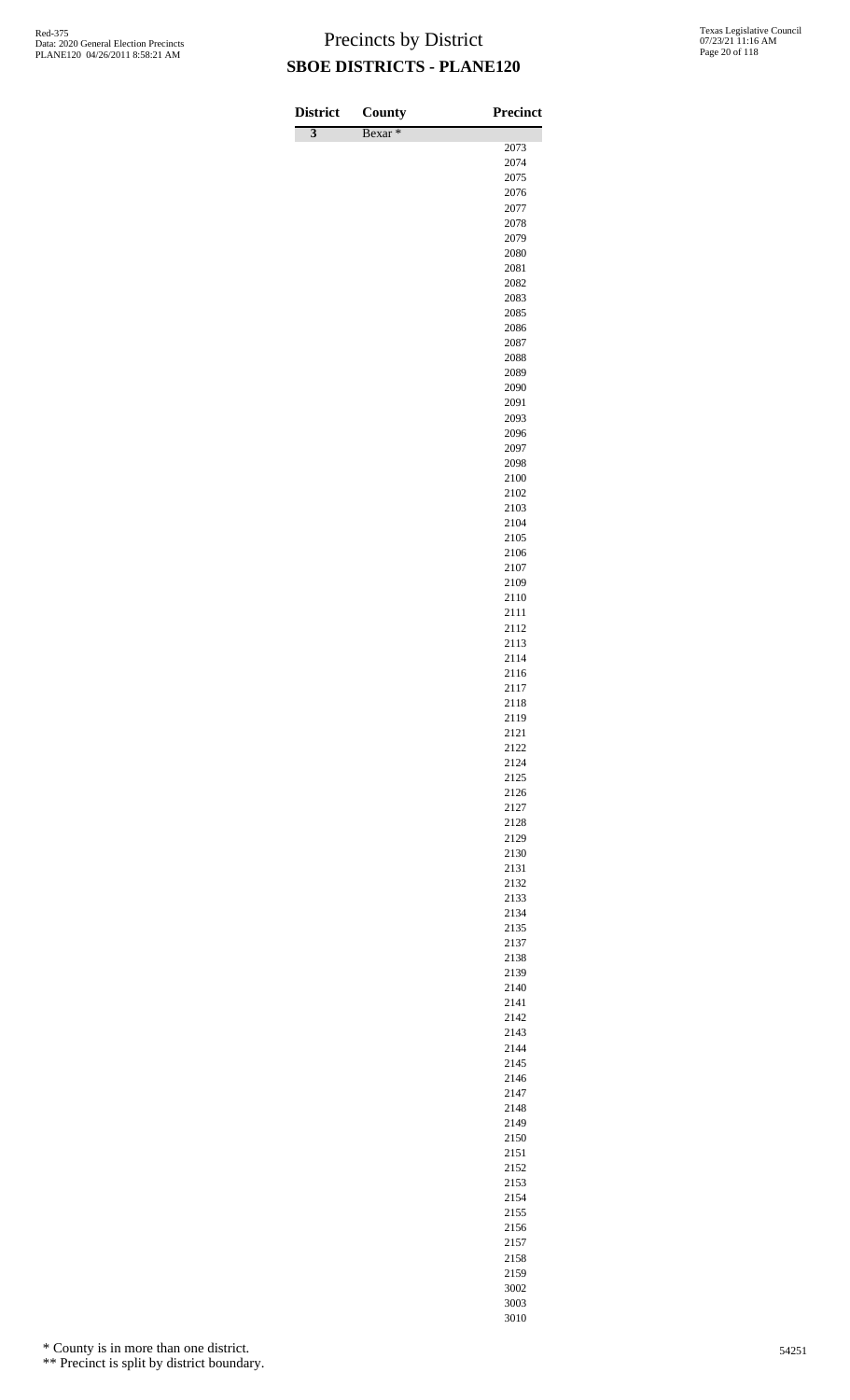| <b>District</b>           | County             | Precinct     |
|---------------------------|--------------------|--------------|
| $\overline{\overline{3}}$ | Bexar <sup>*</sup> | 3013         |
|                           |                    | 3015         |
|                           |                    | 3019         |
|                           |                    | 3023         |
|                           |                    | 3029         |
|                           |                    | 3032<br>3036 |
|                           |                    | 3056         |
|                           |                    | 3058         |
|                           |                    | 3065         |
|                           |                    | 3071         |
|                           |                    | 3095<br>3107 |
|                           |                    | 3109         |
|                           |                    | 3112         |
|                           |                    | 3113         |
|                           |                    | 3116         |
|                           |                    | 3129<br>3133 |
|                           |                    | 3135         |
|                           |                    | 3139         |
|                           |                    | 3140         |
|                           |                    | 3141         |
|                           |                    | 3143<br>3146 |
|                           |                    | 3149         |
|                           |                    | 3152         |
|                           |                    | 3156         |
|                           |                    | 3159         |
|                           |                    | 3167<br>3171 |
|                           |                    | 3172         |
|                           |                    | 3195         |
|                           |                    | 3204         |
|                           |                    | 3205<br>3206 |
|                           |                    | 3208         |
|                           |                    | 4001         |
|                           |                    | 4002         |
|                           |                    | 4003         |
|                           |                    | 4004<br>4005 |
|                           |                    | 4006         |
|                           |                    | 4009         |
|                           |                    | 4010         |
|                           |                    | 4011<br>4012 |
|                           |                    | 4013         |
|                           |                    | 4014         |
|                           |                    | 4015         |
|                           |                    | 4016         |
|                           |                    | 4017<br>4018 |
|                           |                    | 4019         |
|                           |                    | 4020         |
|                           |                    | 4021         |
|                           |                    | 4023<br>4024 |
|                           |                    | 4025         |
|                           |                    | 4026         |
|                           |                    | 4027         |
|                           |                    | 4028         |
|                           |                    | 4029<br>4030 |
|                           |                    | 4031         |
|                           |                    | 4032         |
|                           |                    | 4033         |
|                           |                    | 4034         |
|                           |                    | 4035<br>4036 |
|                           |                    | 4037         |
|                           |                    | 4039         |
|                           |                    | 4040         |
|                           |                    | 4041         |

\* County is in more than one district.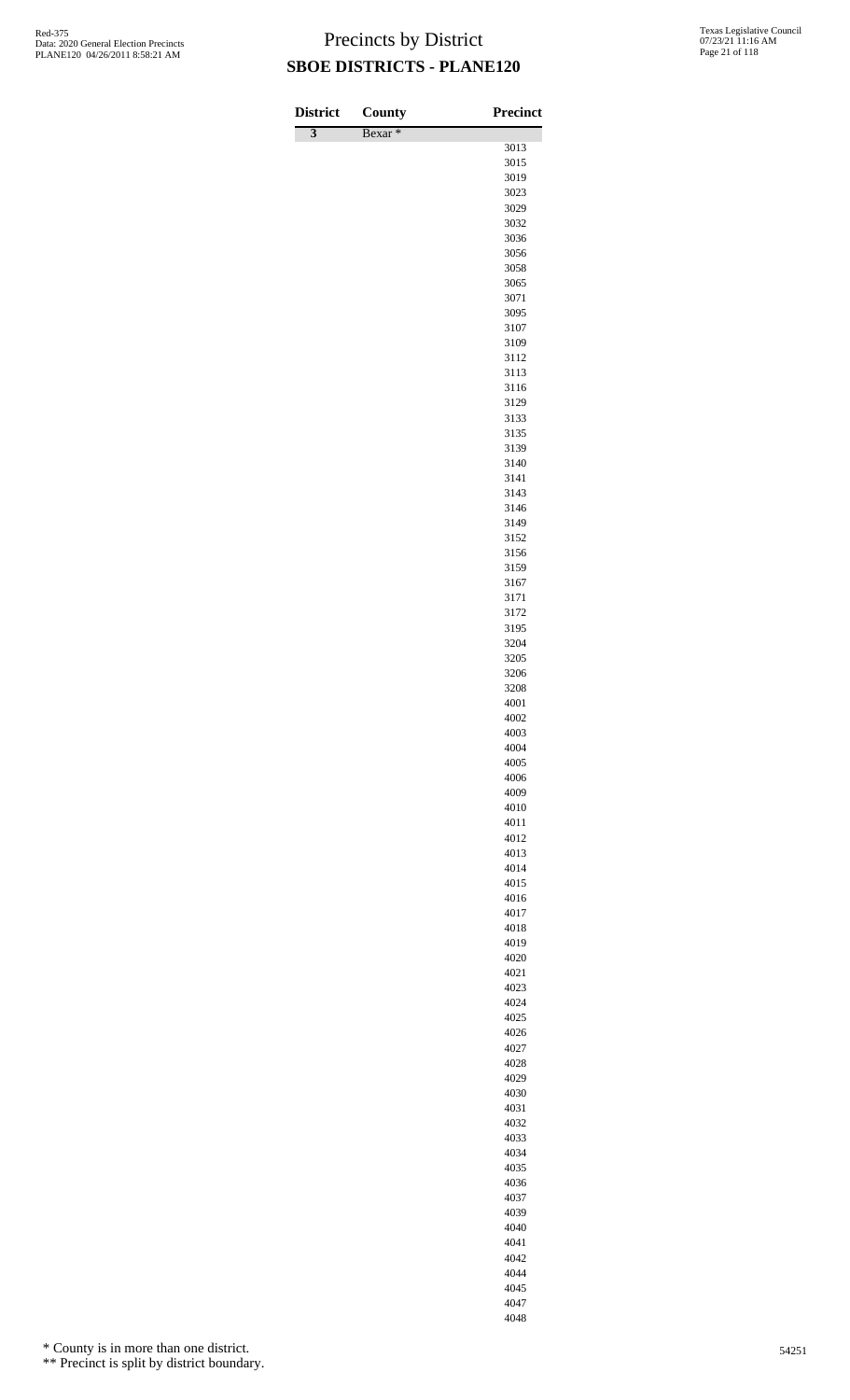| <b>District</b>         | County             | Precinct     |
|-------------------------|--------------------|--------------|
| $\overline{\mathbf{3}}$ | Bexar <sup>*</sup> |              |
|                         |                    | 4049         |
|                         |                    | 4060<br>4061 |
|                         |                    | 4062         |
|                         |                    | 4063         |
|                         |                    | 4064         |
|                         |                    | 4065         |
|                         |                    | 4066         |
|                         |                    | 4070<br>4074 |
|                         |                    | 4075         |
|                         |                    | 4076         |
|                         |                    | 4077         |
|                         |                    | 4080         |
|                         |                    | 4082         |
|                         |                    | 4084<br>4088 |
|                         |                    | 4096         |
|                         |                    | 4099         |
|                         |                    | 4102         |
|                         |                    | 4106         |
|                         |                    | 4109         |
|                         |                    | 4110         |
|                         |                    | 4111<br>4113 |
|                         |                    | 4114         |
|                         |                    | 4119         |
|                         |                    | 4123         |
|                         |                    | 4124         |
|                         |                    | 4125         |
|                         |                    | 4127         |
|                         |                    | 4128<br>4129 |
|                         |                    | 4133         |
|                         |                    | 4135         |
|                         |                    | 4139         |
|                         |                    | 4141         |
|                         |                    | 4142         |
|                         |                    | 4143<br>4145 |
|                         |                    | 4146         |
|                         |                    | 4149         |
|                         |                    | 4150         |
|                         |                    | 4152         |
|                         |                    | 4154         |
|                         |                    | 4155         |
|                         |                    | 4156<br>4157 |
|                         |                    | 4160         |
|                         |                    | 4161         |
|                         |                    | 4163         |
|                         |                    | 4165         |
|                         |                    | 4166         |
|                         |                    | 4167         |
|                         |                    | 4168<br>4169 |
|                         |                    | 4174         |
|                         |                    | 4177         |
|                         |                    | 4178         |
|                         |                    | 4180         |
|                         |                    | 4181         |
|                         |                    | 4182         |
|                         |                    | 4183<br>4184 |
|                         |                    | 4186         |
|                         |                    | 4189         |
|                         |                    | 4190         |
|                         |                    | 4191         |
|                         |                    | 4192         |
|                         |                    | 4193         |
|                         |                    | 4195<br>4196 |
|                         |                    | 4197         |
|                         |                    | 4198         |

\* County is in more than one district.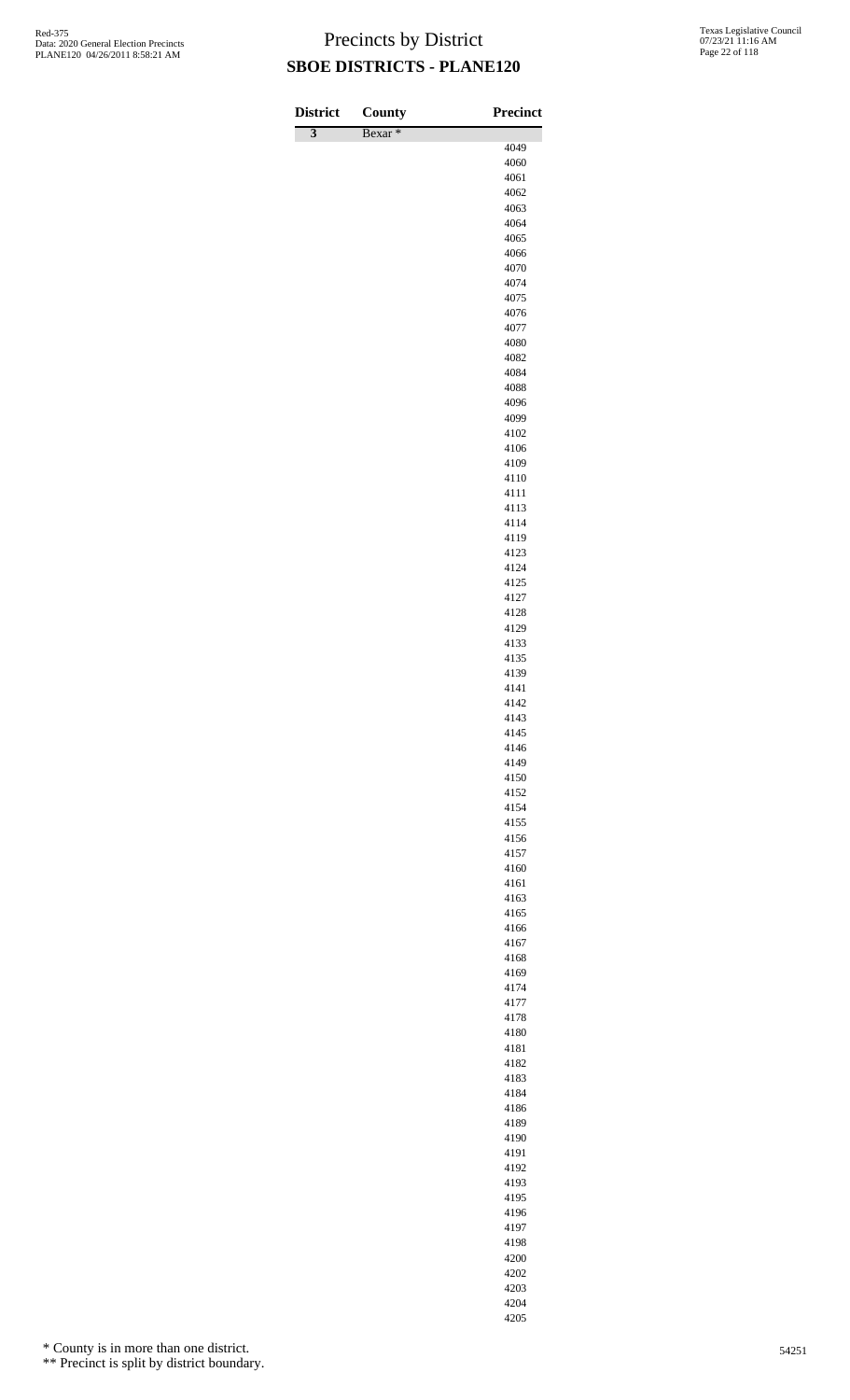| <b>District</b>         | County               | <b>Precinct</b> |
|-------------------------|----------------------|-----------------|
| $\overline{\mathbf{3}}$ | Bexar <sup>*</sup>   | 4211            |
|                         |                      | 4213            |
| 3                       | <b>Brooks</b>        | 0001            |
|                         |                      | 0002            |
|                         |                      | 0003            |
|                         |                      | 0004            |
| $\overline{\mathbf{3}}$ | Duval                | 003S            |
|                         |                      | 0001            |
|                         |                      | 0002            |
|                         |                      | 0003            |
|                         |                      | 0004<br>0005    |
|                         |                      | 0006            |
|                         |                      | 0007            |
|                         |                      | 0008<br>0009    |
| $\overline{\mathbf{3}}$ | Gonzales             |                 |
|                         |                      | 0001            |
|                         |                      | 0002            |
|                         |                      | 0003<br>0005    |
|                         |                      | 0007            |
|                         |                      | 0008            |
|                         |                      | 0009            |
|                         |                      | 0010<br>0011    |
|                         |                      | 0012            |
|                         |                      | 0013            |
|                         |                      | 0014<br>0015    |
|                         |                      | 04/6            |
| $\overline{\mathbf{3}}$ | Hidalgo <sup>*</sup> |                 |
|                         |                      | 0011<br>0013    |
|                         |                      | 0014            |
|                         |                      | 0019            |
|                         |                      | 0024            |
|                         |                      | 0029<br>0030    |
|                         |                      | 0031            |
|                         |                      | 0050            |
|                         |                      | 0051<br>0052    |
|                         |                      | 0053            |
|                         |                      | 0054            |
|                         |                      | 0064            |
|                         |                      | 0068<br>0069    |
|                         |                      | 0072            |
|                         |                      | 0073            |
|                         |                      | 0074<br>0075    |
|                         |                      | 0076            |
|                         |                      | 0078            |
|                         |                      | 0080            |
|                         |                      | 0088<br>0089    |
|                         |                      | 0093            |
|                         |                      | 0096            |
|                         |                      | 0099<br>0100    |
|                         |                      | 0105            |
|                         |                      | 0106            |
|                         |                      | 0107            |
|                         |                      | 0108<br>0109    |
|                         |                      | 0125            |
|                         |                      | 0129            |
|                         |                      | 0131<br>0133    |
|                         |                      | 0145            |
|                         |                      | 0151            |
|                         |                      | 0152            |
|                         |                      | 0154<br>0158    |
|                         |                      | 0165            |

\* County is in more than one district.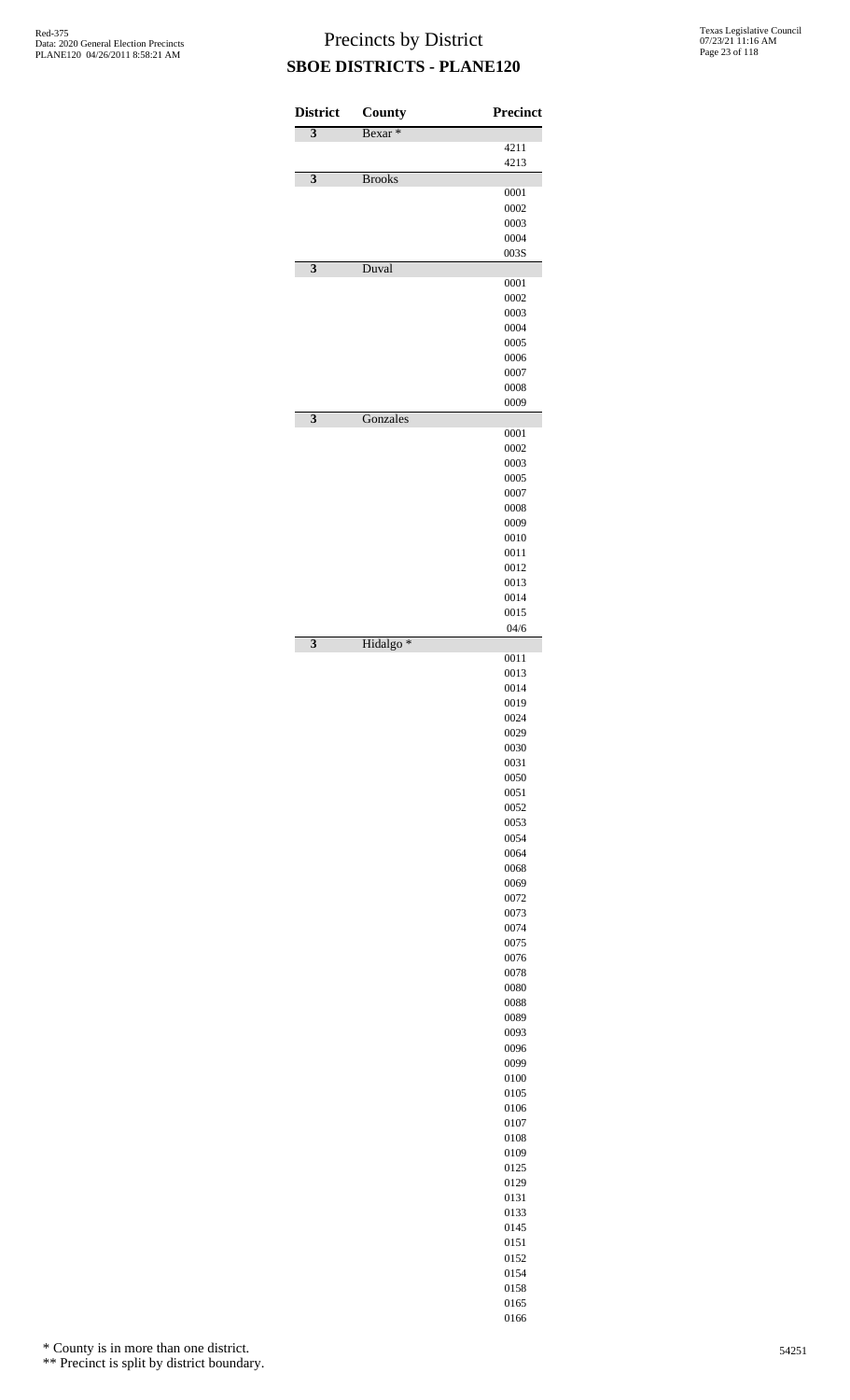| <b>District</b>         | <b>County</b>        | <b>Precinct</b> |
|-------------------------|----------------------|-----------------|
| $\overline{\mathbf{3}}$ | Hidalgo <sup>*</sup> |                 |
|                         |                      | 0167<br>0168    |
|                         |                      | 0170            |
|                         |                      | 0182            |
|                         |                      | 0183<br>0185    |
|                         |                      | 0187            |
|                         |                      | 0194            |
|                         |                      | 0195            |
|                         |                      | 0197<br>0198    |
|                         |                      | 0199            |
|                         |                      | 0200            |
|                         |                      | 0201<br>0206    |
|                         |                      | 0207            |
|                         |                      | 0209            |
|                         |                      | 0210            |
|                         |                      | 0211<br>0212    |
|                         |                      | 0217            |
|                         |                      | 0218            |
|                         |                      | 0219<br>0221    |
|                         |                      | 0222            |
|                         |                      | 0223            |
|                         |                      | 0224            |
|                         |                      | 0230<br>0239    |
|                         |                      | 0241            |
|                         |                      | 0243            |
|                         |                      | 0244            |
|                         |                      | 0254<br>0256    |
|                         |                      | 0257            |
| $\overline{\mathbf{3}}$ | Jim Hogg             | 0001            |
|                         |                      | 0002            |
|                         |                      | 0003<br>0004    |
|                         |                      | 0005            |
| 3                       | Jim Wells            |                 |
|                         |                      | 0001<br>0002    |
|                         |                      | 0003            |
|                         |                      | 0004            |
|                         |                      | 0005<br>0006    |
|                         |                      | 0007            |
|                         |                      | 0008            |
|                         |                      | 0009<br>0010    |
|                         |                      | 0011            |
|                         |                      | 0012            |
|                         |                      | 0013            |
|                         |                      | 0014<br>0015    |
|                         |                      | 0016            |
|                         |                      | 0017            |
|                         |                      | 0018            |
|                         |                      | 0019<br>0020    |
|                         |                      | 0022            |
| $\overline{\mathbf{3}}$ | Karnes               | 0001            |
|                         |                      | 0002            |
|                         |                      | 0003            |
|                         |                      | 0004<br>0005    |
|                         |                      | 0006            |
|                         |                      | 0007            |
|                         |                      | 0008            |
|                         |                      | 0009<br>0010    |
|                         |                      | 0011            |
|                         |                      | 0012            |
|                         |                      | 0013<br>0014    |
|                         |                      | 0015            |

\* County is in more than one district.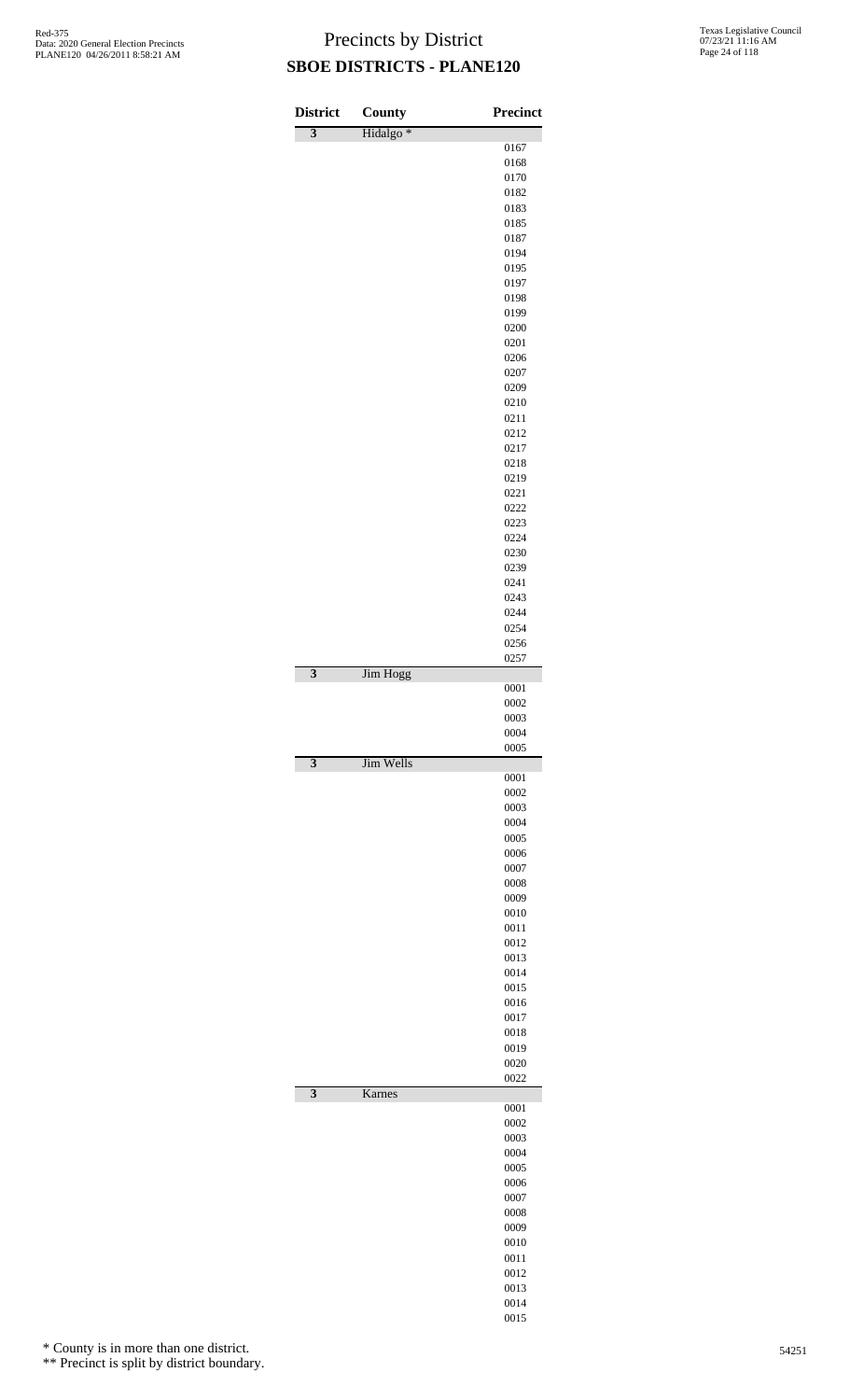| <b>District</b>           | County                 | <b>Precinct</b> |
|---------------------------|------------------------|-----------------|
| $\overline{\overline{3}}$ | Lavaca                 |                 |
|                           |                        | 0001            |
|                           |                        | 0002<br>0007    |
|                           |                        | 0008            |
|                           |                        | 0009            |
|                           |                        | 0011            |
|                           |                        | 0012            |
|                           |                        | 0015            |
|                           |                        | 0016            |
|                           |                        | 0017            |
|                           |                        | 0019<br>0020    |
|                           |                        | 0023            |
|                           |                        | 0026            |
|                           |                        | 0027            |
|                           |                        | 0029            |
|                           |                        | 0030            |
|                           |                        | 0031            |
|                           |                        | 0032            |
| $\overline{\overline{3}}$ | Live Oak               | 0001            |
|                           |                        | 0002            |
|                           |                        | 0003            |
|                           |                        | 0004            |
|                           |                        | 0005            |
|                           |                        | 0006            |
|                           |                        | 0007            |
|                           |                        | 0008            |
|                           |                        | 0009            |
|                           |                        | 0010<br>0011    |
|                           |                        | 0012            |
|                           |                        | 0013            |
|                           |                        | 0014            |
| $\overline{\mathbf{3}}$   | McMullen               |                 |
|                           |                        | 0001            |
|                           |                        | 0003            |
|                           |                        | 002A            |
|                           |                        | 002B<br>004A    |
|                           |                        | 004B            |
| 3                         | Starr                  |                 |
|                           |                        | 0001            |
|                           |                        | 0002            |
|                           |                        | 0003            |
|                           |                        | 0004            |
|                           |                        | 0005<br>0006    |
|                           |                        | 0007            |
|                           |                        | 0008            |
|                           |                        | 0009            |
|                           |                        | 0010            |
| 3                         | Wilson                 |                 |
|                           |                        | 0101            |
|                           |                        | 0102<br>0103    |
|                           |                        | 0104            |
|                           |                        | 0205            |
|                           |                        | 0206            |
|                           |                        | 0207            |
|                           |                        | 0208            |
|                           |                        | 0209            |
|                           |                        | 0310            |
|                           |                        | 0311<br>0312    |
|                           |                        | 0313            |
|                           |                        | 0414            |
|                           |                        | 0415            |
|                           |                        | 0416            |
| $\overline{\mathbf{4}}$   | Fort Bend <sup>*</sup> |                 |
|                           |                        | 1003            |
|                           |                        | 1094            |
|                           |                        | 1114            |
|                           |                        | 1134<br>1153    |
|                           |                        | 2017            |
|                           |                        | 2023            |
|                           |                        | 2031            |

\* County is in more than one district.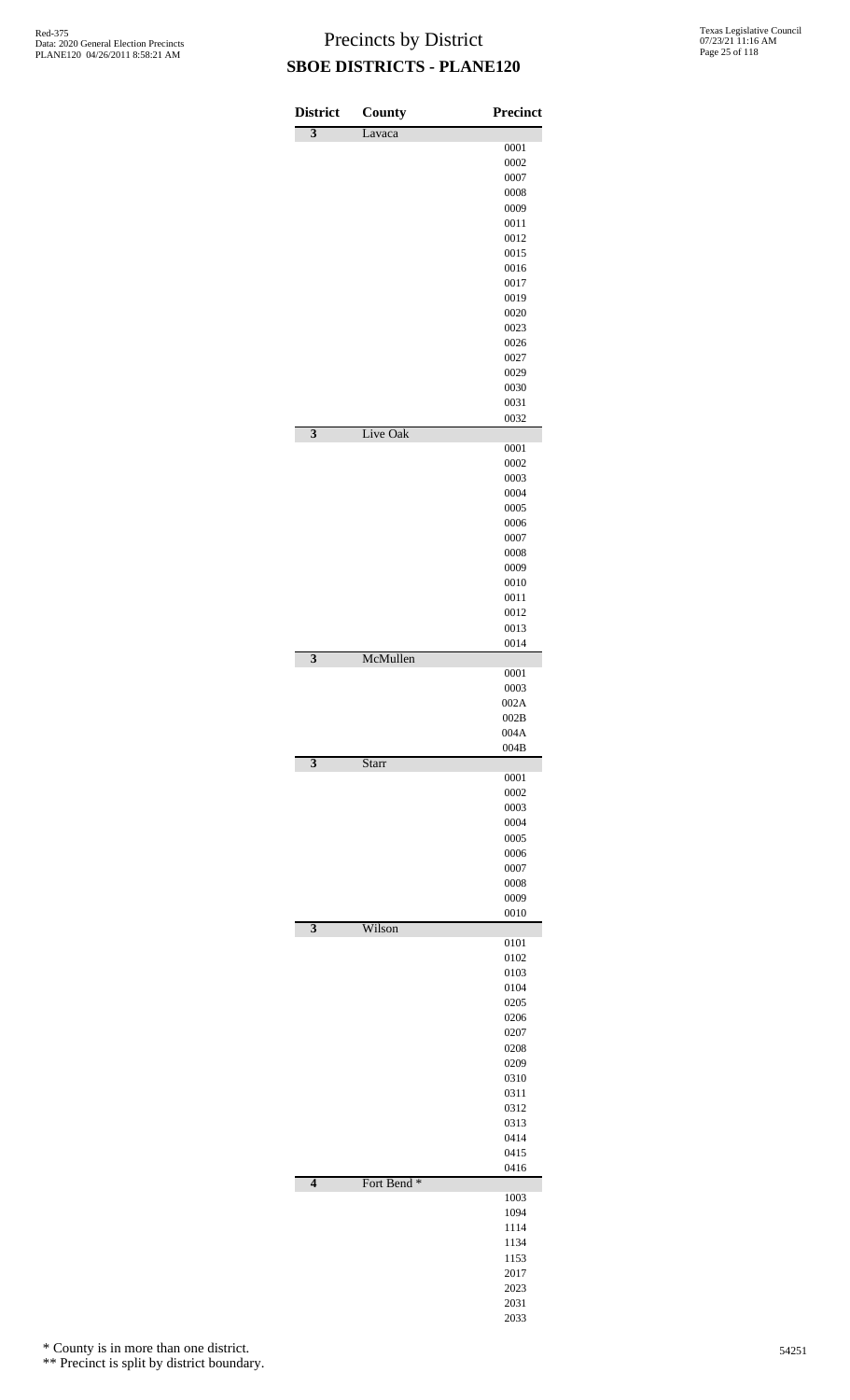| <b>District</b>     | <b>County</b>          | <b>Precinct</b> |
|---------------------|------------------------|-----------------|
| $\overline{4}$      | Fort Bend <sup>*</sup> | 2034            |
|                     |                        | 2036            |
|                     |                        | 2050<br>2051    |
|                     |                        | 2052            |
|                     |                        | 2055            |
|                     |                        | 2056<br>2059    |
|                     |                        | 2070            |
|                     |                        | 2075            |
|                     |                        | 2077<br>2081    |
|                     |                        | 2088            |
|                     |                        | 2089            |
|                     |                        | 2090<br>2091    |
|                     |                        | 2108            |
|                     |                        | 2112            |
|                     |                        | 2115            |
|                     |                        | 2116<br>2123    |
|                     |                        | 2136            |
| $\overline{\bf{4}}$ | Harris <sup>*</sup>    | 2138            |
|                     |                        | 0007<br>0009    |
|                     |                        | 0010            |
|                     |                        | 0011            |
|                     |                        | 0016<br>0017    |
|                     |                        | 0019            |
|                     |                        | 0020            |
|                     |                        | 0021            |
|                     |                        | 0022<br>0023    |
|                     |                        | 0024            |
|                     |                        | 0025            |
|                     |                        | 0026<br>0027    |
|                     |                        | 0029            |
|                     |                        | 0030            |
|                     |                        | 0031<br>0035    |
|                     |                        | 0036            |
|                     |                        | 0042            |
|                     |                        | 0045            |
|                     |                        | 0047<br>0048    |
|                     |                        | 0061            |
|                     |                        | 0062            |
|                     |                        | 0064<br>0065    |
|                     |                        | 0066            |
|                     |                        | 0067            |
|                     |                        | 0068            |
|                     |                        | 0069<br>0072    |
|                     |                        | 0073            |
|                     |                        | 0077            |
|                     |                        | 0078<br>0079    |
|                     |                        | 0080            |
|                     |                        | 0081            |
|                     |                        | 0083            |
|                     |                        | 0085<br>0093    |
|                     |                        | 0094            |
|                     |                        | 0096            |
|                     |                        | 0101<br>0104    |
|                     |                        | 0105            |
|                     |                        | 0106            |
|                     |                        | 0107            |
|                     |                        | 0109<br>0115    |
|                     |                        | 0118            |
|                     |                        | 0122            |
|                     |                        | 0131            |

\* County is in more than one district.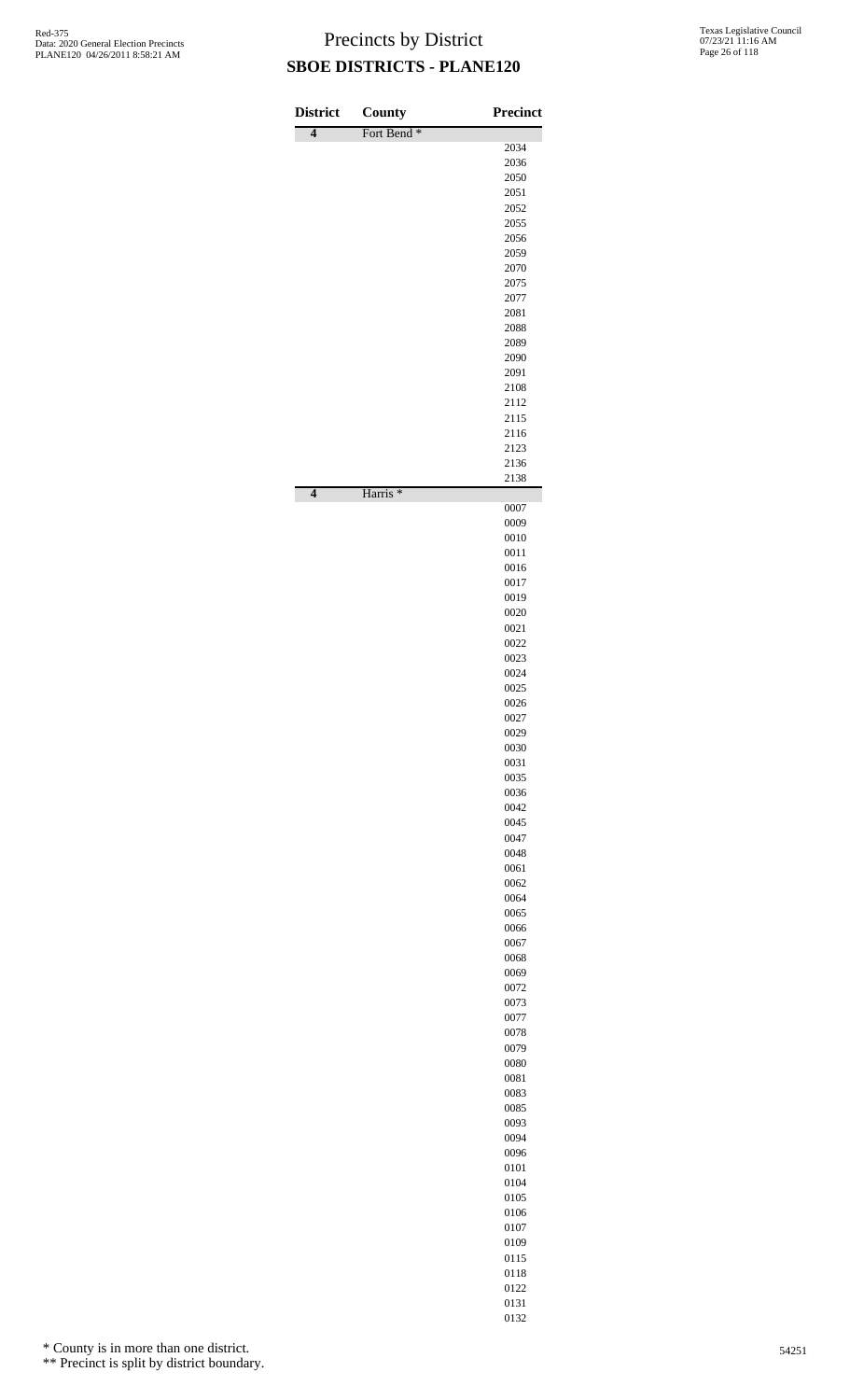| <b>District</b>     | County              | <b>Precinct</b> |
|---------------------|---------------------|-----------------|
| $\overline{\bf{4}}$ | Harris <sup>*</sup> | 0134            |
|                     |                     | 0136            |
|                     |                     | 0138            |
|                     |                     | 0140            |
|                     |                     | 0142            |
|                     |                     | 0144<br>0145    |
|                     |                     | 0146            |
|                     |                     | 0147            |
|                     |                     | 0150            |
|                     |                     | 0151<br>0152    |
|                     |                     | 0153            |
|                     |                     | 0154            |
|                     |                     | 0156            |
|                     |                     | 0157            |
|                     |                     | 0158<br>0159    |
|                     |                     | 0160            |
|                     |                     | 0161            |
|                     |                     | 0162            |
|                     |                     | 0163<br>0164    |
|                     |                     | 0167            |
|                     |                     | 0168            |
|                     |                     | 0169            |
|                     |                     | 0171            |
|                     |                     | 0172<br>0180    |
|                     |                     | 0181            |
|                     |                     | 0184            |
|                     |                     | 0185            |
|                     |                     | 0186            |
|                     |                     | 0187<br>0188    |
|                     |                     | 0189            |
|                     |                     | 0190            |
|                     |                     | 0191            |
|                     |                     | 0192<br>0193    |
|                     |                     | 0194            |
|                     |                     | 0195            |
|                     |                     | 0196            |
|                     |                     | 0197            |
|                     |                     | 0198<br>0201    |
|                     |                     | 0202            |
|                     |                     | 0203            |
|                     |                     | 0205            |
|                     |                     | 0207<br>0208    |
|                     |                     | 0210            |
|                     |                     | 0211            |
|                     |                     | 0212            |
|                     |                     | 0216            |
|                     |                     | 0218<br>0219    |
|                     |                     | 0221            |
|                     |                     | 0223            |
|                     |                     | 0226            |
|                     |                     | 0228            |
|                     |                     | 0229<br>0230    |
|                     |                     | 0231            |
|                     |                     | 0235            |
|                     |                     | 0236            |
|                     |                     | 0237            |
|                     |                     | 0238<br>0239    |
|                     |                     | 0240            |
|                     |                     | 0241            |
|                     |                     | 0243            |
|                     |                     | 0247            |

\* County is in more than one district.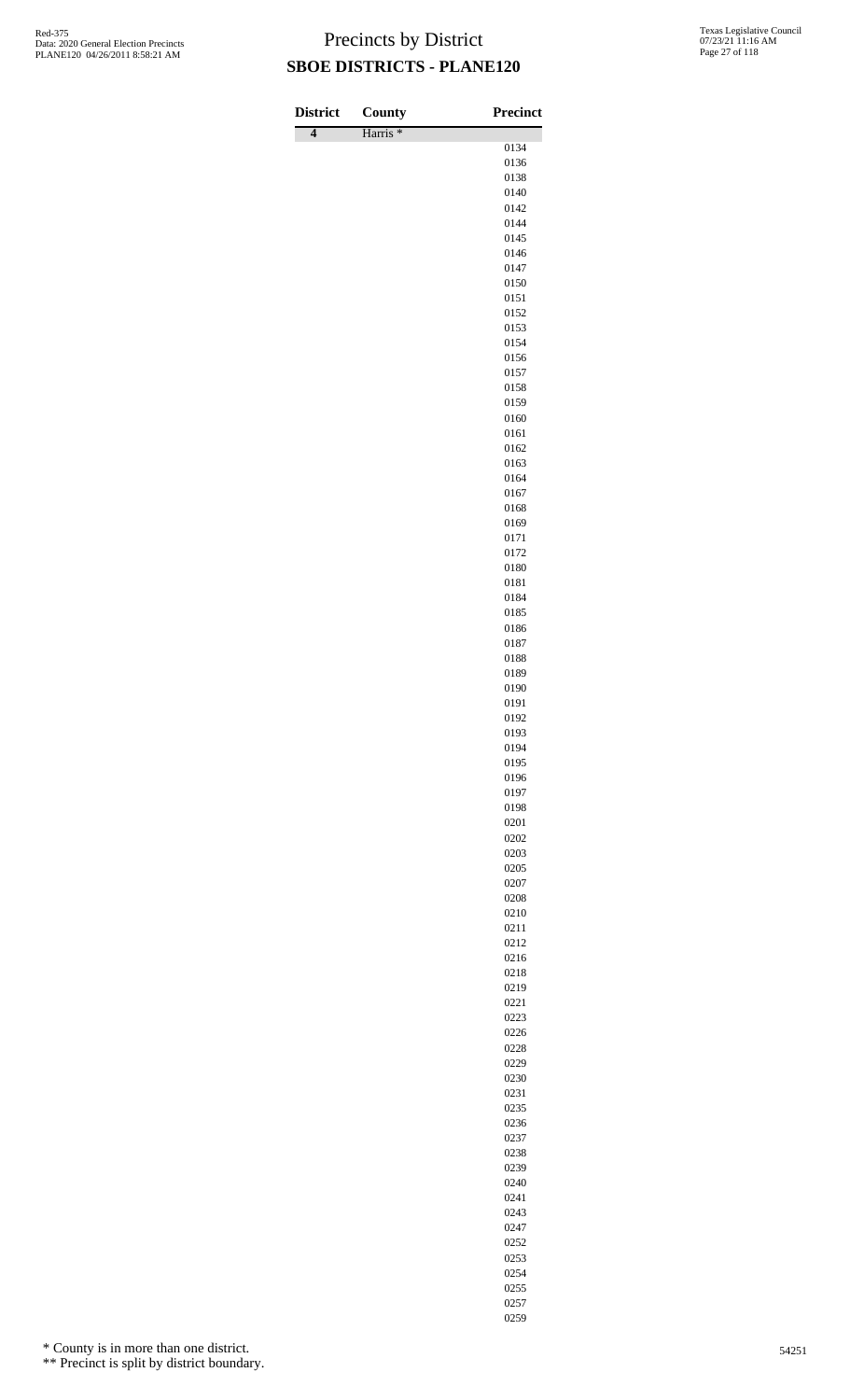| <b>District</b>     | County              | <b>Precinct</b> |
|---------------------|---------------------|-----------------|
| $\overline{\bf{4}}$ | Harris <sup>*</sup> | 0261            |
|                     |                     | 0266            |
|                     |                     | 0267            |
|                     |                     | 0270<br>0271    |
|                     |                     | 0275            |
|                     |                     | 0276            |
|                     |                     | 0277            |
|                     |                     | 0278            |
|                     |                     | 0280<br>0283    |
|                     |                     | 0285            |
|                     |                     | 0286            |
|                     |                     | 0287            |
|                     |                     | 0288            |
|                     |                     | 0289<br>0291    |
|                     |                     | 0292            |
|                     |                     | 0293            |
|                     |                     | 0294            |
|                     |                     | 0295            |
|                     |                     | 0301<br>0308    |
|                     |                     | 0313            |
|                     |                     | 0318            |
|                     |                     | 0319            |
|                     |                     | 0320<br>0321    |
|                     |                     | 0322            |
|                     |                     | 0323            |
|                     |                     | 0324            |
|                     |                     | 0325            |
|                     |                     | 0326<br>0327    |
|                     |                     | 0328            |
|                     |                     | 0329            |
|                     |                     | 0332            |
|                     |                     | 0334            |
|                     |                     | 0336<br>0337    |
|                     |                     | 0339            |
|                     |                     | 0341            |
|                     |                     | 0342            |
|                     |                     | 0343            |
|                     |                     | 0344<br>0353    |
|                     |                     | 0354            |
|                     |                     | 0355            |
|                     |                     | 0358            |
|                     |                     | 0359            |
|                     |                     | 0363<br>0365    |
|                     |                     | 0366            |
|                     |                     | 0367            |
|                     |                     | 0368            |
|                     |                     | 0369            |
|                     |                     | 0371<br>0372    |
|                     |                     | 0373            |
|                     |                     | 0374            |
|                     |                     | 0375            |
|                     |                     | 0376<br>0379    |
|                     |                     | 0381            |
|                     |                     | 0384            |
|                     |                     | 0389            |
|                     |                     | 0390            |
|                     |                     | 0392<br>0394    |
|                     |                     | 0396            |
|                     |                     | 0397            |
|                     |                     | 0401            |
|                     |                     | 0402            |

\* County is in more than one district.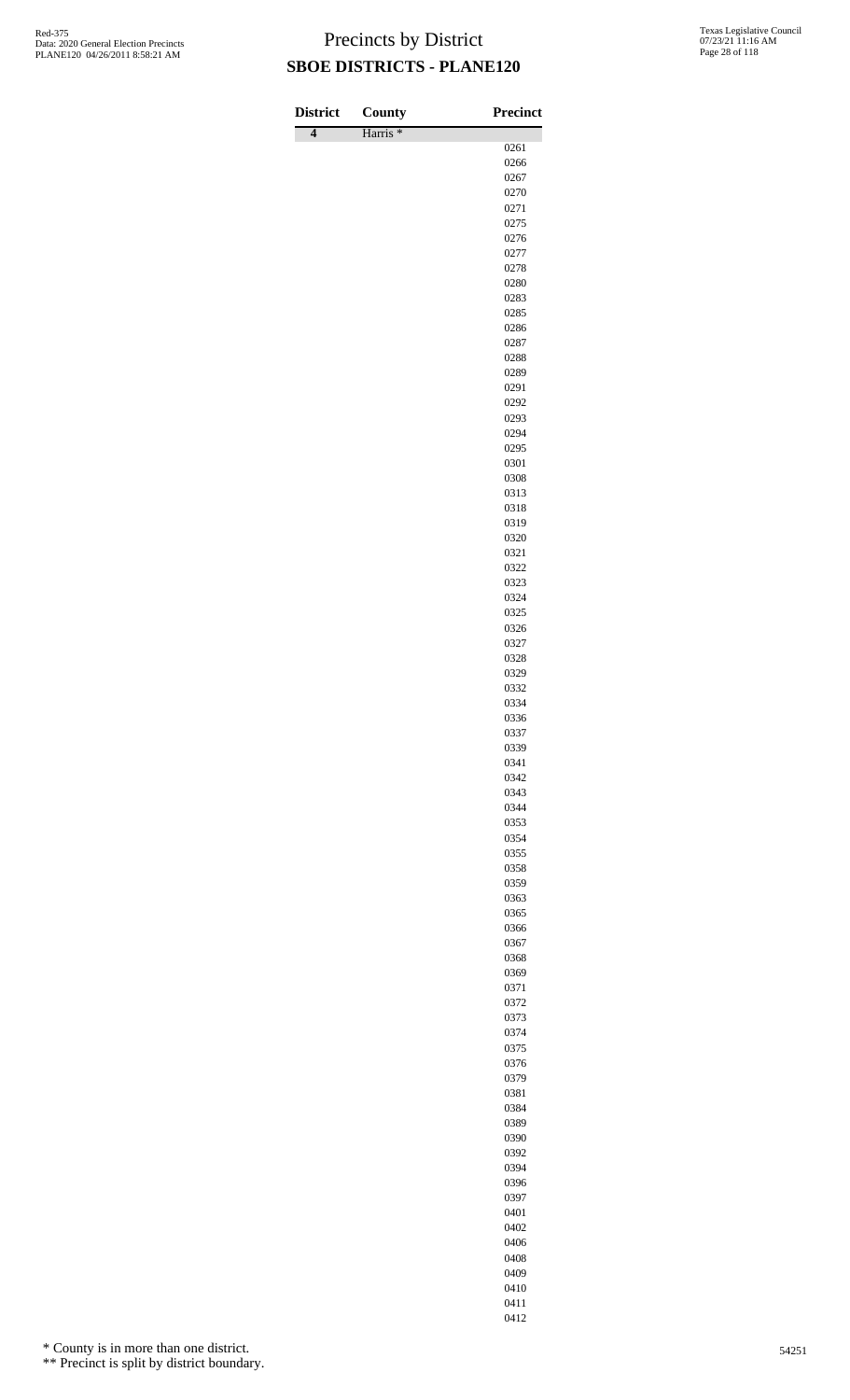| <b>District</b> | County              | Precinct     |
|-----------------|---------------------|--------------|
| $\overline{4}$  | Harris <sup>*</sup> | 0413         |
|                 |                     | 0417         |
|                 |                     | 0418         |
|                 |                     | 0422         |
|                 |                     | 0423         |
|                 |                     | 0429<br>0448 |
|                 |                     | 0449         |
|                 |                     | 0450         |
|                 |                     | 0453         |
|                 |                     | 0454         |
|                 |                     | 0455<br>0457 |
|                 |                     | 0458         |
|                 |                     | 0460         |
|                 |                     | 0462         |
|                 |                     | 0467         |
|                 |                     | 0468         |
|                 |                     | 0475<br>0489 |
|                 |                     | 0490         |
|                 |                     | 0494         |
|                 |                     | 0497         |
|                 |                     | 0505         |
|                 |                     | 0506         |
|                 |                     | 0520<br>0525 |
|                 |                     | 0526         |
|                 |                     | 0527         |
|                 |                     | 0528         |
|                 |                     | 0530         |
|                 |                     | 0535         |
|                 |                     | 0536<br>0538 |
|                 |                     | 0540         |
|                 |                     | 0541         |
|                 |                     | 0542         |
|                 |                     | 0543         |
|                 |                     | 0544<br>0549 |
|                 |                     | 0550         |
|                 |                     | 0554         |
|                 |                     | 0555         |
|                 |                     | 0556         |
|                 |                     | 0560<br>0562 |
|                 |                     | 0564         |
|                 |                     | 0571         |
|                 |                     | 0573         |
|                 |                     | 0574         |
|                 |                     | 0576<br>0578 |
|                 |                     | 0579         |
|                 |                     | 0580         |
|                 |                     | 0581         |
|                 |                     | 0582         |
|                 |                     | 0583         |
|                 |                     | 0584<br>0585 |
|                 |                     | 0587         |
|                 |                     | 0591         |
|                 |                     | 0594         |
|                 |                     | 0595         |
|                 |                     | 0599         |
|                 |                     | 0605<br>0606 |
|                 |                     | 0607         |
|                 |                     | 0608         |
|                 |                     | 0611         |
|                 |                     | 0613         |
|                 |                     | 0627         |
|                 |                     | 0629<br>0630 |
|                 |                     |              |

\* County is in more than one district.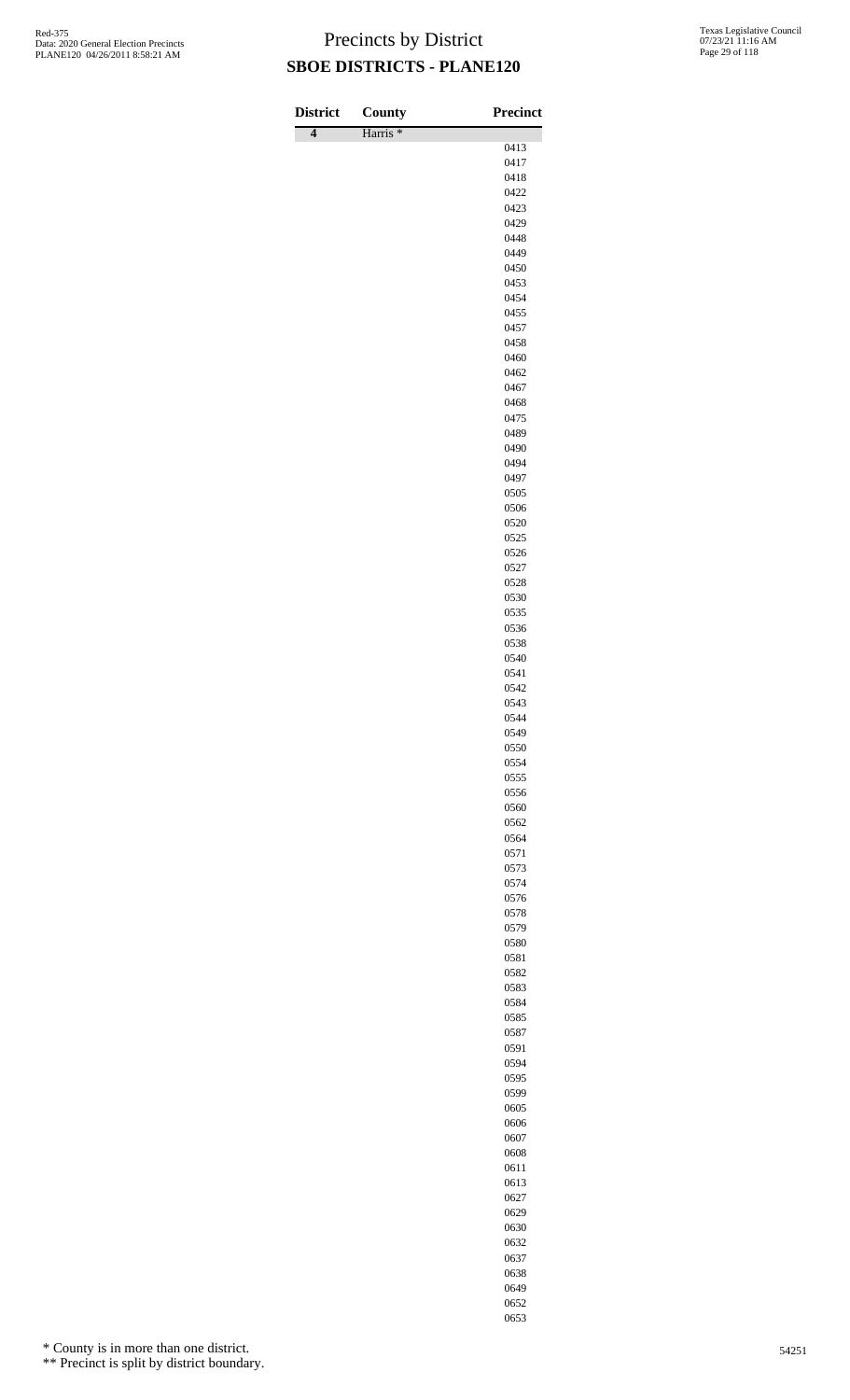| <b>District</b> | County              | <b>Precinct</b> |
|-----------------|---------------------|-----------------|
| $\overline{4}$  | Harris <sup>*</sup> | 0656            |
|                 |                     | 0657            |
|                 |                     | 0660            |
|                 |                     | 0663            |
|                 |                     | 0664<br>0675    |
|                 |                     | 0677            |
|                 |                     | 0678            |
|                 |                     | 0680            |
|                 |                     | 0683            |
|                 |                     | 0693<br>0697    |
|                 |                     | 0698            |
|                 |                     | 0702            |
|                 |                     | 0705            |
|                 |                     | 0708            |
|                 |                     | 0714<br>0717    |
|                 |                     | 0719            |
|                 |                     | 0722            |
|                 |                     | 0723            |
|                 |                     | 0725            |
|                 |                     | 0729<br>0733    |
|                 |                     | 0736            |
|                 |                     | 0737            |
|                 |                     | 0738            |
|                 |                     | 0741            |
|                 |                     | 0743            |
|                 |                     | 0749<br>0754    |
|                 |                     | 0755            |
|                 |                     | 0756            |
|                 |                     | 0757            |
|                 |                     | 0763            |
|                 |                     | 0766<br>0767    |
|                 |                     | 0769            |
|                 |                     | 0770            |
|                 |                     | 0774            |
|                 |                     | 0775            |
|                 |                     | 0777<br>0778    |
|                 |                     | 0779            |
|                 |                     | 0780            |
|                 |                     | 0783            |
|                 |                     | 0784            |
|                 |                     | 0786<br>0787    |
|                 |                     | 0791            |
|                 |                     | 0792            |
|                 |                     | 0794            |
|                 |                     | 0795            |
|                 |                     | 0797<br>0798    |
|                 |                     | 0799            |
|                 |                     | 0801            |
|                 |                     | 0808            |
|                 |                     | 0810            |
|                 |                     | 0811<br>0812    |
|                 |                     | 0815            |
|                 |                     | 0816            |
|                 |                     | 0818            |
|                 |                     | 0820            |
|                 |                     | 0821            |
|                 |                     | 0822<br>0824    |
|                 |                     | 0827            |
|                 |                     | 0829            |
|                 |                     | 0830            |
|                 |                     | 0832            |
|                 |                     | 0833<br>0834    |
|                 |                     |                 |

\* County is in more than one district.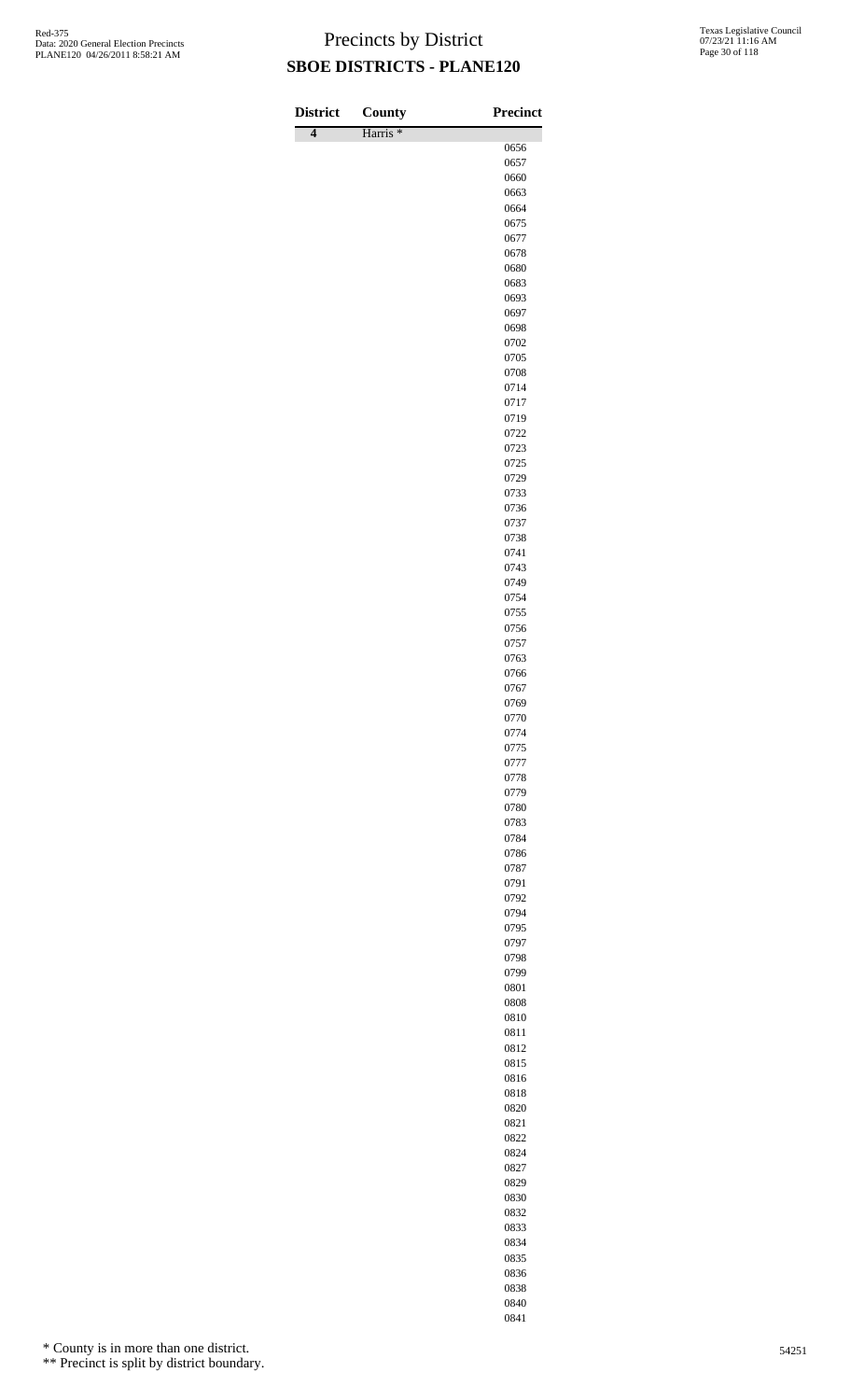| <b>District</b> | County              | <b>Precinct</b> |
|-----------------|---------------------|-----------------|
| $\overline{4}$  | Harris <sup>*</sup> | 0842            |
|                 |                     | 0843            |
|                 |                     | 0844            |
|                 |                     | 0846<br>0847    |
|                 |                     | 0848            |
|                 |                     | 0849            |
|                 |                     | 0850            |
|                 |                     | 0852            |
|                 |                     | 0854<br>0855    |
|                 |                     | 0856            |
|                 |                     | 0857            |
|                 |                     | 0858            |
|                 |                     | 0859<br>0860    |
|                 |                     | 0861            |
|                 |                     | 0863            |
|                 |                     | 0864            |
|                 |                     | 0865<br>0866    |
|                 |                     | 0867            |
|                 |                     | 0868            |
|                 |                     | 0869            |
|                 |                     | 0871            |
|                 |                     | 0873<br>0883    |
|                 |                     | 0884            |
|                 |                     | 0889            |
|                 |                     | 0890            |
|                 |                     | 0892<br>0893    |
|                 |                     | 0894            |
|                 |                     | 0900            |
|                 |                     | 0905            |
|                 |                     | 0908<br>0909    |
|                 |                     | 0910            |
|                 |                     | 0914            |
|                 |                     | 0917            |
|                 |                     | 0918<br>0921    |
|                 |                     | 0922            |
|                 |                     | 0924            |
|                 |                     | 0927            |
|                 |                     | 0928<br>0929    |
|                 |                     | 0930            |
|                 |                     | 0934            |
|                 |                     | 0935            |
|                 |                     | 0936            |
|                 |                     | 0937<br>0940    |
|                 |                     | 0943            |
|                 |                     | 0945            |
|                 |                     | 0946            |
|                 |                     | 0947<br>0948    |
|                 |                     | 0949            |
|                 |                     | ** 0950         |
|                 |                     | 0953            |
|                 |                     | 0954            |
|                 |                     | 0957<br>0958    |
|                 |                     | 0959            |
|                 |                     | 0960            |
|                 |                     | 0961            |
|                 |                     | 0962<br>0963    |
|                 |                     | 0969            |
|                 |                     | 0970            |
|                 |                     | 0972            |
|                 |                     | 0974            |
|                 |                     | 0975<br>0976    |
|                 |                     | 0977            |

 

\* County is in more than one district.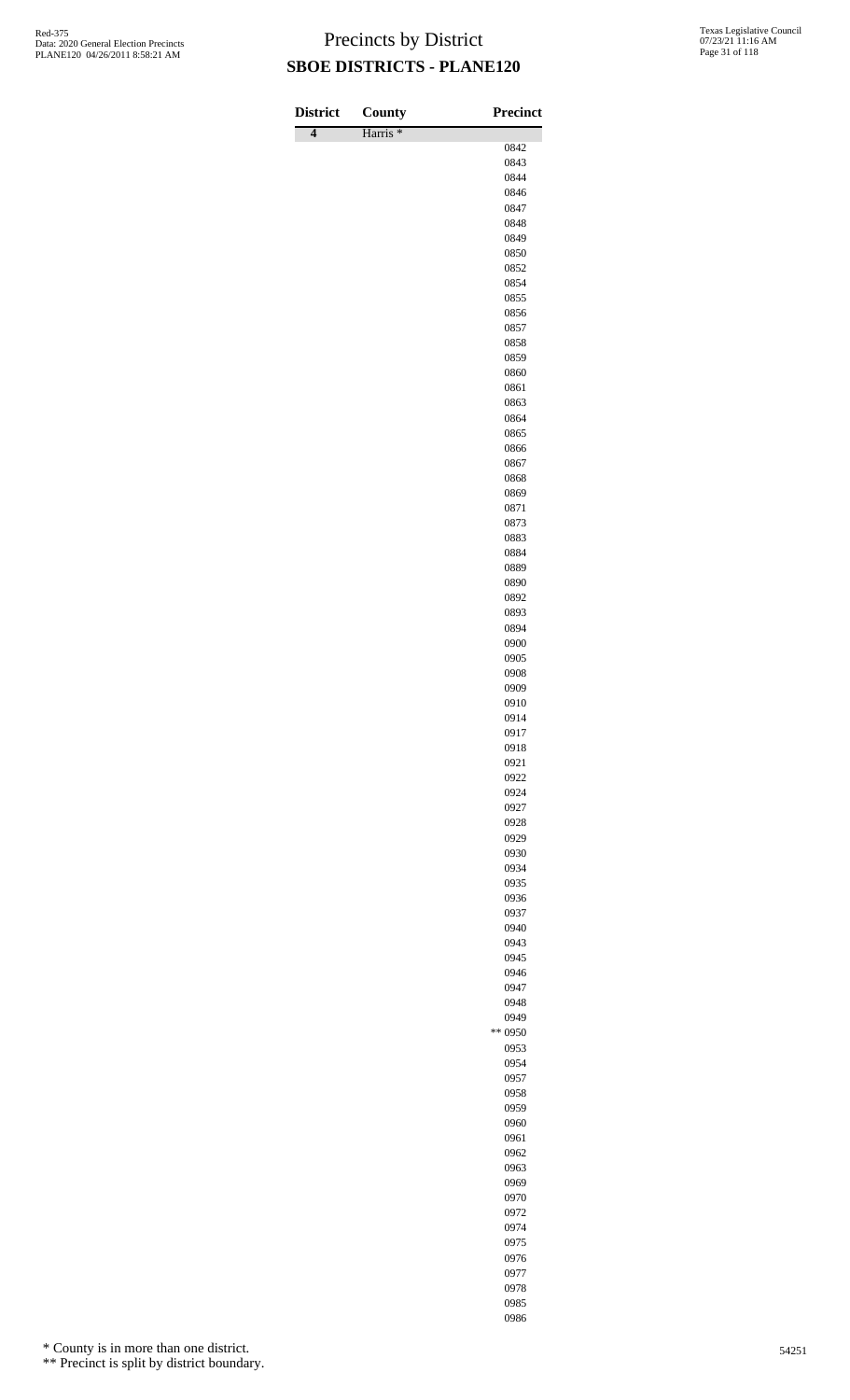| <b>District</b> | <b>County</b>       | <b>Precinct</b> |
|-----------------|---------------------|-----------------|
| $\overline{4}$  | Harris <sup>*</sup> | 0987            |
|                 |                     | 0989            |
|                 |                     | 0990            |
|                 |                     | 0993            |
|                 |                     | 0994            |
|                 |                     | 0995<br>0997    |
|                 |                     | 1000            |
|                 |                     | 1004            |
|                 |                     | 1005            |
|                 |                     | 1007            |
|                 |                     | 1010<br>1012    |
| $\overline{5}$  | Bexar <sup>*</sup>  | 2037            |
|                 |                     | 2063            |
|                 |                     | 2066            |
|                 |                     | 2084            |
|                 |                     | 2092<br>2094    |
|                 |                     | 2095            |
|                 |                     | 2099            |
|                 |                     | 2101            |
|                 |                     | 2108            |
|                 |                     | 2115            |
|                 |                     | 2120<br>2123    |
|                 |                     | 2136            |
|                 |                     | 2160            |
|                 |                     | 3001            |
|                 |                     | 3004            |
|                 |                     | 3005<br>3006    |
|                 |                     | 3007            |
|                 |                     | 3008            |
|                 |                     | 3009            |
|                 |                     | 3011            |
|                 |                     | 3012<br>3014    |
|                 |                     | 3016            |
|                 |                     | 3017            |
|                 |                     | 3018            |
|                 |                     | 3020            |
|                 |                     | 3021<br>3022    |
|                 |                     | 3024            |
|                 |                     | 3025            |
|                 |                     | 3026            |
|                 |                     | 3027            |
|                 |                     | 3028            |
|                 |                     | 3030<br>3031    |
|                 |                     | 3033            |
|                 |                     | 3034            |
|                 |                     | 3035            |
|                 |                     | 3037            |
|                 |                     | 3038<br>3039    |
|                 |                     | 3040            |
|                 |                     | 3041            |
|                 |                     | 3042            |
|                 |                     | 3043            |
|                 |                     | 3044<br>3045    |
|                 |                     | 3046            |
|                 |                     | 3047            |
|                 |                     | 3048            |
|                 |                     | 3049            |
|                 |                     | 3050<br>3051    |
|                 |                     | 3052            |
|                 |                     | 3053            |
|                 |                     | 3054            |
|                 |                     | 3055            |
|                 |                     | 3057            |
|                 |                     | 3059<br>3060    |
|                 |                     |                 |

 

\* County is in more than one district.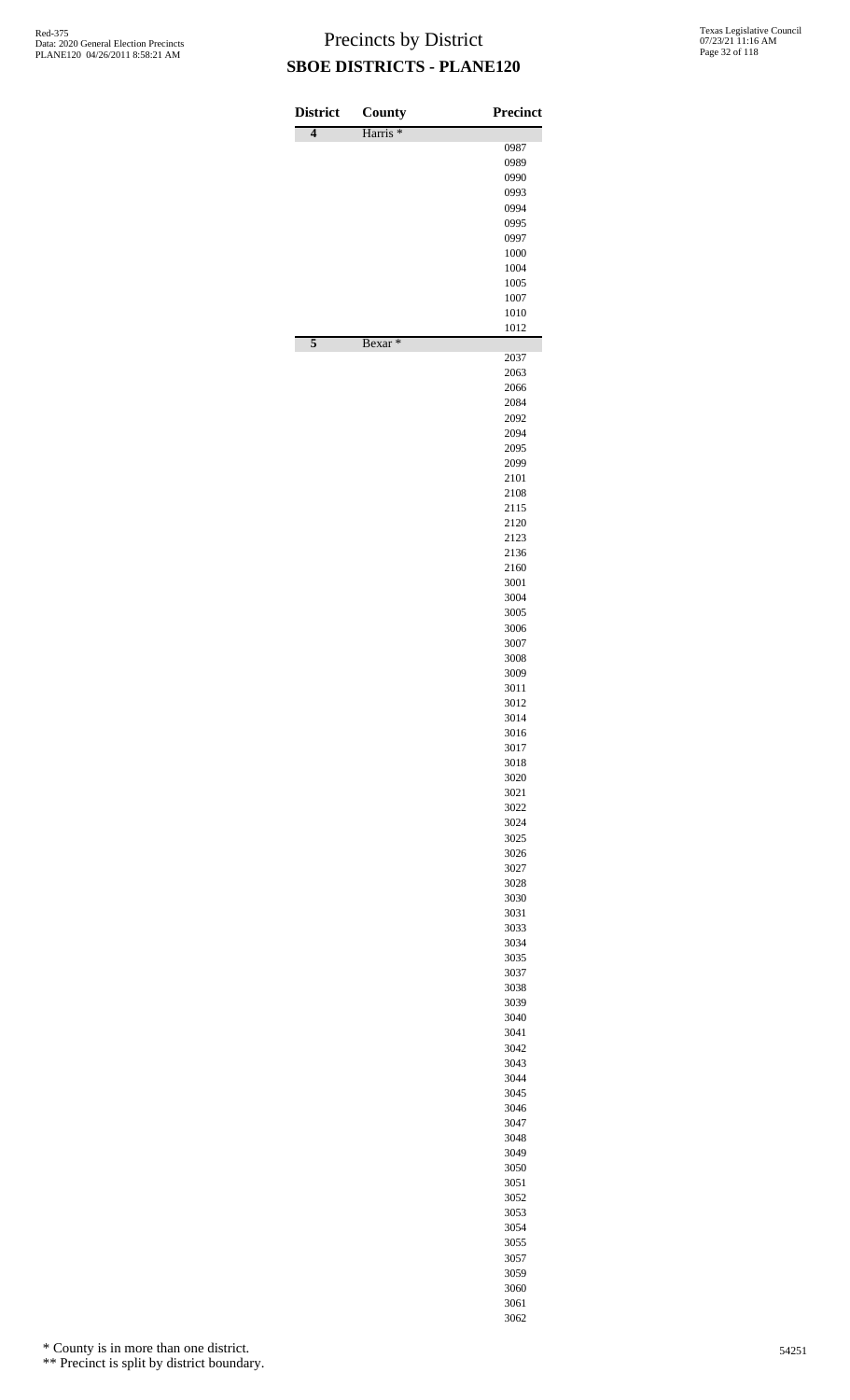| <b>District</b> | County             | <b>Precinct</b> |
|-----------------|--------------------|-----------------|
| 5               | Bexar <sup>*</sup> | 3063            |
|                 |                    | 3064            |
|                 |                    | 3066            |
|                 |                    | 3067            |
|                 |                    | 3068<br>3069    |
|                 |                    | 3070            |
|                 |                    | 3072            |
|                 |                    | 3073            |
|                 |                    | 3074            |
|                 |                    | 3075<br>3076    |
|                 |                    | 3077            |
|                 |                    | 3078            |
|                 |                    | 3079            |
|                 |                    | 3080            |
|                 |                    | 3081<br>3082    |
|                 |                    | 3083            |
|                 |                    | 3084            |
|                 |                    | 3085            |
|                 |                    | 3086            |
|                 |                    | 3087<br>3088    |
|                 |                    | 3089            |
|                 |                    | 3090            |
|                 |                    | 3091            |
|                 |                    | 3092            |
|                 |                    | 3093<br>3094    |
|                 |                    | 3096            |
|                 |                    | 3097            |
|                 |                    | 3098            |
|                 |                    | 3099            |
|                 |                    | 3100<br>3101    |
|                 |                    | 3102            |
|                 |                    | 3103            |
|                 |                    | 3104            |
|                 |                    | 3105            |
|                 |                    | 3106<br>3108    |
|                 |                    | 3110            |
|                 |                    | 3111            |
|                 |                    | 3114            |
|                 |                    | 3115            |
|                 |                    | 3117<br>3118    |
|                 |                    | 3119            |
|                 |                    | 3120            |
|                 |                    | 3121            |
|                 |                    | 3122            |
|                 |                    | 3123<br>3124    |
|                 |                    | 3125            |
|                 |                    | 3126            |
|                 |                    | 3127            |
|                 |                    | 3128            |
|                 |                    | 3130<br>3131    |
|                 |                    | 3132            |
|                 |                    | 3134            |
|                 |                    | 3136            |
|                 |                    | 3137            |
|                 |                    | 3138<br>3142    |
|                 |                    | 3144            |
|                 |                    | 3145            |
|                 |                    | 3147            |
|                 |                    | 3148            |
|                 |                    | 3150            |
|                 |                    | 3151            |
|                 |                    | 3153            |

\* County is in more than one district.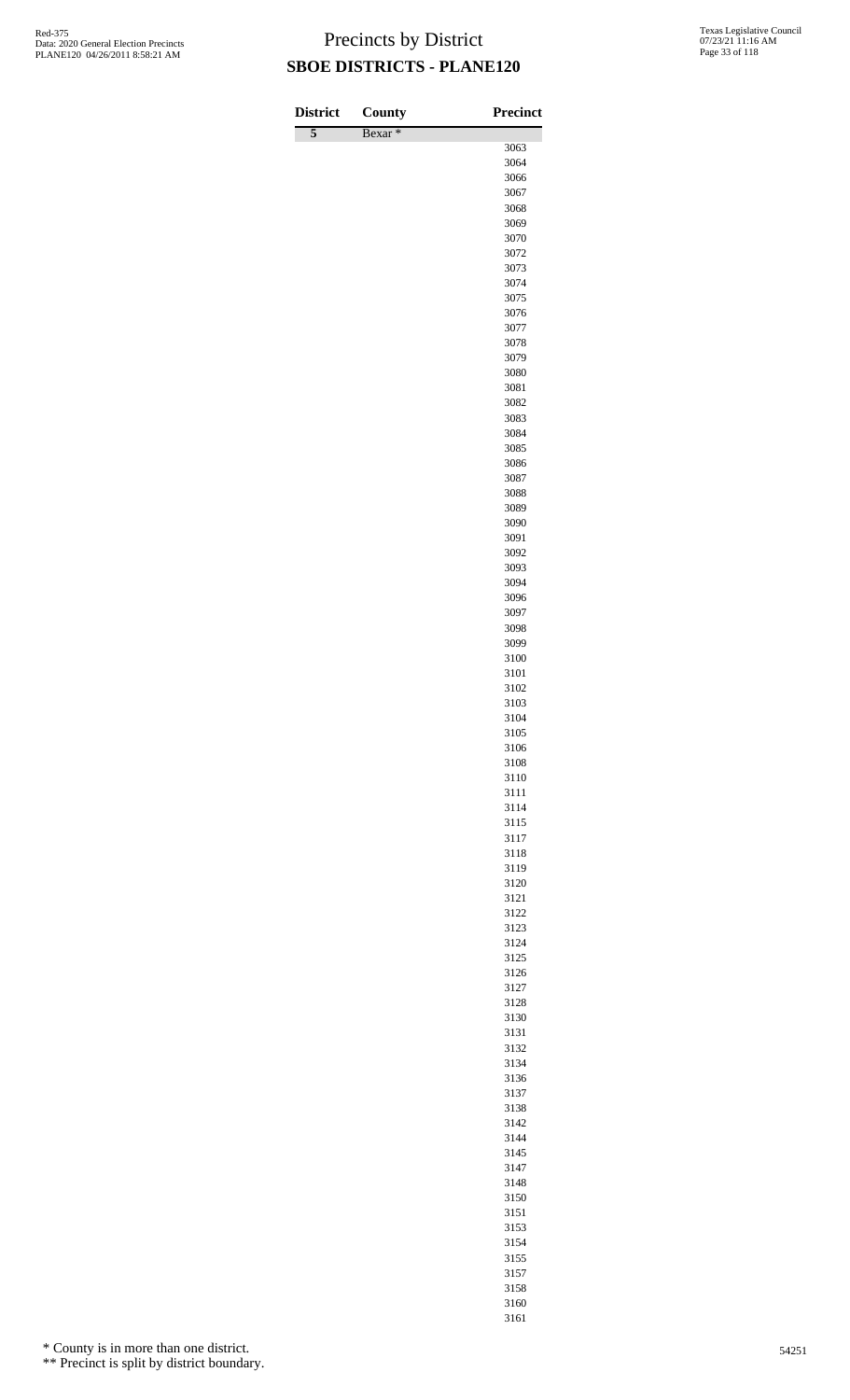| <b>District</b> | <b>County</b>      | <b>Precinct</b> |
|-----------------|--------------------|-----------------|
| $\overline{5}$  | Bexar <sup>*</sup> | 3162            |
|                 |                    | 3163            |
|                 |                    | 3164            |
|                 |                    | 3165            |
|                 |                    | 3166<br>3168    |
|                 |                    | 3169            |
|                 |                    | 3170            |
|                 |                    | 3173            |
|                 |                    | 3174            |
|                 |                    | 3175<br>3176    |
|                 |                    | 3177            |
|                 |                    | 3178            |
|                 |                    | 3179            |
|                 |                    | 3180            |
|                 |                    | 3181<br>3182    |
|                 |                    | 3183            |
|                 |                    | 3184            |
|                 |                    | 3185            |
|                 |                    | 3186            |
|                 |                    | 3187<br>3188    |
|                 |                    | 3189            |
|                 |                    | 3190            |
|                 |                    | 3191            |
|                 |                    | 3192            |
|                 |                    | 3193<br>3194    |
|                 |                    | 3196            |
|                 |                    | 3197            |
|                 |                    | 3198            |
|                 |                    | 3199<br>3200    |
|                 |                    | 3201            |
|                 |                    | 3202            |
|                 |                    | 3203            |
|                 |                    | 3207            |
|                 |                    | 3209<br>3210    |
|                 |                    | 4007            |
|                 |                    | 4008            |
|                 |                    | 4022            |
|                 |                    | 4038<br>4043    |
|                 |                    | 4046            |
|                 |                    | 4050            |
|                 |                    | 4051            |
|                 |                    | 4052            |
|                 |                    | 4053<br>4054    |
|                 |                    | 4055            |
|                 |                    | 4056            |
|                 |                    | 4057            |
|                 |                    | 4058            |
|                 |                    | 4059<br>4067    |
|                 |                    | 4068            |
|                 |                    | 4069            |
|                 |                    | 4071            |
|                 |                    | 4072            |
|                 |                    | 4073<br>4078    |
|                 |                    | 4079            |
|                 |                    | 4081            |
|                 |                    | 4083            |
|                 |                    | 4085            |
|                 |                    | 4086<br>4087    |
|                 |                    | 4089            |
|                 |                    | 4090            |
|                 |                    | 4091            |

\* County is in more than one district.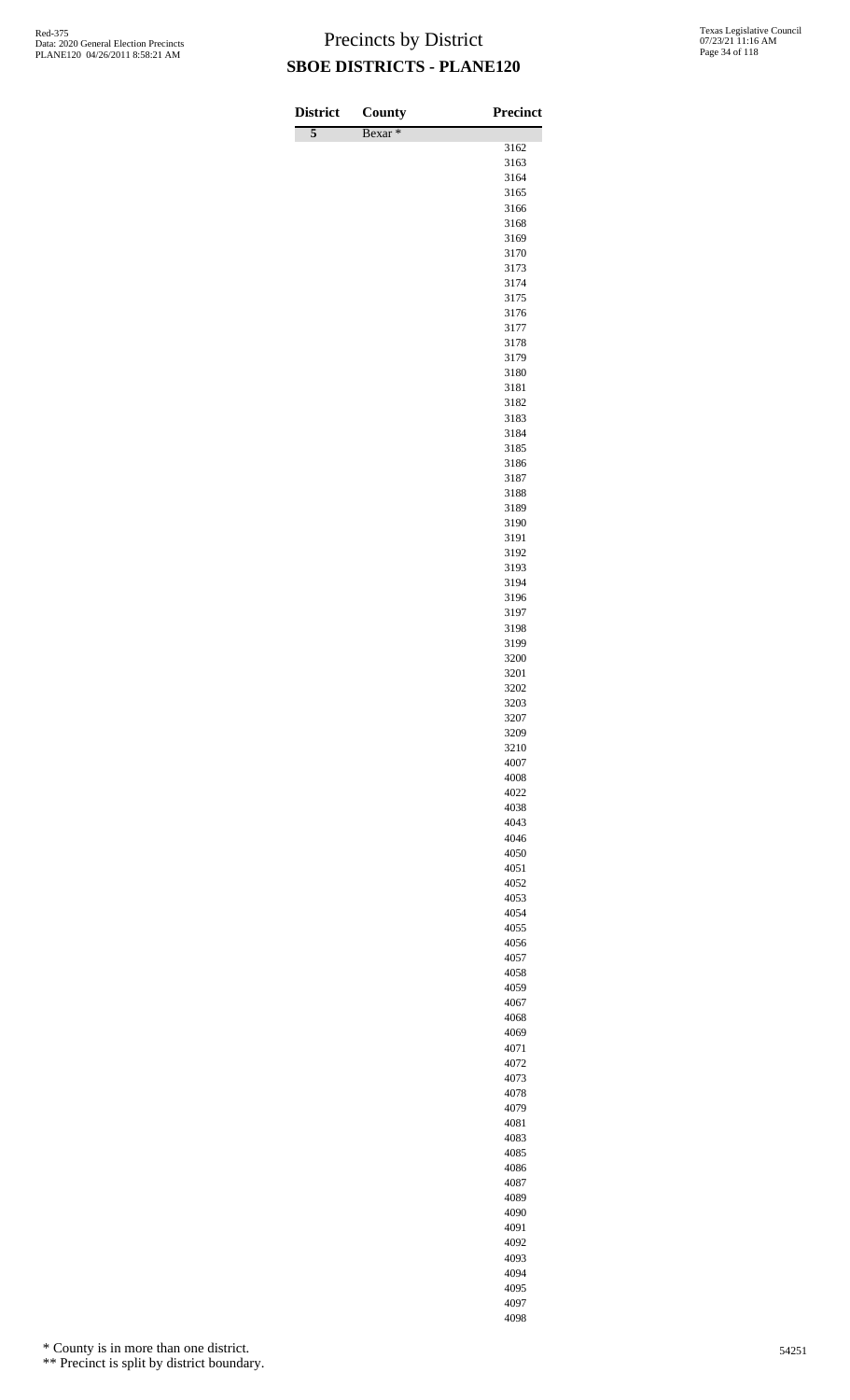| <b>District</b>         | County             | Precinct     |
|-------------------------|--------------------|--------------|
| $\overline{5}$          | Bexar <sup>*</sup> |              |
|                         |                    | 4100<br>4101 |
|                         |                    | 4103         |
|                         |                    | 4104<br>4105 |
|                         |                    | 4107         |
|                         |                    | 4108         |
|                         |                    | 4112<br>4115 |
|                         |                    | 4116         |
|                         |                    | 4117         |
|                         |                    | 4118<br>4120 |
|                         |                    | 4121         |
|                         |                    | 4122         |
|                         |                    | 4126<br>4130 |
|                         |                    | 4131         |
|                         |                    | 4132         |
|                         |                    | 4134<br>4136 |
|                         |                    | 4137         |
|                         |                    | 4138         |
|                         |                    | 4140<br>4144 |
|                         |                    | 4147         |
|                         |                    | 4148<br>4151 |
|                         |                    | 4153         |
|                         |                    | 4158         |
|                         |                    | 4159<br>4162 |
|                         |                    | 4164         |
|                         |                    | 4170         |
|                         |                    | 4171<br>4172 |
|                         |                    | 4173         |
|                         |                    | 4175         |
|                         |                    | 4176<br>4179 |
|                         |                    | 4185         |
|                         |                    | 4187         |
|                         |                    | 4188<br>4194 |
|                         |                    | 4199         |
|                         |                    | 4201<br>4206 |
|                         |                    | 4207         |
|                         |                    | 4208         |
|                         |                    | 4209<br>4210 |
|                         |                    | 4212         |
| $\overline{5}$          | Blanco             | 0102         |
|                         |                    | 0201         |
|                         |                    | 0302         |
|                         |                    | 0303<br>0304 |
|                         |                    | 0401         |
| $\overline{\mathbf{5}}$ | Caldwell           | 0100         |
|                         |                    | 0101         |
|                         |                    | 0102         |
|                         |                    | 0103<br>0104 |
|                         |                    | 0105         |
|                         |                    | 0107         |
|                         |                    | 0108<br>0109 |
|                         |                    | 0110         |
|                         |                    | 0111<br>0112 |
|                         |                    | 0113         |
|                         |                    | 0114         |
|                         |                    | 0115<br>0116 |
|                         |                    | 0117         |
|                         |                    | 0118         |
|                         |                    | 0201         |

\* County is in more than one district.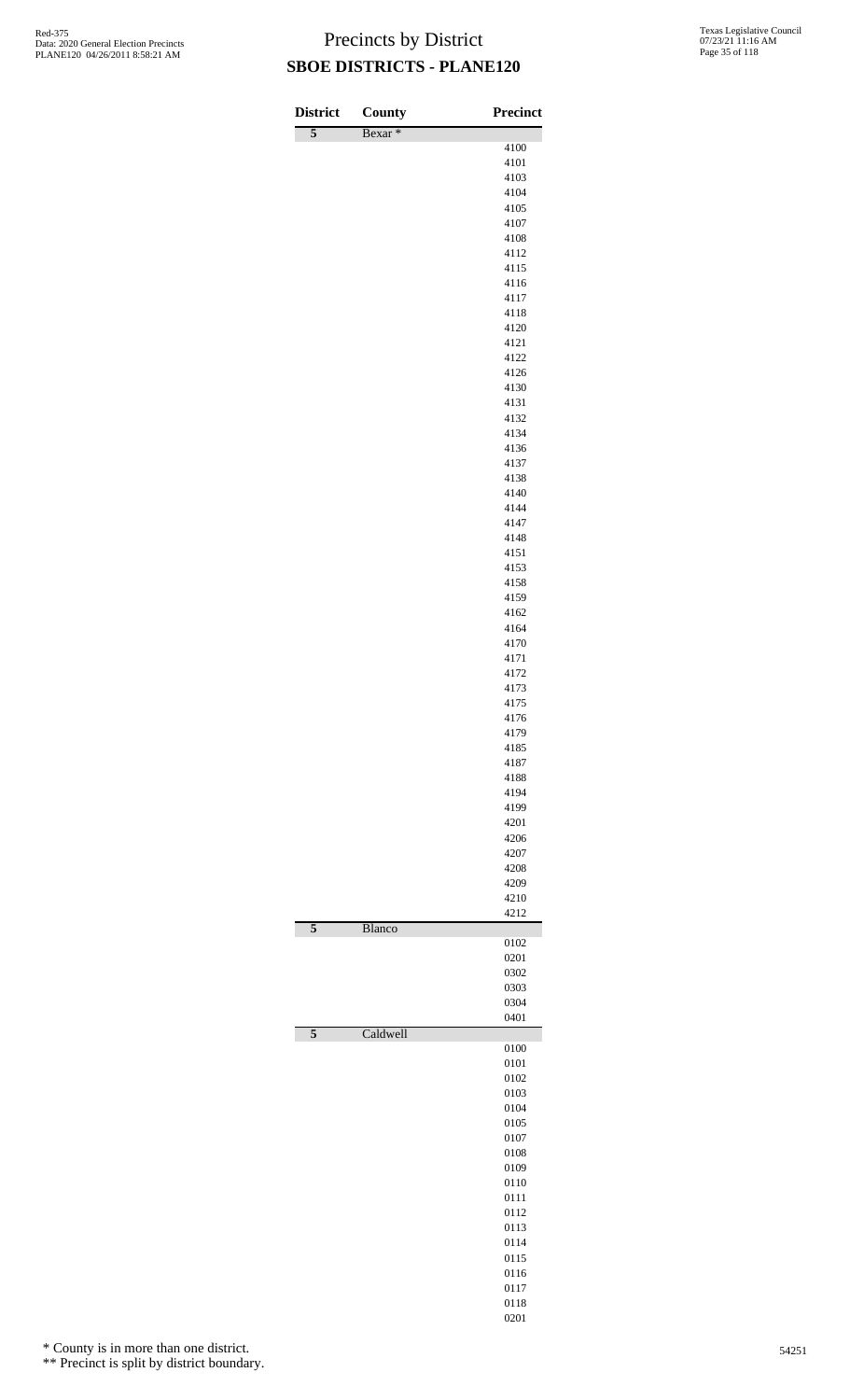| <b>District</b> | County    | <b>Precinct</b> |
|-----------------|-----------|-----------------|
| $\overline{5}$  | Caldwell  |                 |
|                 |           | 0202            |
|                 |           | 0203<br>0204    |
|                 |           | 0205            |
|                 |           | 0206            |
|                 |           | 0301            |
|                 |           | 0302            |
|                 |           | 0303<br>0305    |
|                 |           | 0306            |
|                 |           | 0307            |
|                 |           | 0400            |
|                 |           | 0401            |
|                 |           | 0402<br>0404    |
|                 |           | 0405            |
|                 |           | 0407            |
|                 |           | 0408            |
|                 |           | 0409            |
|                 |           | 0410<br>0411    |
|                 |           | 0412            |
| $\overline{5}$  | Comal     |                 |
|                 |           | 0101<br>0102    |
|                 |           | 0103            |
|                 |           | 0104            |
|                 |           | 0105            |
|                 |           | 0106            |
|                 |           | 0107<br>0108    |
|                 |           | 0201            |
|                 |           | 0202            |
|                 |           | 0203            |
|                 |           | 0204            |
|                 |           | 0205<br>0206    |
|                 |           | 0207            |
|                 |           | 0208            |
|                 |           | 0301            |
|                 |           | 0302<br>0303    |
|                 |           | 0304            |
|                 |           | 0305            |
|                 |           | 0306            |
|                 |           | 0401            |
|                 |           | 0402<br>0403    |
|                 |           | 0404            |
|                 |           | 0405            |
|                 |           | 0406            |
| $\overline{5}$  |           | 0407            |
|                 | Gillespie | 0001            |
|                 |           | 0002            |
|                 |           | 0003            |
|                 |           | 0004<br>0005    |
|                 |           | 0006            |
|                 |           | 0007            |
|                 |           | 0008            |
|                 |           | 0009<br>0010    |
|                 |           | 0012            |
|                 |           | 0013            |
|                 |           | 0015            |
| $\overline{5}$  | Guadalupe | 0101            |
|                 |           | 0102            |
|                 |           | 0103            |
|                 |           | 0104            |
|                 |           | 0105            |
|                 |           | 0106<br>0107    |
|                 |           | 0108            |
|                 |           | 0109            |
|                 |           | 0110            |
|                 |           | 0111            |

\* County is in more than one district.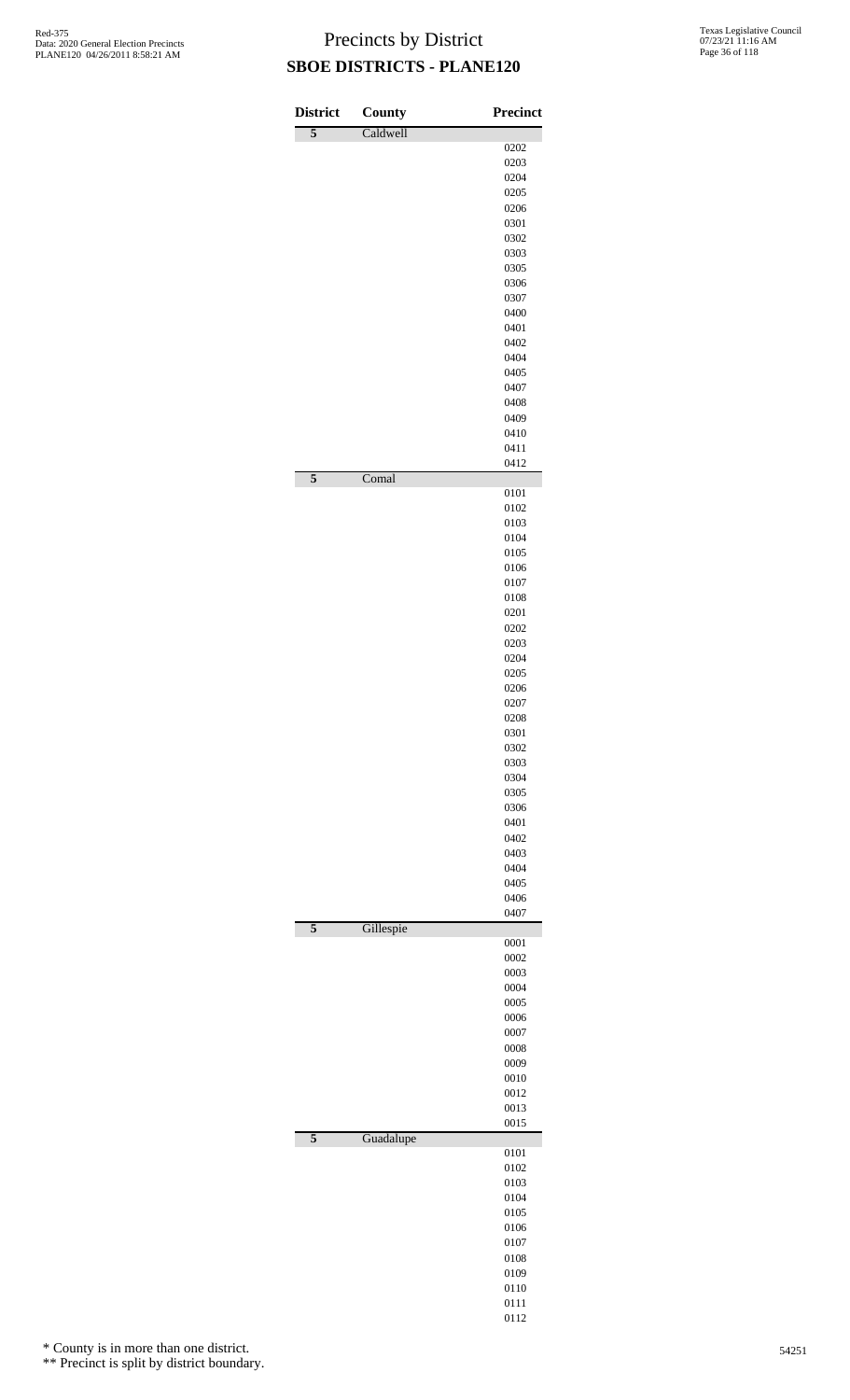| <b>District</b>         | <b>County</b> | <b>Precinct</b> |
|-------------------------|---------------|-----------------|
| $\overline{5}$          | Guadalupe     |                 |
|                         |               | 0113<br>0114    |
|                         |               | 0115            |
|                         |               | 0116            |
|                         |               | 0117            |
|                         |               | 0118<br>0119    |
|                         |               | 0120            |
|                         |               | 0121            |
|                         |               | 0122            |
|                         |               | 0123<br>0124    |
|                         |               | 0125            |
|                         |               | 0126            |
|                         |               | 0127            |
|                         |               | 0201            |
|                         |               | 0202<br>0203    |
|                         |               | 0204            |
|                         |               | 0205            |
|                         |               | 0206            |
|                         |               | 0207            |
|                         |               | 0208<br>0209    |
|                         |               | 0210            |
|                         |               | 0211            |
|                         |               | 0212            |
|                         |               | 0213            |
|                         |               | 0214<br>0215    |
|                         |               | 0216            |
|                         |               | 0217            |
|                         |               | 0218            |
|                         |               | 0219<br>0220    |
|                         |               | 0221            |
|                         |               | 0222            |
|                         |               | 0223            |
|                         |               | 0224            |
|                         |               | 0225<br>0226    |
|                         |               | 0301            |
|                         |               | 0302            |
|                         |               | 0303            |
|                         |               | 0304            |
|                         |               | 0305<br>0306    |
|                         |               | 0307            |
|                         |               | 0308            |
|                         |               | 0401            |
|                         |               | 0402<br>0403    |
|                         |               | 0404            |
|                         |               | 0405            |
|                         |               | 0406            |
|                         |               | 0407            |
|                         |               | 0408<br>0409    |
|                         |               | 0410            |
|                         |               | 0411            |
| $\overline{\mathbf{5}}$ | Hays          | 0110            |
|                         |               | 0111            |
|                         |               | 0112            |
|                         |               | 0113            |
|                         |               | 0114            |
|                         |               | 0115<br>0120    |
|                         |               | 0121            |
|                         |               | 0122            |
|                         |               | 0123            |
|                         |               | 0125            |
|                         |               | 0126<br>0127    |
|                         |               | 0128            |
|                         |               | 0129            |
|                         |               | 0130            |
|                         |               | 0220<br>0221    |
|                         |               |                 |

\* County is in more than one district.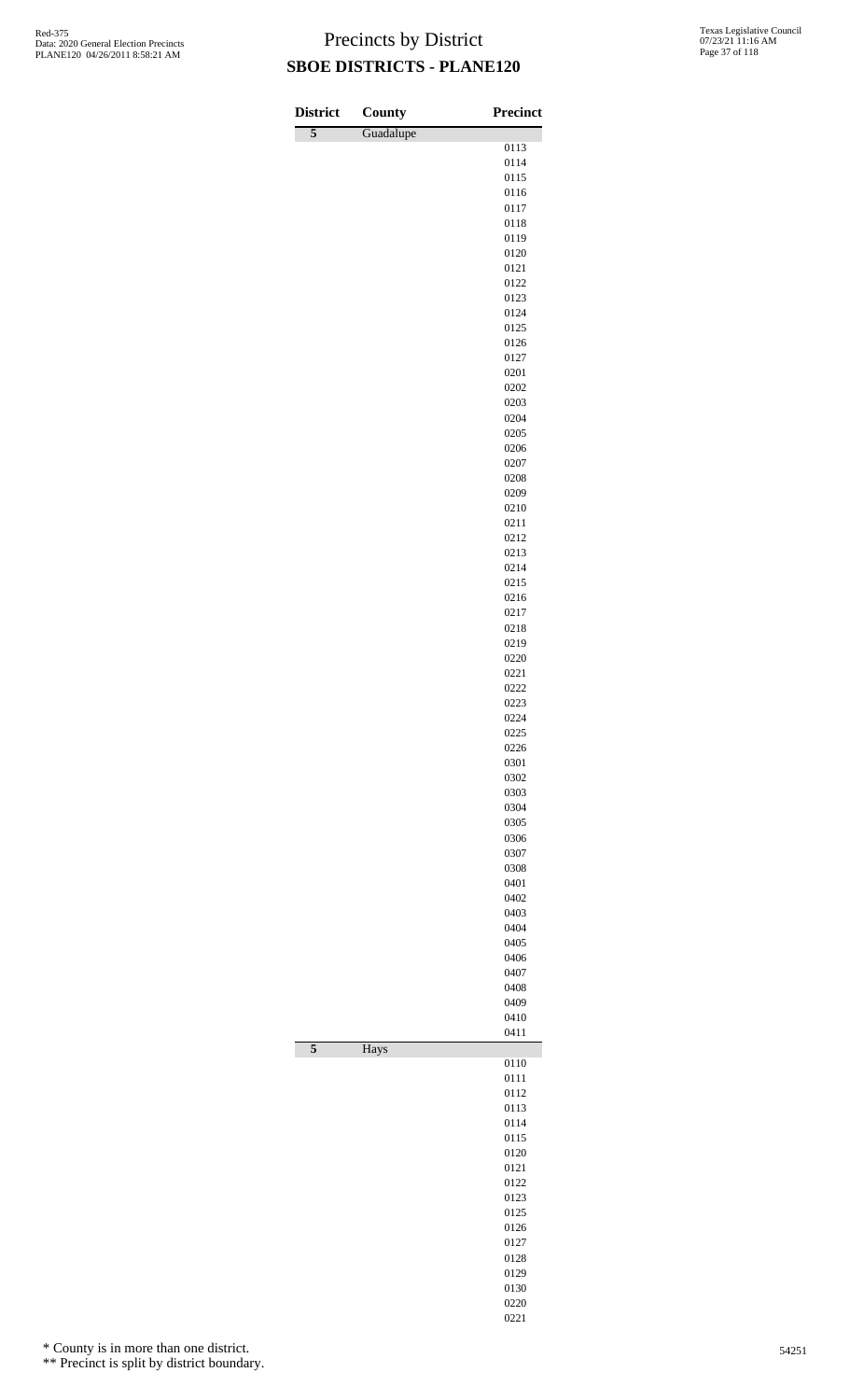| <b>District</b> | <b>County</b> | <b>Precinct</b> |
|-----------------|---------------|-----------------|
| 5               | Hays          |                 |
|                 |               | 0222            |
|                 |               | 0223<br>0224    |
|                 |               | 0225            |
|                 |               | 0226            |
|                 |               | 0227            |
|                 |               | 0228            |
|                 |               | 0229            |
|                 |               | 0230            |
|                 |               | 0231<br>0232    |
|                 |               | 0233            |
|                 |               | 0234            |
|                 |               | 0235            |
|                 |               | 0236            |
|                 |               | 0238            |
|                 |               | 0301<br>0315    |
|                 |               | 0316            |
|                 |               | 0317            |
|                 |               | 0318            |
|                 |               | 0330            |
|                 |               | 0332            |
|                 |               | 0333            |
|                 |               | 0334            |
|                 |               | 0335<br>0336    |
|                 |               | 0337            |
|                 |               | 0338            |
|                 |               | 0339            |
|                 |               | 0340            |
|                 |               | 0413            |
|                 |               | 0414            |
|                 |               | 0415<br>0416    |
|                 |               | 0417            |
|                 |               | 0418            |
|                 |               | 0419            |
|                 |               | 0420            |
|                 |               | 0421            |
|                 |               | 0440            |
|                 |               | 0441<br>0442    |
|                 |               | 0443            |
|                 |               | 0444            |
|                 |               | 0445            |
|                 |               | 0446            |
|                 |               | 0447            |
|                 |               | 0448            |
| $\overline{5}$  | Kendall       | 0449            |
|                 |               | 1010            |
|                 |               | 1110            |
|                 |               | 2020            |
|                 |               | 2080            |
|                 |               | 2120            |
|                 |               | 3030<br>3040    |
|                 |               | 3060            |
|                 |               | 4050            |
|                 |               | 4070            |
|                 |               | 4100            |
| $\overline{5}$  | Kerr          |                 |
|                 |               | 0101            |
|                 |               | 0107<br>0109    |
|                 |               | 0113            |
|                 |               | 0118            |
|                 |               | 0119            |
|                 |               | 0202            |
|                 |               | 0211            |
|                 |               | 0215            |
|                 |               | 0220<br>0303    |
|                 |               | 0308            |
|                 |               | 0312            |
|                 |               | 0314            |
|                 |               | 0404            |
|                 |               | 0405            |

\* County is in more than one district.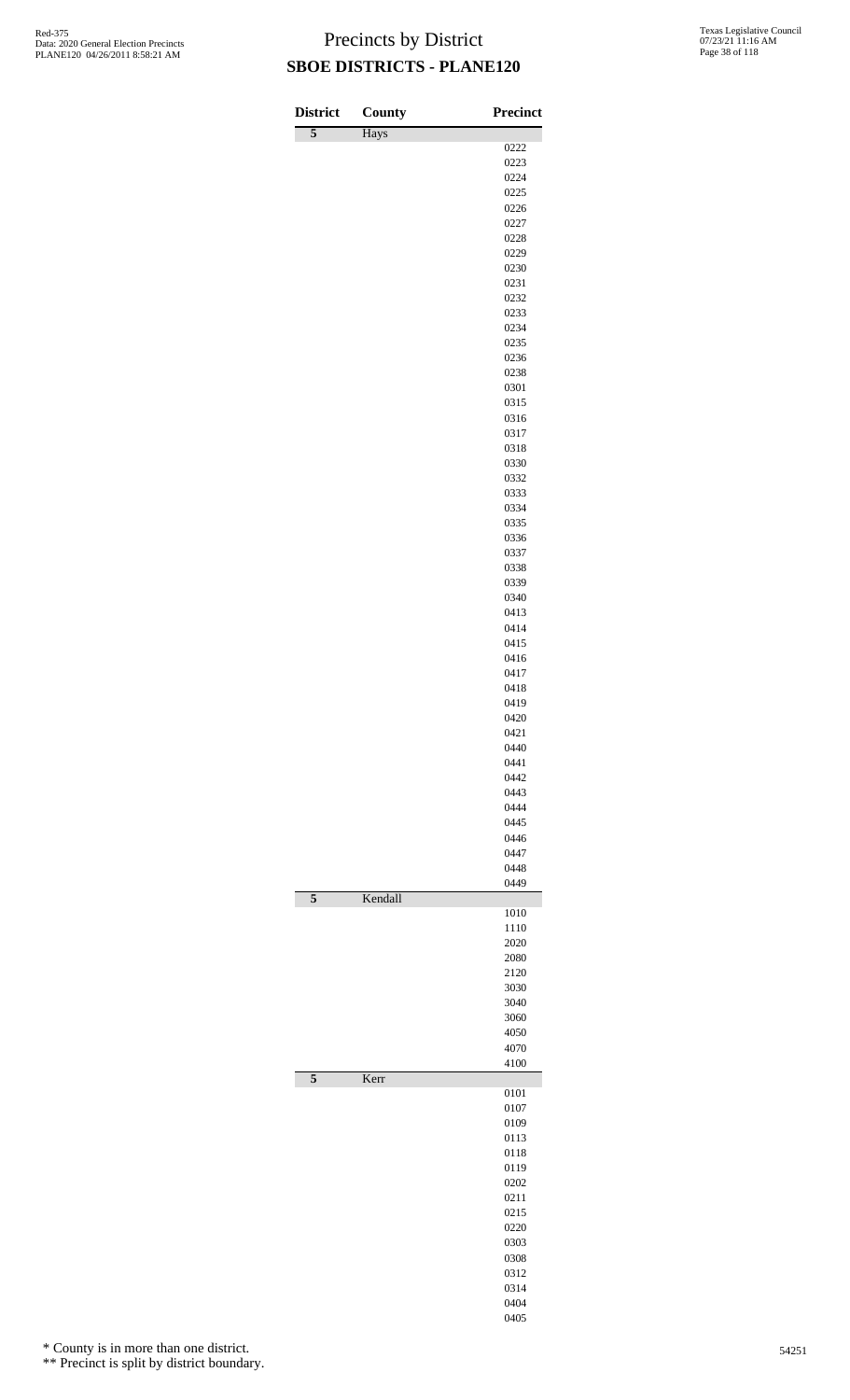| <b>District</b>         | <b>County</b>       | <b>Precinct</b> |
|-------------------------|---------------------|-----------------|
| 5                       | Kerr                | 0406            |
|                         |                     | 0410            |
|                         |                     | 0416            |
|                         |                     | 0417            |
| $\overline{\mathbf{5}}$ | Llano               | 0101            |
|                         |                     | 0102            |
|                         |                     | 0108            |
|                         |                     | 0109<br>0203    |
|                         |                     | 0204            |
|                         |                     | 0205            |
|                         |                     | 0307<br>0410    |
| 5                       | Mason               |                 |
|                         |                     | 0101            |
|                         |                     | 0210<br>0302    |
|                         |                     | 0405            |
| 5                       | San Saba            |                 |
|                         |                     | 0001<br>002A    |
|                         |                     | 002B            |
|                         |                     | 003A            |
|                         |                     | 003B            |
|                         |                     | 004A<br>004B    |
| $\overline{\mathbf{5}}$ | Travis <sup>*</sup> |                 |
|                         |                     | 0101<br>0114    |
|                         |                     | 0115            |
|                         |                     | 0116            |
|                         |                     | 0117            |
|                         |                     | 0118<br>0119    |
|                         |                     | 0121            |
|                         |                     | 0122            |
|                         |                     | 0124            |
|                         |                     | 0126<br>0127    |
|                         |                     | 0129            |
|                         |                     | 0130            |
|                         |                     | 0132<br>0133    |
|                         |                     | 0135            |
|                         |                     | 0138            |
|                         |                     | 0142            |
|                         |                     | 0151<br>0152    |
|                         |                     | 0200            |
|                         |                     | 0202            |
|                         |                     | 0206            |
|                         |                     | 0208<br>0210    |
|                         |                     | 0212            |
|                         |                     | 0213            |
|                         |                     | 0214            |
|                         |                     | 0221<br>0235    |
|                         |                     | 0236            |
|                         |                     | 0250            |
|                         |                     | 0251            |
|                         |                     | 0256<br>0266    |
|                         |                     | 0273            |
|                         |                     | 0274            |
|                         |                     | 0275<br>0277    |
|                         |                     | 0301            |
|                         |                     | 0302            |
|                         |                     | 0303            |
|                         |                     | 0304<br>0307    |
|                         |                     | 0309            |
|                         |                     | 0310            |
|                         |                     | 0311            |
|                         |                     | 0313<br>0314    |
|                         |                     |                 |

\* County is in more than one district.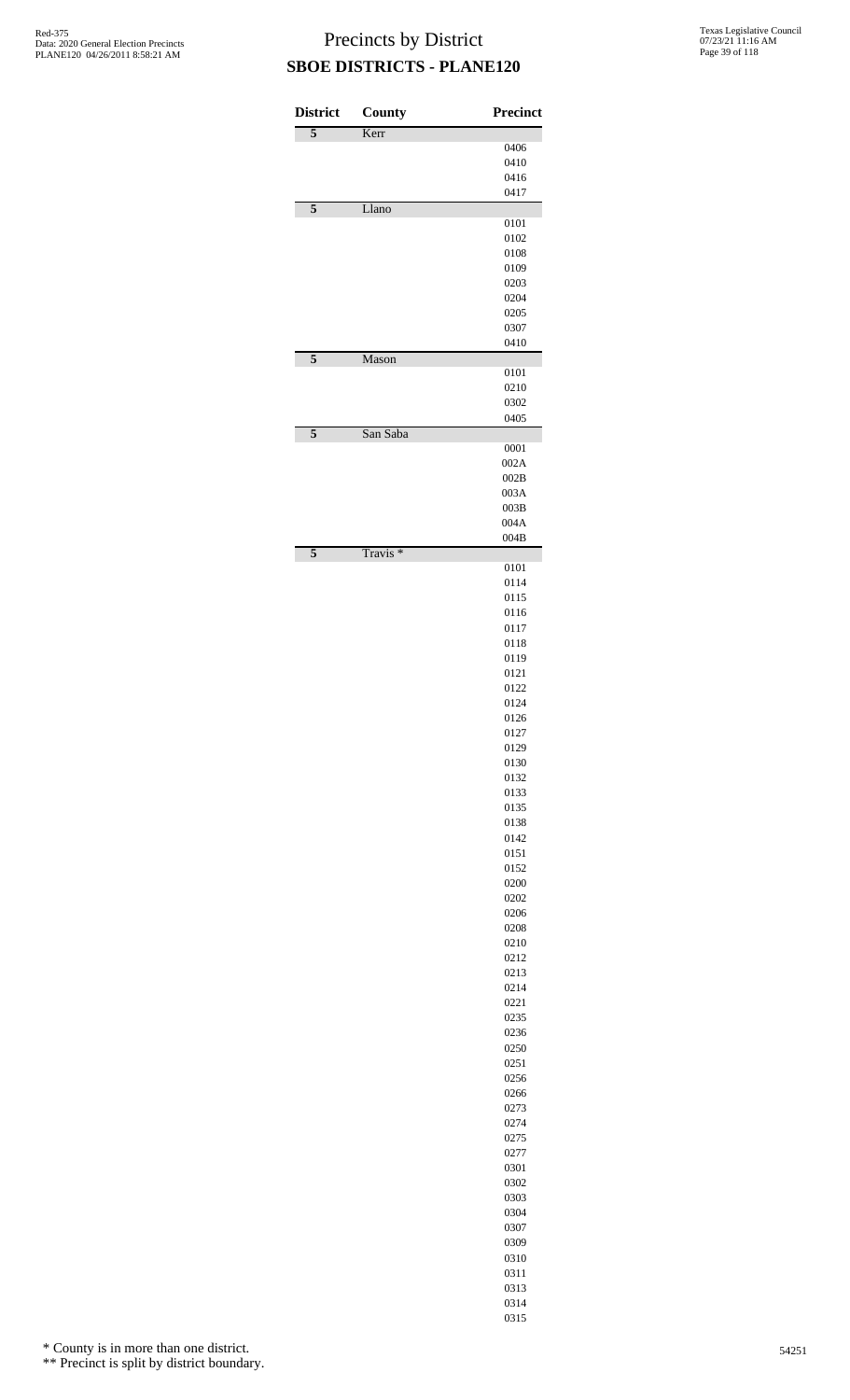| <b>District</b> | County              | <b>Precinct</b> |
|-----------------|---------------------|-----------------|
| 5               | Travis <sup>*</sup> |                 |
|                 |                     | 0317            |
|                 |                     | 0318<br>0325    |
|                 |                     | 0329            |
|                 |                     | 0330            |
|                 |                     | 0332            |
|                 |                     | 0338            |
|                 |                     | 0339<br>0340    |
|                 |                     | 0341            |
|                 |                     | 0342            |
|                 |                     | 0344            |
|                 |                     | 0347<br>0349    |
|                 |                     | 0350            |
|                 |                     | 0351            |
|                 |                     | 0352            |
|                 |                     | 0354            |
|                 |                     | 0356<br>0357    |
|                 |                     | 0358            |
|                 |                     | 0360            |
|                 |                     | 0361            |
|                 |                     | 0362<br>0363    |
|                 |                     | 0364            |
|                 |                     | 0365            |
|                 |                     | 0366            |
|                 |                     | 0367            |
|                 |                     | 0401<br>0402    |
|                 |                     | 0403            |
|                 |                     | 0404            |
|                 |                     | 0405            |
|                 |                     | 0406<br>0407    |
|                 |                     | 0408            |
|                 |                     | 0409            |
|                 |                     | 0410            |
|                 |                     | 0411<br>0412    |
|                 |                     | 0413            |
|                 |                     | 0414            |
|                 |                     | 0415            |
|                 |                     | 0416            |
|                 |                     | 0417<br>0418    |
|                 |                     | 0419            |
|                 |                     | 0420            |
|                 |                     | 0421            |
|                 |                     | 0422<br>0423    |
|                 |                     | 0424            |
|                 |                     | 0425            |
|                 |                     | 0426            |
|                 |                     | 0427<br>0428    |
|                 |                     | 0429            |
|                 |                     | 0430            |
|                 |                     | 0431            |
|                 |                     | 0432            |
|                 |                     | 0433<br>0434    |
|                 |                     | 0435            |
|                 |                     | 0436            |
|                 |                     | 0437            |
|                 |                     | 0438            |
|                 |                     | 0439<br>0440    |
|                 |                     | 0441            |
|                 |                     | 0442            |
|                 |                     | 0443            |
|                 |                     | 0444<br>0446    |
|                 |                     |                 |

\* County is in more than one district.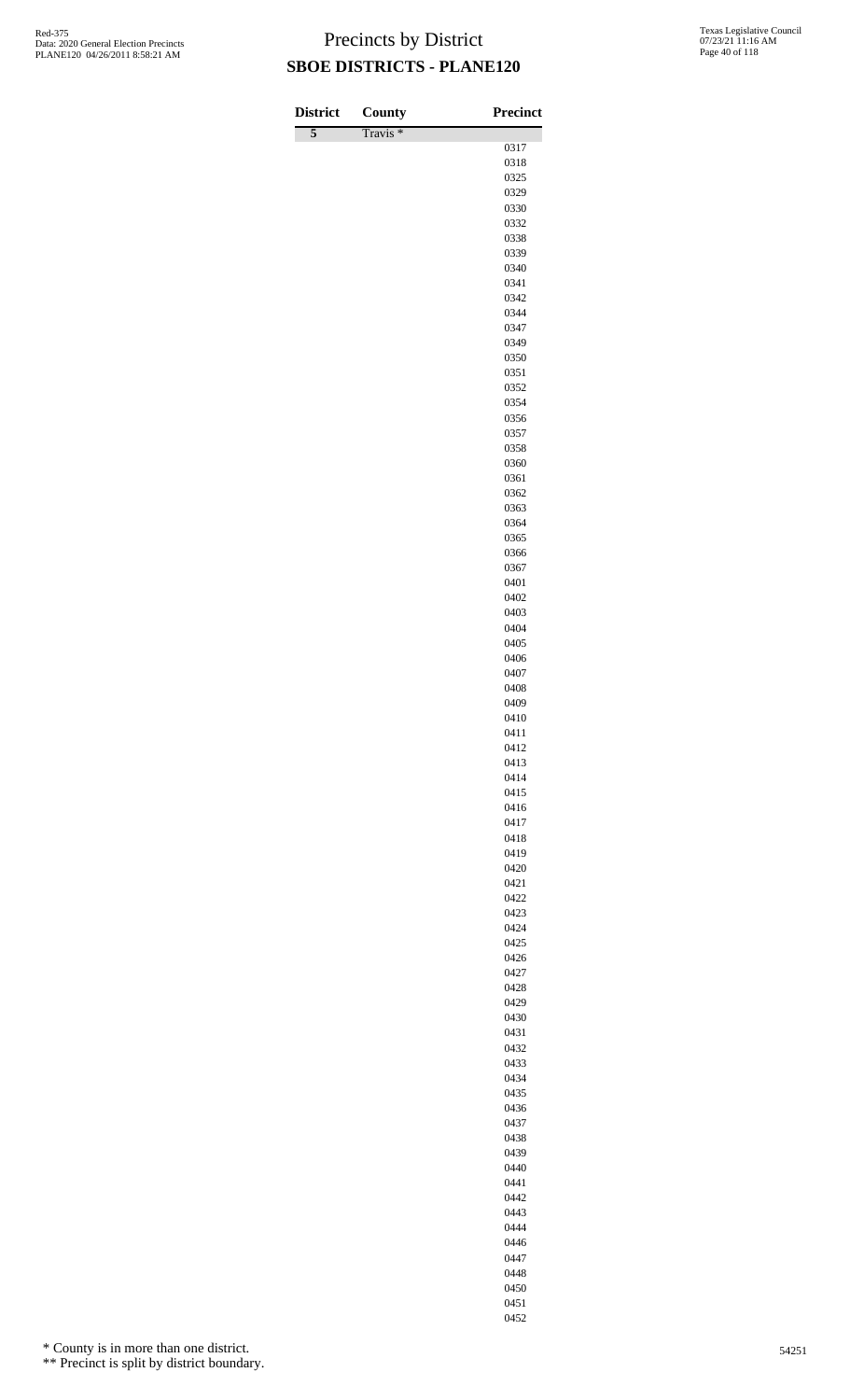| <b>District</b> | <b>County</b>       | <b>Precinct</b> |
|-----------------|---------------------|-----------------|
| 5               | Travis <sup>*</sup> | 0454            |
|                 |                     | 0458            |
|                 |                     | 0460<br>0461    |
|                 |                     | 0463            |
| 6               | Harris <sup>*</sup> |                 |
|                 |                     | 0001            |
|                 |                     | 0002<br>0003    |
|                 |                     | 0004            |
|                 |                     | 0005            |
|                 |                     | 0008<br>0014    |
|                 |                     | 0015            |
|                 |                     | 0018            |
|                 |                     | 0032<br>0033    |
|                 |                     | 0034            |
|                 |                     | 0037            |
|                 |                     | 0038            |
|                 |                     | 0039<br>0040    |
|                 |                     | 0043            |
|                 |                     | 0044            |
|                 |                     | 0046            |
|                 |                     | 0050<br>0052    |
|                 |                     | 0053            |
|                 |                     | 0054            |
|                 |                     | 0055<br>0056    |
|                 |                     | 0057            |
|                 |                     | 0058            |
|                 |                     | 0059<br>0060    |
|                 |                     | 0070            |
|                 |                     | 0071            |
|                 |                     | 0074            |
|                 |                     | 0075<br>0082    |
|                 |                     | 0086            |
|                 |                     | 0087            |
|                 |                     | 0089<br>0095    |
|                 |                     | 0111            |
|                 |                     | 0112            |
|                 |                     | 0113            |
|                 |                     | 0114<br>0116    |
|                 |                     | 0117            |
|                 |                     | 0120            |
|                 |                     | 0123<br>0124    |
|                 |                     | 0125            |
|                 |                     | 0126            |
|                 |                     | 0127<br>0128    |
|                 |                     | 0129            |
|                 |                     | 0130            |
|                 |                     | 0133            |
|                 |                     | 0135<br>0137    |
|                 |                     | 0139            |
|                 |                     | 0148            |
|                 |                     | 0155<br>0165    |
|                 |                     | 0166            |
|                 |                     | 0173            |
|                 |                     | 0175            |
|                 |                     | 0176<br>0177    |
|                 |                     | 0178            |
|                 |                     | 0179            |
|                 |                     | 0182            |
|                 |                     | 0183<br>0200    |
|                 |                     | 0204            |

 

\* County is in more than one district.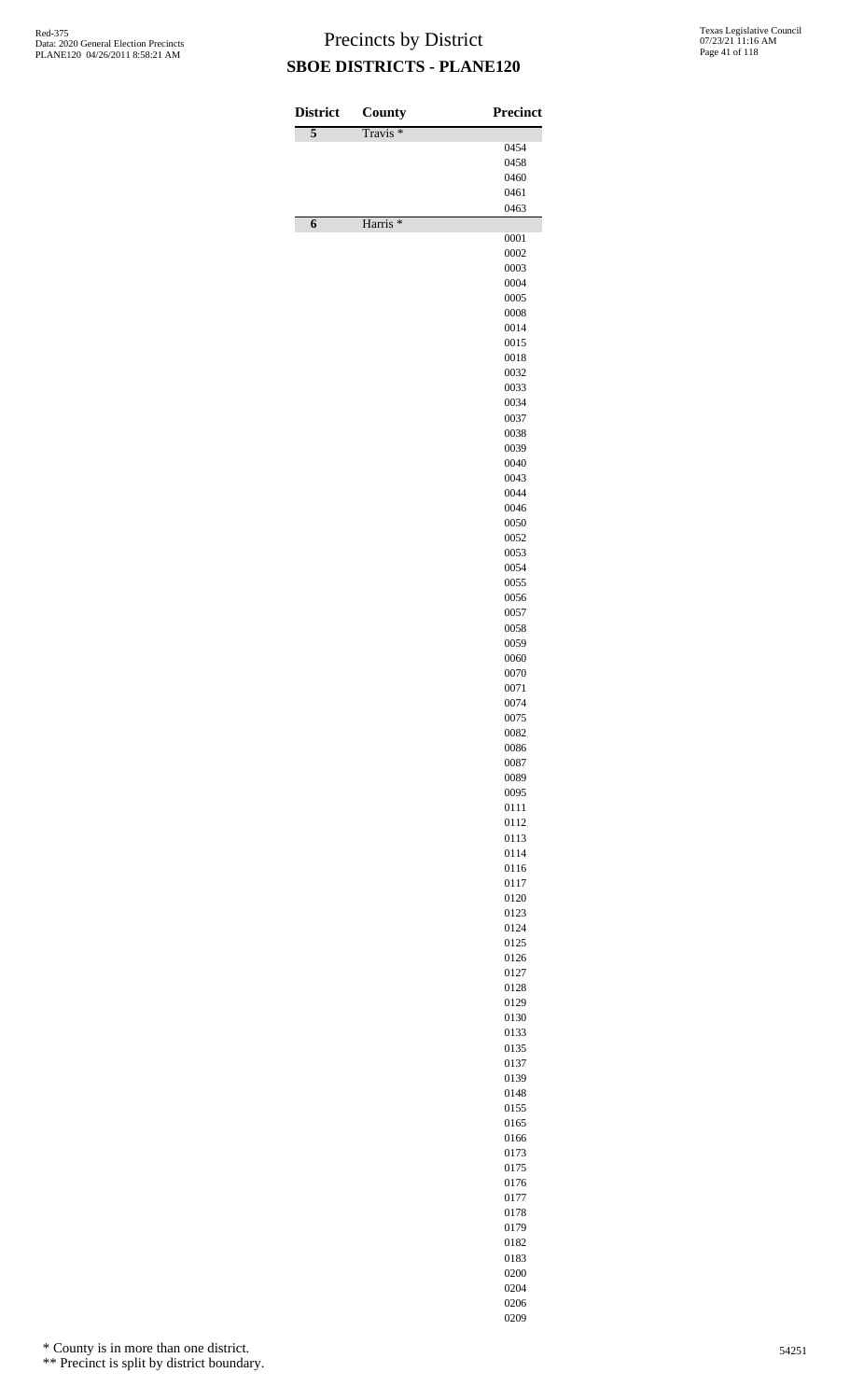| <b>District</b> | County              | <b>Precinct</b> |
|-----------------|---------------------|-----------------|
| $\overline{6}$  | Harris <sup>*</sup> |                 |
|                 |                     | 0213<br>0214    |
|                 |                     | 0215            |
|                 |                     | 0217            |
|                 |                     | 0222            |
|                 |                     | 0224            |
|                 |                     | 0225            |
|                 |                     | 0227<br>0232    |
|                 |                     | 0233            |
|                 |                     | 0234            |
|                 |                     | 0244            |
|                 |                     | 0245            |
|                 |                     | 0246            |
|                 |                     | 0256            |
|                 |                     | 0258<br>0260    |
|                 |                     | 0262            |
|                 |                     | 0263            |
|                 |                     | 0264            |
|                 |                     | 0265            |
|                 |                     | 0268            |
|                 |                     | 0269            |
|                 |                     | 0272            |
|                 |                     | 0273<br>0274    |
|                 |                     | 0281            |
|                 |                     | 0282            |
|                 |                     | 0284            |
|                 |                     | 0296            |
|                 |                     | 0297            |
|                 |                     | 0298            |
|                 |                     | 0299            |
|                 |                     | 0300<br>0303    |
|                 |                     | 0304            |
|                 |                     | 0309            |
|                 |                     | 0310            |
|                 |                     | 0311            |
|                 |                     | 0312            |
|                 |                     | 0314            |
|                 |                     | 0315<br>0316    |
|                 |                     | 0317            |
|                 |                     | 0330            |
|                 |                     | 0335            |
|                 |                     | 0338            |
|                 |                     | 0345            |
|                 |                     | 0350            |
|                 |                     | 0356<br>0360    |
|                 |                     | 0361            |
|                 |                     | 0362            |
|                 |                     | 0364            |
|                 |                     | 0370            |
|                 |                     | 0383            |
|                 |                     | 0385            |
|                 |                     | 0395            |
|                 |                     | 0398<br>0400    |
|                 |                     | 0403            |
|                 |                     | 0405            |
|                 |                     | 0407            |
|                 |                     | 0424            |
|                 |                     | 0425            |
|                 |                     | 0426            |
|                 |                     | 0427            |
|                 |                     | 0428            |
|                 |                     | 0430<br>0431    |
|                 |                     | 0432            |
|                 |                     | 0433            |
|                 |                     | 0434            |

\* County is in more than one district.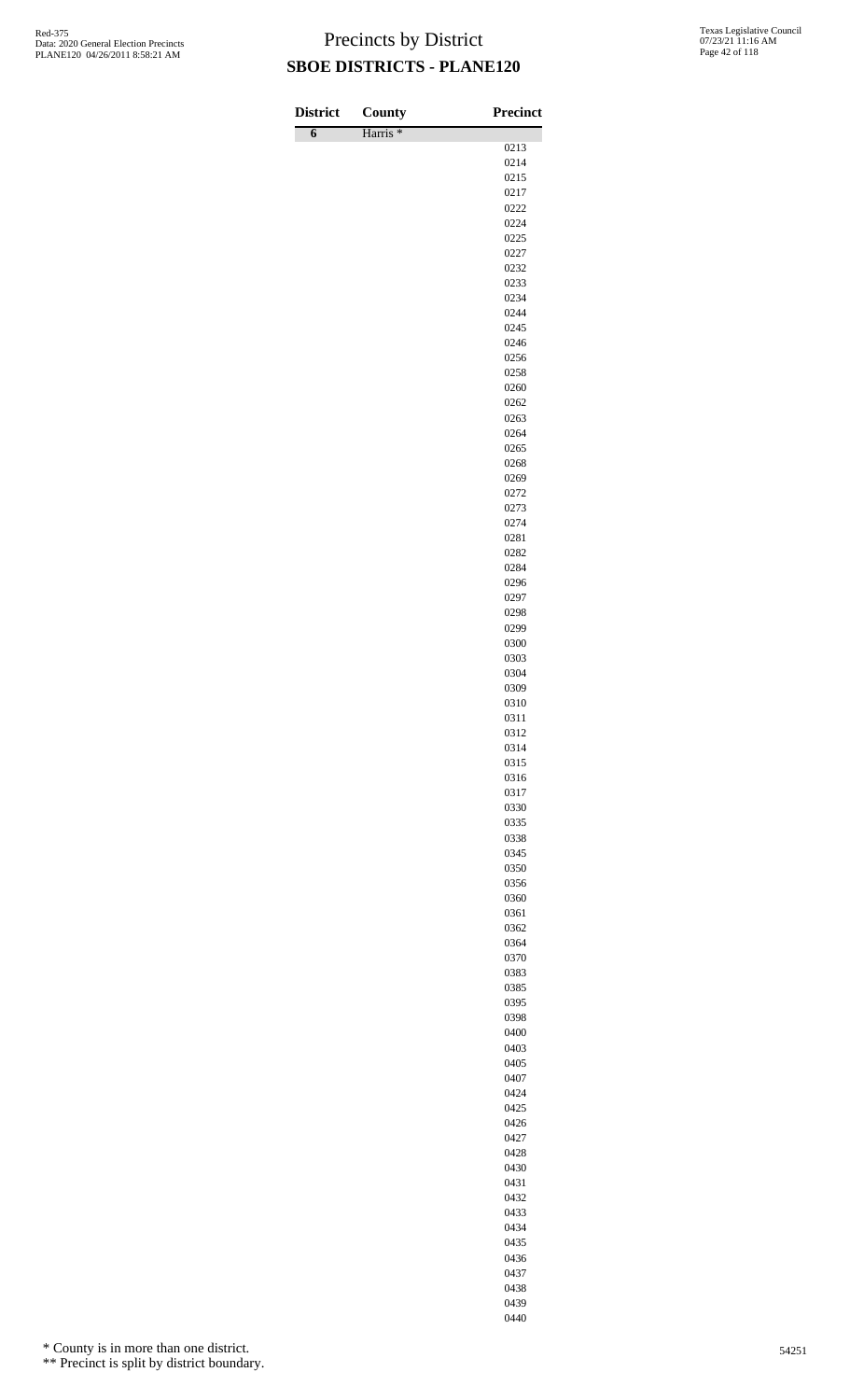| <b>District</b> |                               | <b>Precinct</b> |
|-----------------|-------------------------------|-----------------|
| $\overline{6}$  | County<br>Harris <sup>*</sup> |                 |
|                 |                               | 0441            |
|                 |                               | 0442            |
|                 |                               | 0443            |
|                 |                               | 0444<br>0445    |
|                 |                               | 0446            |
|                 |                               | 0451            |
|                 |                               | 0452            |
|                 |                               | 0461<br>0463    |
|                 |                               | 0464            |
|                 |                               | 0465            |
|                 |                               | 0466            |
|                 |                               | 0472<br>0477    |
|                 |                               | 0478            |
|                 |                               | 0479            |
|                 |                               | 0480            |
|                 |                               | 0481            |
|                 |                               | 0482<br>0483    |
|                 |                               | 0484            |
|                 |                               | 0485            |
|                 |                               | 0486            |
|                 |                               | 0487<br>0488    |
|                 |                               | 0491            |
|                 |                               | 0492            |
|                 |                               | 0493            |
|                 |                               | 0495<br>0496    |
|                 |                               | 0498            |
|                 |                               | 0499            |
|                 |                               | 0500            |
|                 |                               | 0501            |
|                 |                               | 0503<br>0504    |
|                 |                               | 0507            |
|                 |                               | 0508            |
|                 |                               | 0509            |
|                 |                               | 0510<br>0512    |
|                 |                               | 0513            |
|                 |                               | 0514            |
|                 |                               | 0515            |
|                 |                               | 0516<br>0517    |
|                 |                               | 0518            |
|                 |                               | 0519            |
|                 |                               | 0522            |
|                 |                               | 0523<br>0524    |
|                 |                               | 0529            |
|                 |                               | 0539            |
|                 |                               | 0547            |
|                 |                               | 0548<br>0551    |
|                 |                               | 0552            |
|                 |                               | 0553            |
|                 |                               | 0557            |
|                 |                               | 0558<br>0559    |
|                 |                               | 0565            |
|                 |                               | 0566            |
|                 |                               | 0567            |
|                 |                               | 0569            |
|                 |                               | 0570<br>0572    |
|                 |                               | 0575            |
|                 |                               | 0577            |
|                 |                               | 0592            |
|                 |                               | 0593<br>0597    |
|                 |                               | 0600            |

\* County is in more than one district.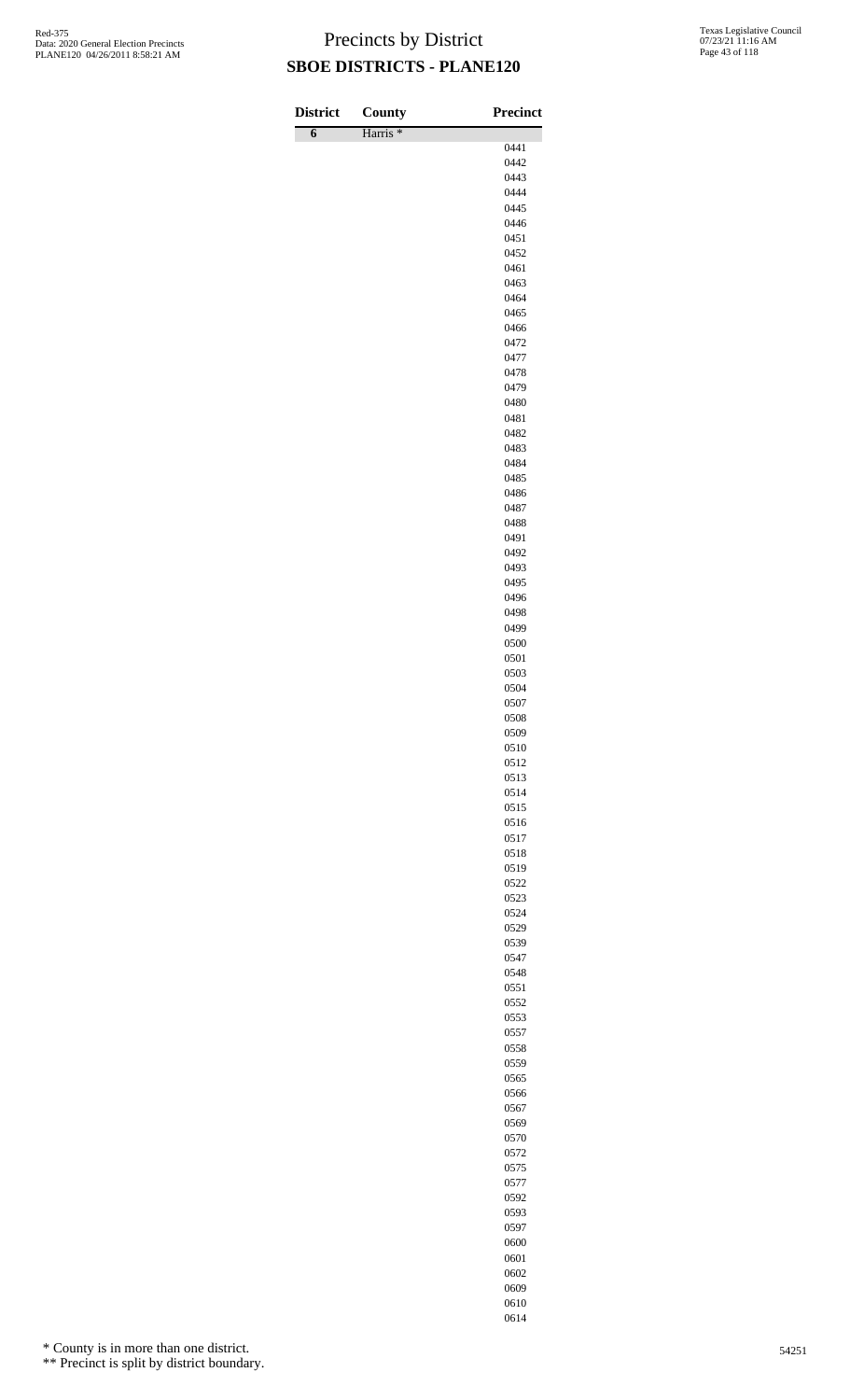| <b>District</b> | County              | <b>Precinct</b> |
|-----------------|---------------------|-----------------|
| $\overline{6}$  | Harris <sup>*</sup> |                 |
|                 |                     | 0615            |
|                 |                     | 0616<br>0619    |
|                 |                     | 0620            |
|                 |                     | 0621            |
|                 |                     | 0622            |
|                 |                     | 0623            |
|                 |                     | 0625            |
|                 |                     | 0626            |
|                 |                     | 0628<br>0631    |
|                 |                     | 0633            |
|                 |                     | 0640            |
|                 |                     | 0641            |
|                 |                     | 0642            |
|                 |                     | 0643<br>0644    |
|                 |                     | 0645            |
|                 |                     | 0646            |
|                 |                     | 0647            |
|                 |                     | 0648            |
|                 |                     | 0650            |
|                 |                     | 0651            |
|                 |                     | 0661<br>0667    |
|                 |                     | 0668            |
|                 |                     | 0669            |
|                 |                     | 0671            |
|                 |                     | 0672            |
|                 |                     | 0676            |
|                 |                     | 0681<br>0684    |
|                 |                     | 0685            |
|                 |                     | 0686            |
|                 |                     | 0687            |
|                 |                     | 0688            |
|                 |                     | 0689            |
|                 |                     | 0690            |
|                 |                     | 0691<br>0694    |
|                 |                     | 0701            |
|                 |                     | 0706            |
|                 |                     | 0707            |
|                 |                     | 0709            |
|                 |                     | 0710            |
|                 |                     | 0711            |
|                 |                     | 0713<br>0726    |
|                 |                     | 0727            |
|                 |                     | 0730            |
|                 |                     | 0734            |
|                 |                     | 0735            |
|                 |                     | 0751            |
|                 |                     | 0759<br>0761    |
|                 |                     | 0765            |
|                 |                     | 0768            |
|                 |                     | 0771            |
|                 |                     | 0772            |
|                 |                     | 0773            |
|                 |                     | 0781<br>0788    |
|                 |                     | 0789            |
|                 |                     | 0800            |
|                 |                     | 0802            |
|                 |                     | 0803            |
|                 |                     | 0804            |
|                 |                     | 0805            |
|                 |                     | 0806            |
|                 |                     | 0807<br>0809    |
|                 |                     | 0814            |
|                 |                     | 0817            |
|                 |                     | 0819            |

\* County is in more than one district.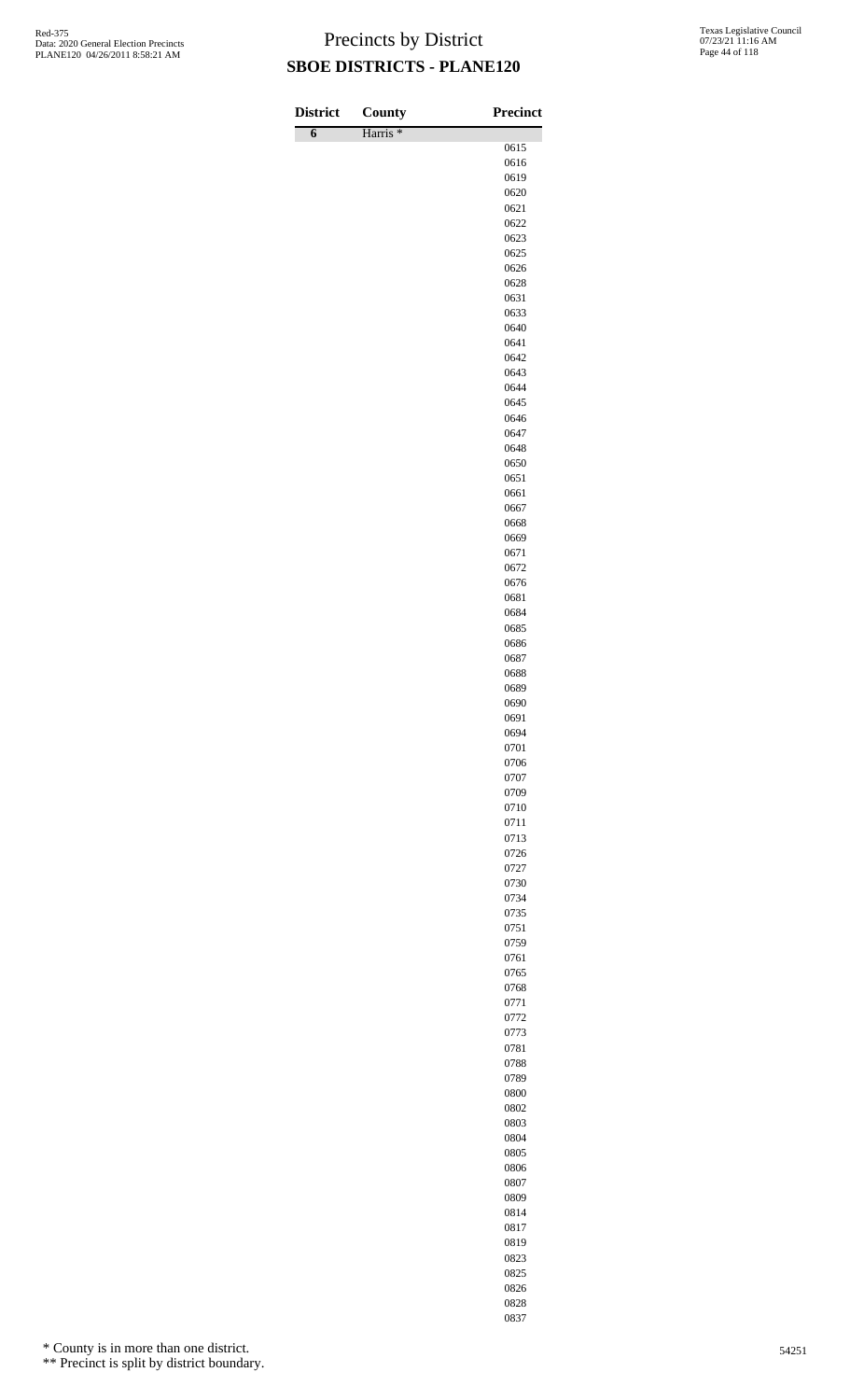| <b>District</b> | County              | <b>Precinct</b> |
|-----------------|---------------------|-----------------|
| $\overline{6}$  | Harris <sup>*</sup> |                 |
|                 |                     | 0839            |
|                 |                     | 0851            |
|                 |                     | 0853            |
|                 |                     | 0862<br>0870    |
|                 |                     | 0874            |
|                 |                     | 0876            |
|                 |                     | 0878            |
|                 |                     | 0880            |
|                 |                     | 0882            |
|                 |                     | 0886            |
|                 |                     | 0887            |
|                 |                     | 0891<br>0895    |
|                 |                     | 0896            |
|                 |                     | 0899            |
|                 |                     | 0902            |
|                 |                     | 0903            |
|                 |                     | 0904            |
|                 |                     | 0906            |
|                 |                     | 0915            |
|                 |                     | 0916<br>0926    |
|                 |                     | 0931            |
|                 |                     | 0932            |
|                 |                     | 0933            |
|                 |                     | 0938            |
|                 |                     | 0939            |
|                 |                     | 0942            |
|                 |                     | 0944            |
|                 |                     | 0952            |
|                 |                     | 0955<br>0956    |
|                 |                     | 0966            |
|                 |                     | 0971            |
|                 |                     | 0973            |
|                 |                     | 0980            |
|                 |                     | 0981            |
|                 |                     | 0982            |
|                 |                     | 0983            |
|                 |                     | 0984<br>0991    |
|                 |                     | 0998            |
|                 |                     | 0999            |
|                 |                     | 1001            |
|                 |                     | 1002            |
|                 |                     | 1003            |
| 7               | <b>Brazoria</b>     | 1011            |
|                 |                     | 0001            |
|                 |                     | 0002            |
|                 |                     | 0003<br>0004    |
|                 |                     | 0005            |
|                 |                     | 0006            |
|                 |                     | 0007            |
|                 |                     | 0008            |
|                 |                     | 0009            |
|                 |                     | 0010            |
|                 |                     | 0011            |
|                 |                     | 0012<br>0013    |
|                 |                     | 0014            |
|                 |                     | 0015            |
|                 |                     | 0016            |
|                 |                     | 0017            |
|                 |                     | 0018            |
|                 |                     | 0019            |
|                 |                     | 0020            |
|                 |                     | 0021            |
|                 |                     | 0022<br>0023    |
|                 |                     | 0024            |
|                 |                     | 0025            |
|                 |                     | 0026            |
|                 |                     | 0027            |
|                 |                     | 0028            |
|                 |                     | 0029            |
|                 |                     | 0030            |

\* County is in more than one district.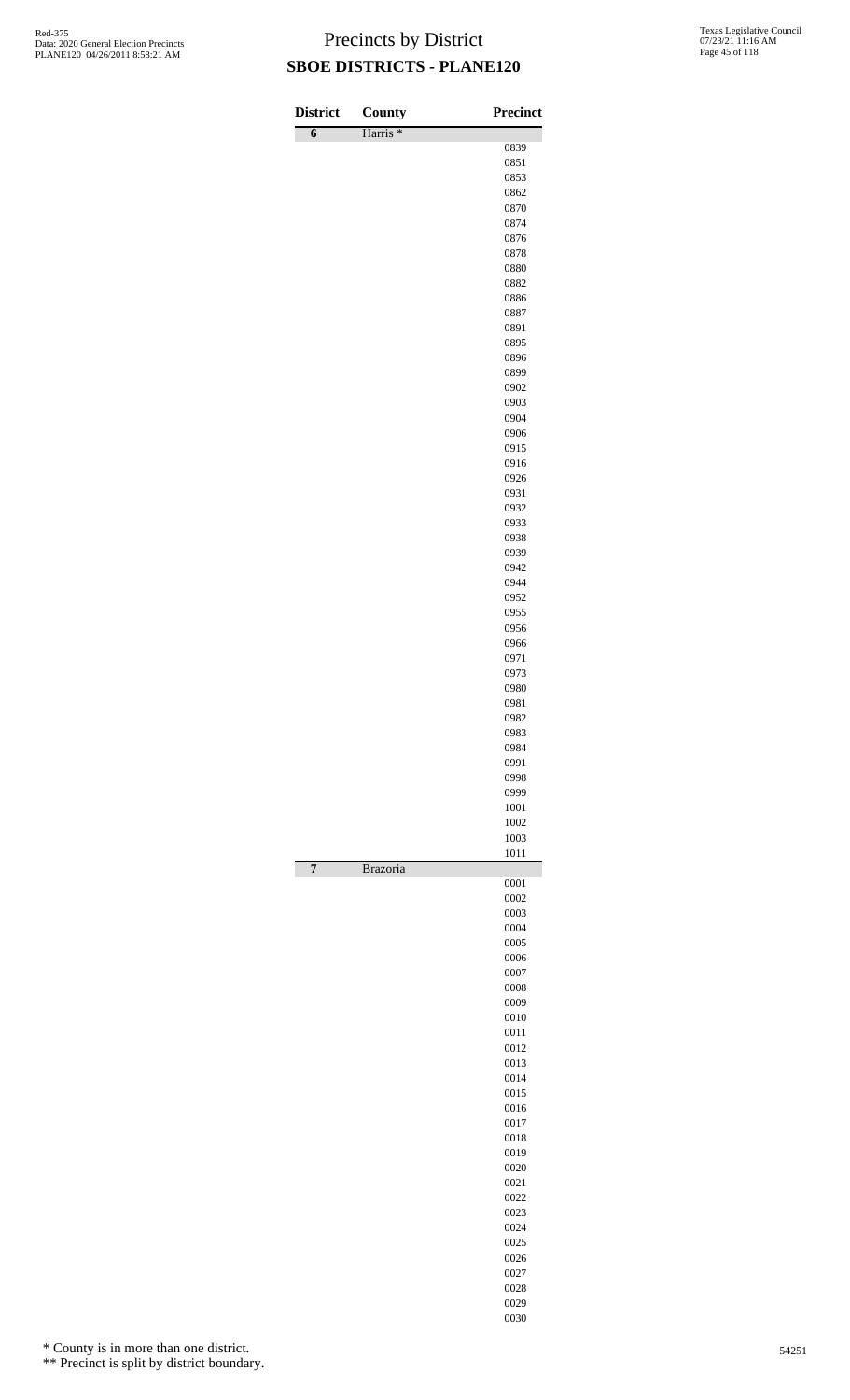| <b>District</b> | County                 | <b>Precinct</b> |
|-----------------|------------------------|-----------------|
| $\overline{7}$  | Brazoria               | 0031            |
|                 |                        | 0032            |
|                 |                        | 0033            |
|                 |                        | 0034            |
|                 |                        | 0035            |
|                 |                        | 0036<br>0037    |
|                 |                        | 0038            |
|                 |                        | 0039            |
|                 |                        | 0040            |
|                 |                        | 0041            |
|                 |                        | 0042<br>0043    |
|                 |                        | 0044            |
|                 |                        | 0045            |
|                 |                        | 0046            |
|                 |                        | 0047            |
|                 |                        | 0048<br>0049    |
|                 |                        | 0050            |
|                 |                        | 0051            |
|                 |                        | 0052            |
|                 |                        | 0053            |
|                 |                        | 0054<br>0055    |
|                 |                        | 0056            |
|                 |                        | 0057            |
|                 |                        | 0058            |
|                 |                        | 0059            |
|                 |                        | 0060<br>0061    |
|                 |                        | 0062            |
|                 |                        | 0063            |
|                 |                        | 0064            |
|                 |                        | 0066            |
|                 |                        | 0067<br>0068    |
| $\overline{7}$  | Chambers               |                 |
|                 |                        | 0001            |
|                 |                        | 0002            |
|                 |                        | 0003<br>0004    |
|                 |                        | 0005            |
|                 |                        | 0006            |
|                 |                        | 0007            |
|                 |                        | 0008<br>0009    |
|                 |                        | 0010            |
|                 |                        | 0011            |
|                 |                        | 0012            |
|                 |                        | 0013            |
|                 |                        | 0014<br>0015    |
| $\overline{7}$  | Fort Bend <sup>*</sup> |                 |
|                 |                        | 1001            |
|                 |                        | 1002            |
|                 |                        | 1007<br>1008    |
|                 |                        | 1010            |
|                 |                        | 1012            |
|                 |                        | 1013            |
|                 |                        | 1015            |
|                 |                        | 1018<br>1021    |
|                 |                        | 1024            |
|                 |                        | 1025            |
|                 |                        | 1037            |
|                 |                        | 1040<br>1048    |
|                 |                        | 1054            |
|                 |                        | 1058            |
|                 |                        | 1067            |
|                 |                        | 1068            |
|                 |                        | 1072            |
|                 |                        | 1073<br>1074    |
|                 |                        | 1076            |
|                 |                        | 1085            |

\* County is in more than one district.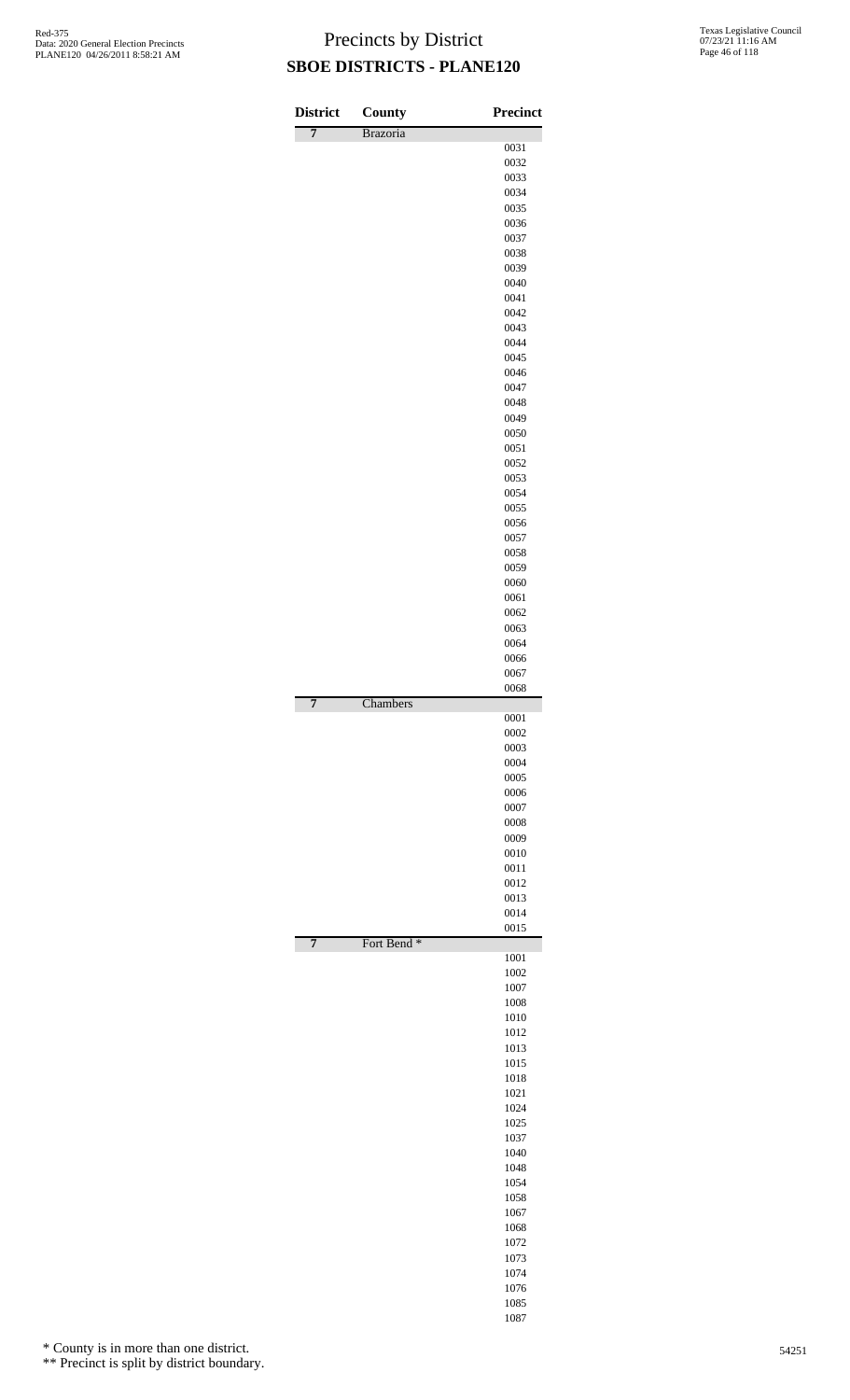| <b>District</b> | <b>County</b>          | Precinct     |
|-----------------|------------------------|--------------|
| $\overline{7}$  | Fort Bend <sup>*</sup> |              |
|                 |                        | 1097<br>1103 |
|                 |                        | 1109         |
|                 |                        | 1118         |
|                 |                        | 1120         |
|                 |                        | 1128<br>1141 |
|                 |                        | 1152         |
|                 |                        | 1154         |
|                 |                        | 2016         |
|                 |                        | 2022<br>2043 |
|                 |                        | 2060         |
|                 |                        | 2061         |
|                 |                        | 2066         |
|                 |                        | 2078         |
|                 |                        | 2092<br>2093 |
|                 |                        | 2096         |
|                 |                        | 2099         |
|                 |                        | 2100         |
|                 |                        | 2101<br>2106 |
|                 |                        | 2137         |
|                 |                        | 2139         |
|                 |                        | 2151         |
|                 |                        | 2157         |
|                 |                        | 3004<br>3005 |
|                 |                        | 3006         |
|                 |                        | 3009         |
|                 |                        | 3014         |
|                 |                        | 3019<br>3032 |
|                 |                        | 3038         |
|                 |                        | 3041         |
|                 |                        | 3053         |
|                 |                        | 3057         |
|                 |                        | 3063<br>3069 |
|                 |                        | 3083         |
|                 |                        | 3095         |
|                 |                        | 3098         |
|                 |                        | 3104<br>3113 |
|                 |                        | 3122         |
|                 |                        | 3130         |
|                 |                        | 3132         |
|                 |                        | 3133<br>3142 |
|                 |                        | 3143         |
|                 |                        | 3144         |
|                 |                        | 3145         |
|                 |                        | 3146         |
|                 |                        | 3148<br>3149 |
|                 |                        | 3150         |
|                 |                        | 3156         |
|                 |                        | 3159         |
|                 |                        | 3160         |
|                 |                        | 4011<br>4020 |
|                 |                        | 4026         |
|                 |                        | 4027         |
|                 |                        | 4028         |
|                 |                        | 4029         |
|                 |                        | 4030<br>4035 |
|                 |                        | 4039         |
|                 |                        | 4042         |
|                 |                        | 4044         |

\* County is in more than one district.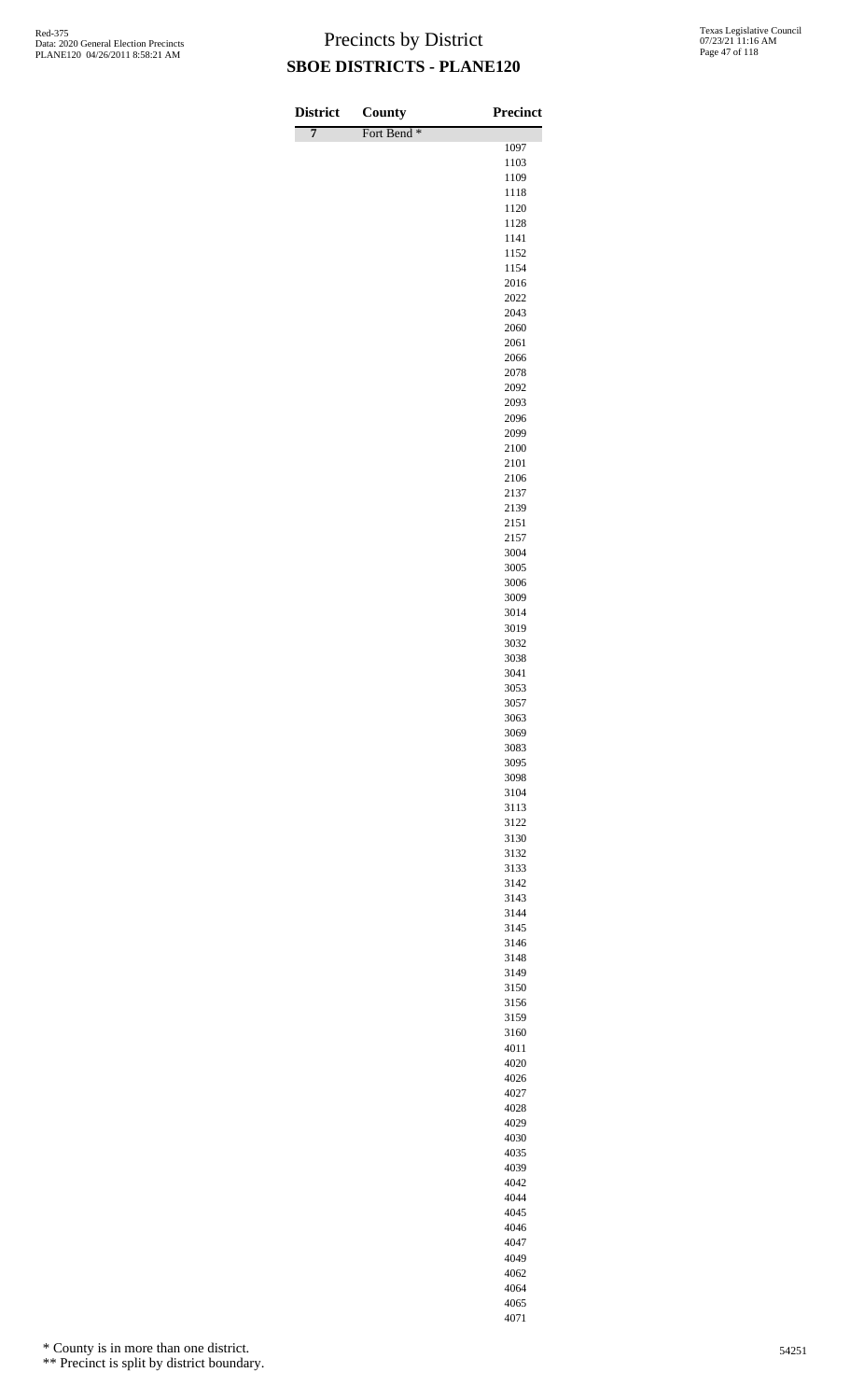| <b>District</b><br>$\overline{7}$ | County<br>Fort Bend <sup>*</sup> | <b>Precinct</b> |
|-----------------------------------|----------------------------------|-----------------|
|                                   |                                  | 4079            |
|                                   |                                  | 4080            |
|                                   |                                  | 4082<br>4084    |
|                                   |                                  | 4086            |
|                                   |                                  | 4102            |
|                                   |                                  | 4105            |
|                                   |                                  | 4107<br>4110    |
|                                   |                                  | 4111            |
|                                   |                                  | 4117            |
|                                   |                                  | 4119            |
|                                   |                                  | 4121<br>4124    |
|                                   |                                  | 4125            |
|                                   |                                  | 4126            |
|                                   |                                  | 4127            |
|                                   |                                  | 4129            |
|                                   |                                  | 4131<br>4135    |
|                                   |                                  | 4140            |
|                                   |                                  | 4147            |
|                                   |                                  | 4155            |
| 7                                 | Galveston                        | 4158            |
|                                   |                                  | 0103            |
|                                   |                                  | 0104<br>0105    |
|                                   |                                  | 0142            |
|                                   |                                  | 0144            |
|                                   |                                  | 0146            |
|                                   |                                  | 0148            |
|                                   |                                  | 0150<br>0151    |
|                                   |                                  | 0152            |
|                                   |                                  | 0159            |
|                                   |                                  | 0165            |
|                                   |                                  | 0166            |
|                                   |                                  | 0167<br>0168    |
|                                   |                                  | 0169            |
|                                   |                                  | 0170            |
|                                   |                                  | 0172            |
|                                   |                                  | 0192<br>0193    |
|                                   |                                  | 0197            |
|                                   |                                  | 0218            |
|                                   |                                  | 0219            |
|                                   |                                  | 0220            |
|                                   |                                  | 0221<br>0223    |
|                                   |                                  | 0224            |
|                                   |                                  | 0225            |
|                                   |                                  | 0226            |
|                                   |                                  | 0227<br>0228    |
|                                   |                                  | 0232            |
|                                   |                                  | 0258            |
|                                   |                                  | 0263            |
|                                   |                                  | 0274            |
|                                   |                                  | 0275<br>0276    |
|                                   |                                  | 0277            |
|                                   |                                  | 0278            |
|                                   |                                  | 0279            |
|                                   |                                  | 0280<br>0281    |
|                                   |                                  | 0283            |
|                                   |                                  | 0301            |
|                                   |                                  | 0306            |
|                                   |                                  | 0309            |
|                                   |                                  | 0311<br>0312    |
|                                   |                                  | 0314            |
|                                   |                                  | 0315            |
|                                   |                                  | 0316            |
|                                   |                                  | 0330            |
|                                   |                                  | 0331<br>0334    |
|                                   |                                  |                 |

\* County is in more than one district.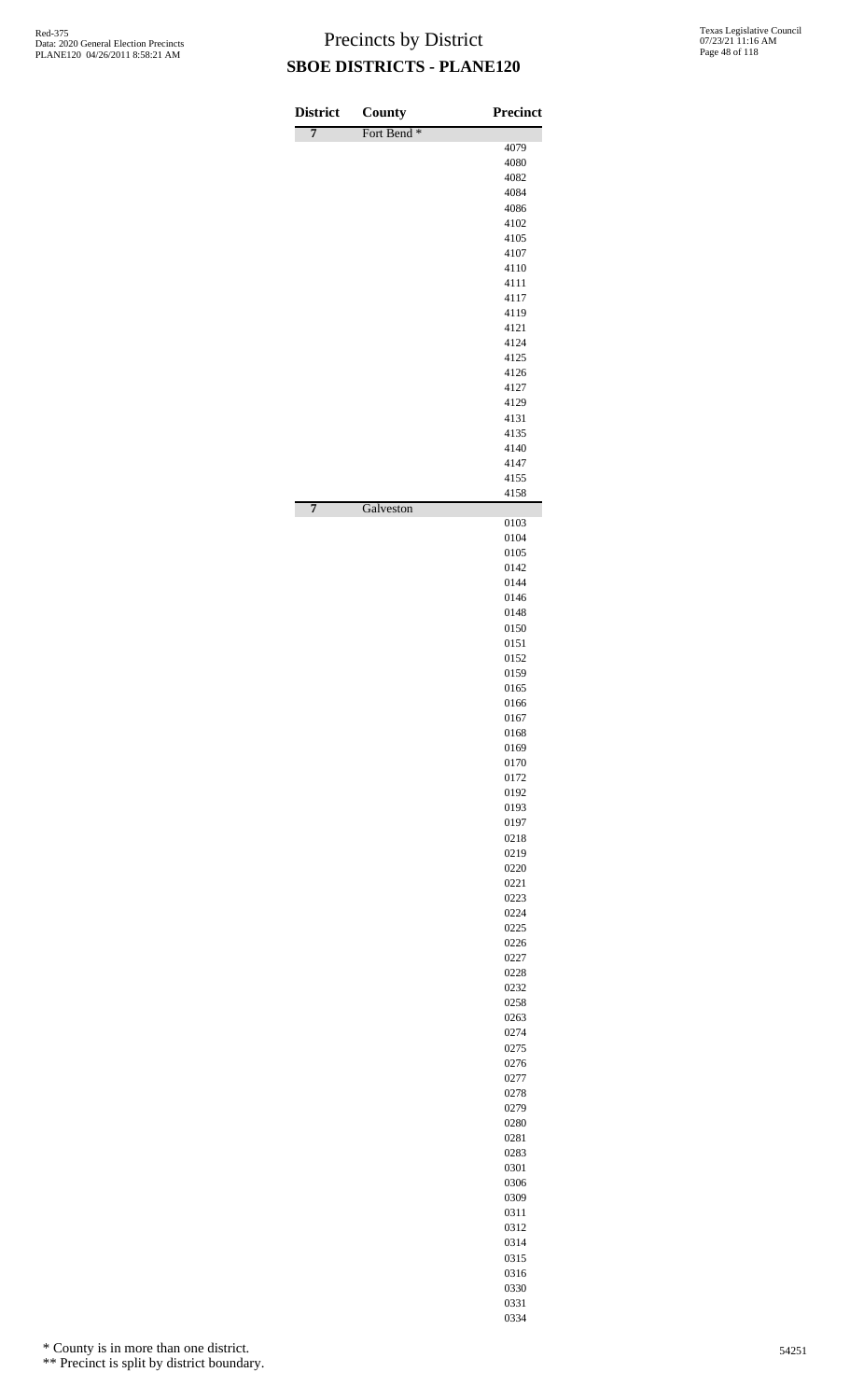| <b>District</b> | <b>County</b> | <b>Precinct</b> |
|-----------------|---------------|-----------------|
| $\overline{7}$  | Galveston     |                 |
|                 |               | 0336<br>0338    |
|                 |               | 0340            |
|                 |               | 0341            |
|                 |               | 0343<br>0345    |
|                 |               | 0347            |
|                 |               | 0389            |
|                 |               | 0391            |
|                 |               | 0394<br>0398    |
|                 |               | 0399            |
|                 |               | 0401            |
|                 |               | 0439<br>0453    |
|                 |               | 0454            |
|                 |               | 0455            |
|                 |               | 0456            |
|                 |               | 0457<br>0460    |
|                 |               | 0461            |
|                 |               | 0462            |
|                 |               | 0464            |
|                 |               | 0471<br>0482    |
|                 |               | 0487            |
|                 |               | 0488            |
|                 |               | 0490            |
|                 |               | 1051<br>1651    |
|                 |               | 2321            |
|                 |               | 2322            |
|                 |               | 2323            |
|                 |               | 2801<br>3061    |
|                 |               | 3301            |
|                 |               | 3311            |
|                 |               | 4391            |
| 7               | Hardin        | 0001            |
|                 |               | 0002            |
|                 |               | 0003            |
|                 |               | 0004<br>0005    |
|                 |               | 0006            |
|                 |               | 0007            |
|                 |               | 0008<br>0009    |
|                 |               | 0010            |
|                 |               | 0011            |
|                 |               | 0012            |
|                 |               | 0013<br>0014    |
|                 |               | 0015            |
|                 |               | 0016            |
|                 |               | 0017            |
|                 |               | 0018<br>0019    |
| $\overline{7}$  | Jasper        |                 |
|                 |               | 0001            |
|                 |               | 0002<br>0003    |
|                 |               | 0004            |
|                 |               | 0005            |
|                 |               | 0006            |
|                 |               | 0007<br>0008    |
|                 |               | 0009            |
|                 |               | 0010            |
|                 |               | 0011            |
|                 |               | 0012<br>0013    |
|                 |               | 0014            |
|                 |               | 0015            |
|                 |               | 0016<br>0017    |
|                 |               | 0019            |
|                 |               | 0020            |

\* County is in more than one district.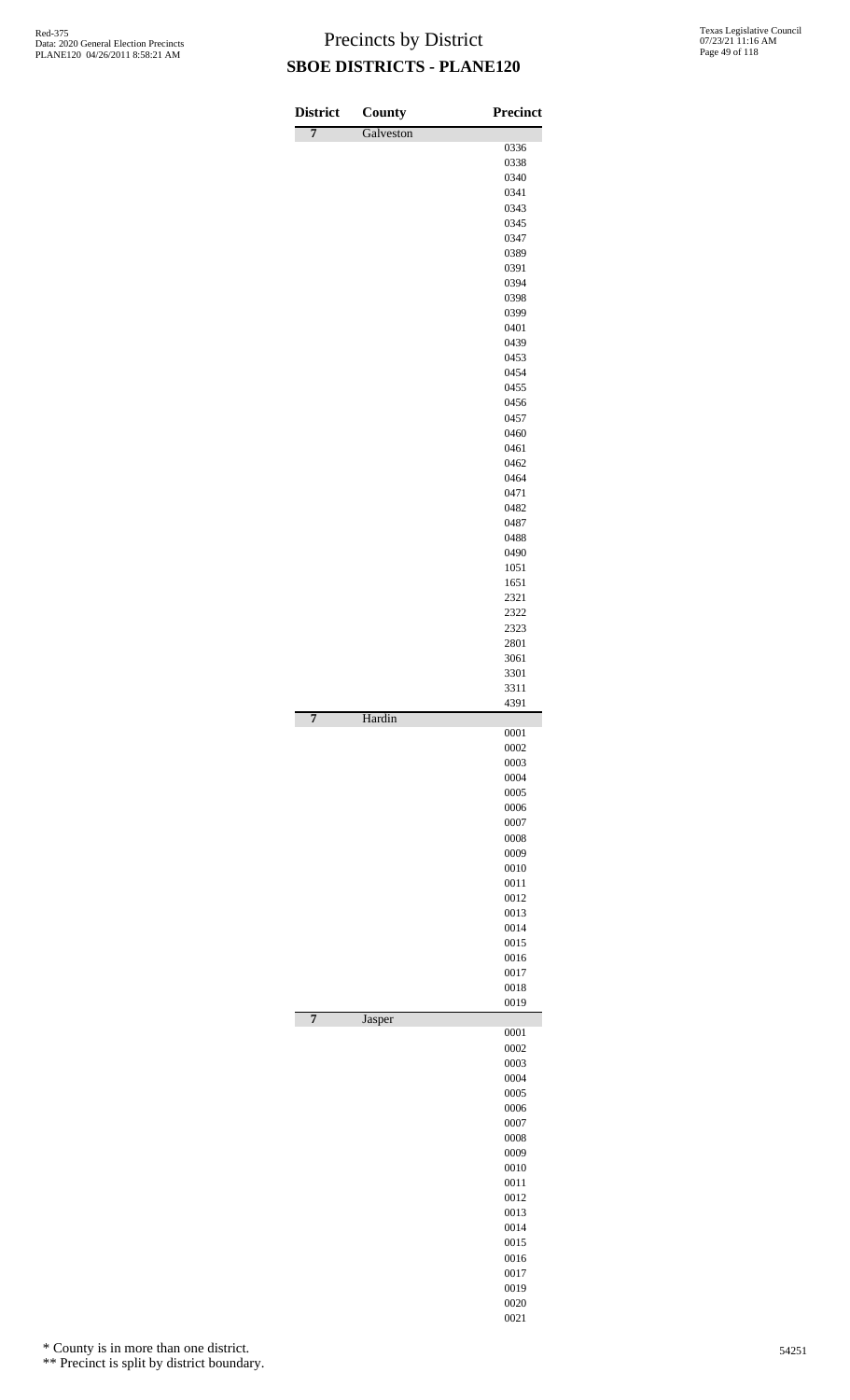| <b>District</b> | <b>County</b> | <b>Precinct</b> |
|-----------------|---------------|-----------------|
| 7               | Jefferson     | 0001            |
|                 |               | 0002            |
|                 |               | 0003            |
|                 |               | 0004            |
|                 |               | 0005            |
|                 |               | 0006<br>0007    |
|                 |               | 0008            |
|                 |               | 0009            |
|                 |               | 0010            |
|                 |               | 0011<br>0012    |
|                 |               | 0013            |
|                 |               | 0014            |
|                 |               | 0015            |
|                 |               | 0016            |
|                 |               | 0017<br>0018    |
|                 |               | 0019            |
|                 |               | 0020            |
|                 |               | 0021            |
|                 |               | 0022            |
|                 |               | 0023<br>0024    |
|                 |               | 0025            |
|                 |               | 0026            |
|                 |               | 0027            |
|                 |               | 0028            |
|                 |               | 0029<br>0030    |
|                 |               | 0031            |
|                 |               | 0032            |
|                 |               | 0033            |
|                 |               | 0034            |
|                 |               | 0035<br>0036    |
|                 |               | 0037            |
|                 |               | 0038            |
|                 |               | 0039            |
|                 |               | 0040            |
|                 |               | 0041<br>0042    |
|                 |               | 0043            |
|                 |               | 0044            |
|                 |               | 0045            |
|                 |               | 0046<br>0047    |
|                 |               | 0048            |
|                 |               | 0049            |
|                 |               | 0050            |
|                 |               | 0051<br>0052    |
|                 |               | 0053            |
|                 |               | 0054            |
|                 |               | 0055            |
|                 |               | 0056            |
|                 |               | 0057<br>0058    |
|                 |               | 0059            |
|                 |               | 0060            |
|                 |               | 0061            |
|                 |               | 0062            |
|                 |               | 0063<br>0064    |
|                 |               | 0065            |
|                 |               | 0066            |
|                 |               | 0067            |
|                 |               | 0068            |
|                 |               | 0069<br>0070    |
|                 |               | 0071            |
|                 |               | 0072            |
|                 |               | 0073            |
|                 |               | 0074            |

\* County is in more than one district.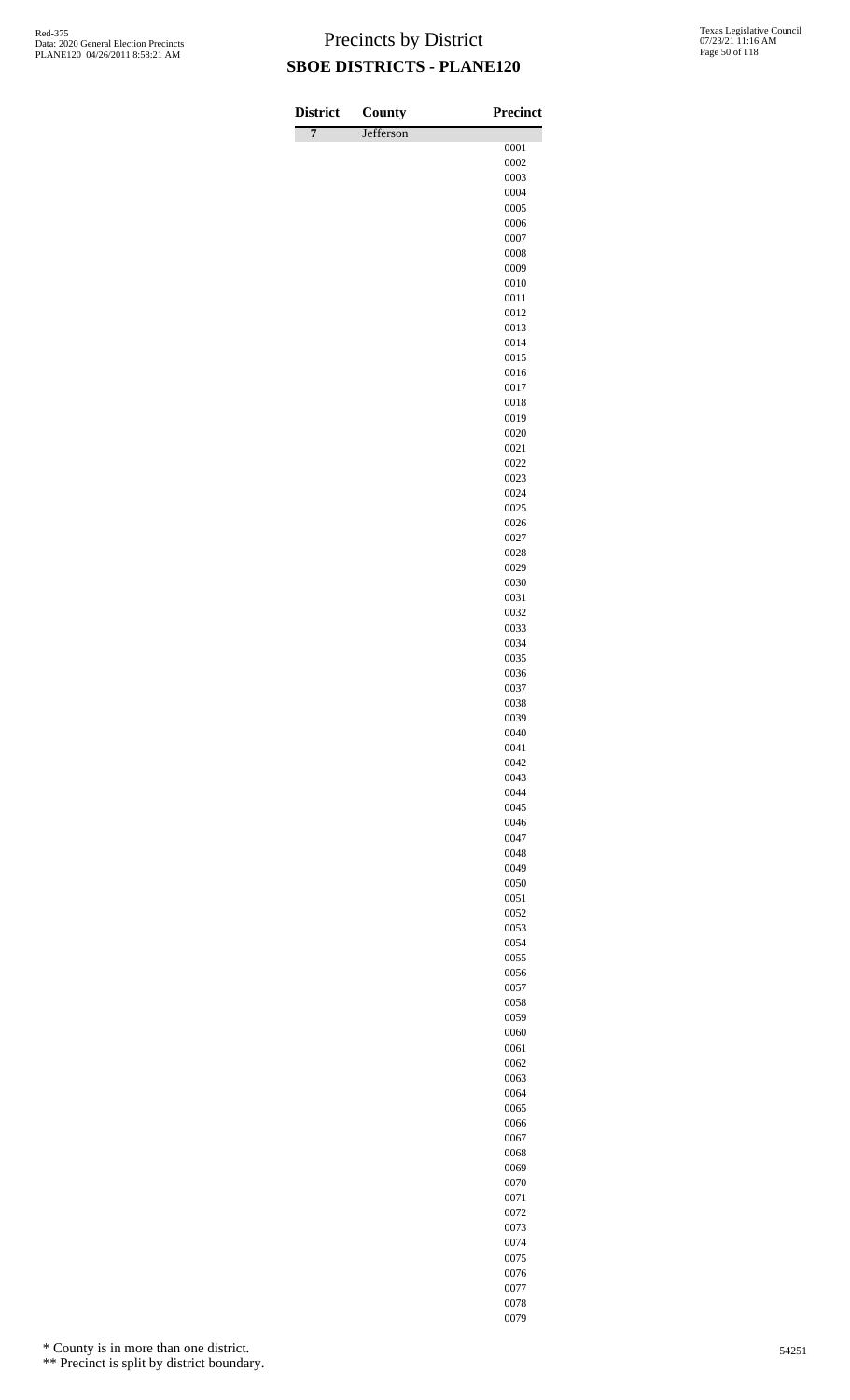| <b>District</b> | <b>County</b> | <b>Precinct</b> |
|-----------------|---------------|-----------------|
| $\overline{7}$  | Jefferson     | 0080            |
|                 |               | 0081            |
|                 |               | 0082            |
|                 |               | 0083<br>0084    |
|                 |               | 0085            |
|                 |               | 0086            |
|                 |               | 0087            |
|                 |               | 0088            |
|                 |               | 0089<br>0090    |
|                 |               | 0091            |
|                 |               | 0092            |
|                 |               | 0093<br>0094    |
|                 |               | 0095            |
|                 |               | 0096            |
|                 |               | 0097            |
|                 |               | 0098            |
|                 |               | 0099<br>0100    |
|                 |               | 0101            |
|                 |               | 0102            |
|                 |               | 0103            |
|                 |               | 0104<br>0105    |
|                 |               | 0106            |
|                 |               | 0107            |
|                 |               | 0108            |
| $\overline{7}$  | Liberty       | 0109            |
|                 |               | 0001<br>0002    |
|                 |               | 0003            |
|                 |               | 0004            |
|                 |               | 0005            |
|                 |               | 0006<br>0007    |
|                 |               | 0008            |
|                 |               | 0009<br>0010    |
|                 |               | 0011            |
|                 |               | 0012            |
|                 |               | 0013<br>0014    |
|                 |               | 0015            |
|                 |               | 0016            |
|                 |               | 0017            |
|                 |               | 0018<br>0019    |
|                 |               | 0020            |
|                 |               | 0021            |
|                 |               | 0022            |
|                 |               | 0023<br>0024    |
|                 |               | 0025            |
|                 |               | 0026            |
|                 |               | 0027            |
|                 |               | 0028<br>0029    |
|                 |               | 0030            |
| $\overline{7}$  | Newton        | 0001            |
|                 |               | 0002<br>0003    |
|                 |               | 0004            |
|                 |               | 0005            |
|                 |               | 0006            |
|                 |               | 0007<br>0008    |
|                 |               | 0009            |
|                 |               | 0010            |
|                 |               | 0011            |
|                 |               | 0012<br>0013    |
|                 |               | 0014            |
|                 |               | 0015            |
|                 |               | 0016            |
|                 |               | 0017            |

\* County is in more than one district.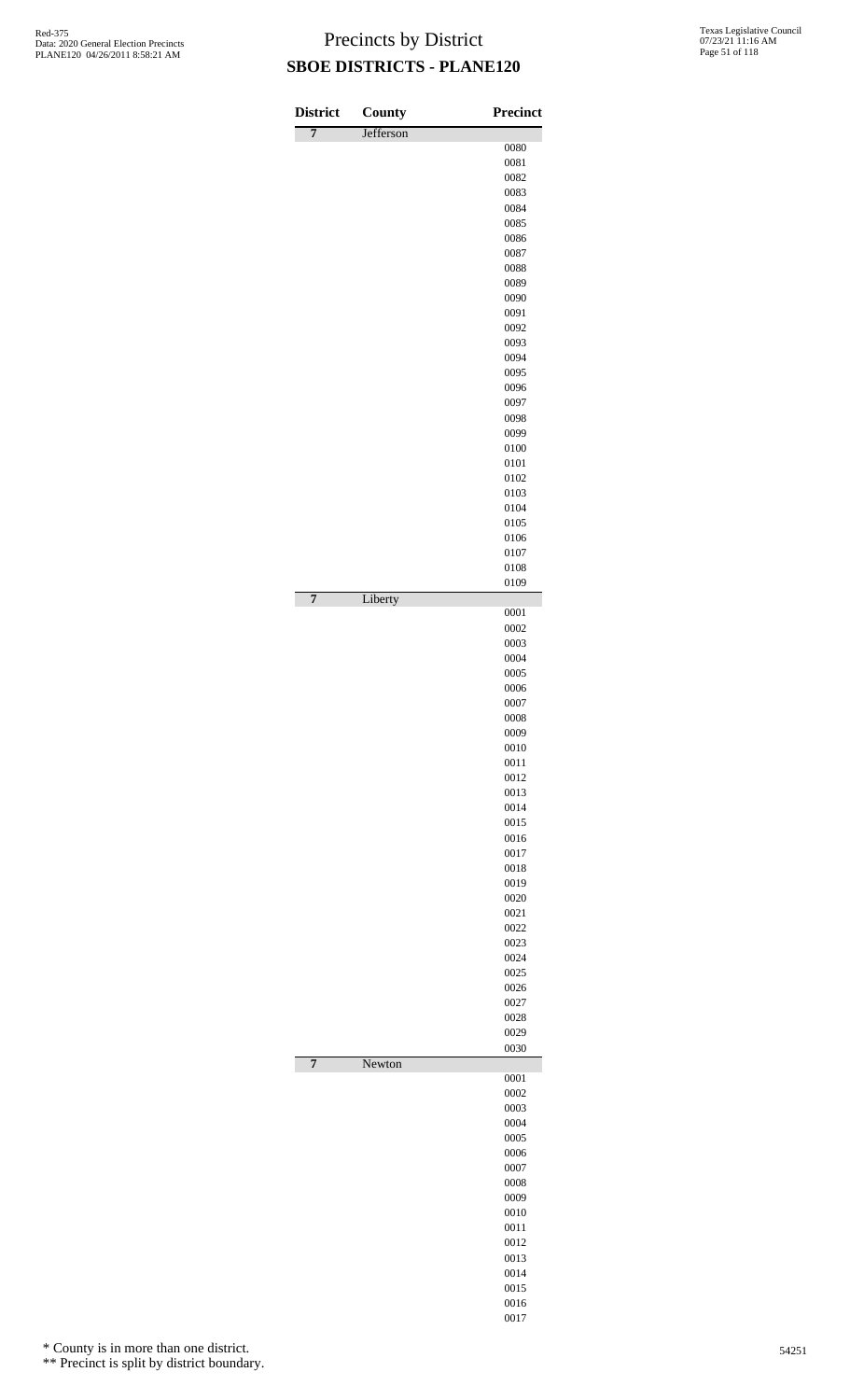| <b>District</b> | County        | <b>Precinct</b> |
|-----------------|---------------|-----------------|
| $\overline{7}$  | Newton        |                 |
|                 |               | 0018            |
|                 |               | 0019            |
|                 |               | 0020<br>0021    |
|                 |               | 0022            |
| $\overline{7}$  | Orange        |                 |
|                 |               | 0001            |
|                 |               | 0002            |
|                 |               | 0003            |
|                 |               | 0004            |
|                 |               | 0005            |
|                 |               | 0006<br>0007    |
|                 |               | 0008            |
|                 |               | 0009            |
|                 |               | 0010            |
|                 |               | 0011            |
|                 |               | 0012            |
|                 |               | 0013            |
|                 |               | 0014            |
|                 |               | 0015            |
|                 |               | 0016            |
|                 |               | 0017            |
|                 |               | 0018<br>0019    |
|                 |               | 0020            |
|                 |               | 0021            |
|                 |               | 0022            |
|                 |               | 0023            |
|                 |               | 0024            |
|                 |               | 0025            |
|                 |               | 0026            |
|                 |               | 0027            |
|                 |               | 0028            |
|                 |               | 0029            |
|                 |               | 0030<br>0031    |
|                 |               | 0032            |
|                 |               | 0033            |
|                 |               | 0034            |
| $\overline{7}$  | Sabine        |                 |
|                 |               | 0001            |
|                 |               | 0002            |
|                 |               | 0003<br>0004    |
|                 |               | 0005            |
|                 |               | 0006            |
|                 |               | 0007            |
|                 |               | 0008            |
| 7               | San Augustine |                 |
|                 |               | 0001            |
|                 |               | 0002            |
|                 |               | 0003<br>0004    |
|                 |               | 0005            |
|                 |               | 0006            |
|                 |               | 0007            |
|                 |               | 0008            |
|                 |               | 0009            |
|                 |               | 0010            |
|                 |               | 0011            |
| $\overline{7}$  | Tyler         | 0001            |
|                 |               | 0002            |
|                 |               | 0003            |
|                 |               | 0004            |
|                 |               | 0005            |
|                 |               | 0006            |
|                 |               | 0007            |
|                 |               | 0008            |
|                 |               | 0009            |
|                 |               | 0010            |
|                 |               | 0011            |
|                 |               | 0013            |
|                 |               | 0014<br>0015    |
|                 |               | 0016            |
|                 |               | 0017            |
|                 |               | 0018            |

\* County is in more than one district.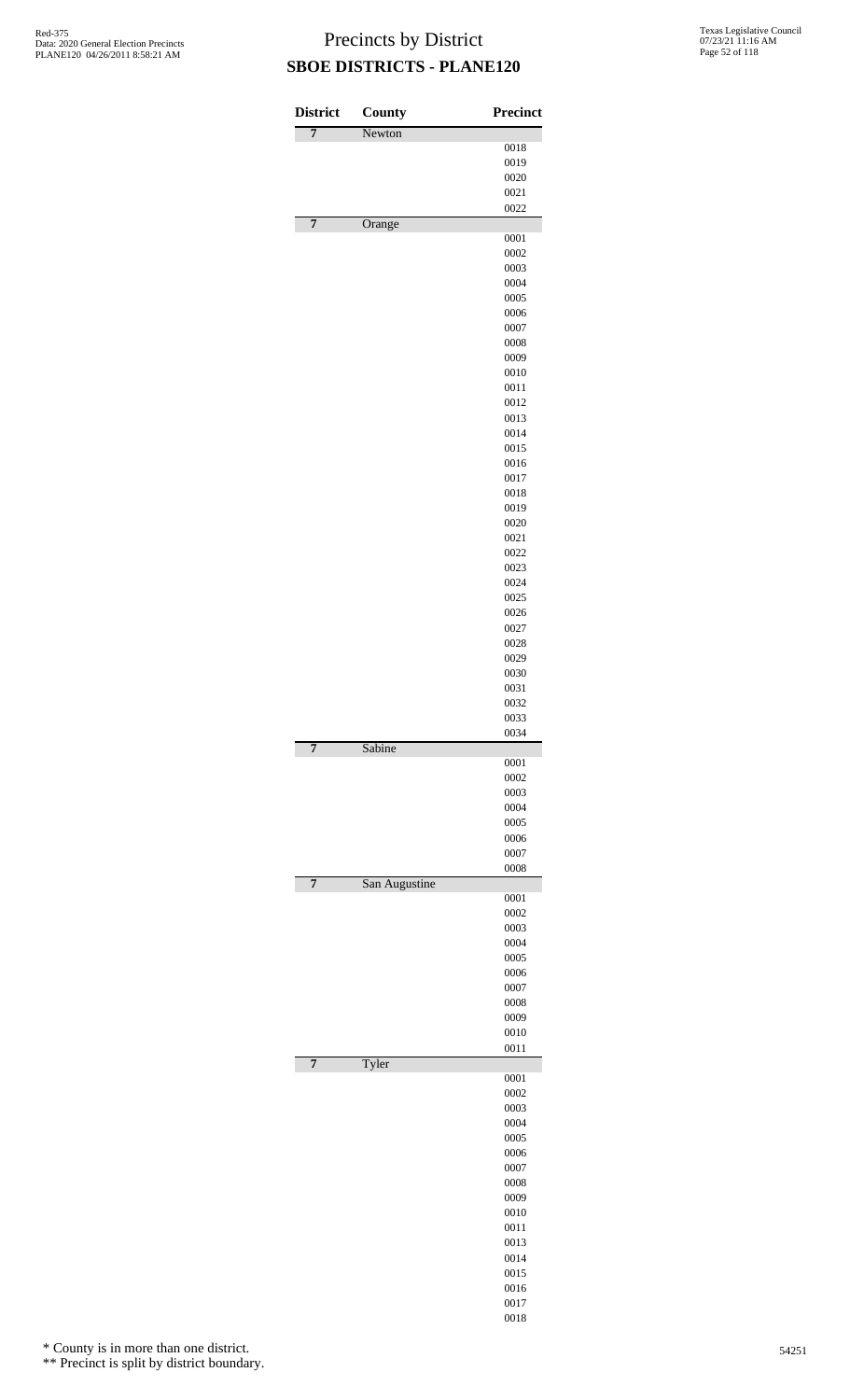| <b>District</b>    | County        | <b>Precinct</b> |
|--------------------|---------------|-----------------|
| $\overline{\bf 8}$ | <b>Brazos</b> |                 |
|                    |               | 0001<br>0002    |
|                    |               | 0003            |
|                    |               | 0004            |
|                    |               | 0005            |
|                    |               | 0006<br>0007    |
|                    |               | 0008            |
|                    |               | 0009            |
|                    |               | 0010            |
|                    |               | 0011<br>0012    |
|                    |               | 0013            |
|                    |               | 0014            |
|                    |               | 0015            |
|                    |               | 0016            |
|                    |               | 0017<br>0018    |
|                    |               | 0019            |
|                    |               | 0020            |
|                    |               | 0021            |
|                    |               | 0022<br>0023    |
|                    |               | 0024            |
|                    |               | 0025            |
|                    |               | 0026            |
|                    |               | 0027            |
|                    |               | 0028<br>0029    |
|                    |               | 0030            |
|                    |               | 0031            |
|                    |               | 0032            |
|                    |               | 0033            |
|                    |               | 0034<br>0035    |
|                    |               | 0036            |
|                    |               | 0037            |
|                    |               | 0038            |
|                    |               | 0039<br>0040    |
|                    |               | 0041            |
|                    |               | 0042            |
|                    |               | 0043            |
|                    |               | 0044            |
|                    |               | 0045<br>0046    |
|                    |               | 0047            |
|                    |               | 0048            |
|                    |               | 0049            |
|                    |               | 0050<br>0051    |
|                    |               | 0052            |
|                    |               | 0053            |
|                    |               | 0056            |
|                    |               | 0057            |
|                    |               | 0058<br>0059    |
|                    |               | 0060            |
|                    |               | 0061            |
|                    |               | 0062            |
|                    |               | 0063<br>0064    |
|                    |               | 0065            |
|                    |               | 0067            |
|                    |               | 0068            |
|                    |               | 0069            |
|                    |               | 0070<br>0071    |
|                    |               | 0072            |
|                    |               | 0074            |
|                    |               | 0077            |
|                    |               | 0078            |
|                    |               | 0079<br>0080    |

\* County is in more than one district.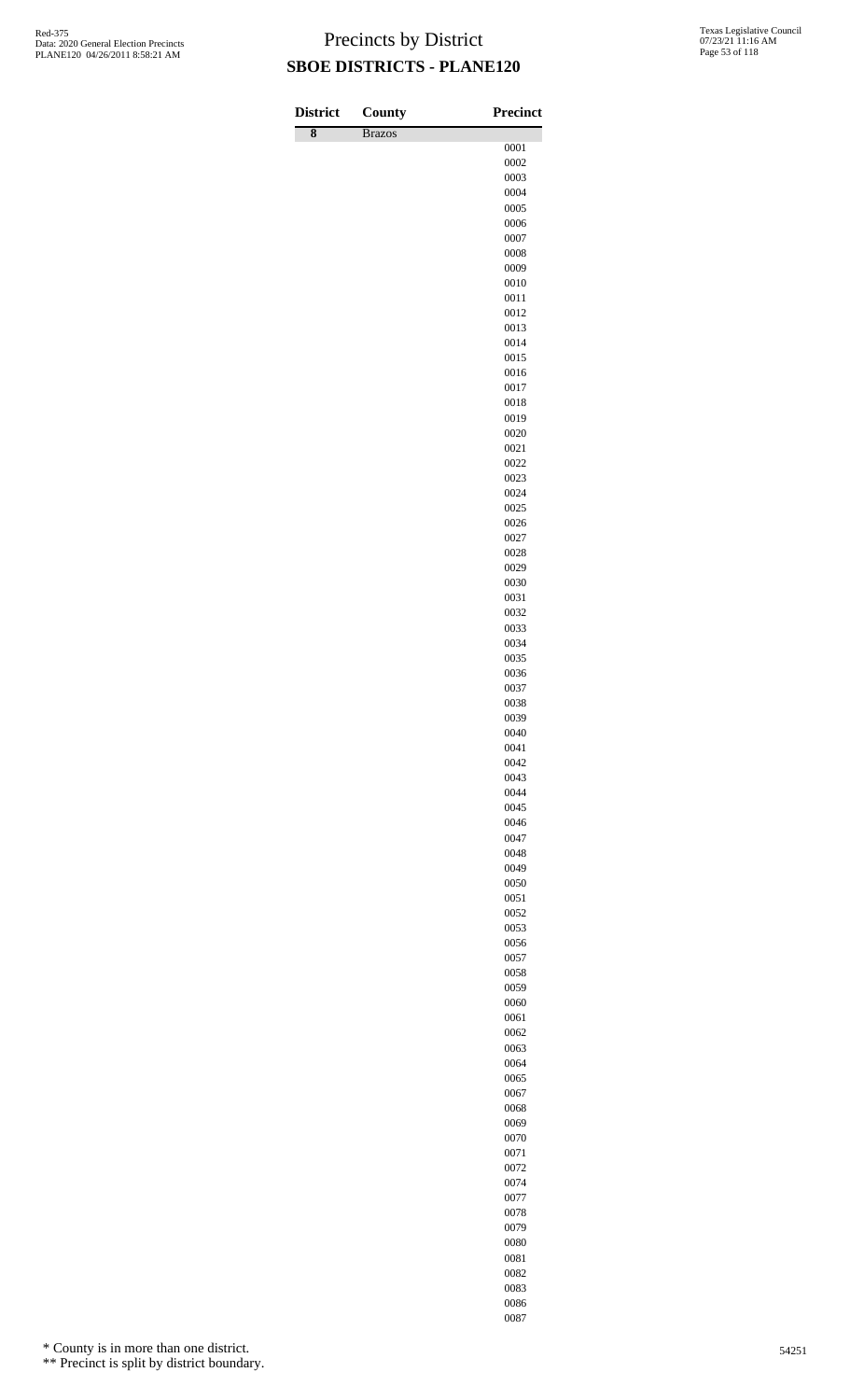| <b>District</b><br>$\overline{\bf 8}$ | County<br><b>Brazos</b> | <b>Precinct</b> |
|---------------------------------------|-------------------------|-----------------|
|                                       |                         | 0088            |
|                                       |                         | 0089            |
|                                       |                         | 0090<br>0091    |
|                                       |                         | 0092            |
|                                       |                         | 0093            |
|                                       |                         | 0094            |
|                                       |                         | 0095            |
|                                       |                         | 0096<br>0097    |
|                                       |                         | 0098            |
|                                       |                         | 0099            |
|                                       |                         | 0100            |
|                                       |                         | 0101            |
|                                       |                         | 0102<br>0103    |
|                                       |                         | 0104            |
| 8                                     | Grimes                  |                 |
|                                       |                         | 0001<br>0002    |
|                                       |                         | 0003            |
|                                       |                         | 0004            |
|                                       |                         | 0005            |
|                                       |                         | 0006            |
|                                       |                         | 0007            |
|                                       |                         | 0008<br>0009    |
|                                       |                         | 0010            |
|                                       |                         | 0011            |
|                                       |                         | 0012            |
|                                       |                         | 0014<br>0015    |
| 8                                     | Harris <sup>*</sup>     |                 |
|                                       |                         | 0006            |
|                                       |                         | 0012            |
|                                       |                         | 0013<br>0028    |
|                                       |                         | 0041            |
|                                       |                         | 0049            |
|                                       |                         | 0051            |
|                                       |                         | 0063            |
|                                       |                         | 0076<br>0084    |
|                                       |                         | 0088            |
|                                       |                         | 0090            |
|                                       |                         | 0091            |
|                                       |                         | 0092            |
|                                       |                         | 0097            |
|                                       |                         | 0098<br>0099    |
|                                       |                         | 0100            |
|                                       |                         | 0102            |
|                                       |                         | 0103            |
|                                       |                         | 0108            |
|                                       |                         | 0110<br>0119    |
|                                       |                         | 0121            |
|                                       |                         | 0141            |
|                                       |                         | 0143            |
|                                       |                         | 0149            |
|                                       |                         | 0170<br>0174    |
|                                       |                         | 0199            |
|                                       |                         | 0220            |
|                                       |                         | 0242            |
|                                       |                         | 0248            |
|                                       |                         | 0249<br>0250    |
|                                       |                         | 0251            |
|                                       |                         | 0279            |
|                                       |                         | 0290            |
|                                       |                         | 0302            |
|                                       |                         | 0305            |
|                                       |                         | 0306<br>0307    |
|                                       |                         | 0331            |
|                                       |                         | 0333            |
|                                       |                         | 0340            |

\* County is in more than one district.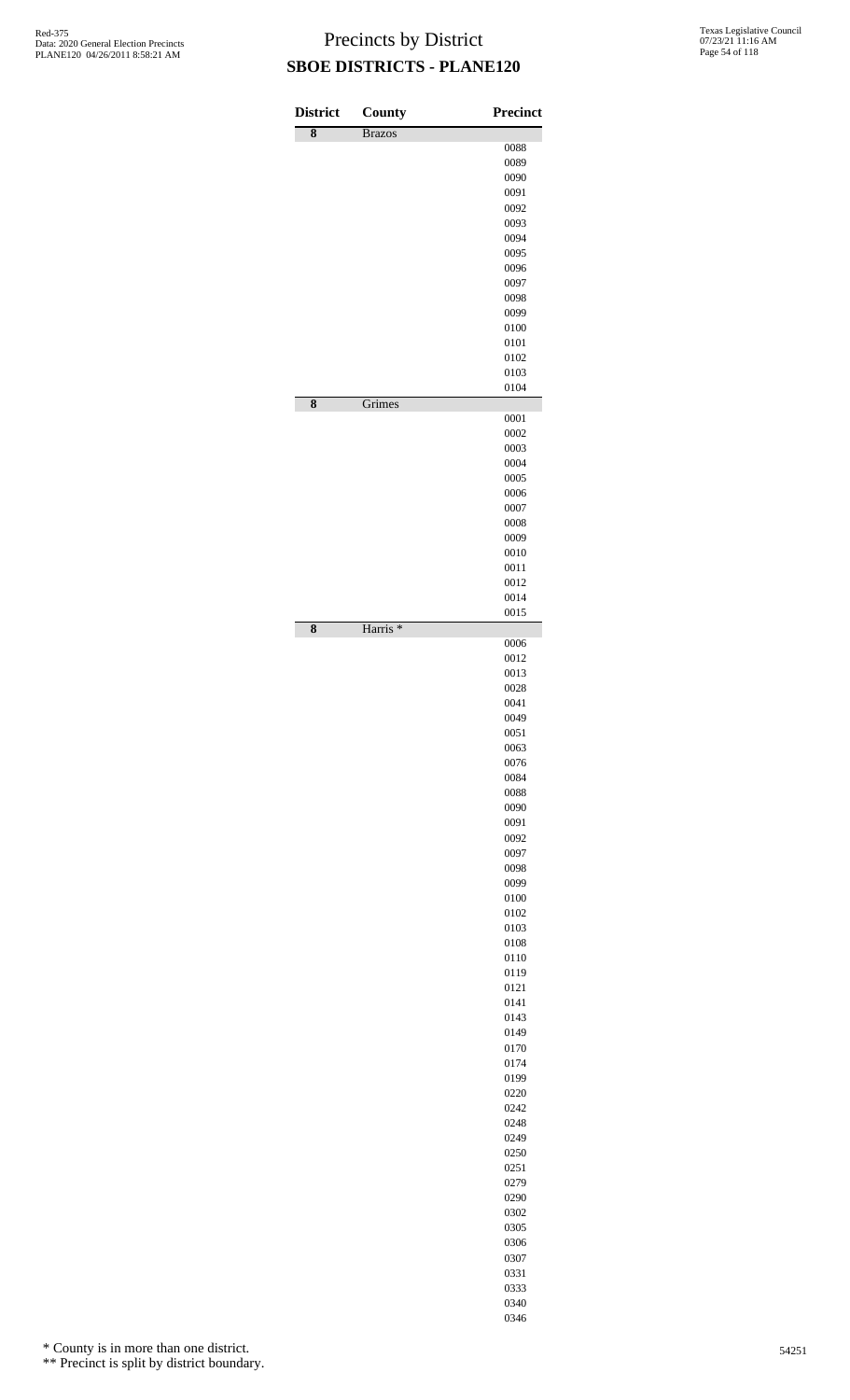| <b>District</b>    | <b>County</b>       | Precinct     |
|--------------------|---------------------|--------------|
| $\overline{\bf 8}$ | Harris <sup>*</sup> |              |
|                    |                     | 0347<br>0348 |
|                    |                     | 0349         |
|                    |                     | 0351         |
|                    |                     | 0352         |
|                    |                     | 0357<br>0377 |
|                    |                     | 0378         |
|                    |                     | 0380         |
|                    |                     | 0382         |
|                    |                     | 0386<br>0387 |
|                    |                     | 0388         |
|                    |                     | 0391         |
|                    |                     | 0393         |
|                    |                     | 0399         |
|                    |                     | 0404<br>0414 |
|                    |                     | 0415         |
|                    |                     | 0416         |
|                    |                     | 0419         |
|                    |                     | 0420<br>0421 |
|                    |                     | 0447         |
|                    |                     | 0456         |
|                    |                     | 0459         |
|                    |                     | 0469         |
|                    |                     | 0470<br>0471 |
|                    |                     | 0473         |
|                    |                     | 0474         |
|                    |                     | 0476         |
|                    |                     | 0502         |
|                    |                     | 0511<br>0521 |
|                    |                     | 0531         |
|                    |                     | 0532         |
|                    |                     | 0533         |
|                    |                     | 0534<br>0537 |
|                    |                     | 0545         |
|                    |                     | 0546         |
|                    |                     | 0561         |
|                    |                     | 0563<br>0568 |
|                    |                     | 0586         |
|                    |                     | 0588         |
|                    |                     | 0589         |
|                    |                     | 0590         |
|                    |                     | 0596<br>0598 |
|                    |                     | 0603         |
|                    |                     | 0604         |
|                    |                     | 0612         |
|                    |                     | 0617<br>0618 |
|                    |                     | 0624         |
|                    |                     | 0634         |
|                    |                     | 0635         |
|                    |                     | 0636         |
|                    |                     | 0639<br>0654 |
|                    |                     | 0655         |
|                    |                     | 0658         |
|                    |                     | 0659         |
|                    |                     | 0662         |
|                    |                     | 0665<br>0666 |
|                    |                     | 0670         |
|                    |                     | 0673         |
|                    |                     | 0674         |
|                    |                     | 0679         |
|                    |                     | 0682<br>0692 |

\* County is in more than one district.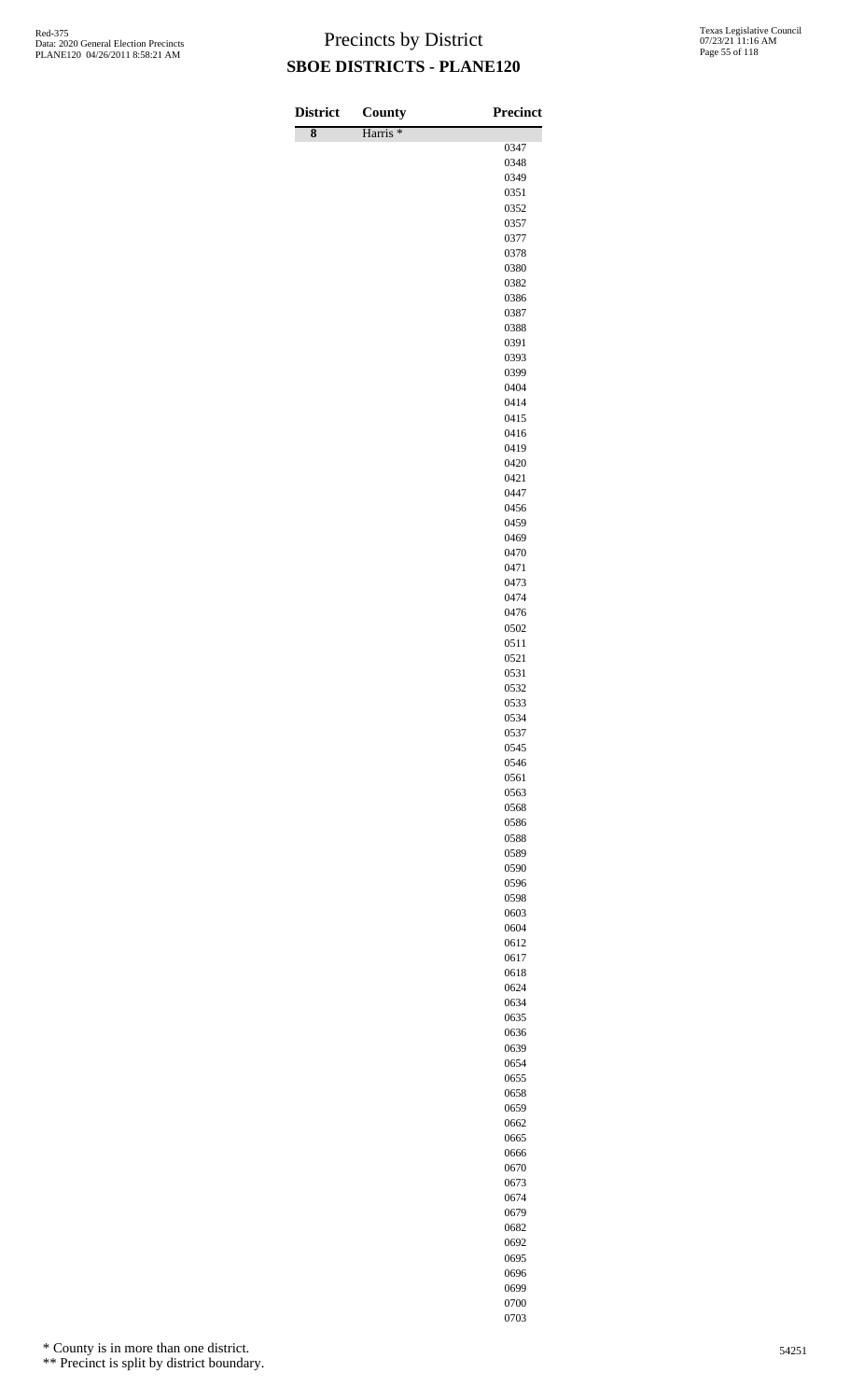| 0704<br>0712<br>0715<br>0716<br>0718<br>0720<br>0721<br>0724<br>0728<br>0731<br>0732<br>0739<br>0740<br>0742<br>0744<br>0745<br>0746<br>0747<br>0748<br>0750<br>0752<br>0753<br>0758<br>0760<br>0762<br>0764<br>0776<br>0782<br>0785<br>0790<br>0793<br>0796<br>0813<br>0831<br>0845<br>0872<br>0875<br>0877<br>0879<br>0881<br>0885<br>0888<br>0897<br>0898<br>0901<br>0907<br>0911<br>0912<br>0913<br>0919<br>0920<br>0923<br>0925<br>0941<br>** 0950<br>0951<br>0964<br>0965<br>0967<br>0968<br>0979<br>0988<br>0992<br>0996<br>1006<br>1008<br>1009<br>$\overline{\bf 8}$<br>Houston<br>0001<br>0002<br>0003<br>0004<br>0005 | <b>District</b>    | <b>County</b>       | <b>Precinct</b> |
|----------------------------------------------------------------------------------------------------------------------------------------------------------------------------------------------------------------------------------------------------------------------------------------------------------------------------------------------------------------------------------------------------------------------------------------------------------------------------------------------------------------------------------------------------------------------------------------------------------------------------------|--------------------|---------------------|-----------------|
|                                                                                                                                                                                                                                                                                                                                                                                                                                                                                                                                                                                                                                  | $\overline{\bf 8}$ | Harris <sup>*</sup> |                 |
|                                                                                                                                                                                                                                                                                                                                                                                                                                                                                                                                                                                                                                  |                    |                     |                 |
|                                                                                                                                                                                                                                                                                                                                                                                                                                                                                                                                                                                                                                  |                    |                     |                 |
|                                                                                                                                                                                                                                                                                                                                                                                                                                                                                                                                                                                                                                  |                    |                     |                 |
|                                                                                                                                                                                                                                                                                                                                                                                                                                                                                                                                                                                                                                  |                    |                     |                 |
|                                                                                                                                                                                                                                                                                                                                                                                                                                                                                                                                                                                                                                  |                    |                     |                 |
|                                                                                                                                                                                                                                                                                                                                                                                                                                                                                                                                                                                                                                  |                    |                     |                 |
|                                                                                                                                                                                                                                                                                                                                                                                                                                                                                                                                                                                                                                  |                    |                     |                 |
|                                                                                                                                                                                                                                                                                                                                                                                                                                                                                                                                                                                                                                  |                    |                     |                 |
|                                                                                                                                                                                                                                                                                                                                                                                                                                                                                                                                                                                                                                  |                    |                     |                 |
|                                                                                                                                                                                                                                                                                                                                                                                                                                                                                                                                                                                                                                  |                    |                     |                 |
|                                                                                                                                                                                                                                                                                                                                                                                                                                                                                                                                                                                                                                  |                    |                     |                 |
|                                                                                                                                                                                                                                                                                                                                                                                                                                                                                                                                                                                                                                  |                    |                     |                 |
|                                                                                                                                                                                                                                                                                                                                                                                                                                                                                                                                                                                                                                  |                    |                     |                 |
|                                                                                                                                                                                                                                                                                                                                                                                                                                                                                                                                                                                                                                  |                    |                     |                 |
|                                                                                                                                                                                                                                                                                                                                                                                                                                                                                                                                                                                                                                  |                    |                     |                 |
|                                                                                                                                                                                                                                                                                                                                                                                                                                                                                                                                                                                                                                  |                    |                     |                 |
|                                                                                                                                                                                                                                                                                                                                                                                                                                                                                                                                                                                                                                  |                    |                     |                 |
|                                                                                                                                                                                                                                                                                                                                                                                                                                                                                                                                                                                                                                  |                    |                     |                 |
|                                                                                                                                                                                                                                                                                                                                                                                                                                                                                                                                                                                                                                  |                    |                     |                 |
|                                                                                                                                                                                                                                                                                                                                                                                                                                                                                                                                                                                                                                  |                    |                     |                 |
|                                                                                                                                                                                                                                                                                                                                                                                                                                                                                                                                                                                                                                  |                    |                     |                 |
|                                                                                                                                                                                                                                                                                                                                                                                                                                                                                                                                                                                                                                  |                    |                     |                 |
|                                                                                                                                                                                                                                                                                                                                                                                                                                                                                                                                                                                                                                  |                    |                     |                 |
|                                                                                                                                                                                                                                                                                                                                                                                                                                                                                                                                                                                                                                  |                    |                     |                 |
|                                                                                                                                                                                                                                                                                                                                                                                                                                                                                                                                                                                                                                  |                    |                     |                 |
|                                                                                                                                                                                                                                                                                                                                                                                                                                                                                                                                                                                                                                  |                    |                     |                 |
|                                                                                                                                                                                                                                                                                                                                                                                                                                                                                                                                                                                                                                  |                    |                     |                 |
|                                                                                                                                                                                                                                                                                                                                                                                                                                                                                                                                                                                                                                  |                    |                     |                 |
|                                                                                                                                                                                                                                                                                                                                                                                                                                                                                                                                                                                                                                  |                    |                     |                 |
|                                                                                                                                                                                                                                                                                                                                                                                                                                                                                                                                                                                                                                  |                    |                     |                 |
|                                                                                                                                                                                                                                                                                                                                                                                                                                                                                                                                                                                                                                  |                    |                     |                 |
|                                                                                                                                                                                                                                                                                                                                                                                                                                                                                                                                                                                                                                  |                    |                     |                 |
|                                                                                                                                                                                                                                                                                                                                                                                                                                                                                                                                                                                                                                  |                    |                     |                 |
|                                                                                                                                                                                                                                                                                                                                                                                                                                                                                                                                                                                                                                  |                    |                     |                 |
|                                                                                                                                                                                                                                                                                                                                                                                                                                                                                                                                                                                                                                  |                    |                     |                 |
|                                                                                                                                                                                                                                                                                                                                                                                                                                                                                                                                                                                                                                  |                    |                     |                 |
|                                                                                                                                                                                                                                                                                                                                                                                                                                                                                                                                                                                                                                  |                    |                     |                 |
|                                                                                                                                                                                                                                                                                                                                                                                                                                                                                                                                                                                                                                  |                    |                     |                 |
|                                                                                                                                                                                                                                                                                                                                                                                                                                                                                                                                                                                                                                  |                    |                     |                 |
|                                                                                                                                                                                                                                                                                                                                                                                                                                                                                                                                                                                                                                  |                    |                     |                 |
|                                                                                                                                                                                                                                                                                                                                                                                                                                                                                                                                                                                                                                  |                    |                     |                 |
|                                                                                                                                                                                                                                                                                                                                                                                                                                                                                                                                                                                                                                  |                    |                     |                 |
|                                                                                                                                                                                                                                                                                                                                                                                                                                                                                                                                                                                                                                  |                    |                     |                 |
|                                                                                                                                                                                                                                                                                                                                                                                                                                                                                                                                                                                                                                  |                    |                     |                 |
|                                                                                                                                                                                                                                                                                                                                                                                                                                                                                                                                                                                                                                  |                    |                     |                 |
|                                                                                                                                                                                                                                                                                                                                                                                                                                                                                                                                                                                                                                  |                    |                     |                 |
|                                                                                                                                                                                                                                                                                                                                                                                                                                                                                                                                                                                                                                  |                    |                     |                 |
|                                                                                                                                                                                                                                                                                                                                                                                                                                                                                                                                                                                                                                  |                    |                     |                 |
|                                                                                                                                                                                                                                                                                                                                                                                                                                                                                                                                                                                                                                  |                    |                     |                 |
|                                                                                                                                                                                                                                                                                                                                                                                                                                                                                                                                                                                                                                  |                    |                     |                 |
|                                                                                                                                                                                                                                                                                                                                                                                                                                                                                                                                                                                                                                  |                    |                     |                 |
|                                                                                                                                                                                                                                                                                                                                                                                                                                                                                                                                                                                                                                  |                    |                     |                 |
|                                                                                                                                                                                                                                                                                                                                                                                                                                                                                                                                                                                                                                  |                    |                     |                 |
|                                                                                                                                                                                                                                                                                                                                                                                                                                                                                                                                                                                                                                  |                    |                     |                 |
|                                                                                                                                                                                                                                                                                                                                                                                                                                                                                                                                                                                                                                  |                    |                     |                 |
|                                                                                                                                                                                                                                                                                                                                                                                                                                                                                                                                                                                                                                  |                    |                     |                 |
|                                                                                                                                                                                                                                                                                                                                                                                                                                                                                                                                                                                                                                  |                    |                     |                 |
|                                                                                                                                                                                                                                                                                                                                                                                                                                                                                                                                                                                                                                  |                    |                     |                 |
|                                                                                                                                                                                                                                                                                                                                                                                                                                                                                                                                                                                                                                  |                    |                     |                 |
|                                                                                                                                                                                                                                                                                                                                                                                                                                                                                                                                                                                                                                  |                    |                     |                 |
|                                                                                                                                                                                                                                                                                                                                                                                                                                                                                                                                                                                                                                  |                    |                     |                 |
|                                                                                                                                                                                                                                                                                                                                                                                                                                                                                                                                                                                                                                  |                    |                     |                 |
|                                                                                                                                                                                                                                                                                                                                                                                                                                                                                                                                                                                                                                  |                    |                     |                 |
|                                                                                                                                                                                                                                                                                                                                                                                                                                                                                                                                                                                                                                  |                    |                     | 0006            |
| 0007                                                                                                                                                                                                                                                                                                                                                                                                                                                                                                                                                                                                                             |                    |                     |                 |
| 0008                                                                                                                                                                                                                                                                                                                                                                                                                                                                                                                                                                                                                             |                    |                     |                 |
| 0009                                                                                                                                                                                                                                                                                                                                                                                                                                                                                                                                                                                                                             |                    |                     |                 |
| 0010<br>0011                                                                                                                                                                                                                                                                                                                                                                                                                                                                                                                                                                                                                     |                    |                     |                 |

\* County is in more than one district.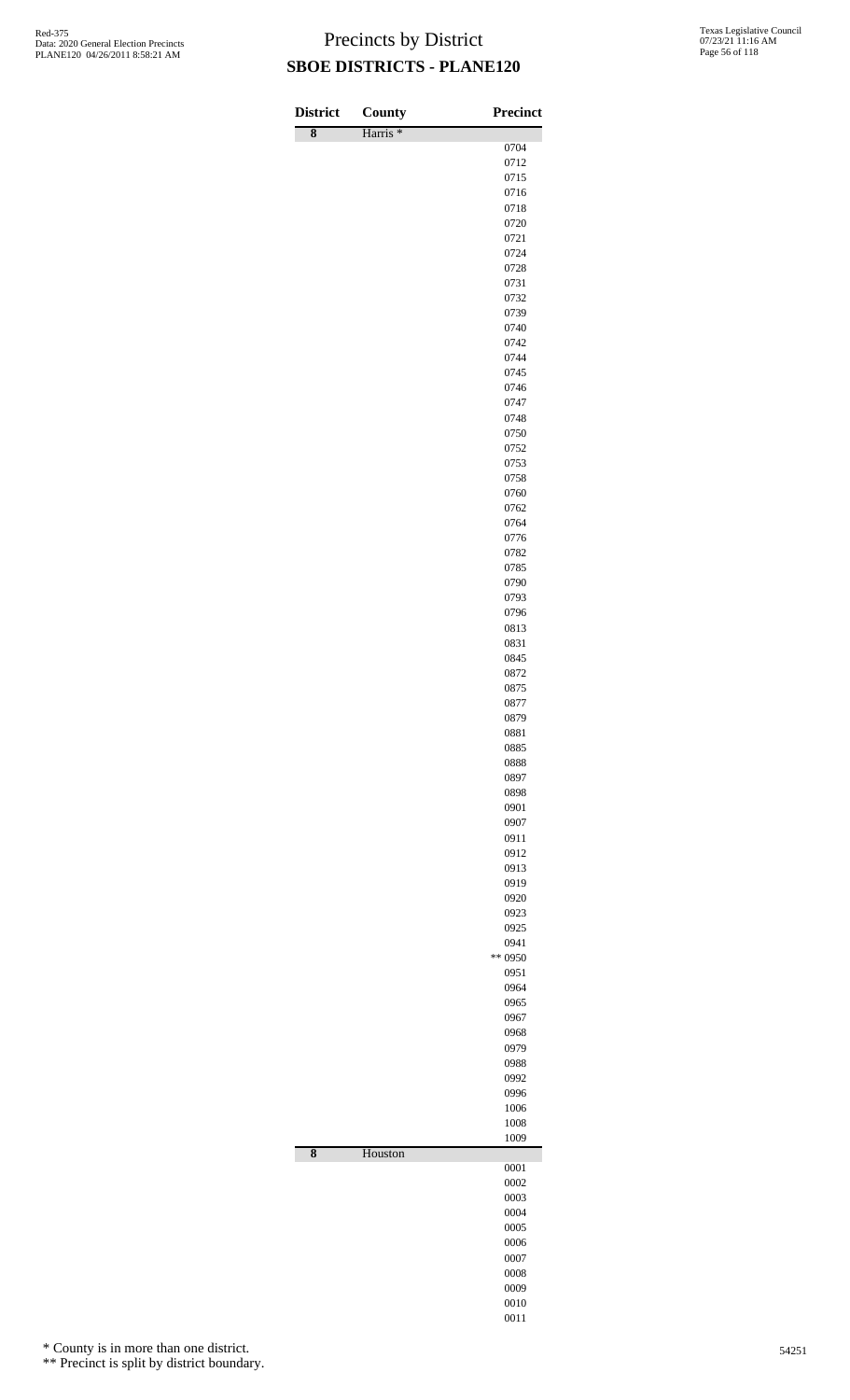| <b>District</b>    | County     | <b>Precinct</b> |
|--------------------|------------|-----------------|
| $\overline{\bf 8}$ | Houston    |                 |
|                    |            | 0012<br>0014    |
|                    |            | 0015            |
|                    |            | 0016            |
|                    |            | 0017            |
|                    |            | 0018            |
|                    |            | 0019            |
|                    |            | 0020            |
|                    |            | 0021            |
| 8                  |            | 0022            |
|                    | Montgomery | 0001            |
|                    |            | 0002            |
|                    |            | 0003            |
|                    |            | 0004            |
|                    |            | 0005            |
|                    |            | 0006            |
|                    |            | 0007            |
|                    |            | 0008<br>0009    |
|                    |            | 0010            |
|                    |            | 0011            |
|                    |            | 0012            |
|                    |            | 0013            |
|                    |            | 0014            |
|                    |            | 0015            |
|                    |            | 0016<br>0017    |
|                    |            | 0018            |
|                    |            | 0019            |
|                    |            | 0020            |
|                    |            | 0021            |
|                    |            | 0022            |
|                    |            | 0023            |
|                    |            | 0024            |
|                    |            | 0025<br>0026    |
|                    |            | 0027            |
|                    |            | 0028            |
|                    |            | 0029            |
|                    |            | 0030            |
|                    |            | 0031            |
|                    |            | 0032            |
|                    |            | 0033<br>0034    |
|                    |            | 0035            |
|                    |            | 0036            |
|                    |            | 0037            |
|                    |            | 0038            |
|                    |            | 0039            |
|                    |            | 0040            |
|                    |            | 0041<br>0042    |
|                    |            | 0043            |
|                    |            | 0044            |
|                    |            | 0045            |
|                    |            | 0046            |
|                    |            | 0047            |
|                    |            | 0048<br>0049    |
|                    |            | 0050            |
|                    |            | 0051            |
|                    |            | 0052            |
|                    |            | 0053            |
|                    |            | 0054            |
|                    |            | 0055            |
|                    |            | 0056<br>0057    |
|                    |            | 0058            |
|                    |            | 0059            |
|                    |            | 0060            |
|                    |            | 0061            |
|                    |            | 0062            |
|                    |            | 0063            |
|                    |            | 0064<br>0065    |
|                    |            |                 |

 

\* County is in more than one district.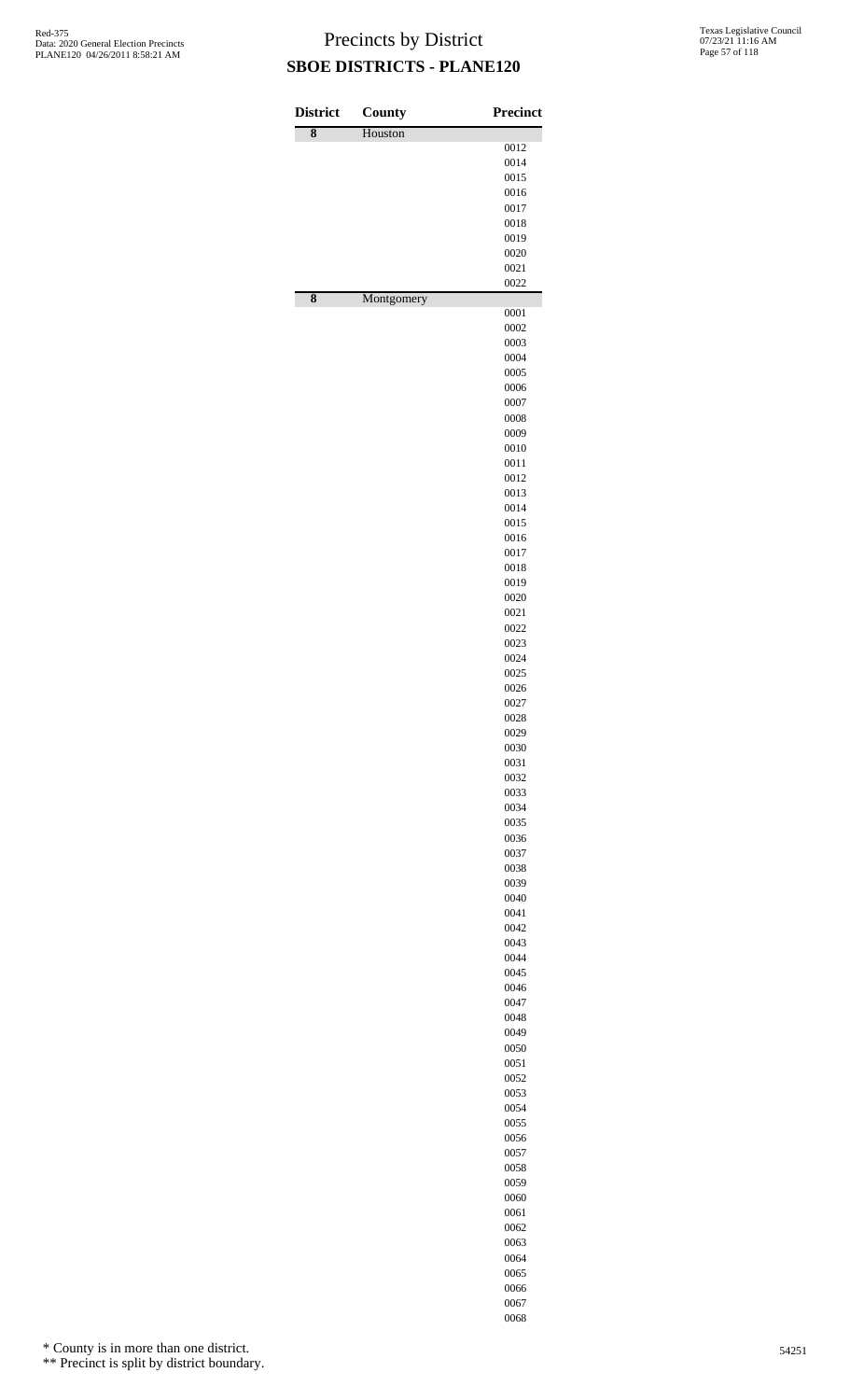| <b>District</b>    | County      | <b>Precinct</b> |
|--------------------|-------------|-----------------|
| 8                  | Montgomery  |                 |
|                    |             | 0069<br>0070    |
|                    |             | 0071            |
|                    |             | 0072            |
|                    |             | 0073<br>0074    |
|                    |             | 0075            |
|                    |             | 0076            |
|                    |             | 0077            |
|                    |             | 0078<br>0079    |
|                    |             | 0080            |
|                    |             | 0081            |
|                    |             | 0082<br>0083    |
|                    |             | 0084            |
|                    |             | 0085            |
|                    |             | 0086            |
|                    |             | 0087<br>0088    |
|                    |             | 0089            |
|                    |             | 0090            |
|                    |             | 0091            |
|                    |             | 0092<br>0093    |
|                    |             | 0094            |
|                    |             | 0095            |
|                    |             | 0096            |
|                    |             | 0097<br>0098    |
|                    |             | 0099            |
|                    |             | 0100            |
| $\overline{\bf 8}$ | Polk        | 0001            |
|                    |             | 0002            |
|                    |             | 0003<br>0004    |
|                    |             | 0005            |
|                    |             | 0006            |
|                    |             | 0007            |
|                    |             | 0008<br>0009    |
|                    |             | 0010            |
|                    |             | 0011            |
|                    |             | 0012<br>0013    |
|                    |             | 0014            |
|                    |             | 0015            |
|                    |             | 0016            |
|                    |             | 0017<br>0018    |
|                    |             | 0019            |
|                    |             | 0020            |
| 8                  | San Jacinto | 0021            |
|                    |             | 0001            |
|                    |             | 0002            |
|                    |             | 0003<br>0004    |
|                    |             | 0005            |
|                    |             | 0006            |
|                    |             | 0007<br>0008    |
|                    |             | 0010            |
|                    |             | 0013            |
| $\overline{\bf 8}$ | Trinity     | 0014            |
|                    |             | 0001            |
|                    |             | 0002            |
|                    |             | 0003<br>0004    |
|                    |             | 0005            |
|                    |             | 0006            |
|                    |             | 0007<br>0008    |
|                    |             | 0009            |
|                    |             | 0010            |
|                    |             | 0011            |

\* County is in more than one district.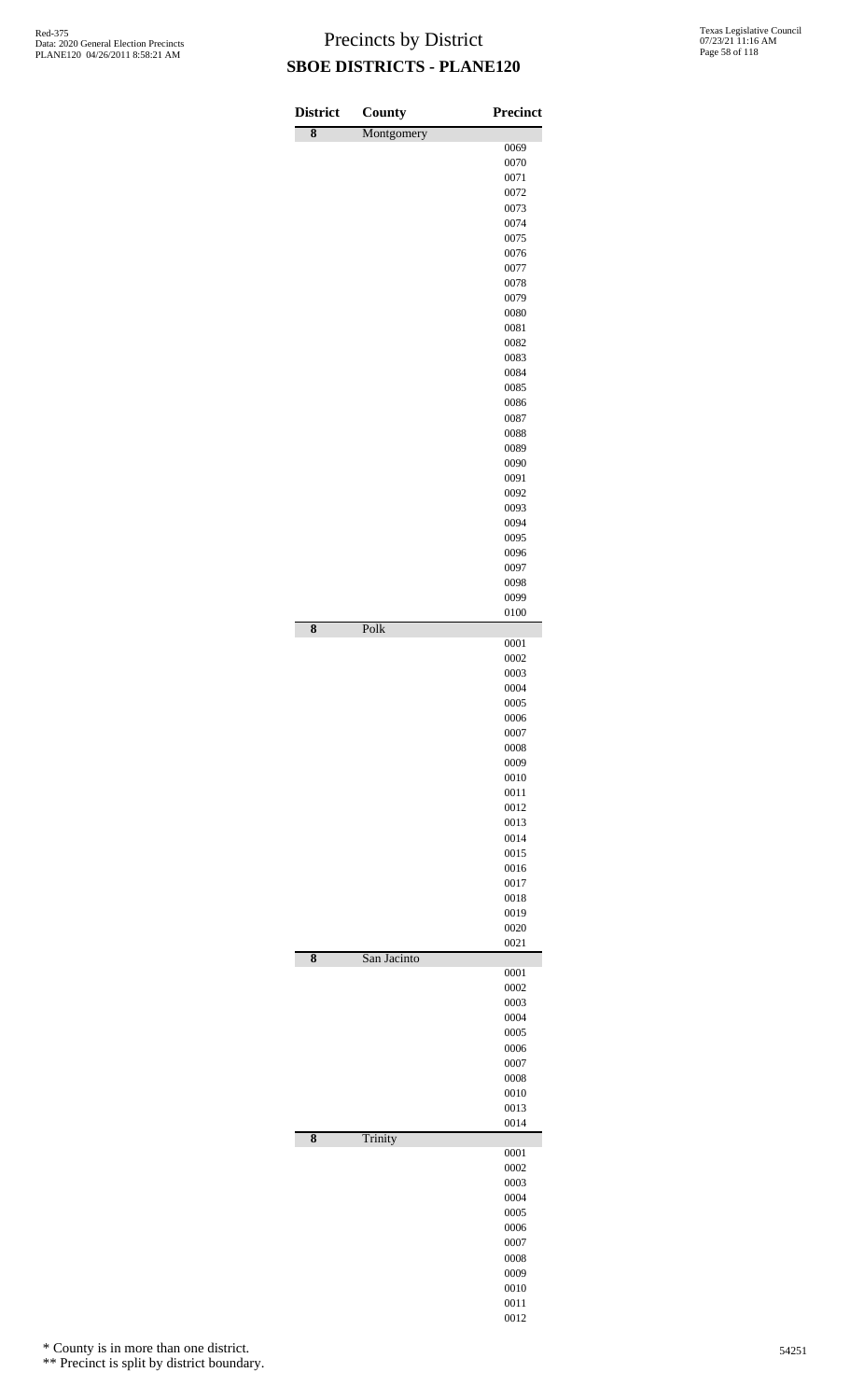| <b>District</b> | County   | <b>Precinct</b> |
|-----------------|----------|-----------------|
| 8               | Trinity  | 0014            |
|                 |          | 0015            |
|                 |          | 0016            |
|                 |          | 0017            |
|                 |          | 0018<br>0019    |
|                 |          | 0020            |
|                 |          | 0021            |
| 8               | Walker   | 0101            |
|                 |          | 0102            |
|                 |          | 0103<br>0104    |
|                 |          | 0201            |
|                 |          | 0203            |
|                 |          | 0204            |
|                 |          | 0205            |
|                 |          | 0206<br>0301    |
|                 |          | 0302            |
|                 |          | 0303            |
|                 |          | 0304            |
|                 |          | 0401            |
|                 |          | 0403            |
| $\overline{9}$  | Anderson | 0404            |
|                 |          | 0001            |
|                 |          | 0002<br>0003    |
|                 |          | 0004            |
|                 |          | 0005            |
|                 |          | 0006            |
|                 |          | 0007            |
|                 |          | 0008            |
|                 |          | 0009<br>0010    |
|                 |          | 0011            |
|                 |          | 0013            |
|                 |          | 0015            |
|                 |          | 0016<br>0017    |
|                 |          | 0018            |
|                 |          | 0019            |
|                 |          | 0020            |
|                 |          | 0021            |
|                 |          | 0022<br>0023    |
|                 |          | 0024            |
| $\overline{9}$  | Angelina | 0001            |
|                 |          | 0002            |
|                 |          | 0003            |
|                 |          | 0004            |
|                 |          | 0005<br>0006    |
|                 |          | 0007            |
|                 |          | 0008            |
|                 |          | 0009            |
|                 |          | 0010            |
|                 |          | 0011            |
|                 |          | 0012<br>0013    |
|                 |          | 0014            |
|                 |          | 0015            |
|                 |          | 0016            |
|                 |          | 0017            |
|                 |          | 0018<br>0019    |
|                 |          | 0020            |
|                 |          | 0021            |
|                 |          | 0022            |
|                 |          | 0023            |
|                 |          | 0024            |
|                 |          | 0025<br>0026    |
|                 |          | 0027            |
|                 |          | 0028            |
|                 |          | 0029            |

\* County is in more than one district.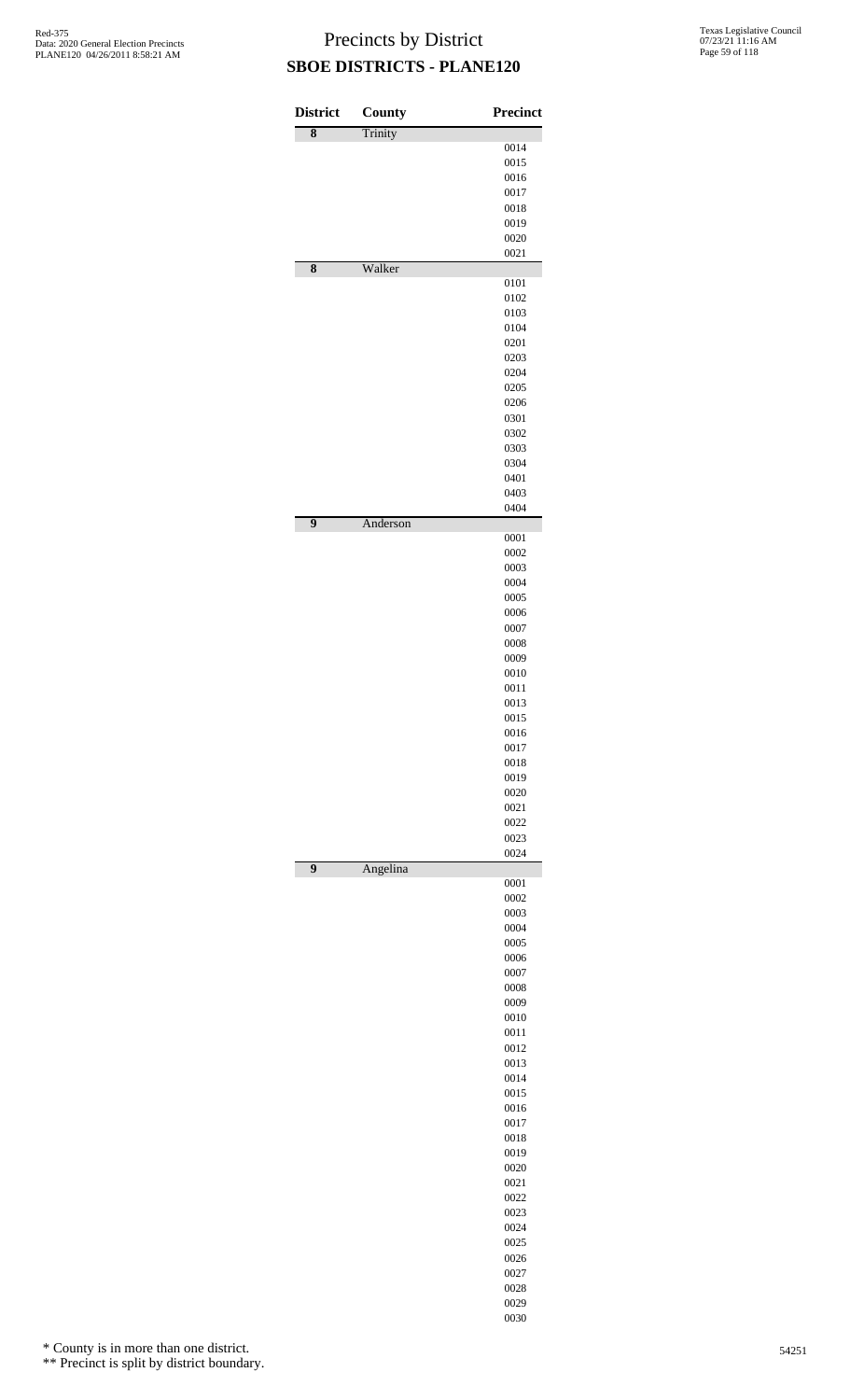| <b>District</b><br>$\overline{9}$ | <b>County</b><br>Angelina  | <b>Precinct</b> |
|-----------------------------------|----------------------------|-----------------|
|                                   |                            | 0031            |
|                                   |                            | 0032            |
|                                   |                            | 0033<br>0034    |
|                                   |                            | 0035            |
|                                   |                            | 0036            |
|                                   |                            | 0037            |
|                                   |                            | 0038            |
|                                   |                            | 0039<br>0040    |
|                                   |                            | 011B            |
| $\overline{9}$                    | <b>Bowie</b>               | 017B            |
|                                   |                            | 0007            |
|                                   |                            | 0009            |
|                                   |                            | 0010<br>0011    |
|                                   |                            | 0012            |
|                                   |                            | 0013            |
|                                   |                            | 0014            |
|                                   |                            | 0015<br>0016    |
|                                   |                            | 0017            |
|                                   |                            | 0018            |
|                                   |                            | 0019            |
|                                   |                            | 001A            |
|                                   |                            | 001B<br>0020    |
|                                   |                            | 0021            |
|                                   |                            | 0022            |
|                                   |                            | 0024            |
|                                   |                            | 0025            |
|                                   |                            | 0027<br>0028    |
|                                   |                            | 0029            |
|                                   |                            | 002A            |
|                                   |                            | 002B            |
|                                   |                            | 002C            |
|                                   |                            | 002D<br>0030    |
|                                   |                            | 003A            |
|                                   |                            | 003B            |
|                                   |                            | 004A<br>004B    |
|                                   |                            | 004C            |
|                                   |                            | 004D            |
|                                   |                            | 004E            |
|                                   |                            | 005A            |
|                                   |                            | 005B<br>005C    |
|                                   |                            | 006A            |
|                                   |                            | 006B            |
|                                   |                            | 008A            |
|                                   |                            | 008B<br>008C    |
| 9                                 | Camp                       |                 |
|                                   |                            | 1001            |
|                                   |                            | 2002<br>3003    |
|                                   |                            | 4004            |
| 9                                 | $\overline{\mathrm{Cass}}$ | 0001            |
|                                   |                            | 0002            |
|                                   |                            | 0004            |
|                                   |                            | 0005            |
|                                   |                            | 0006<br>0007    |
|                                   |                            | 0009            |
|                                   |                            | 0011            |
|                                   |                            | 0012            |
|                                   |                            | 0014            |
|                                   |                            | 0015<br>0016    |
|                                   |                            | 0017            |
|                                   |                            | 0018            |
|                                   |                            | 0019            |
|                                   |                            | 0021            |
|                                   |                            | 013T<br>020E    |
|                                   |                            |                 |

\* County is in more than one district.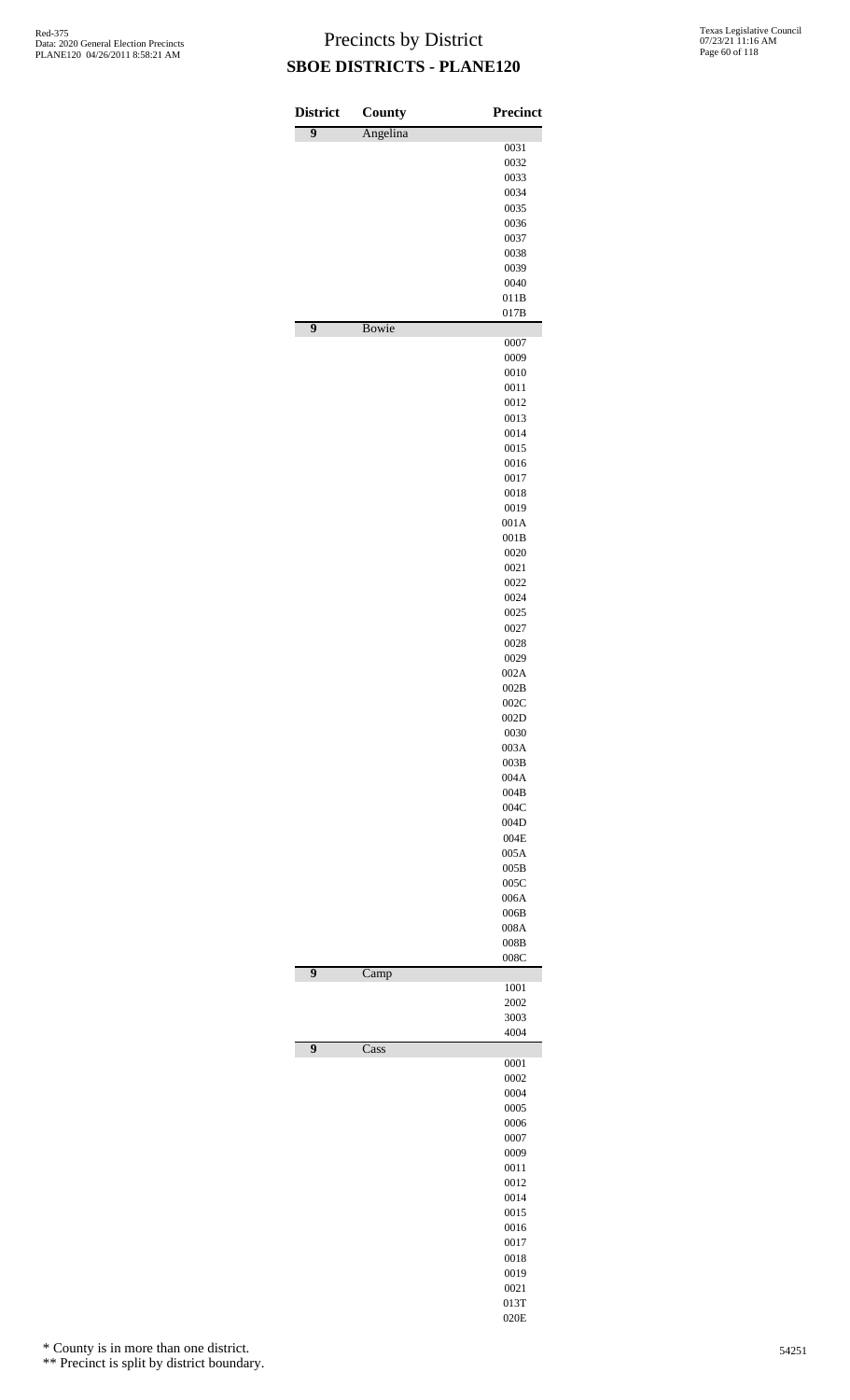| <b>District</b> | <b>County</b> | <b>Precinct</b> |
|-----------------|---------------|-----------------|
| $\overline{9}$  | Cherokee      |                 |
|                 |               | 0012            |
|                 |               | 0013            |
|                 |               | 0014<br>0015    |
|                 |               | 0022            |
|                 |               | 0023            |
|                 |               | 0024            |
|                 |               | 0025            |
|                 |               | 0026            |
|                 |               | 0027            |
|                 |               | 0028<br>0032    |
|                 |               | 0033            |
|                 |               | 0034            |
|                 |               | 0035            |
|                 |               | 0036            |
|                 |               | 0037            |
|                 |               | 0038            |
|                 |               | 0042<br>0043    |
|                 |               | 0044            |
|                 |               | 0045            |
|                 |               | 0046            |
|                 |               | 0047            |
|                 |               | 0048            |
| $\overline{9}$  | Delta         | 0001            |
|                 |               | 0003            |
|                 |               | 0004            |
|                 |               | 0005            |
|                 |               | 0007<br>0009    |
|                 |               | 0010            |
| $\overline{9}$  | Fannin        |                 |
|                 |               | 0001            |
|                 |               | 0002            |
|                 |               | 0003            |
|                 |               | 0004            |
|                 |               | 0005            |
|                 |               | 0006<br>0007    |
|                 |               | 0009            |
|                 |               | 0010            |
|                 |               | 0011            |
|                 |               | 0012            |
|                 |               | 0013            |
|                 |               | 0015            |
|                 |               | 0016<br>0018    |
|                 |               | 0019            |
| $\overline{9}$  | Franklin      |                 |
|                 |               | 0101            |
|                 |               | 0102            |
|                 |               | 0201            |
|                 |               | 0202<br>0301    |
|                 |               | 0302            |
|                 |               | 0401            |
|                 |               | 0402            |
| $\overline{9}$  | Grayson       |                 |
|                 |               | 0101            |
|                 |               | 0102<br>0103    |
|                 |               | 0104            |
|                 |               | 0105            |
|                 |               | 0106            |
|                 |               | 0107            |
|                 |               | 0108            |
|                 |               | 0201            |
|                 |               | 0202            |
|                 |               | 0203            |
|                 |               | 0204<br>0205    |
|                 |               | 0206            |
|                 |               | 0207            |
|                 |               | 0208            |
|                 |               | 0209            |
|                 |               | 0210            |
|                 |               | 0301            |

\* County is in more than one district.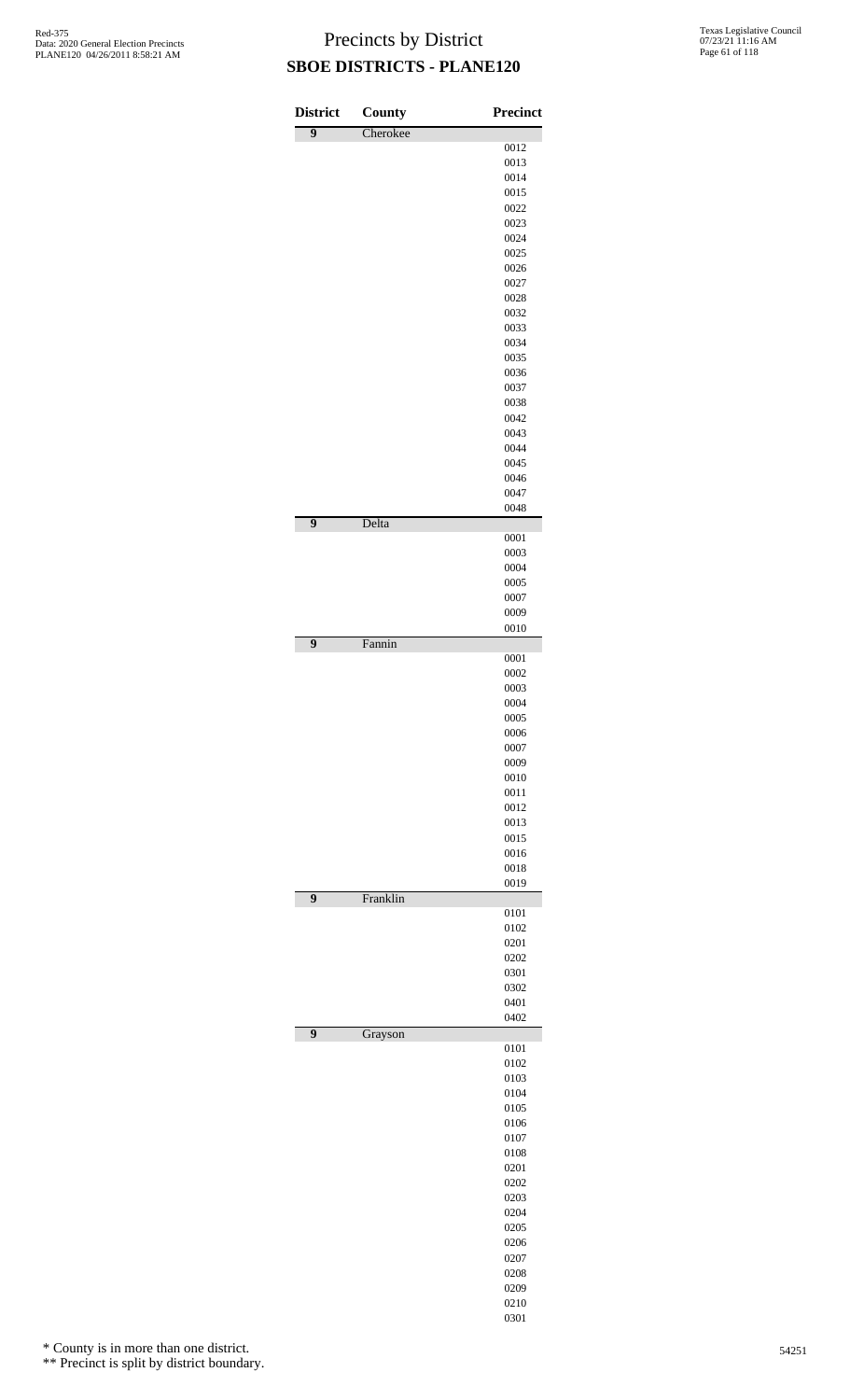| <b>District</b> | County    | <b>Precinct</b> |
|-----------------|-----------|-----------------|
| 9               | Grayson   |                 |
|                 |           | 0302<br>0303    |
|                 |           | 0304            |
|                 |           | 0305            |
|                 |           | 0306            |
|                 |           | 0307            |
|                 |           | 0308            |
|                 |           | 0309            |
|                 |           | 0401            |
|                 |           | 0402<br>0403    |
|                 |           | 0404            |
|                 |           | 0405            |
|                 |           | 0406            |
|                 |           | 0407            |
|                 |           | 0408            |
| 9               |           | 0409            |
|                 | Gregg     | 0001            |
|                 |           | 0002            |
|                 |           | 0003            |
|                 |           | 0004            |
|                 |           | 0005<br>0006    |
|                 |           | 0007            |
|                 |           | 0008            |
|                 |           | 0009            |
|                 |           | 0010            |
|                 |           | 0011            |
|                 |           | 0012            |
|                 |           | 0013            |
|                 |           | 0014<br>0015    |
|                 |           | 0016            |
|                 |           | 0017            |
|                 |           | 0018            |
|                 |           | 0019            |
|                 |           | 0020            |
| 9               | Harrison  | 0021            |
|                 |           | 0001            |
|                 |           | 0002            |
|                 |           | 0003            |
|                 |           | 0004<br>0005    |
|                 |           | 0006            |
|                 |           | 0007            |
|                 |           | 0008            |
|                 |           | 0009            |
|                 |           | 0010            |
|                 |           | 0011            |
|                 |           | 0012            |
|                 |           | 0013<br>0014    |
|                 |           | 0015            |
|                 |           | 0016            |
|                 |           | 0017            |
|                 |           | 0018            |
|                 |           | 0019            |
|                 |           | 0020            |
|                 |           | 0021            |
|                 |           | 0022            |
|                 |           | 0023<br>0024    |
|                 |           | 0025            |
|                 |           | 0026            |
| $\overline{9}$  | Henderson |                 |
|                 |           | 0002<br>0003    |
|                 |           | 0004            |
|                 |           | 001A            |
|                 |           | 001M            |
|                 |           | 001T            |
|                 |           | 002E            |
|                 |           | 003B            |
|                 |           | 003C            |
|                 |           | 003M<br>003N    |
|                 |           |                 |

004A

\* County is in more than one district.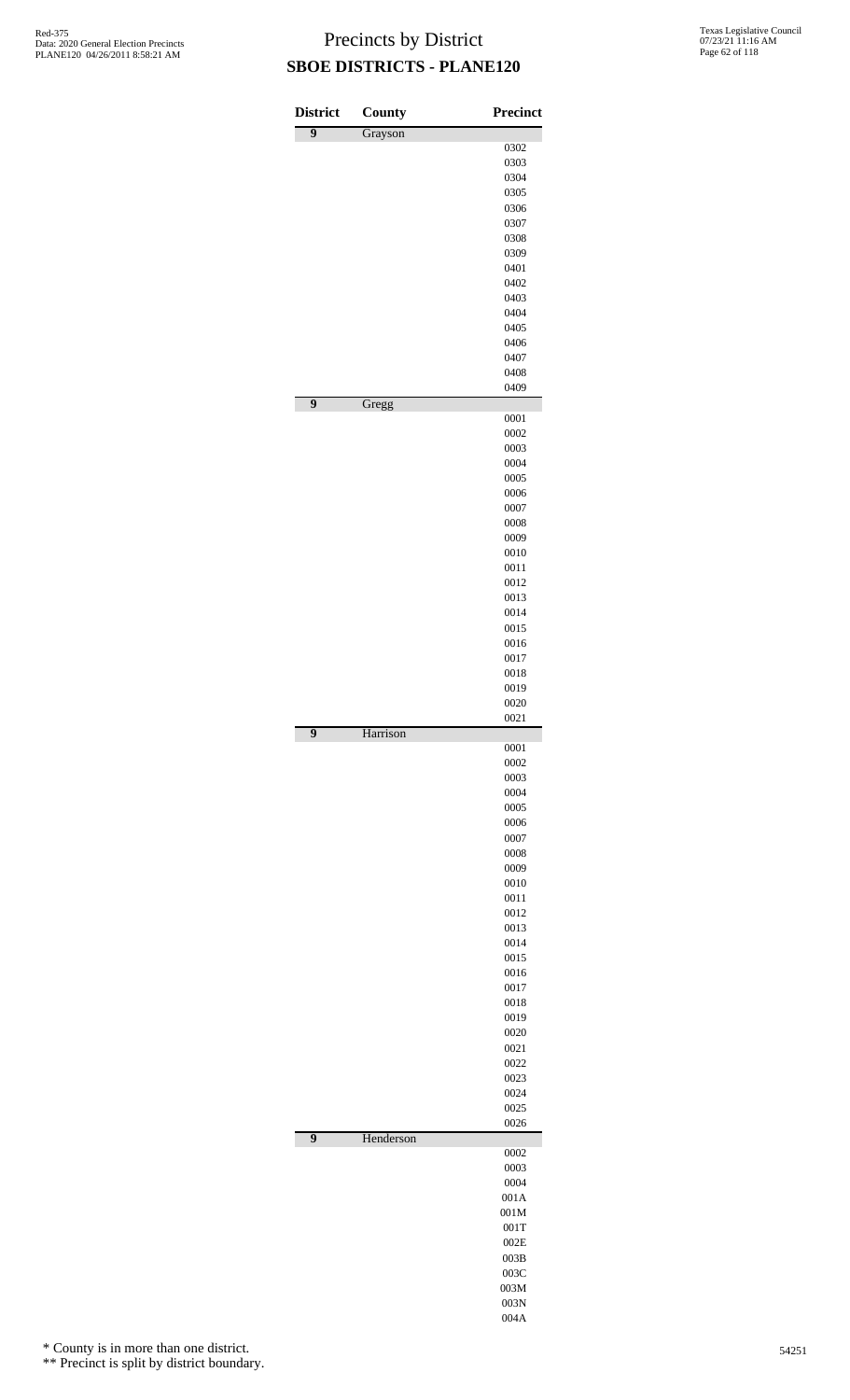| <b>District</b> | <b>County</b> | <b>Precinct</b> |
|-----------------|---------------|-----------------|
| $\overline{9}$  | Henderson     | 004W            |
|                 |               | 01CR            |
|                 |               | 01MN<br>01TC    |
|                 |               | 03WS            |
|                 |               | 04BV            |
|                 |               | 04CC            |
|                 |               | 04MS<br>04PF    |
|                 |               | 04SE            |
|                 |               | 2GBN            |
|                 |               | 2GBS<br>2PSN    |
|                 |               | 2PSS            |
|                 |               | 4NYL            |
| $\overline{9}$  | Hopkins       | 0001            |
|                 |               | 0002            |
|                 |               | 0003<br>0004    |
|                 |               | 0005            |
|                 |               | 0008            |
|                 |               | 0011            |
|                 |               | 0012<br>0013    |
|                 |               | 0014            |
|                 |               | 0016            |
|                 |               | 0017            |
|                 |               | 001A<br>0020    |
|                 |               | 0023            |
|                 |               | 0024            |
|                 |               | 0025<br>002A    |
|                 |               | 0036            |
|                 |               | 003A            |
| $\overline{9}$  | Hunt          | 004A            |
|                 |               | 0101<br>0102    |
|                 |               | 0103            |
|                 |               | 0104            |
|                 |               | 0105            |
|                 |               | 0106<br>0107    |
|                 |               | 0108            |
|                 |               | 0109            |
|                 |               | 0210<br>0211    |
|                 |               | 0212            |
|                 |               | 0213            |
|                 |               | 0214            |
|                 |               | 0215<br>0216    |
|                 |               | 0217            |
|                 |               | 0318            |
|                 |               | 0319<br>0320    |
|                 |               | 0321            |
|                 |               | 0322            |
|                 |               | 0323            |
|                 |               | 0324<br>0325    |
|                 |               | 0426            |
|                 |               | 0427            |
|                 |               | 0428<br>0429    |
|                 |               | 0430            |
|                 |               | 0431            |
|                 |               | 0432            |
|                 |               | 0433<br>0434    |
| $\overline{9}$  | Kaufman       | 0001            |
|                 |               | 0002            |
|                 |               | 0003            |
|                 |               | 0004            |
|                 |               | 0005<br>0006    |
|                 |               |                 |

\* County is in more than one district.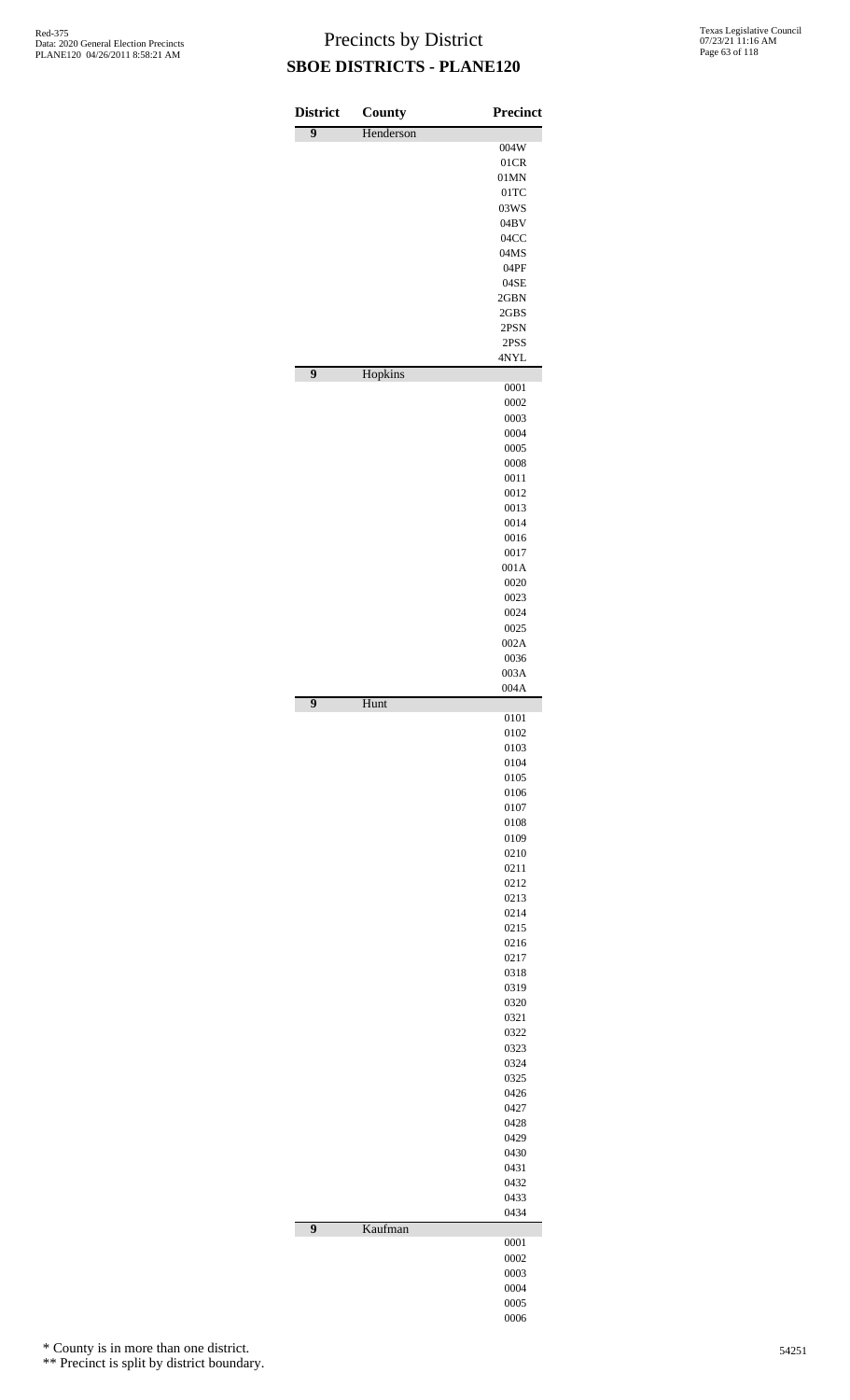| <b>District</b> | <b>County</b> | <b>Precinct</b> |
|-----------------|---------------|-----------------|
| $\overline{9}$  | Kaufman       |                 |
|                 |               | 0007            |
|                 |               | 0008            |
|                 |               | 0009<br>0010    |
|                 |               | 0011            |
|                 |               | 0012            |
|                 |               | 0013            |
|                 |               | 0014            |
|                 |               | 0015            |
|                 |               | 0016            |
|                 |               | 0017            |
|                 |               | 0018            |
|                 |               | 0019            |
|                 |               | 0020            |
|                 |               | 0021            |
|                 |               | 0022<br>0023    |
|                 |               | 0024            |
|                 |               | 0025            |
|                 |               | 0026            |
|                 |               | 0027            |
|                 |               | 0028            |
|                 |               | 0029            |
|                 |               | 0030            |
| $\overline{9}$  | Lamar         | 001B            |
|                 |               | 001C            |
|                 |               | 001D            |
|                 |               | 001E            |
|                 |               | 001F            |
|                 |               | 001G            |
|                 |               | 001H            |
|                 |               | 001I<br>002D    |
|                 |               | 002E            |
|                 |               | $002\mathrm{F}$ |
|                 |               | 002G            |
|                 |               | 003D            |
|                 |               | 003E            |
|                 |               | 003F            |
|                 |               | 003G            |
|                 |               | 0031            |
|                 |               | 004B            |
|                 |               | 004C            |
|                 |               | 004D            |
|                 |               | 004E            |
|                 |               | 004F            |
|                 |               | 004G            |
|                 |               | 1A3B<br>1A5A    |
|                 |               | 1E7C            |
|                 |               | 2A1A            |
|                 |               | 2B2A            |
|                 |               | 2C3A            |
|                 |               | 3C7G            |
|                 |               | 3H3C            |
|                 |               | 4A6E            |
| $\overline{9}$  | Marion        | 0001            |
|                 |               | 0002            |
|                 |               | 0003            |
|                 |               | 0004            |
|                 |               | 0005            |
|                 |               | 0006            |
|                 |               | 0007            |
|                 |               | 0008            |
|                 |               | 0009<br>0010    |
| $\overline{9}$  | Morris        |                 |
|                 |               | 0101<br>0102    |
|                 |               | 0103            |
|                 |               | 0202            |
|                 |               | 0203            |
|                 |               | 0302            |
|                 |               | 0303            |
| $\overline{9}$  | Nacogdoches   | 0401            |
|                 |               | 0012            |

\* County is in more than one district.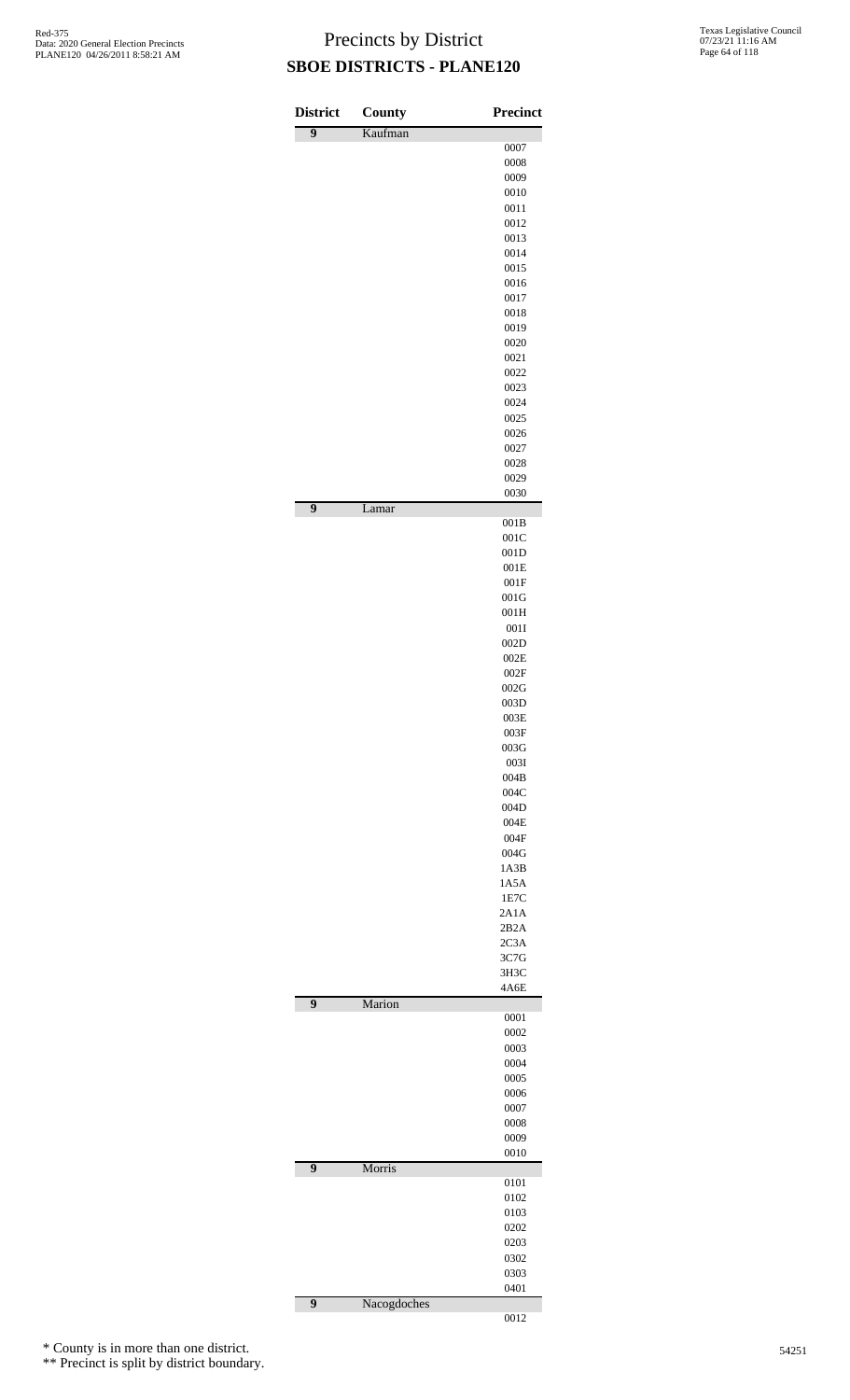| <b>District</b> | <b>County</b>    | <b>Precinct</b> |
|-----------------|------------------|-----------------|
| $\overline{9}$  | Nacogdoches      |                 |
|                 |                  | 0013            |
|                 |                  | 0014            |
|                 |                  | 0015            |
|                 |                  | 0016            |
|                 |                  | 0017            |
|                 |                  | 0021            |
|                 |                  | 0022            |
|                 |                  | 0023            |
|                 |                  | 0024            |
|                 |                  | 0025            |
|                 |                  | 0026            |
|                 |                  | 0027            |
|                 |                  | 0030            |
|                 |                  | 0031            |
|                 |                  | 0032            |
|                 |                  | 0033<br>0034    |
|                 |                  | 0041            |
|                 |                  | 0042            |
|                 |                  | 0043            |
|                 |                  | 0044            |
|                 |                  | 0045            |
|                 |                  | 0046            |
|                 |                  | 0047            |
| $\overline{9}$  | Panola           |                 |
|                 |                  | 0001            |
|                 |                  | 0002            |
|                 |                  | 0003            |
|                 |                  | 0005            |
|                 |                  | 0007            |
|                 |                  | 0008            |
|                 |                  | 0009            |
|                 |                  | 0010            |
|                 |                  | 0012            |
|                 |                  | 0013            |
|                 |                  | 0014            |
|                 |                  | 0018            |
|                 |                  | 0019            |
|                 |                  | 0020            |
|                 |                  | 0022            |
|                 |                  | 0026            |
|                 |                  | 0027            |
|                 |                  | 0028            |
|                 |                  | 0029            |
| $\overline{9}$  | Rains            |                 |
|                 |                  | 0101            |
|                 |                  | 0102            |
|                 |                  | 0203<br>0204    |
|                 |                  |                 |
|                 |                  | 0305<br>0306    |
|                 |                  | 0407            |
|                 |                  | 0408            |
| $\overline{9}$  | <b>Red River</b> |                 |
|                 |                  | 0001            |
|                 |                  | 0002            |
|                 |                  | 0003            |
|                 |                  |                 |
|                 |                  | 0004            |
|                 |                  | 0005            |
|                 |                  | 0007            |
|                 |                  | 0009            |
|                 |                  | 0010            |
|                 |                  | 0011            |
|                 |                  | 0013            |
|                 |                  | 0014            |
|                 |                  | 0017            |
|                 |                  | 0018            |
|                 |                  | 0019            |
|                 |                  | 0020            |
|                 |                  | 0021            |
|                 |                  | 0024            |
|                 |                  | 0027            |
|                 |                  | 0028            |
|                 |                  | 0029            |
|                 |                  | 0030            |
| 9               | Rockwall         | 0031            |

\* County is in more than one district.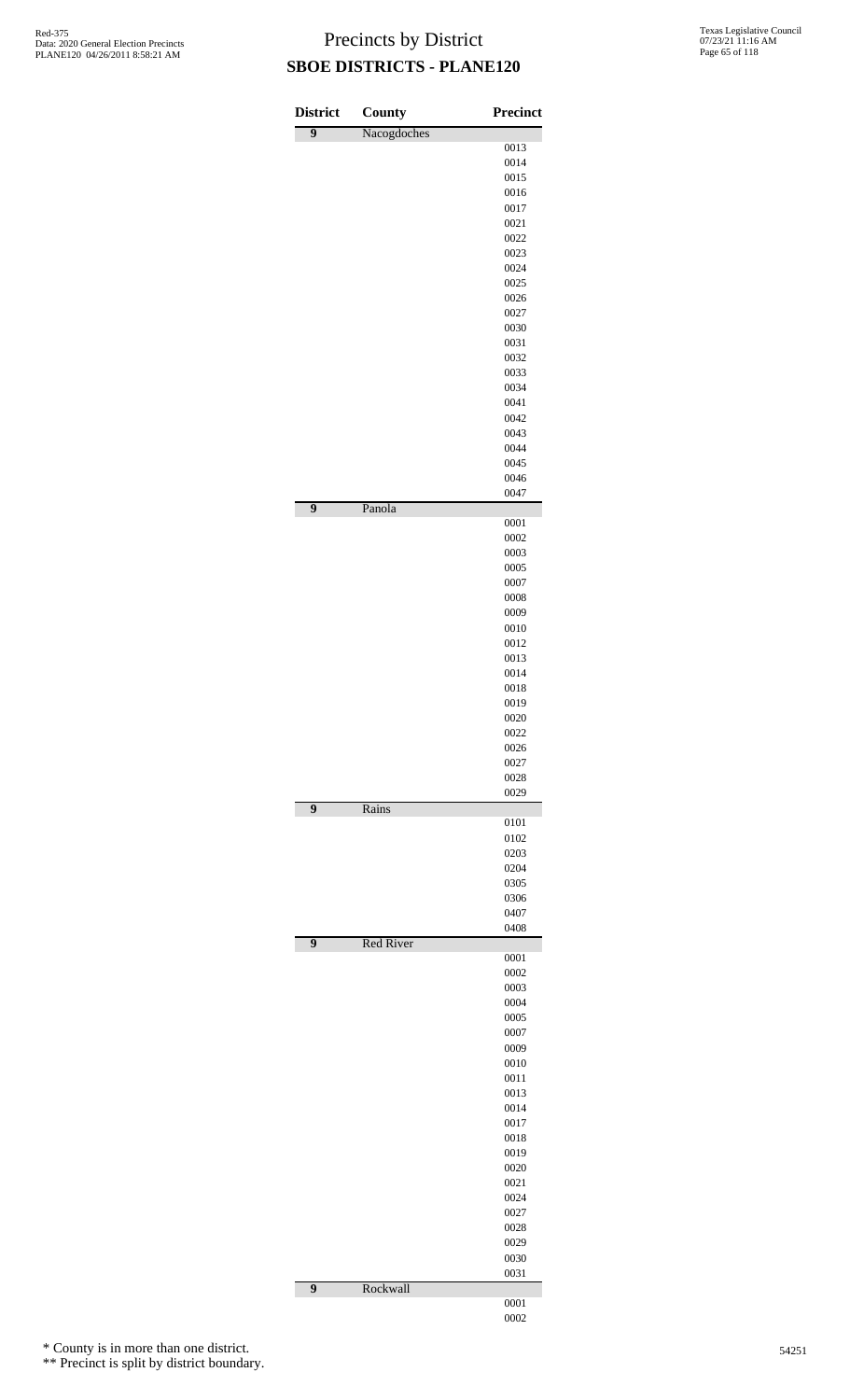| <b>District</b> | County   | <b>Precinct</b> |
|-----------------|----------|-----------------|
| $\overline{9}$  | Rockwall |                 |
|                 |          | 0003<br>0004    |
|                 |          | 001A            |
|                 |          | 001B            |
|                 |          | 001C            |
|                 |          | 002A<br>002B    |
|                 |          | 002C            |
|                 |          | 003A            |
|                 |          | 003B            |
|                 |          | 003C            |
|                 |          | 003D<br>004A    |
|                 |          | 004B            |
| 9               | Rusk     | 004C            |
|                 |          | 0111            |
|                 |          | 0112<br>0113    |
|                 |          | 0114            |
|                 |          | 0201            |
|                 |          | 0212            |
|                 |          | 0213            |
|                 |          | 0214<br>0215    |
|                 |          | 0302            |
|                 |          | 0303            |
|                 |          | 0314            |
|                 |          | 0315            |
|                 |          | 0316<br>0317    |
|                 |          | 0318            |
|                 |          | 0319            |
|                 |          | 0404            |
|                 |          | 0405            |
|                 |          | 0416<br>0417    |
|                 |          | 0418            |
| 9               | Shelby   | 0002            |
|                 |          | 0003            |
|                 |          | 0004<br>0005    |
|                 |          | 0006            |
|                 |          | 0007            |
|                 |          | 0008            |
|                 |          | 001N            |
|                 |          | 001S<br>001W    |
|                 |          | 009N            |
|                 |          | 009S            |
|                 |          | 01SE            |
| $\overline{9}$  | Smith    | 01SW            |
|                 |          | 0001            |
|                 |          | 0002<br>0003    |
|                 |          | 0004            |
|                 |          | 0005            |
|                 |          | 0006            |
|                 |          | 0007            |
|                 |          | 0008<br>0009    |
|                 |          | 0010            |
|                 |          | 0011            |
|                 |          | 0012            |
|                 |          | 0013            |
|                 |          | 0014            |
|                 |          |                 |
|                 |          | 0015<br>0016    |
|                 |          | 0017            |
|                 |          | 0018            |
|                 |          | 0019            |
|                 |          | 0020            |
|                 |          | 0021            |
|                 |          | 0022<br>0023    |

\* County is in more than one district.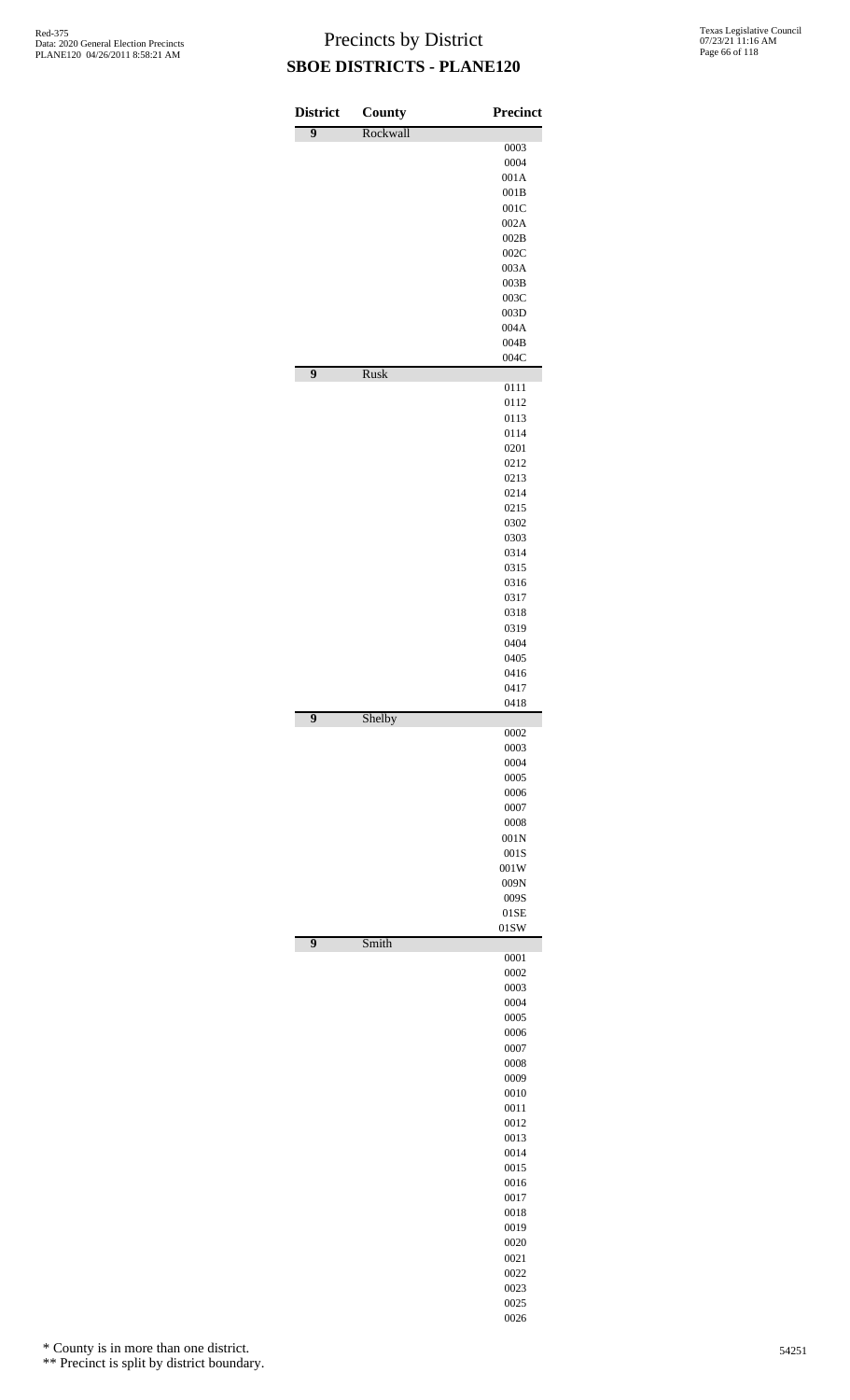| <b>District</b> | <b>County</b> | <b>Precinct</b> |
|-----------------|---------------|-----------------|
| 9               | Smith         |                 |
|                 |               | 0027<br>0028    |
|                 |               | 0029            |
|                 |               | 0030            |
|                 |               | 0031            |
|                 |               | 0032            |
|                 |               | 0034            |
|                 |               | 0035<br>0036    |
|                 |               | 0037            |
|                 |               | 0038            |
|                 |               | 0039            |
|                 |               | 0040            |
|                 |               | 0041<br>0042    |
|                 |               | 0043            |
|                 |               | 0044            |
|                 |               | 0045            |
|                 |               | 0046            |
|                 |               | 0047            |
|                 |               | 0048<br>0049    |
|                 |               | 0050            |
|                 |               | 0052            |
|                 |               | 0054            |
|                 |               | 0055            |
|                 |               | 0056<br>0058    |
|                 |               | 0059            |
|                 |               | 0060            |
|                 |               | 0061            |
|                 |               | 0063            |
|                 |               | 0064<br>0065    |
|                 |               | 0066            |
|                 |               | 0070            |
|                 |               | 0071            |
|                 |               | 0072            |
|                 |               | 0073<br>0074    |
|                 |               | 0075            |
|                 |               | 0076            |
|                 |               | 0077            |
|                 |               | 0078<br>0079    |
|                 |               | 0080            |
|                 |               | 0081            |
|                 |               | 0082            |
| $\overline{9}$  | Titus         | 0001            |
|                 |               | 0002            |
|                 |               | 0003            |
|                 |               | 0004            |
|                 |               | 0005            |
|                 |               | 0006<br>0007    |
|                 |               | 0008            |
|                 |               | 0009            |
|                 |               | 0010            |
|                 |               | 0011            |
|                 |               | 0012<br>0014    |
|                 |               | 0015            |
|                 |               | 0016            |
|                 |               | 0017            |
|                 |               | 0018<br>0019    |
|                 |               | 0020            |
| $\overline{9}$  | Upshur        |                 |
|                 |               | 0001            |
|                 |               | 0002<br>0003    |
|                 |               | 0004            |
|                 |               | 0005            |
|                 |               | 0006            |
|                 |               | 0007<br>0008    |
|                 |               | 0009            |

\* County is in more than one district.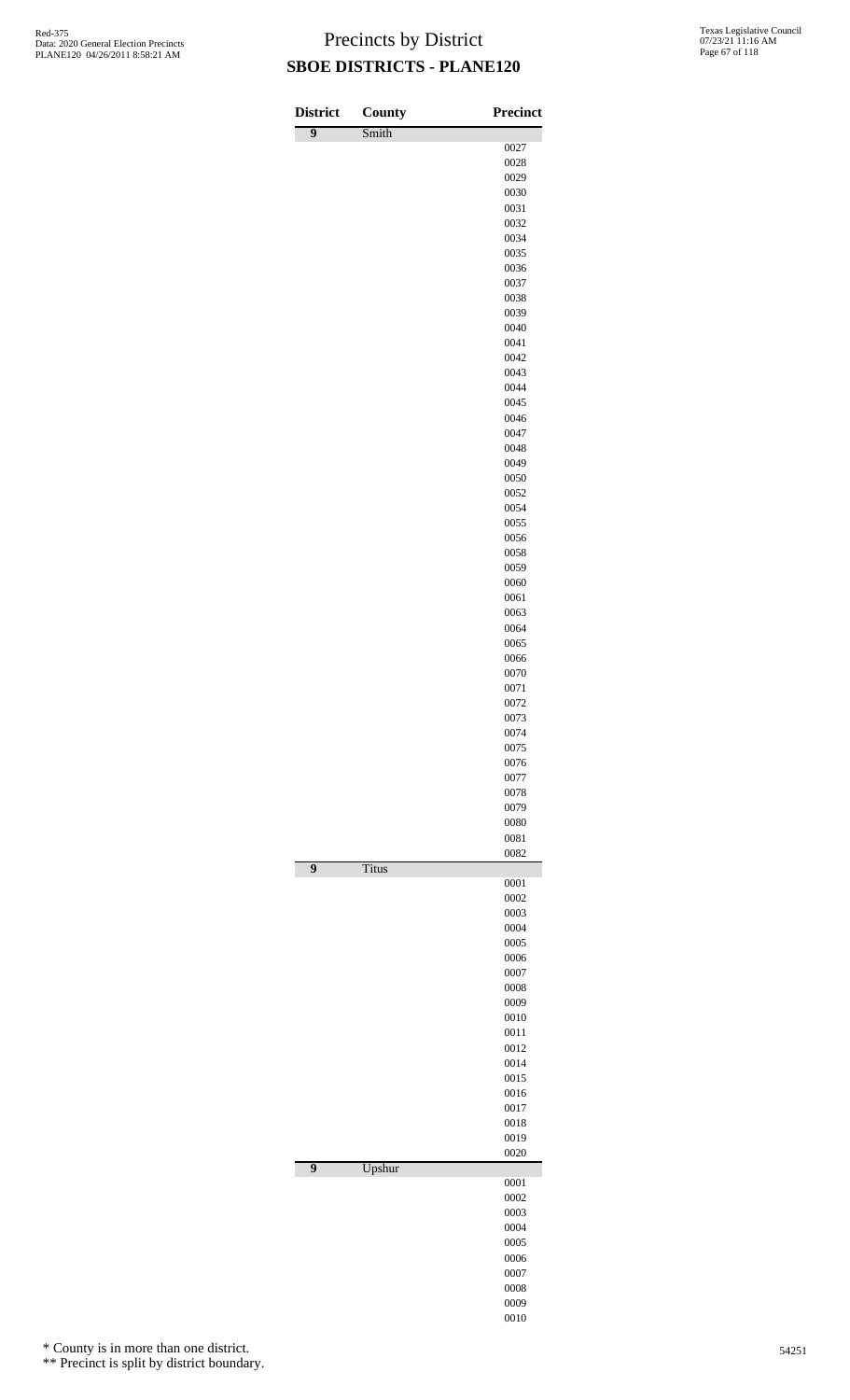| <b>District</b> | County         | <b>Precinct</b>      |
|-----------------|----------------|----------------------|
| $\overline{9}$  | Upshur         |                      |
|                 |                | 0011                 |
|                 |                | 0012                 |
|                 |                | 0013<br>0014         |
|                 |                | 0015                 |
|                 |                | 0016                 |
|                 |                | 0017                 |
|                 |                | 0018                 |
|                 |                | 0019<br>0020         |
|                 |                | 0021                 |
| 9               | Van Zandt      | 001A                 |
|                 |                | 001B                 |
|                 |                | 001C                 |
|                 |                | 001D<br>001E         |
|                 |                | 002A                 |
|                 |                | 002B                 |
|                 |                | 002C                 |
|                 |                | 002D<br>003A         |
|                 |                | 003B                 |
|                 |                | 003C                 |
|                 |                | 003D                 |
|                 |                | 004A                 |
|                 |                | 004B                 |
|                 |                | 004C<br>004D         |
|                 |                | 004E                 |
| $\overline{9}$  | Wood           | $01 - 1$             |
|                 |                | $01 - 2$             |
|                 |                | $01 - 3$             |
|                 |                | $01 - 4$             |
|                 |                | $02 - 1$<br>$02 - 2$ |
|                 |                | $02 - 3$             |
|                 |                | $03 - 1$             |
|                 |                | $03 - 2$             |
|                 |                | $03 - 3$             |
|                 |                | $04-1$<br>$04 - 2$   |
|                 |                | $04 - 3$             |
| 10              |                | $04 - 4$             |
|                 | Austin         | 0101                 |
|                 |                | 0102                 |
|                 |                | 0103<br>0104         |
|                 |                | 0205                 |
|                 |                | 0206                 |
|                 |                | 0207                 |
|                 |                | 0208                 |
|                 |                | 0209<br>0210         |
|                 |                | 0211                 |
|                 |                | 0312                 |
|                 |                | 0313                 |
|                 |                | 0314<br>0415         |
|                 |                | 0416                 |
|                 |                | 0417                 |
| 10              |                | 0418                 |
|                 | <b>Bastrop</b> | 1001                 |
|                 |                | 1002                 |
|                 |                | 1003                 |
|                 |                | 1004<br>1022         |
|                 |                | 2005                 |
|                 |                | 2006                 |
|                 |                | 2007                 |
|                 |                | 2008<br>2009         |
|                 |                | 2010                 |
|                 |                | 2011                 |
|                 |                | 3012                 |

3013

\* County is in more than one district.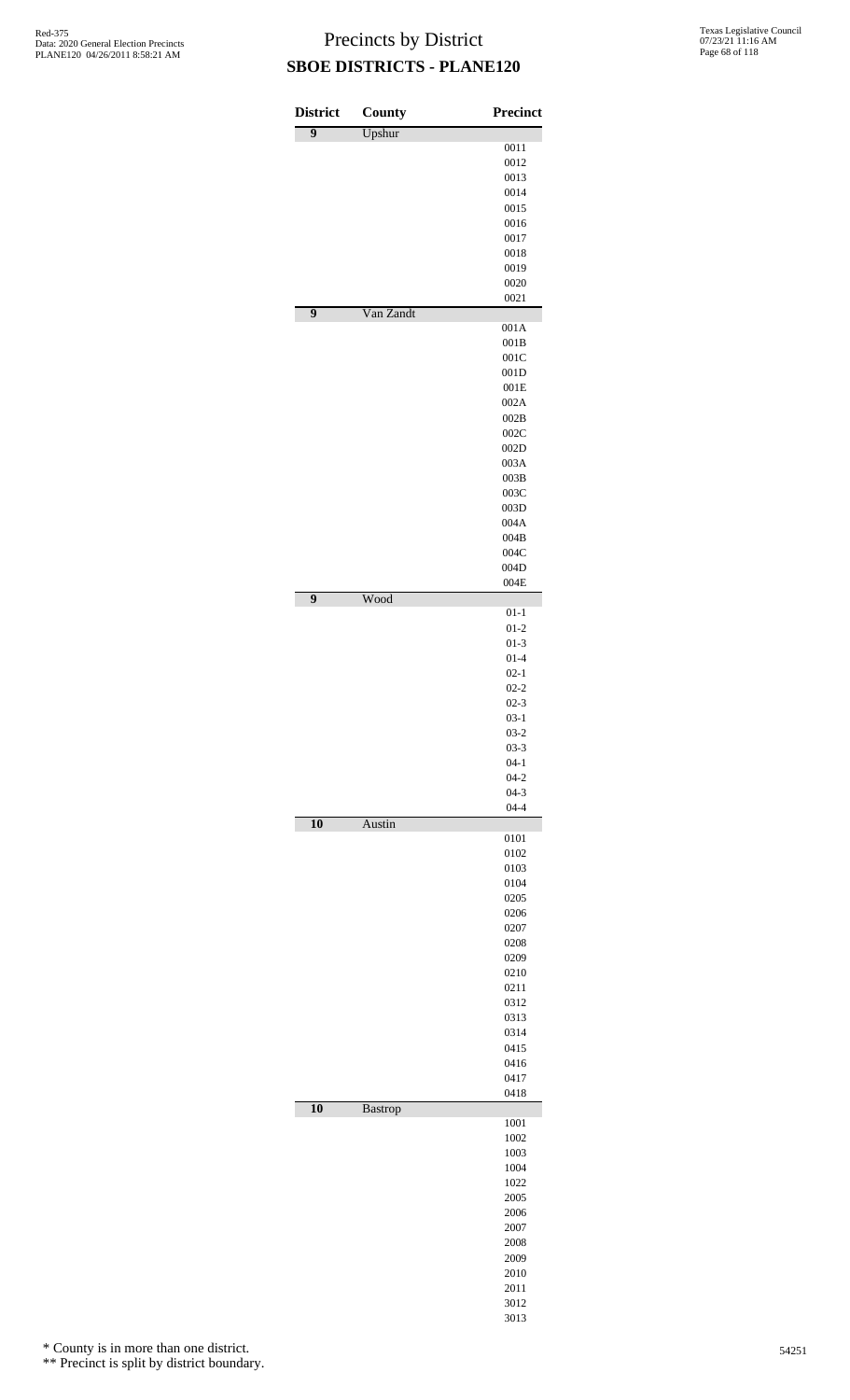| <b>District</b> | County         | <b>Precinct</b> |
|-----------------|----------------|-----------------|
| 10              | <b>Bastrop</b> |                 |
|                 |                | 3014            |
|                 |                | 3015            |
|                 |                | 3016<br>4017    |
|                 |                | 4018            |
|                 |                | 4019            |
|                 |                | 4020            |
|                 |                | 4021            |
| $\overline{10}$ | Bell           |                 |
|                 |                | 0101<br>0102    |
|                 |                | 0103            |
|                 |                | 0104            |
|                 |                | 0105            |
|                 |                | 0106            |
|                 |                | 0107<br>0108    |
|                 |                | 0109            |
|                 |                | 0110            |
|                 |                | 0111            |
|                 |                | 0113            |
|                 |                | 0201            |
|                 |                | 0202<br>0203    |
|                 |                | 0204            |
|                 |                | 0205            |
|                 |                | 0206            |
|                 |                | 0207            |
|                 |                | 0208            |
|                 |                | 0209            |
|                 |                | 0210<br>0301    |
|                 |                | 0302            |
|                 |                | 0303            |
|                 |                | 0304            |
|                 |                | 0305            |
|                 |                | 0306<br>0307    |
|                 |                | 0308            |
|                 |                | 0309            |
|                 |                | 0310            |
|                 |                | 0311            |
|                 |                | 0312<br>0313    |
|                 |                | 0314            |
|                 |                | 0315            |
|                 |                | 0317            |
|                 |                | 0401            |
|                 |                | 0402            |
|                 |                | 0404<br>0405    |
|                 |                | 0406            |
|                 |                | 0408            |
|                 |                | 0409            |
|                 |                | 0410            |
|                 |                | 0412            |
| $\overline{10}$ | Burleson       | 0413            |
|                 |                | 0113            |
|                 |                | 0114            |
|                 |                | 0203            |
|                 |                | 0204            |
|                 |                | 0207<br>0211    |
|                 |                | 0215            |
|                 |                | 0301            |
|                 |                | 0305            |
|                 |                | 0308            |
|                 |                | 0309            |
|                 |                | 0406<br>0410    |
| $\overline{10}$ | <b>Burnet</b>  |                 |
|                 |                | 0001            |
|                 |                | 0002            |
|                 |                | 0003            |
|                 |                | 0004<br>0005    |
|                 |                | 0006            |
|                 |                | 0007            |

\* County is in more than one district.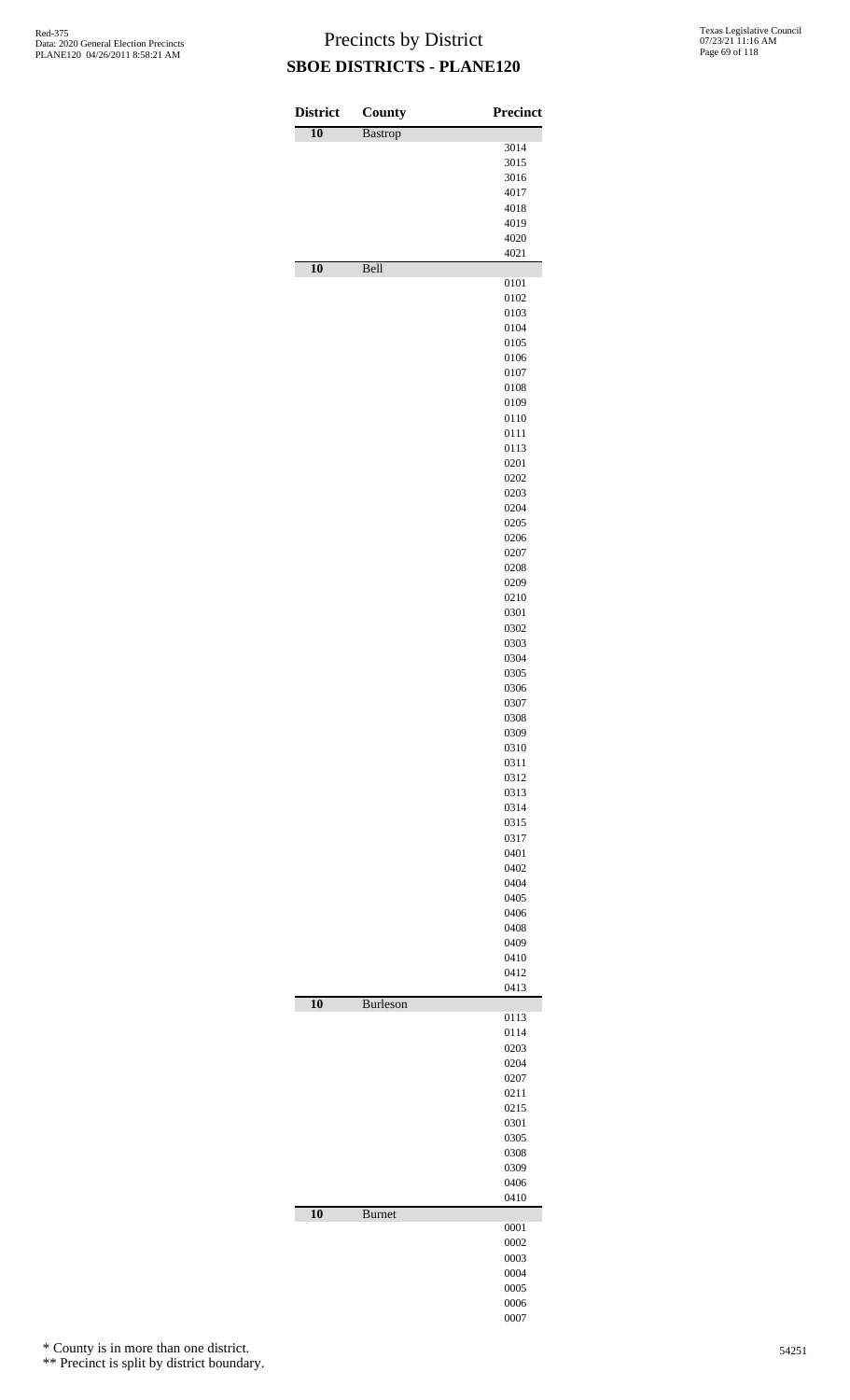| <b>District</b> | <b>County</b> | <b>Precinct</b> |
|-----------------|---------------|-----------------|
| $\overline{10}$ | <b>Burnet</b> |                 |
|                 |               | 0008            |
|                 |               | 0009            |
|                 |               | 0010            |
|                 |               | 0011            |
|                 |               | 0012            |
|                 |               | 0013            |
|                 |               | 0014            |
|                 |               | 0015            |
|                 |               | 0016            |
|                 |               | 0017<br>0018    |
|                 |               | 0019            |
|                 |               | 0020            |
| $\overline{10}$ | Falls         |                 |
|                 |               | 0101            |
|                 |               | 0104            |
|                 |               | 0105            |
|                 |               | 0201            |
|                 |               | 0203            |
|                 |               | 0204            |
|                 |               | 0301            |
|                 |               | 0302            |
|                 |               | 0303            |
|                 |               | 0304<br>0403    |
|                 |               | 0404            |
|                 |               | 0405            |
| $\overline{10}$ | Fayette       |                 |
|                 |               | 0002            |
|                 |               | 0003            |
|                 |               | 0004            |
|                 |               | 0005            |
|                 |               | 0006            |
|                 |               | 0007            |
|                 |               | 0008            |
|                 |               | 0009<br>0010    |
|                 |               | 0011            |
|                 |               | 0012            |
|                 |               | 0013            |
|                 |               | 0014            |
|                 |               | 0015            |
|                 |               | 0016            |
|                 |               | 0017            |
|                 |               | 001E            |
|                 |               | 001N            |
|                 |               | 001W            |
|                 |               | 0020            |
|                 |               | 0021            |
|                 |               | 0022            |
|                 |               | 0023            |
|                 |               | 0024            |
|                 |               | 0025<br>0026    |
| 10              | Freestone     |                 |
|                 |               | 0001            |
|                 |               | 0002            |
|                 |               | 0003            |
|                 |               | 0004            |
|                 |               | 0005            |
|                 |               | 0006            |
|                 |               | 0007            |
|                 |               | 0008            |
|                 |               | 0009            |
|                 |               | 0010<br>0011    |
|                 |               | 0012            |
|                 |               | 0013            |
|                 |               | 0014            |
|                 |               | 0015            |
| $\overline{10}$ | Lee           |                 |
|                 |               | 0101            |
|                 |               | 0102            |
|                 |               | 0103            |
|                 |               | 0201            |
|                 |               | 0202            |
|                 |               | 0203            |
|                 |               | 0301            |
|                 |               | 0302            |

\* County is in more than one district.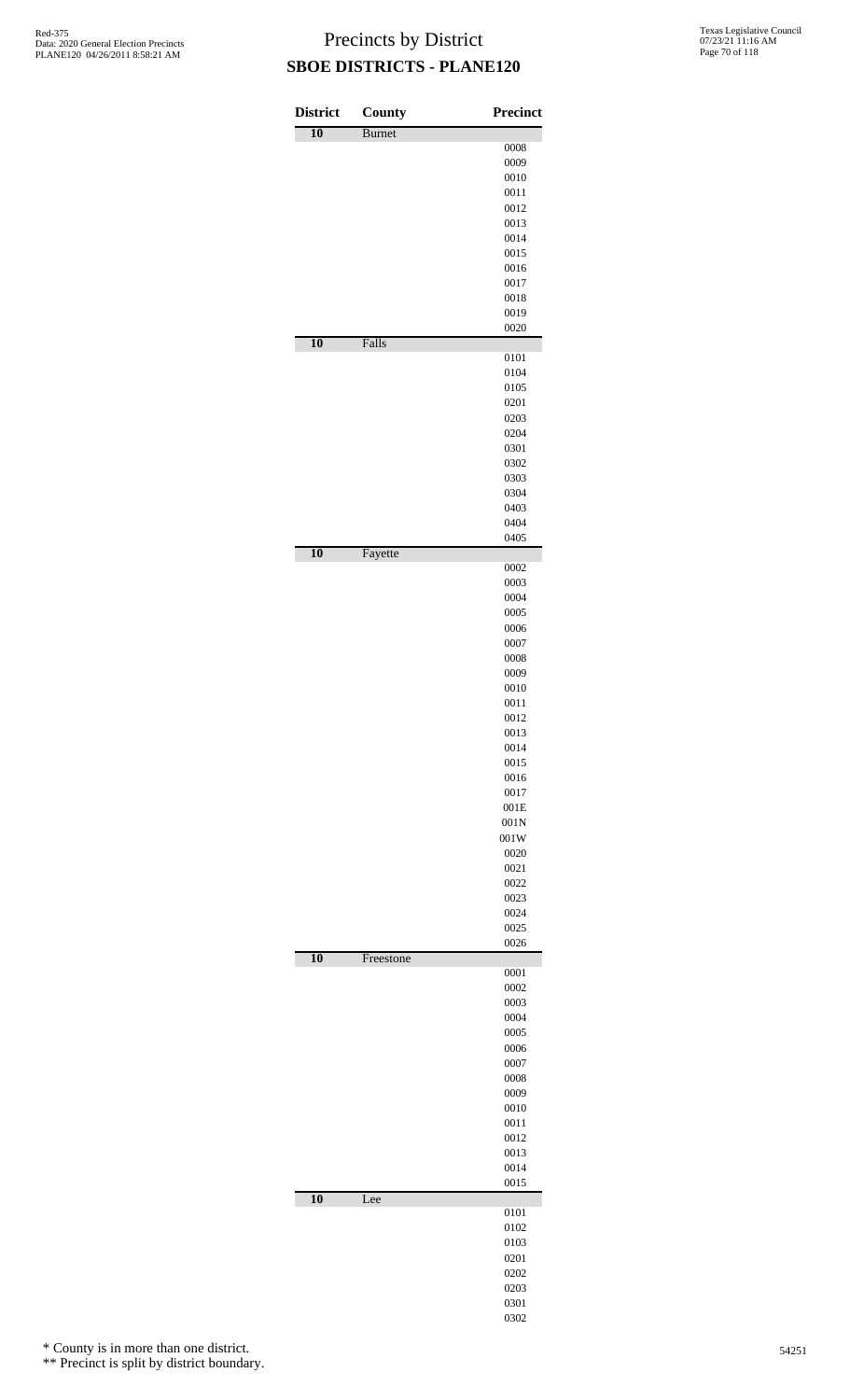| <b>District</b> | <b>County</b> | <b>Precinct</b> |
|-----------------|---------------|-----------------|
| $\overline{10}$ | Lee           |                 |
|                 |               | 0303            |
|                 |               | 0304<br>0401    |
|                 |               | 0402            |
|                 |               | 0403            |
|                 |               | 0404            |
|                 |               | 0405            |
| 10              | Leon          | 0001            |
|                 |               | 0002            |
|                 |               | 0003            |
|                 |               | 0004<br>0005    |
|                 |               | 0006            |
|                 |               | 0007            |
|                 |               | 0008            |
|                 |               | 0009<br>0010    |
|                 |               | 0011            |
|                 |               | 0012            |
|                 |               | 0013            |
|                 |               | 0014            |
|                 |               | 001A            |
|                 |               | 005A<br>014A    |
| 10              | Limestone     |                 |
|                 |               | 0101            |
|                 |               | 0102            |
|                 |               | 0103<br>0104    |
|                 |               | 0201            |
|                 |               | 0202            |
|                 |               | 0203            |
|                 |               | 0204            |
|                 |               | 0205<br>0206    |
|                 |               | 0301            |
|                 |               | 0302            |
|                 |               | 0303            |
|                 |               | 0304<br>0305    |
|                 |               | 0401            |
|                 |               | 0402            |
|                 |               | 0403            |
|                 |               | 0404<br>0405    |
|                 |               | 0406            |
| 10              | Madison       |                 |
|                 |               | 0101            |
|                 |               | 0202<br>0303    |
|                 |               | 0404            |
| 10              | Milam         |                 |
|                 |               | 0101            |
|                 |               | 0105            |
|                 |               | 0203<br>0207    |
|                 |               | 0210            |
|                 |               | 0212            |
|                 |               | 0316            |
|                 |               | 0317<br>0318    |
|                 |               | 0419            |
|                 |               | 0420            |
| 10              | Robertson     |                 |
|                 |               | 0001<br>0002    |
|                 |               | 0003            |
|                 |               | 0004            |
|                 |               | 0005            |
|                 |               | 0006            |
|                 |               | 0007            |
|                 |               | 0008<br>0011    |
|                 |               | 0013            |
|                 |               | 0016            |
|                 |               | 0018            |
|                 |               | 0019            |
|                 |               | 0022            |

\* County is in more than one district.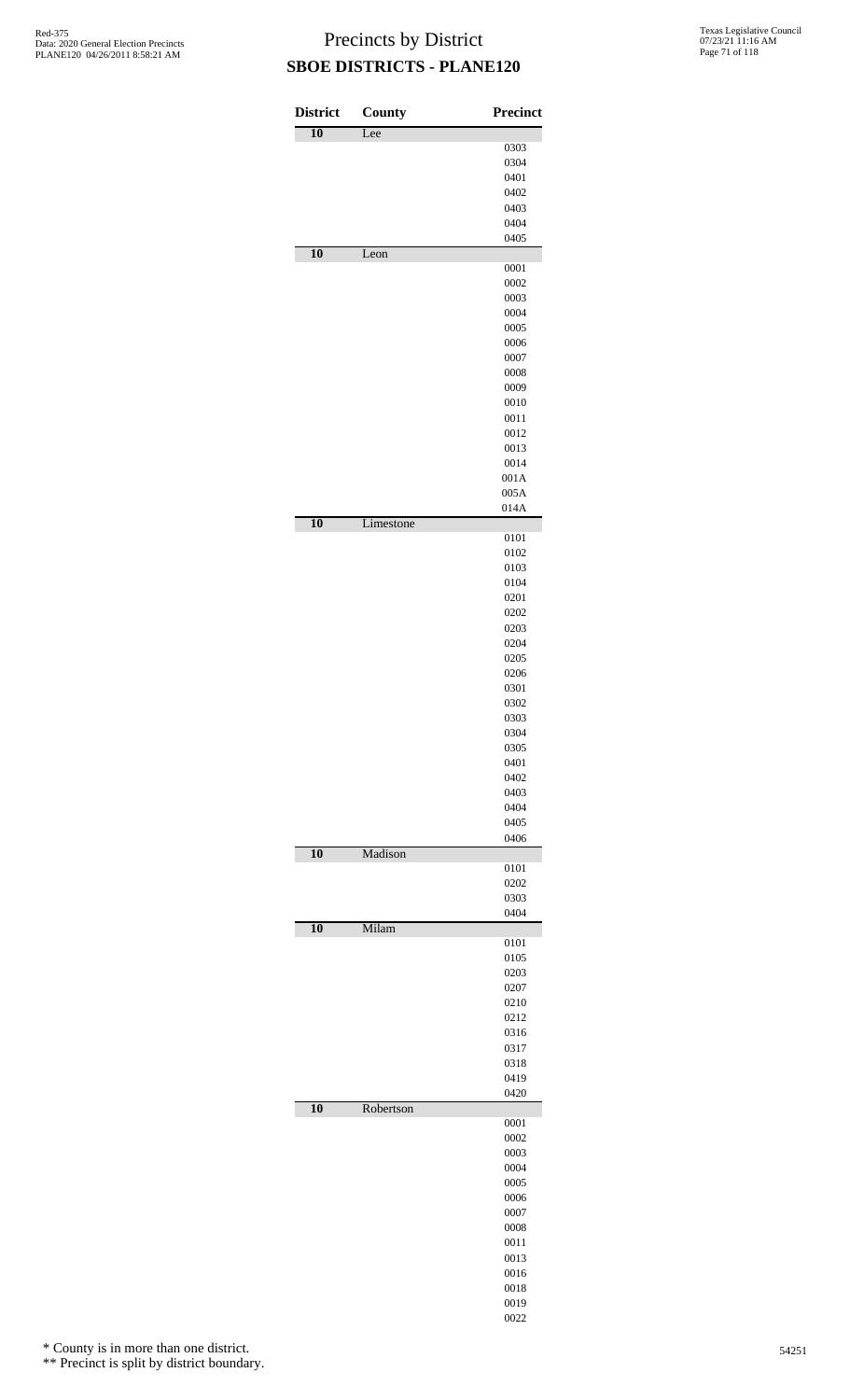| <b>District</b> | <b>County</b>       | Precinct     |
|-----------------|---------------------|--------------|
| $\overline{10}$ | Robertson           | 0023         |
| 10              | Travis <sup>*</sup> |              |
|                 |                     | 0102<br>0103 |
|                 |                     | 0104         |
|                 |                     | 0105         |
|                 |                     | 0106<br>0107 |
|                 |                     | 0108         |
|                 |                     | 0109         |
|                 |                     | 0110         |
|                 |                     | 0111<br>0112 |
|                 |                     | 0113         |
|                 |                     | 0120         |
|                 |                     | 0123<br>0125 |
|                 |                     | 0128         |
|                 |                     | 0131         |
|                 |                     | 0134         |
|                 |                     | 0136<br>0137 |
|                 |                     | 0139         |
|                 |                     | 0140         |
|                 |                     | 0141         |
|                 |                     | 0145<br>0146 |
|                 |                     | 0148         |
|                 |                     | 0149         |
|                 |                     | 0150         |
|                 |                     | 0153<br>0154 |
|                 |                     | 0156         |
|                 |                     | 0160         |
|                 |                     | 0161<br>0163 |
|                 |                     | 0164         |
|                 |                     | 0203         |
|                 |                     | 0205<br>0207 |
|                 |                     | 0209         |
|                 |                     | 0211         |
|                 |                     | 0215         |
|                 |                     | 0216<br>0217 |
|                 |                     | 0218         |
|                 |                     | 0219         |
|                 |                     | 0220         |
|                 |                     | 0222<br>0223 |
|                 |                     | 0224         |
|                 |                     | 0225         |
|                 |                     | 0226<br>0227 |
|                 |                     | 0228         |
|                 |                     | 0229         |
|                 |                     | 0231<br>0232 |
|                 |                     | 0233         |
|                 |                     | 0234         |
|                 |                     | 0237         |
|                 |                     | 0238<br>0239 |
|                 |                     | 0240         |
|                 |                     | 0241         |
|                 |                     | 0242<br>0243 |
|                 |                     | 0244         |
|                 |                     | 0245         |
|                 |                     | 0246         |
|                 |                     | 0247<br>0248 |
|                 |                     | 0249         |
|                 |                     | 0252         |
|                 |                     | 0253         |

\* County is in more than one district.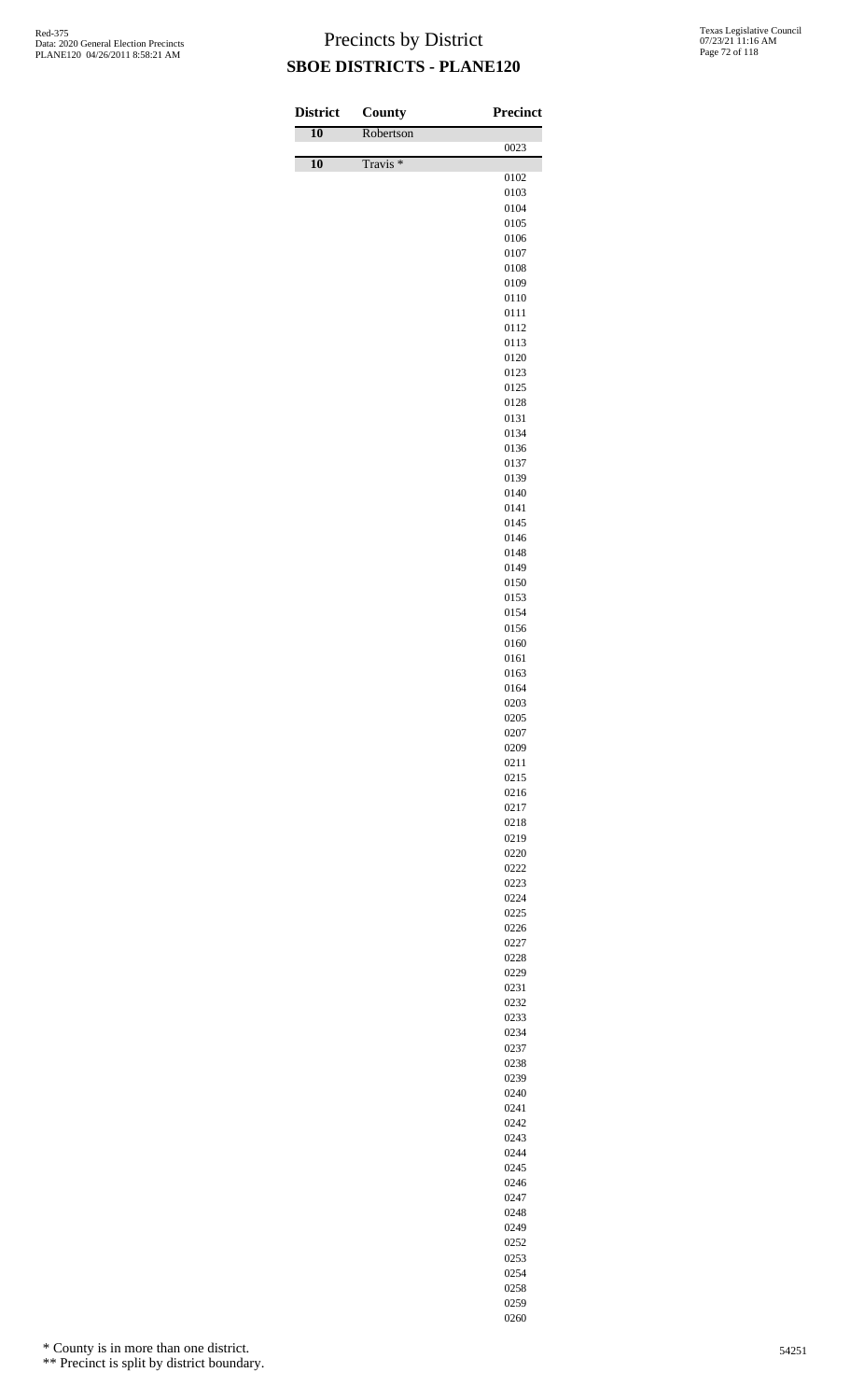| <b>District</b> | County              | Precinct     |
|-----------------|---------------------|--------------|
| $\overline{10}$ | Travis <sup>*</sup> |              |
|                 |                     | 0262         |
|                 |                     | 0263         |
|                 |                     | 0267         |
|                 |                     | 0268<br>0305 |
|                 |                     | 0306         |
|                 |                     | 0308         |
|                 |                     | 0312         |
|                 |                     | 0316         |
|                 |                     | 0319         |
|                 |                     | 0320         |
|                 |                     | 0321         |
|                 |                     | 0323<br>0324 |
|                 |                     | 0326         |
|                 |                     | 0327         |
|                 |                     | 0328         |
|                 |                     | 0331         |
|                 |                     | 0333         |
|                 |                     | 0334         |
|                 |                     | 0335         |
|                 |                     | 0336<br>0337 |
|                 |                     | 0343         |
|                 |                     | 0345         |
|                 |                     | 0346         |
|                 |                     | 0359         |
|                 |                     | 0368         |
|                 |                     | 0369         |
|                 |                     | 0370         |
|                 |                     | 0371         |
|                 |                     | 0372<br>0373 |
|                 |                     | 0374         |
|                 |                     | 0375         |
| 10              | Waller              | 0101         |
|                 |                     | 0102         |
|                 |                     | 0103         |
|                 |                     | 0104         |
|                 |                     | 0105         |
|                 |                     | 0206         |
|                 |                     | 0207         |
|                 |                     | 0208<br>0309 |
|                 |                     | 0310         |
|                 |                     | 0311         |
|                 |                     | 0312         |
|                 |                     | 0313         |
|                 |                     | 0414         |
|                 |                     | 0415         |
|                 |                     | 0416         |
|                 |                     | 0417<br>0418 |
|                 |                     | 0419         |
|                 |                     | 0420         |
| $\overline{10}$ | Washington          | 0101         |
|                 |                     | 0104         |
|                 |                     | 0109         |
|                 |                     | 0115         |
|                 |                     | 0117         |
|                 |                     | 0121         |
|                 |                     | 0202         |
|                 |                     | 0203<br>0205 |
|                 |                     | 0208         |
|                 |                     | 0307         |
|                 |                     | 0311         |
|                 |                     | 0312         |
|                 |                     | 0316         |
|                 |                     | 0320         |
|                 |                     | 0406         |
|                 |                     | 0410         |
|                 |                     | 0413<br>0414 |
|                 |                     | 0418         |
|                 |                     | 0419         |

\* County is in more than one district.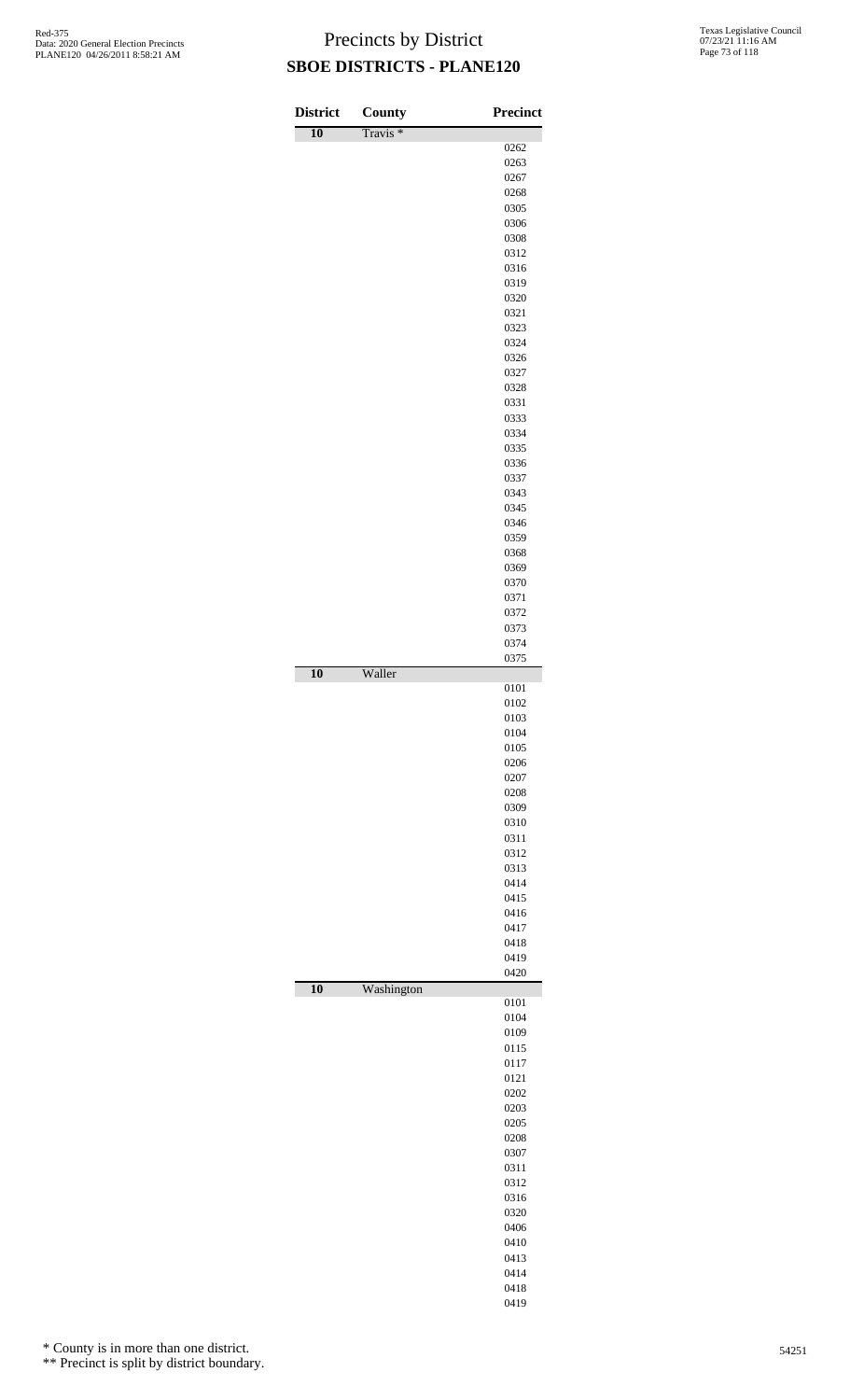| <b>District</b> | <b>County</b> | <b>Precinct</b> |
|-----------------|---------------|-----------------|
| $\overline{10}$ | Williamson    |                 |
|                 |               | 0119<br>0122    |
|                 |               | 0135            |
|                 |               | 0138            |
|                 |               | 0140            |
|                 |               | 0145<br>0146    |
|                 |               | 0147            |
|                 |               | 0149            |
|                 |               | 0150            |
|                 |               | 0151<br>0152    |
|                 |               | 0160            |
|                 |               | 0162            |
|                 |               | 0172            |
|                 |               | 0182            |
|                 |               | 0185<br>0186    |
|                 |               | 0189            |
|                 |               | 0190            |
|                 |               | 0197            |
|                 |               | 0198<br>0201    |
|                 |               | 0202            |
|                 |               | 0204            |
|                 |               | 0206            |
|                 |               | 0207<br>0216    |
|                 |               | 0218            |
|                 |               | 0253            |
|                 |               | 0254            |
|                 |               | 0259            |
|                 |               | 0263<br>0264    |
|                 |               | 0266            |
|                 |               | 0267            |
|                 |               | 0273            |
|                 |               | 0274<br>0275    |
|                 |               | 0277            |
|                 |               | 0278            |
|                 |               | 0283            |
|                 |               | 0287<br>0305    |
|                 |               | 0309            |
|                 |               | 0310            |
|                 |               | 0311            |
|                 |               | 0312<br>0314    |
|                 |               | 0330            |
|                 |               | 0331            |
|                 |               | 0332            |
|                 |               | 0333<br>0337    |
|                 |               | 0339            |
|                 |               | 0341            |
|                 |               | 0342            |
|                 |               | 0343            |
|                 |               | 0344<br>0345    |
|                 |               | 0368            |
|                 |               | 0369            |
|                 |               | 0370            |
|                 |               | 0371<br>0379    |
|                 |               | 0381            |
|                 |               | 0392            |
|                 |               | 0393            |
|                 |               | 0394            |
|                 |               | 0395<br>0396    |
|                 |               | 0402            |

\* County is in more than one district.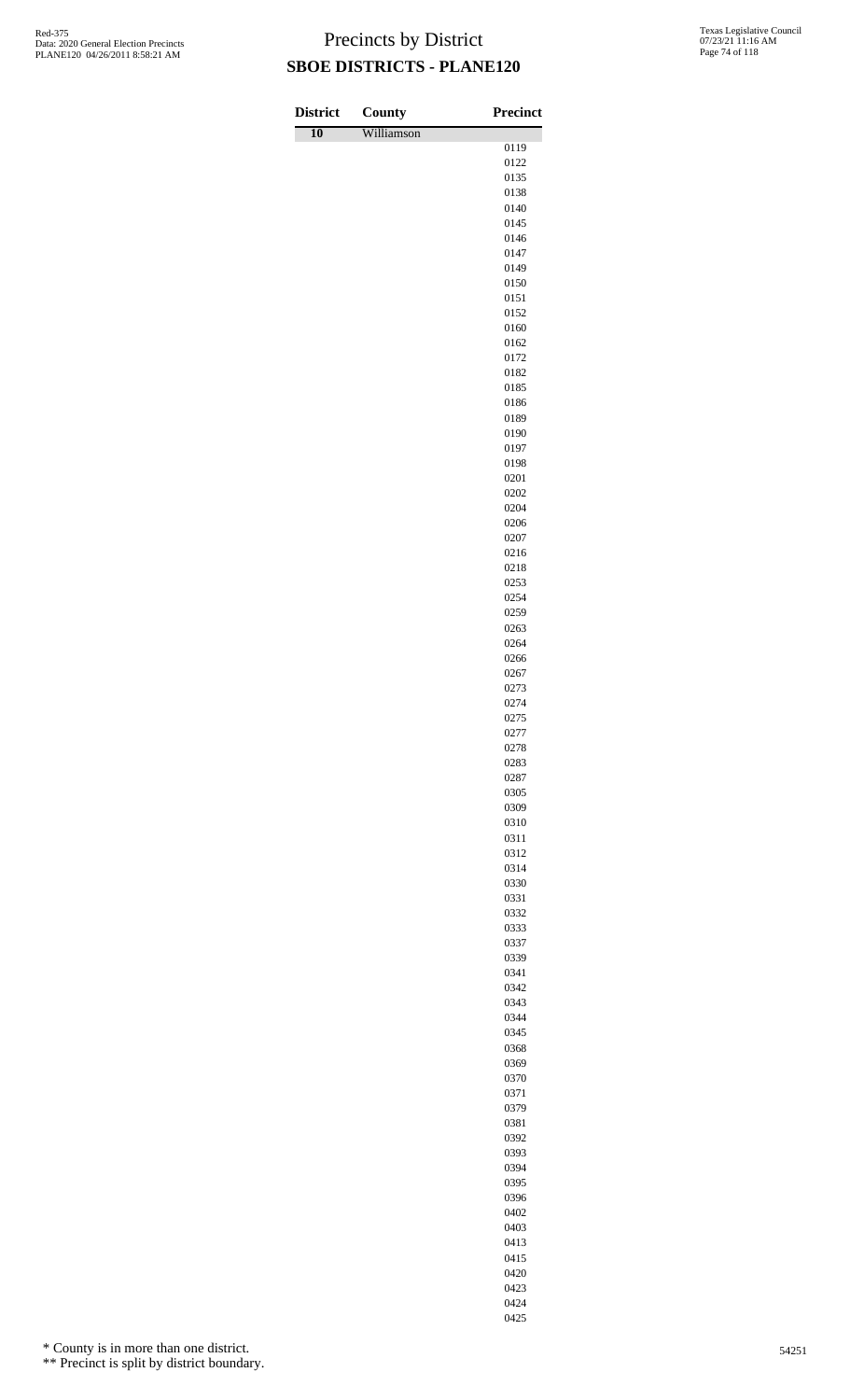| <b>District</b> | County              | <b>Precinct</b> |
|-----------------|---------------------|-----------------|
| $\overline{10}$ | Williamson          |                 |
|                 |                     | 0426<br>0427    |
|                 |                     | 0428            |
|                 |                     | 0429            |
|                 |                     | 0434            |
|                 |                     | 0436            |
|                 |                     | 0455<br>0456    |
|                 |                     | 0463            |
|                 |                     | 0480            |
|                 |                     | 0484            |
|                 |                     | 0488<br>0489    |
|                 |                     | 0490            |
|                 |                     | 0491            |
| $\overline{11}$ | Dallas <sup>*</sup> |                 |
|                 |                     | 2001            |
|                 |                     | 2002<br>2003    |
|                 |                     | 2004            |
|                 |                     | 2005            |
|                 |                     | 2006            |
|                 |                     | 2007<br>2015    |
|                 |                     | 2028            |
|                 |                     | 2041            |
|                 |                     | 2048            |
|                 |                     | 2053            |
|                 |                     | 2054<br>2055    |
|                 |                     | 2074            |
|                 |                     | 2077            |
|                 |                     | 2078            |
|                 |                     | 2079<br>2300    |
|                 |                     | 2301            |
|                 |                     | 2302            |
|                 |                     | 2303            |
|                 |                     | 2305<br>2306    |
|                 |                     | 2307            |
|                 |                     | 2308            |
|                 |                     | 2310            |
|                 |                     | 2311            |
|                 |                     | 2312<br>2400    |
|                 |                     | 2401            |
|                 |                     | 2402            |
|                 |                     | 2403            |
|                 |                     | 2404<br>2405    |
|                 |                     | 2406            |
|                 |                     | 2407            |
|                 |                     | 2408            |
|                 |                     | 2409            |
|                 |                     | 2410<br>2411    |
|                 |                     | 2601            |
|                 |                     | 2602            |
|                 |                     | 2603            |
|                 |                     | 2604<br>2605    |
|                 |                     | 2606            |
|                 |                     | 2800            |
|                 |                     | 2801            |
|                 |                     | 2802<br>2803    |
|                 |                     | 2804            |
|                 |                     | 2805            |
|                 |                     | 2806            |
|                 |                     | 2807<br>2808    |
|                 |                     | 2809            |
|                 |                     | 2810            |
|                 |                     | 2900            |
|                 |                     | 2901            |
|                 |                     | 2902            |

 

\* County is in more than one district.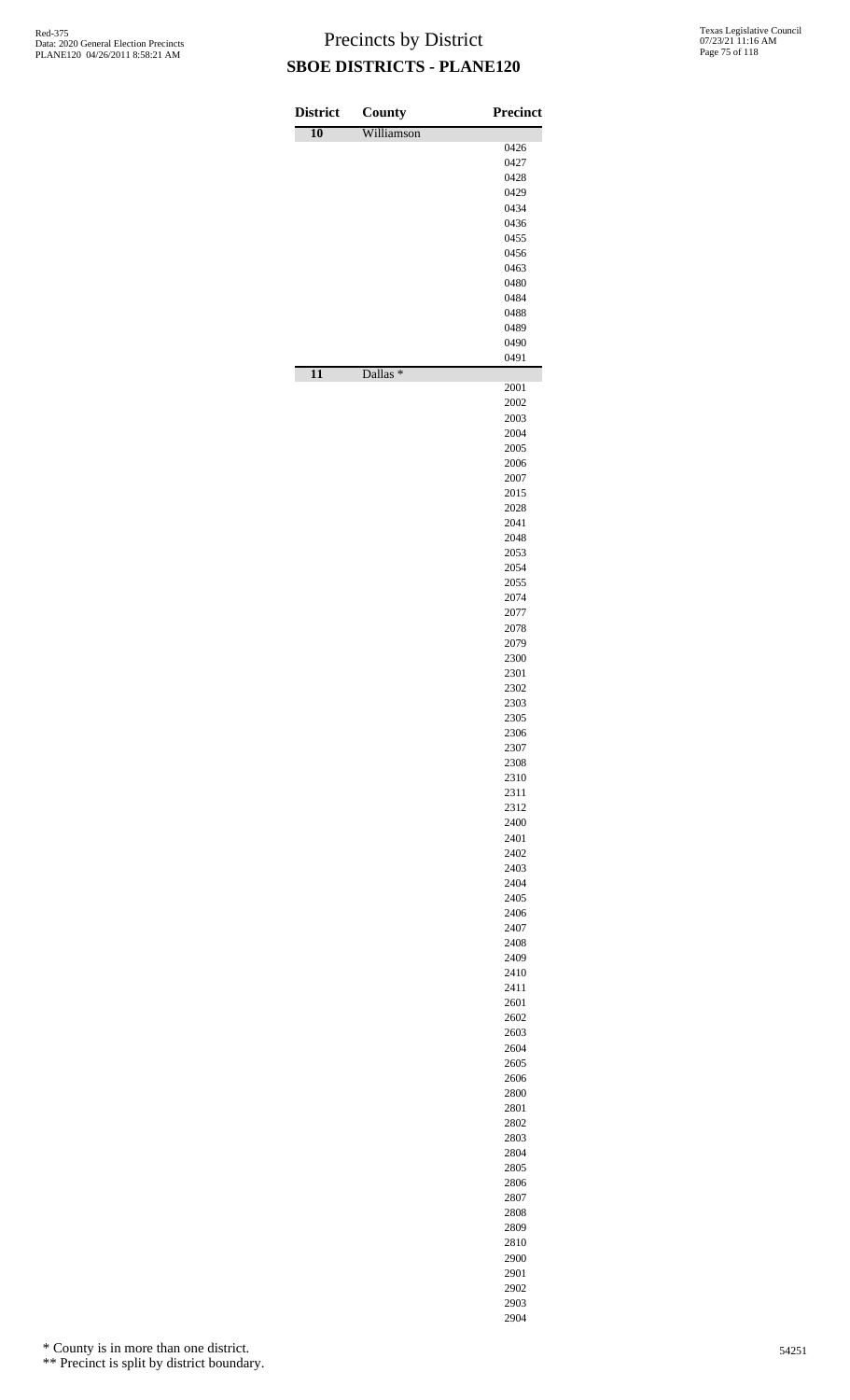| <b>District</b> | County              | <b>Precinct</b> |
|-----------------|---------------------|-----------------|
| $\overline{11}$ | Dallas <sup>*</sup> |                 |
|                 |                     | 2905            |
|                 |                     | 2910            |
|                 |                     | 2911            |
|                 |                     | $** 4003$       |
|                 |                     | 4005            |
|                 |                     | $** 4006$       |
|                 |                     | 4094<br>4095    |
|                 |                     | 4096            |
|                 |                     | 4121            |
|                 |                     | 4614            |
|                 |                     | 4618            |
|                 |                     | 4619            |
|                 |                     | 4620            |
|                 |                     | 4621            |
|                 |                     | 4622            |
|                 |                     | 4623<br>4624    |
|                 |                     | 4625            |
|                 |                     | 4626            |
|                 |                     | 4627            |
|                 |                     | 4628            |
|                 |                     | 4629            |
|                 |                     | 4630            |
|                 |                     | 4631            |
|                 |                     | 4632            |
|                 |                     | 4633<br>4634    |
|                 |                     | 4635            |
|                 |                     | 4636            |
|                 |                     | 4637            |
|                 |                     | 4639            |
|                 |                     | 4640            |
|                 |                     | 4641            |
|                 |                     | 4642            |
|                 |                     | 4644<br>4645    |
|                 |                     | 4647            |
|                 |                     | 4648            |
|                 |                     | 4658            |
|                 |                     | 4659            |
|                 |                     | 4660            |
|                 |                     | 4661<br>4664    |
| $\overline{11}$ | Parker              | 0100            |
|                 |                     | 0105            |
|                 |                     | 0110            |
|                 |                     | 0111            |
|                 |                     | 0115<br>0120    |
|                 |                     | 0125            |
|                 |                     | 0130            |
|                 |                     | 0135            |
|                 |                     | 0140            |
|                 |                     | 0200            |
|                 |                     | 0205            |
|                 |                     | 0210<br>0215    |
|                 |                     | 0220            |
|                 |                     | 0225            |
|                 |                     | 0230            |
|                 |                     | 0235            |
|                 |                     | 0240            |
|                 |                     | 0245            |
|                 |                     | 0250            |
|                 |                     | 0255<br>0300    |
|                 |                     | 0305            |
|                 |                     | 0310            |
|                 |                     | 0315            |
|                 |                     | 0320            |
|                 |                     | 0325            |
|                 |                     | 0330            |
|                 |                     | 0335            |
|                 |                     | 0340<br>0345    |
|                 |                     | 0350            |
|                 |                     | 0400            |

\* County is in more than one district.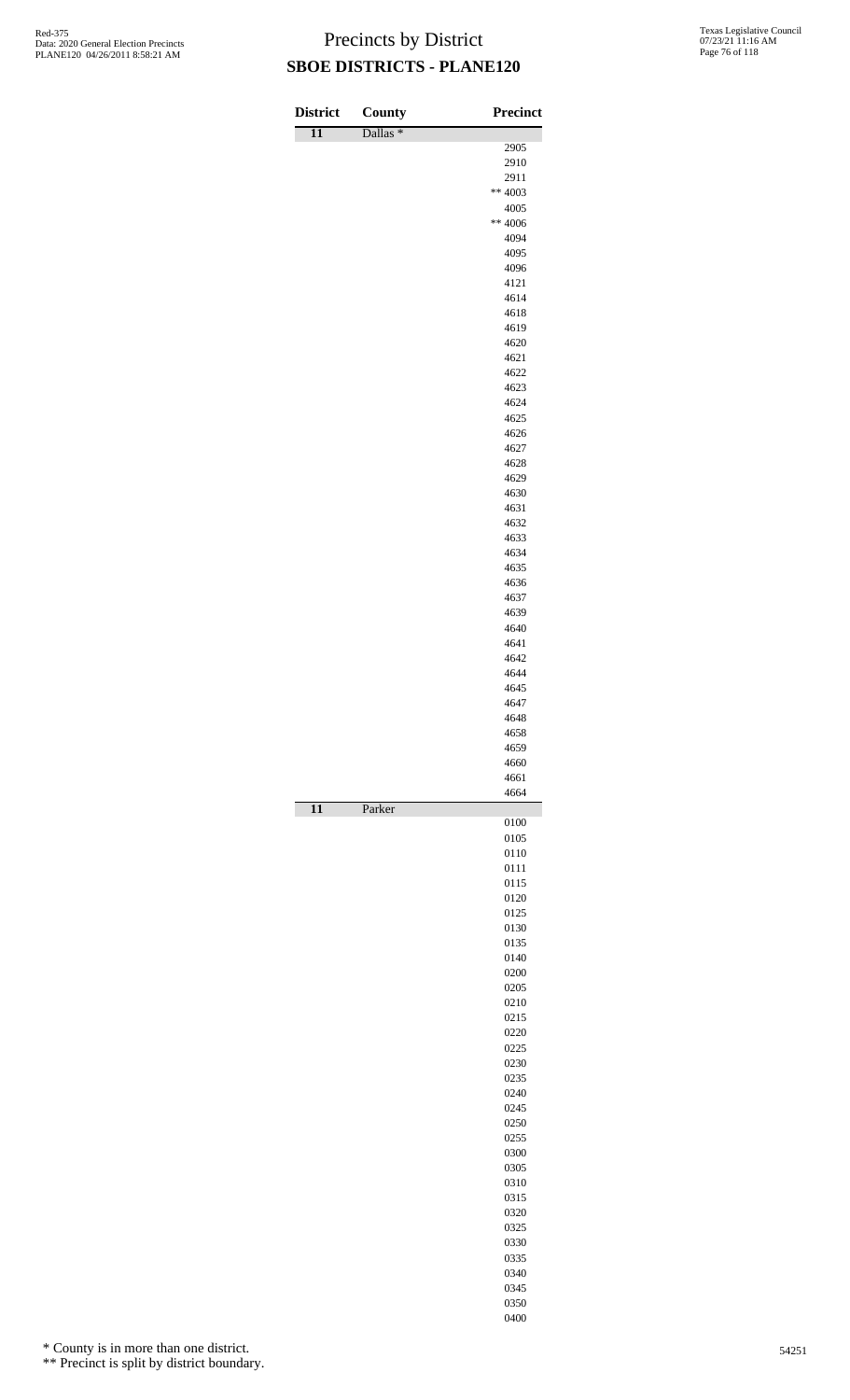| <b>District</b> | County               | <b>Precinct</b> |
|-----------------|----------------------|-----------------|
| $\overline{11}$ | Parker               |                 |
|                 |                      | 0405<br>0410    |
|                 |                      | 0415            |
|                 |                      | 0420            |
|                 |                      | 0425            |
|                 |                      | 0430<br>0435    |
|                 |                      | 0440            |
|                 |                      | 0445            |
|                 |                      | 0450            |
| $\overline{11}$ | Tarrant <sup>*</sup> |                 |
|                 |                      | 1004<br>1009    |
|                 |                      | 1014            |
|                 |                      | 1021            |
|                 |                      | 1022            |
|                 |                      | 1023<br>1024    |
|                 |                      | 1034            |
|                 |                      | 1062            |
|                 |                      | 1064            |
|                 |                      | 1071<br>1081    |
|                 |                      | 1082            |
|                 |                      | 1085            |
|                 |                      | 1095            |
|                 |                      | 1103            |
|                 |                      | 1105<br>1108    |
|                 |                      | 1109            |
|                 |                      | 1111            |
|                 |                      | 1117            |
|                 |                      | 1119<br>1133    |
|                 |                      | 1142            |
|                 |                      | 1165            |
|                 |                      | 1167            |
|                 |                      | 1175            |
|                 |                      | 1184<br>1186    |
|                 |                      | 1189            |
|                 |                      | 1197            |
|                 |                      | 1206            |
|                 |                      | 1207<br>1208    |
|                 |                      | 1237            |
|                 |                      | 1238            |
|                 |                      | 1241            |
|                 |                      | 1251<br>1255    |
|                 |                      | 1257            |
|                 |                      | 1264            |
|                 |                      | 1265            |
|                 |                      | 1271<br>1273    |
|                 |                      | 1292            |
|                 |                      | 1294            |
|                 |                      | 1296            |
|                 |                      | 1298<br>1300    |
|                 |                      | 1337            |
|                 |                      | 1339            |
|                 |                      | 1345            |
|                 |                      | 1347<br>1348    |
|                 |                      | 1352            |
|                 |                      | 1366            |
|                 |                      | 1377            |
|                 |                      | 1378            |
|                 |                      | 1380<br>1382    |
|                 |                      | 1388            |
|                 |                      | 1394            |
|                 |                      | 1404            |
|                 |                      | 1408<br>1416    |
|                 |                      |                 |

 

\* County is in more than one district.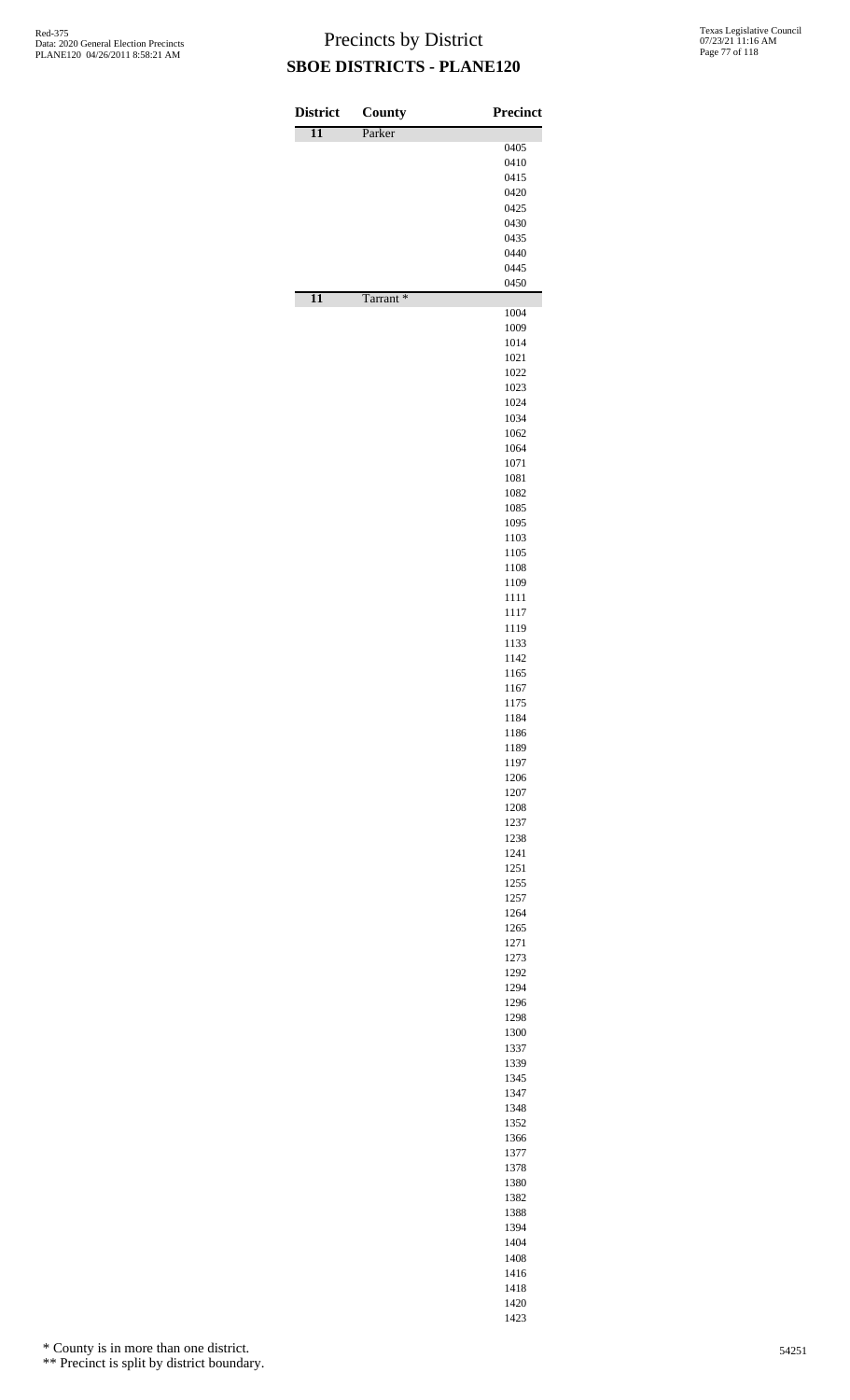| <b>District</b> | County   | <b>Precinct</b> |
|-----------------|----------|-----------------|
| $\overline{11}$ | Tarrant* |                 |
|                 |          | 1424            |
|                 |          | 1431<br>1434    |
|                 |          | 1436            |
|                 |          | 1437            |
|                 |          | 1440            |
|                 |          | 1441            |
|                 |          | 1445<br>1457    |
|                 |          | 1459            |
|                 |          | 1463            |
|                 |          | 1490            |
|                 |          | 1501            |
|                 |          | 1504            |
|                 |          | 1547            |
|                 |          | 1564<br>1586    |
|                 |          | 1589            |
|                 |          | 1594            |
|                 |          | 1603            |
|                 |          | 1607            |
|                 |          | 1608            |
|                 |          | 1611<br>1627    |
|                 |          | 1631            |
|                 |          | 1633            |
|                 |          | 1639            |
|                 |          | 1641            |
|                 |          | 1642            |
|                 |          | 1701<br>1704    |
|                 |          | 1710            |
|                 |          | 1715            |
|                 |          | 1717            |
|                 |          | 1718            |
|                 |          | 1719            |
|                 |          | 1722<br>1723    |
|                 |          | 2007            |
|                 |          | 2028            |
|                 |          | 2029            |
|                 |          | 2033            |
|                 |          | 2055            |
|                 |          | 2158<br>2173    |
|                 |          | 2174            |
|                 |          | 2219            |
|                 |          | 2220            |
|                 |          | 2221            |
|                 |          | 2223            |
|                 |          | 2224<br>2228    |
|                 |          | 2229            |
|                 |          | 2246            |
|                 |          | 2258            |
|                 |          | 2262            |
|                 |          | 2266            |
|                 |          | 2281<br>2304    |
|                 |          | 2305            |
|                 |          | 2306            |
|                 |          | 2307            |
|                 |          | 2308            |
|                 |          | 2310            |
|                 |          | 2313            |
|                 |          | 2314            |
|                 |          | 2315<br>2316    |
|                 |          | 2317            |
|                 |          | 2319            |
|                 |          | 2355            |

\* County is in more than one district.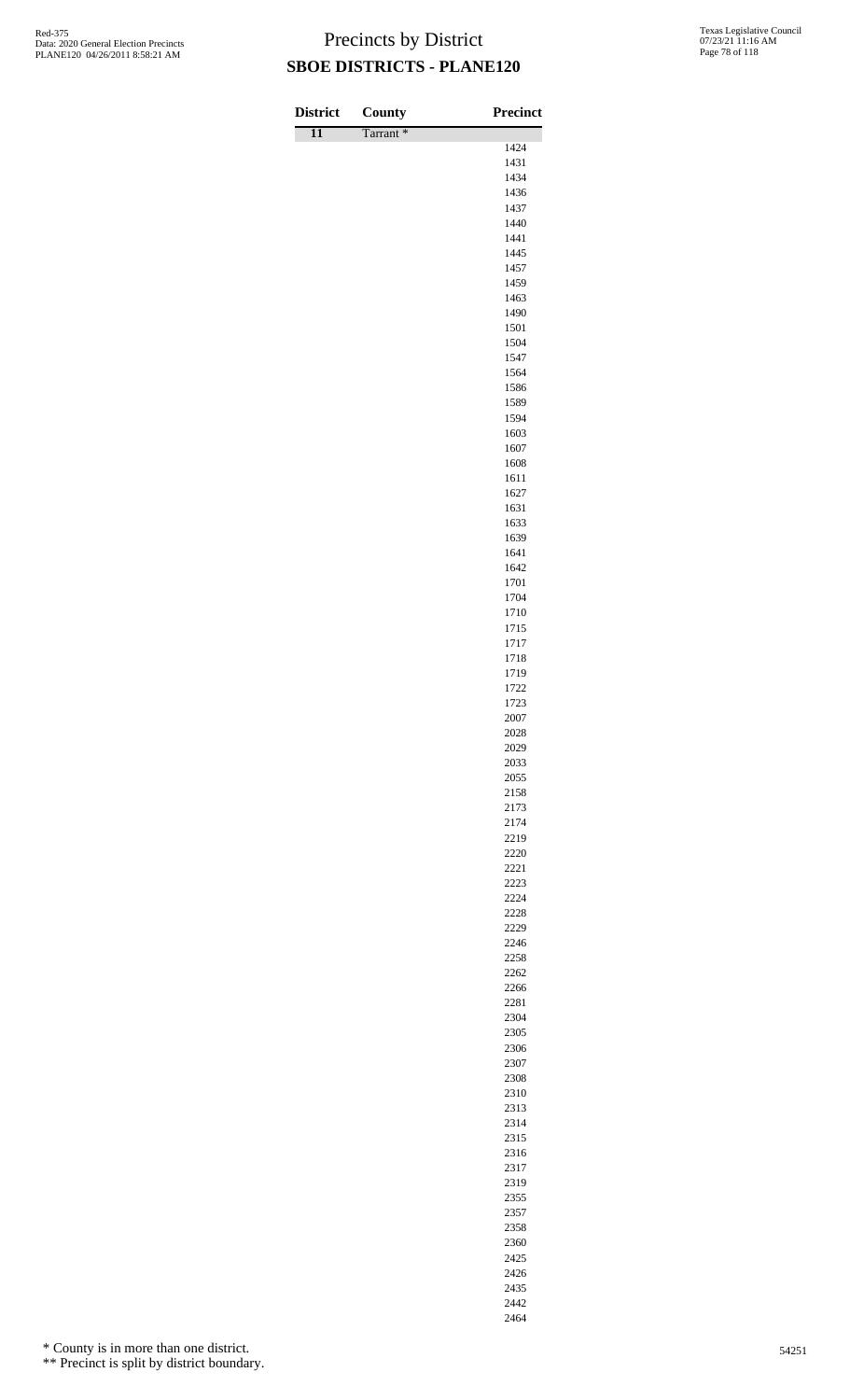| <b>District</b> | County   | <b>Precinct</b> |
|-----------------|----------|-----------------|
| $\overline{11}$ | Tarrant* | 2467            |
|                 |          | 2468            |
|                 |          | 2474            |
|                 |          | 2505            |
|                 |          | 2506<br>2520    |
|                 |          | 2521            |
|                 |          | 2522            |
|                 |          | 2524            |
|                 |          | 2535            |
|                 |          | 2536<br>2537    |
|                 |          | 2546            |
|                 |          | 2548            |
|                 |          | 2556            |
|                 |          | 2557            |
|                 |          | 2561<br>2571    |
|                 |          | 2600            |
|                 |          | 2601            |
|                 |          | 2612            |
|                 |          | 2614            |
|                 |          | 2616<br>2618    |
|                 |          | 2636            |
|                 |          | 2643            |
|                 |          | 2644            |
|                 |          | 2645            |
|                 |          | 2681<br>2697    |
|                 |          | 2699            |
|                 |          | 2708            |
|                 |          | 2712            |
|                 |          | 2721            |
|                 |          | 2727<br>3032    |
|                 |          | 3035            |
|                 |          | 3036            |
|                 |          | 3037            |
|                 |          | 3038            |
|                 |          | 3039<br>3040    |
|                 |          | 3041            |
|                 |          | 3043            |
|                 |          | 3049            |
|                 |          | 3054<br>3063    |
|                 |          | 3072            |
|                 |          | 3114            |
|                 |          | 3131            |
|                 |          | 3139            |
|                 |          | 3140<br>3152    |
|                 |          | 3156            |
|                 |          | 3157            |
|                 |          | 3160            |
|                 |          | 3164            |
|                 |          | 3166<br>3172    |
|                 |          | 3176            |
|                 |          | 3177            |
|                 |          | 3183            |
|                 |          | 3185            |
|                 |          | 3187<br>3192    |
|                 |          | 3193            |
|                 |          | 3194            |
|                 |          | 3196            |
|                 |          | 3200            |
|                 |          | 3209            |
|                 |          | 3212<br>3213    |
|                 |          | 3214            |

\* County is in more than one district.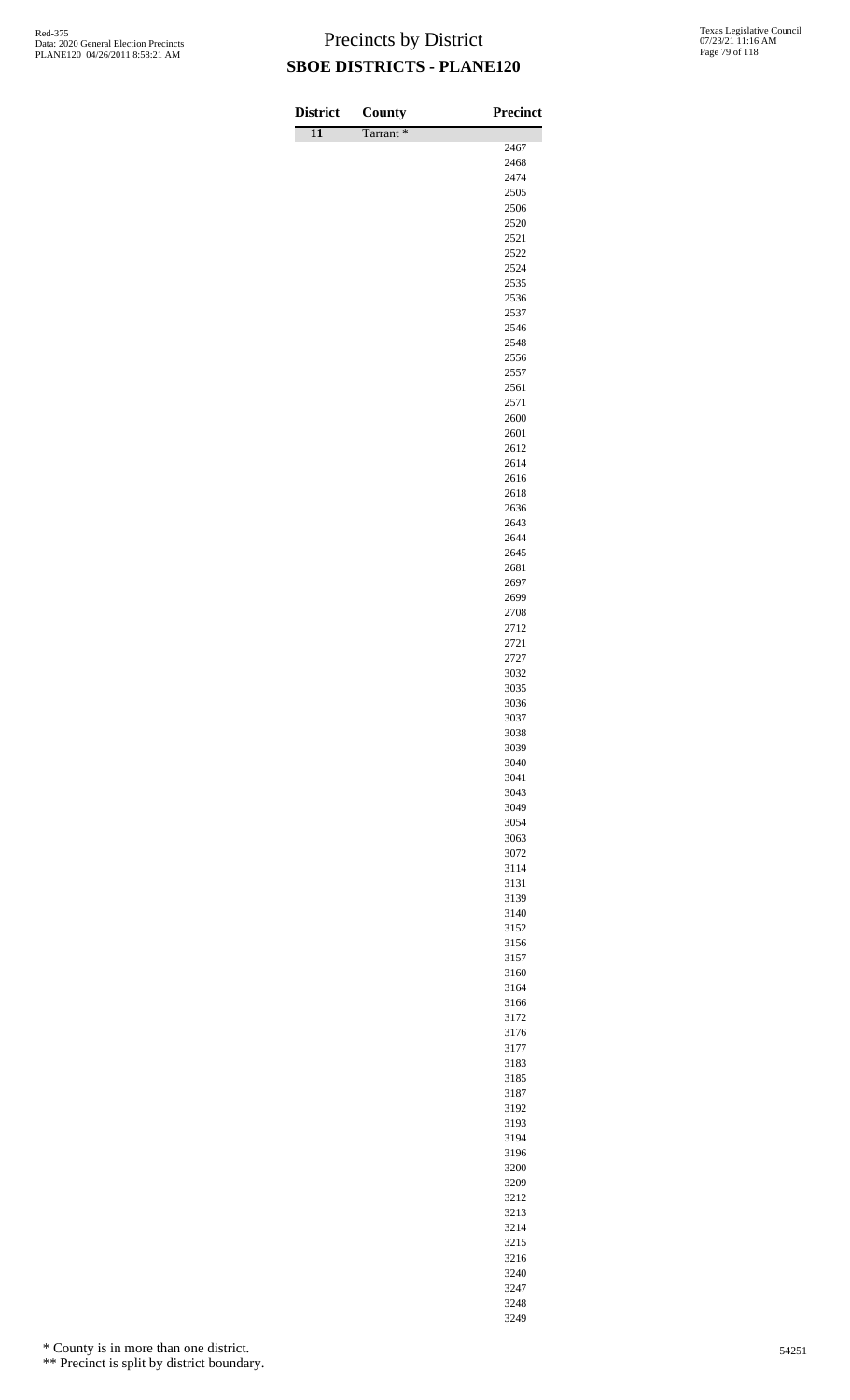| <b>District</b> | County   | <b>Precinct</b> |
|-----------------|----------|-----------------|
| $\overline{11}$ | Tarrant* |                 |
|                 |          | 3254<br>3260    |
|                 |          | 3282            |
|                 |          | 3283            |
|                 |          | 3286            |
|                 |          | 3287            |
|                 |          | 3289            |
|                 |          | 3321            |
|                 |          | 3322<br>3323    |
|                 |          | 3324            |
|                 |          | 3325            |
|                 |          | 3326            |
|                 |          | 3327            |
|                 |          | 3329            |
|                 |          | 3330            |
|                 |          | 3331<br>3332    |
|                 |          | 3333            |
|                 |          | 3334            |
|                 |          | 3335            |
|                 |          | 3336            |
|                 |          | 3359            |
|                 |          | 3361            |
|                 |          | 3363            |
|                 |          | 3364<br>3365    |
|                 |          | 3367            |
|                 |          | 3368            |
|                 |          | 3372            |
|                 |          | 3384            |
|                 |          | 3385            |
|                 |          | 3386            |
|                 |          | 3387            |
|                 |          | 3389            |
|                 |          | 3390<br>3391    |
|                 |          | 3392            |
|                 |          | 3396            |
|                 |          | 3398            |
|                 |          | 3409            |
|                 |          | 3417            |
|                 |          | 3421            |
|                 |          | 3422            |
|                 |          | 3433<br>3443    |
|                 |          | 3446            |
|                 |          | 3447            |
|                 |          | 3465            |
|                 |          | 3469            |
|                 |          | 3470            |
|                 |          | 3471            |
|                 |          | 3486            |
|                 |          | 3500<br>3502    |
|                 |          | 3507            |
|                 |          | 3509            |
|                 |          | 3510            |
|                 |          | 3511            |
|                 |          | 3516            |
|                 |          | 3517            |
|                 |          | 3526            |
|                 |          | 3527            |
|                 |          | 3529<br>3530    |
|                 |          | 3538            |
|                 |          | 3539            |
|                 |          | 3542            |
|                 |          | 3545            |
|                 |          | 3552            |
|                 |          | 3554            |
|                 |          | 3558            |
|                 |          | 3560            |
|                 |          | 3562            |

\* County is in more than one district.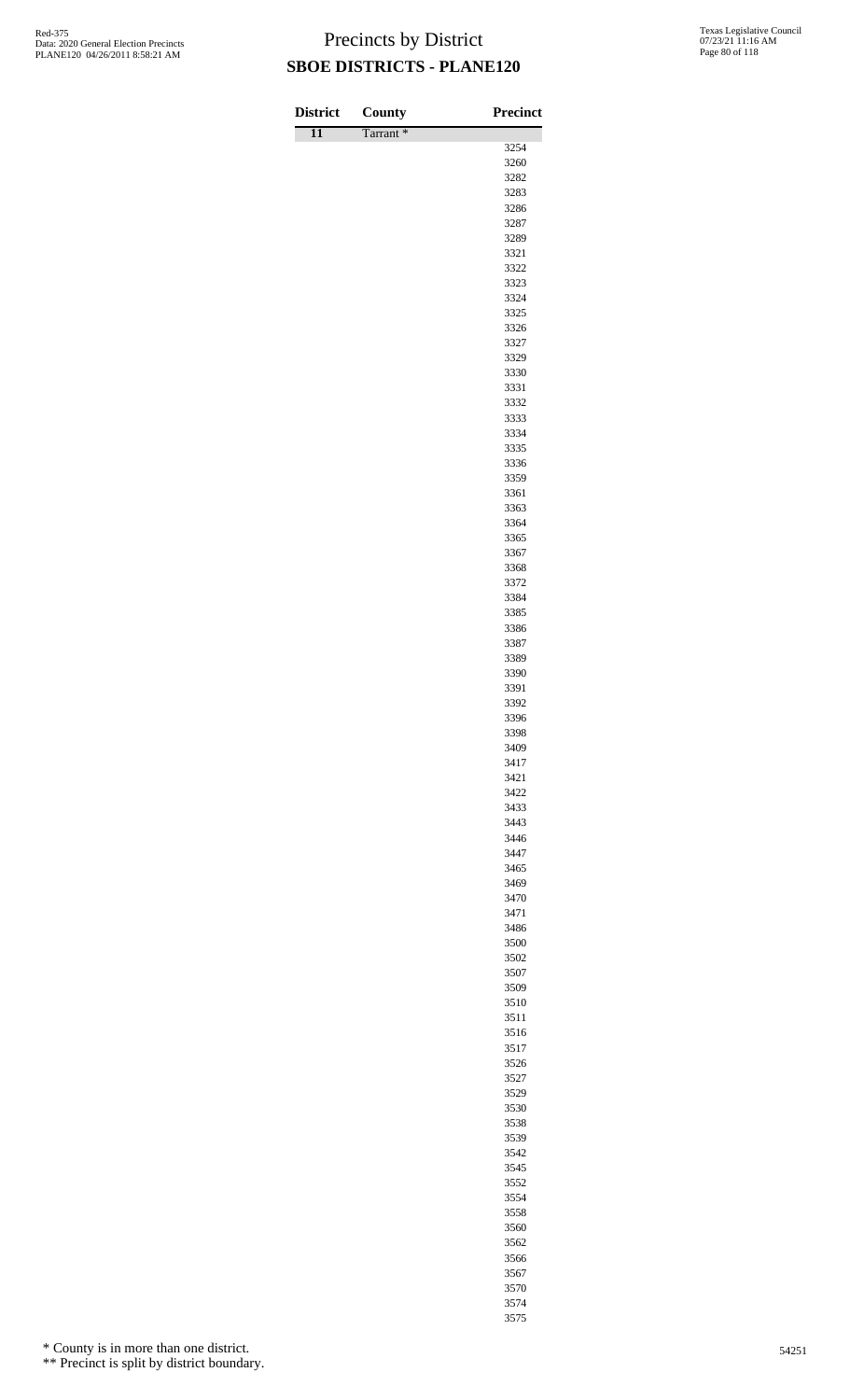| <b>District</b> | County               | Precinct     |
|-----------------|----------------------|--------------|
| $\overline{11}$ | Tarrant <sup>*</sup> | 3579         |
|                 |                      | 3580         |
|                 |                      | 3582         |
|                 |                      | 3583         |
|                 |                      | 3584<br>3585 |
|                 |                      | 3590         |
|                 |                      | 3624         |
|                 |                      | 3626         |
|                 |                      | 3637         |
|                 |                      | 3646<br>3647 |
|                 |                      | 3648         |
|                 |                      | 3653         |
|                 |                      | 3654         |
|                 |                      | 3661<br>3662 |
|                 |                      | 3663         |
|                 |                      | 3664         |
|                 |                      | 3665         |
|                 |                      | 3667         |
|                 |                      | 3668<br>3669 |
|                 |                      | 3671         |
|                 |                      | 3695         |
|                 |                      | 3696         |
|                 |                      | 3698         |
|                 |                      | 3700<br>3706 |
|                 |                      | 3709         |
|                 |                      | 3716         |
|                 |                      | 3720         |
|                 |                      | 3725<br>3728 |
|                 |                      | 3729         |
|                 |                      | 4016         |
|                 |                      | 4018         |
|                 |                      | 4020         |
|                 |                      | 4042<br>4044 |
|                 |                      | 4045         |
|                 |                      | 4046         |
|                 |                      | 4047         |
|                 |                      | 4053<br>4065 |
|                 |                      | 4069         |
|                 |                      | 4070         |
|                 |                      | 4086         |
|                 |                      | 4091         |
|                 |                      | 4101<br>4102 |
|                 |                      | 4113         |
|                 |                      | 4115         |
|                 |                      | 4116         |
|                 |                      | 4118         |
|                 |                      | 4121<br>4122 |
|                 |                      | 4124         |
|                 |                      | 4125         |
|                 |                      | 4128         |
|                 |                      | 4129<br>4130 |
|                 |                      | 4135         |
|                 |                      | 4136         |
|                 |                      | 4137         |
|                 |                      | 4138         |
|                 |                      | 4141<br>4144 |
|                 |                      | 4159         |
|                 |                      | 4162         |
|                 |                      | 4163         |
|                 |                      | 4178         |
|                 |                      | 4179<br>4182 |
|                 |                      |              |

\* County is in more than one district.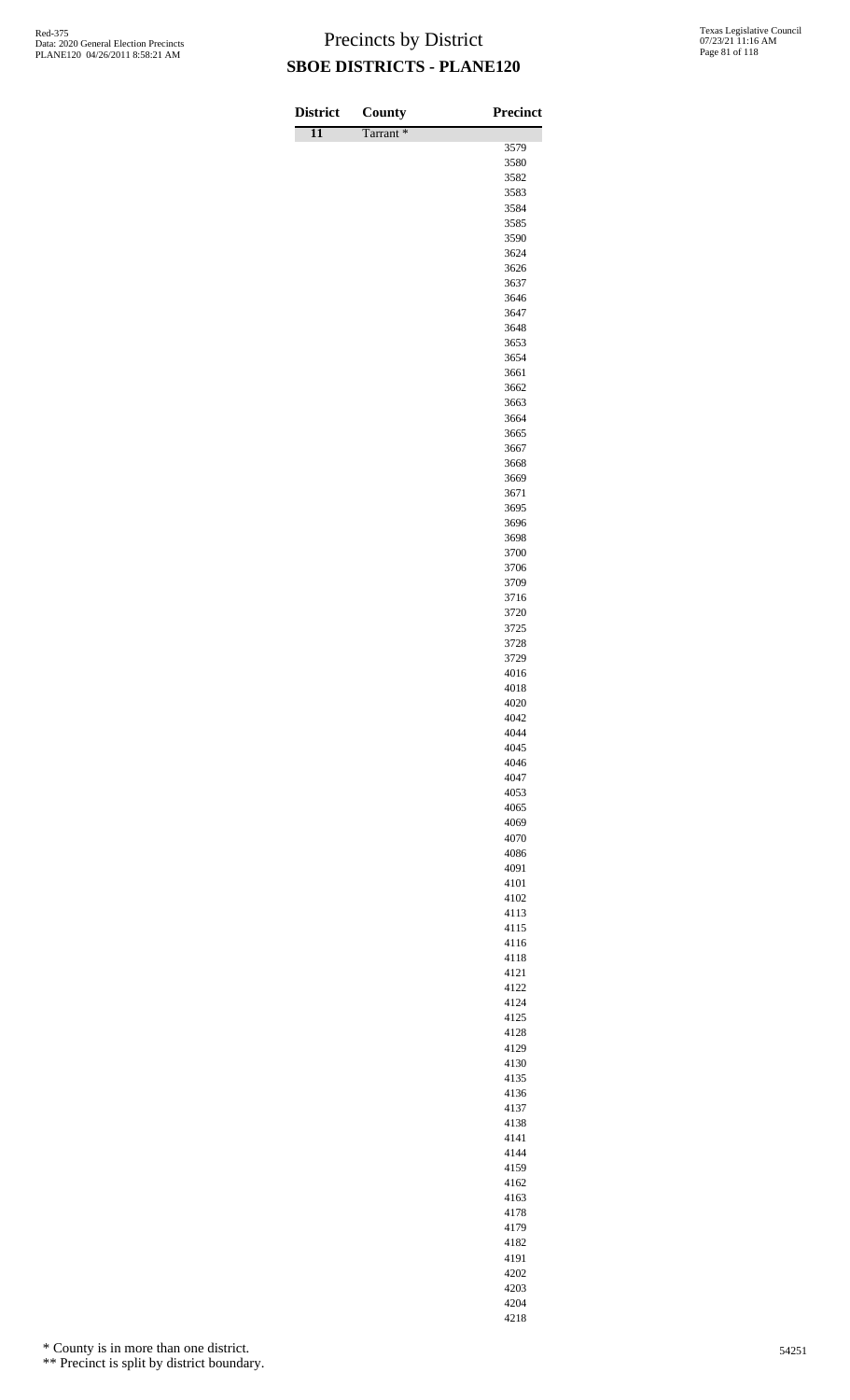| <b>District</b> | County   | Precinct     |
|-----------------|----------|--------------|
| $\overline{11}$ | Tarrant* |              |
|                 |          | 4222<br>4230 |
|                 |          | 4232         |
|                 |          | 4234         |
|                 |          | 4239         |
|                 |          | 4242         |
|                 |          | 4243         |
|                 |          | 4245<br>4250 |
|                 |          | 4252         |
|                 |          | 4256         |
|                 |          | 4259         |
|                 |          | 4261         |
|                 |          | 4272         |
|                 |          | 4276         |
|                 |          | 4284<br>4285 |
|                 |          | 4290         |
|                 |          | 4328         |
|                 |          | 4338         |
|                 |          | 4340         |
|                 |          | 4342         |
|                 |          | 4343         |
|                 |          | 4344<br>4350 |
|                 |          | 4369         |
|                 |          | 4371         |
|                 |          | 4373         |
|                 |          | 4374         |
|                 |          | 4375         |
|                 |          | 4395         |
|                 |          | 4397<br>4399 |
|                 |          | 4400         |
|                 |          | 4410         |
|                 |          | 4429         |
|                 |          | 4452         |
|                 |          | 4454         |
|                 |          | 4456         |
|                 |          | 4480<br>4483 |
|                 |          | 4485         |
|                 |          | 4487         |
|                 |          | 4496         |
|                 |          | 4497         |
|                 |          | 4498         |
|                 |          | 4499         |
|                 |          | 4503<br>4508 |
|                 |          | 4512         |
|                 |          | 4528         |
|                 |          | 4531         |
|                 |          | 4532         |
|                 |          | 4533         |
|                 |          | 4534         |
|                 |          | 4540<br>4551 |
|                 |          | 4565         |
|                 |          | 4568         |
|                 |          | 4573         |
|                 |          | 4588         |
|                 |          | 4591         |
|                 |          | 4592         |
|                 |          | 4593         |
|                 |          | 4595<br>4596 |
|                 |          | 4598         |
|                 |          | 4599         |
|                 |          | 4602         |
|                 |          |              |
|                 |          | 4604         |
|                 |          | 4620<br>4629 |

\* County is in more than one district.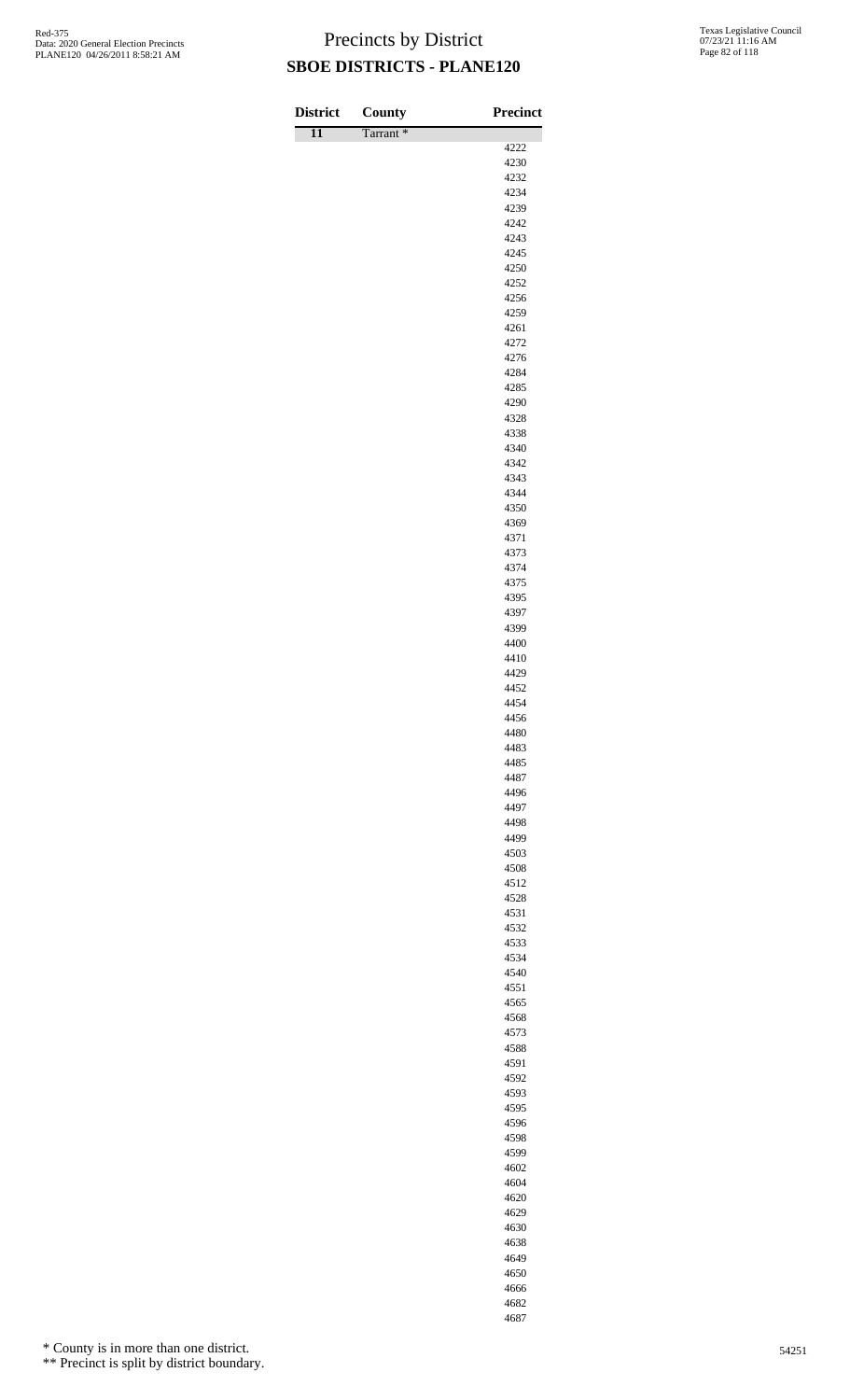| <b>District</b> | County   | <b>Precinct</b> |
|-----------------|----------|-----------------|
| $\overline{11}$ | Tarrant* |                 |
|                 |          | 4688<br>4689    |
|                 |          | 4690            |
|                 |          | 4691            |
|                 |          | 4692            |
|                 |          | 4693<br>4694    |
|                 |          | 4702            |
|                 |          | 4703            |
|                 |          | 4705            |
|                 |          | 4707            |
|                 |          | 4711<br>4713    |
| $\overline{12}$ |          | 4724            |
|                 | Collin   | 0001            |
|                 |          | 0002            |
|                 |          | 0003<br>0004    |
|                 |          | 0005            |
|                 |          | 0006            |
|                 |          | 0007            |
|                 |          | 0008<br>0009    |
|                 |          | 0010            |
|                 |          | 0011            |
|                 |          | 0012            |
|                 |          | 0013<br>0014    |
|                 |          | 0015            |
|                 |          | 0016            |
|                 |          | 0017            |
|                 |          | 0018            |
|                 |          | 0019<br>0020    |
|                 |          | 0021            |
|                 |          | 0022            |
|                 |          | 0023            |
|                 |          | 0024<br>0025    |
|                 |          | 0026            |
|                 |          | 0027            |
|                 |          | 0028            |
|                 |          | 0029<br>0030    |
|                 |          | 0031            |
|                 |          | 0032            |
|                 |          | 0033            |
|                 |          | 0034<br>0035    |
|                 |          | 0036            |
|                 |          | 0037            |
|                 |          | 0038            |
|                 |          | 0039            |
|                 |          | 0040<br>0041    |
|                 |          | 0042            |
|                 |          | 0043            |
|                 |          | 0044<br>0045    |
|                 |          | 0046            |
|                 |          | 0047            |
|                 |          | 0048            |
|                 |          | 0049            |
|                 |          | 0050<br>0051    |
|                 |          | 0052            |
|                 |          | 0053            |
|                 |          | 0054            |
|                 |          | 0055<br>0056    |
|                 |          | 0057            |
|                 |          | 0058            |
|                 |          | 0059            |
|                 |          | 0060<br>0061    |
|                 |          | 0062            |
|                 |          | 0063            |

\* County is in more than one district.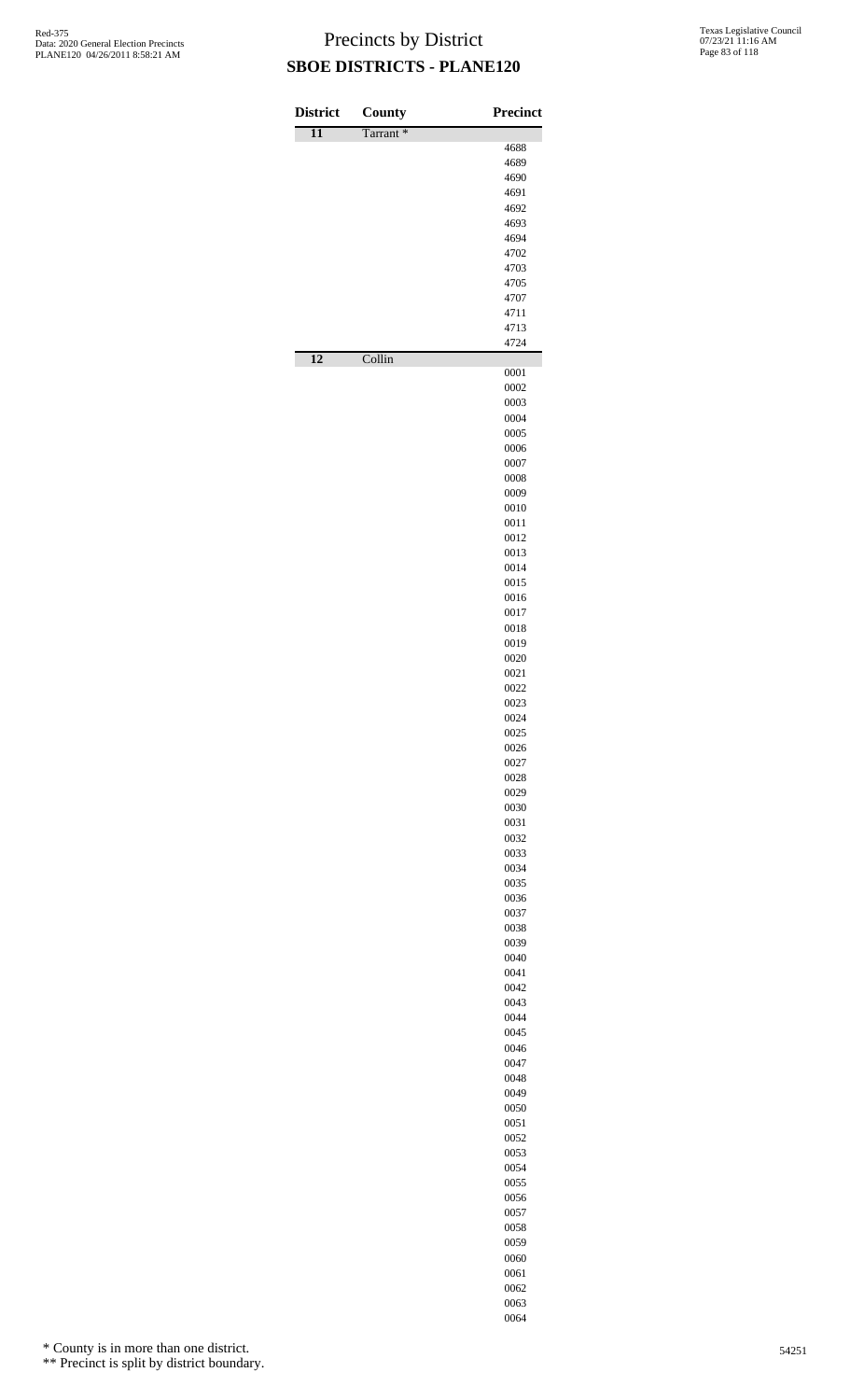| <b>District</b> | County | <b>Precinct</b> |
|-----------------|--------|-----------------|
| $\overline{12}$ | Collin |                 |
|                 |        | 0065<br>0066    |
|                 |        | 0067            |
|                 |        | 0068            |
|                 |        | 0069            |
|                 |        | 0070            |
|                 |        | 0071            |
|                 |        | 0072<br>0073    |
|                 |        | 0074            |
|                 |        | 0075            |
|                 |        | 0076            |
|                 |        | 0077            |
|                 |        | 0078            |
|                 |        | 0079            |
|                 |        | 0080<br>0081    |
|                 |        | 0082            |
|                 |        | 0083            |
|                 |        | 0084            |
|                 |        | 0085            |
|                 |        | 0086            |
|                 |        | 0087            |
|                 |        | 0088<br>0089    |
|                 |        | 0090            |
|                 |        | 0091            |
|                 |        | 0092            |
|                 |        | 0093            |
|                 |        | 0094            |
|                 |        | 0095            |
|                 |        | 0096<br>0097    |
|                 |        | 0098            |
|                 |        | 0099            |
|                 |        | 0100            |
|                 |        | 0101            |
|                 |        | 0102            |
|                 |        | 0103            |
|                 |        | 0104<br>0105    |
|                 |        | 0106            |
|                 |        | 0107            |
|                 |        | 0108            |
|                 |        | 0109            |
|                 |        | 0110            |
|                 |        | 0111            |
|                 |        | 0112<br>0113    |
|                 |        | 0114            |
|                 |        | 0115            |
|                 |        | 0116            |
|                 |        | 0117            |
|                 |        | 0118            |
|                 |        | 0119            |
|                 |        | 0120<br>0121    |
|                 |        | 0122            |
|                 |        | 0123            |
|                 |        | 0124            |
|                 |        | 0125            |
|                 |        | 0126            |
|                 |        | 0127            |
|                 |        | 0128            |
|                 |        | 0129<br>0130    |
|                 |        | 0131            |
|                 |        | 0132            |
|                 |        | 0133            |
|                 |        | 0134            |
|                 |        | 0135            |
|                 |        | 0136            |
|                 |        | 0137<br>0138    |
|                 |        |                 |

\* County is in more than one district.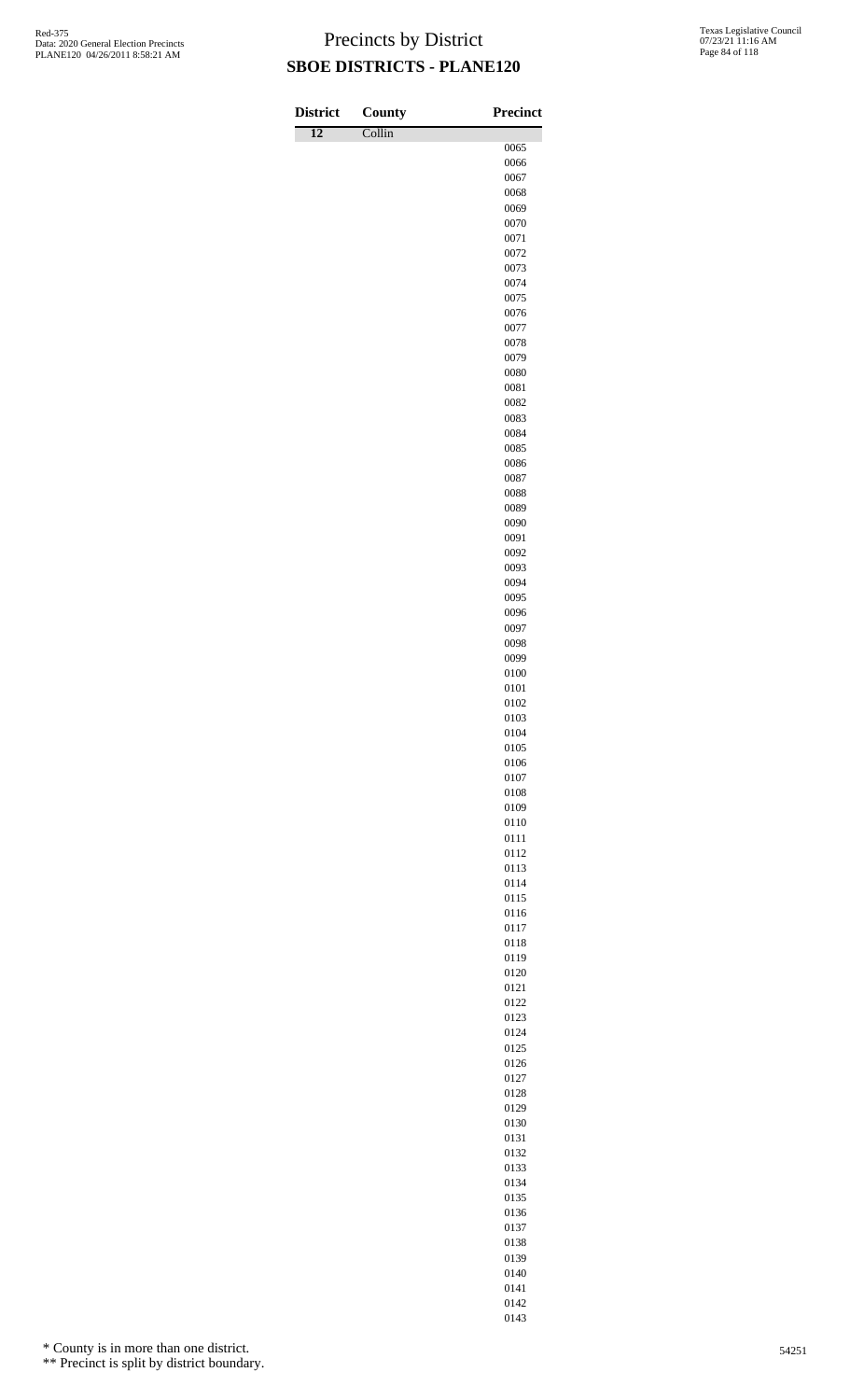Γ

| <b>District</b> | County | <b>Precinct</b> |
|-----------------|--------|-----------------|
| $\overline{12}$ | Collin | 0144            |
|                 |        | 0145            |
|                 |        | 0146            |
|                 |        | 0147            |
|                 |        | 0148            |
|                 |        | 0149<br>0150    |
|                 |        | 0151            |
|                 |        | 0152            |
|                 |        | 0153            |
|                 |        | 0154<br>0155    |
|                 |        | 0156            |
|                 |        | 0157            |
|                 |        | 0158            |
|                 |        | 0159<br>0160    |
|                 |        | 0161            |
|                 |        | 0162            |
|                 |        | 0163            |
|                 |        | 0164            |
|                 |        | 0165<br>0166    |
|                 |        | 0167            |
|                 |        | 0168            |
|                 |        | 0169            |
|                 |        | 0170<br>0171    |
|                 |        | 0172            |
|                 |        | 0173            |
|                 |        | 0174            |
|                 |        | 0175            |
|                 |        | 0176<br>0177    |
|                 |        | 0178            |
|                 |        | 0179            |
|                 |        | 0180            |
|                 |        | 0181            |
|                 |        | 0182<br>0183    |
|                 |        | 0184            |
|                 |        | 0185            |
|                 |        | 0186            |
|                 |        | 0187<br>0188    |
|                 |        | 0189            |
|                 |        | 0190            |
|                 |        | 0191            |
|                 |        | 0192            |
|                 |        | 0193<br>0194    |
|                 |        | 0195            |
|                 |        | 0196            |
|                 |        | 0197            |
|                 |        | 0198<br>0199    |
|                 |        | 0200            |
|                 |        | 0201            |
|                 |        | 0202            |
|                 |        | 0203            |
|                 |        | 0204<br>0205    |
|                 |        | 0206            |
|                 |        | 0207            |
|                 |        | 0208            |
|                 |        | 0209            |
|                 |        | 0210<br>0211    |
|                 |        | 0212            |
|                 |        | 0213            |
|                 |        | 0214            |
|                 |        | 0215<br>0216    |
|                 |        | 0217            |

\* County is in more than one district.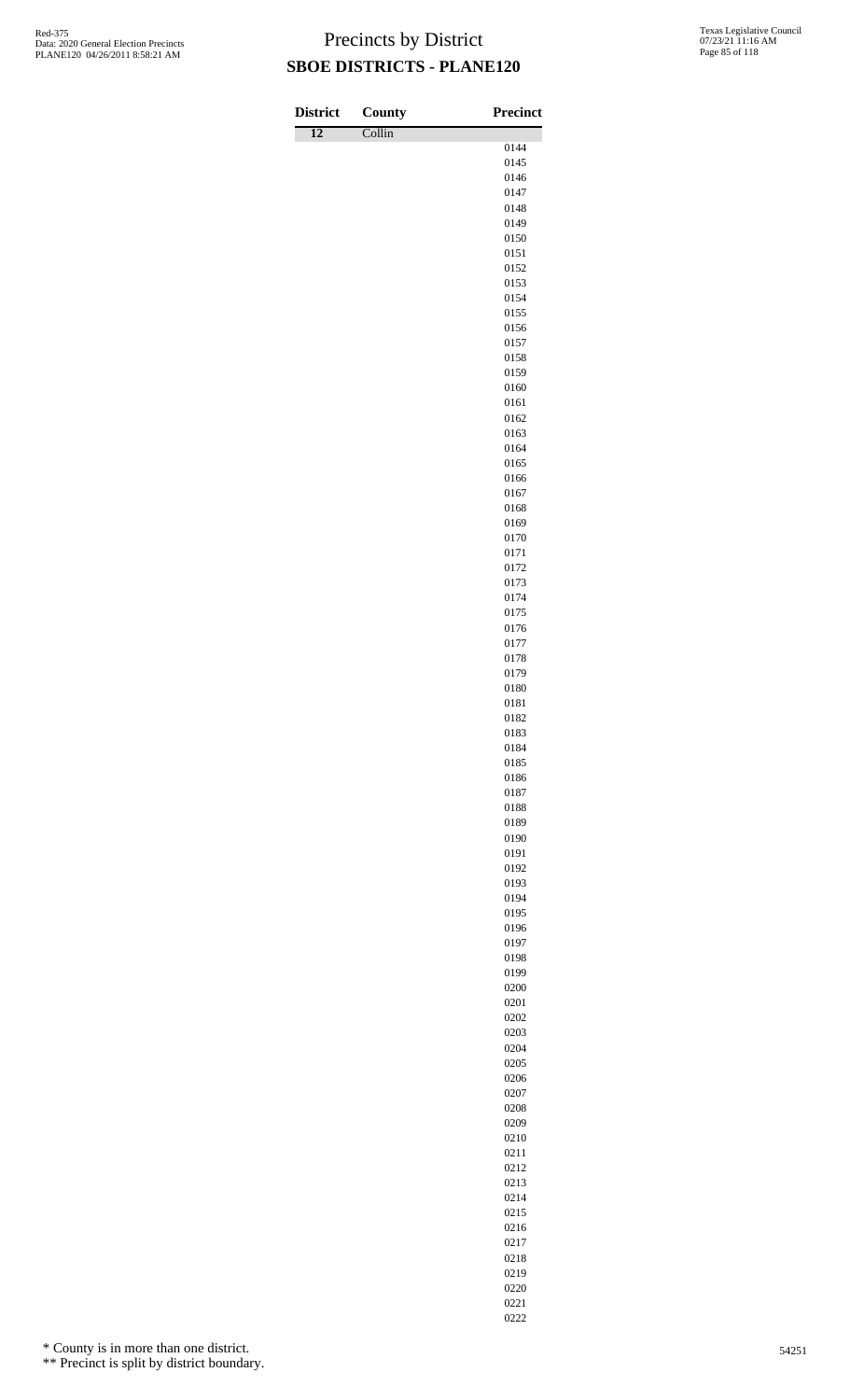| <b>District</b> | County              | Precinct          |
|-----------------|---------------------|-------------------|
| $\overline{12}$ | Collin              | 0223              |
|                 |                     | 0224              |
|                 |                     | 0225              |
|                 |                     | 0226<br>0227      |
|                 |                     | 0228              |
|                 |                     | 0229              |
|                 |                     | 0230              |
|                 |                     | 0231<br>0232      |
|                 |                     | 0233              |
|                 |                     | 0234              |
|                 |                     | 0235              |
|                 |                     | 0236              |
|                 |                     | 0237<br>0238      |
|                 |                     | 0239              |
| $\overline{12}$ | Dallas <sup>*</sup> | 1000              |
|                 |                     | 1001              |
|                 |                     | 1002              |
|                 |                     | 1003              |
|                 |                     | 1004              |
|                 |                     | 1005<br>1006      |
|                 |                     | 1007              |
|                 |                     | 1008              |
|                 |                     | 1009              |
|                 |                     | 1010<br>1011      |
|                 |                     | 1012              |
|                 |                     | 1013              |
|                 |                     | 1016              |
|                 |                     | 1017<br>1019      |
|                 |                     | 1020              |
|                 |                     | 1021              |
|                 |                     | 1022              |
|                 |                     | 1023              |
|                 |                     | 1026<br>1027      |
|                 |                     | 1028              |
|                 |                     | 1029              |
|                 |                     | 1030              |
|                 |                     | 1032<br>1033      |
|                 |                     | 1035              |
|                 |                     | 1036              |
|                 |                     | 1037              |
|                 |                     | 1038              |
|                 |                     | 1039<br>1040      |
|                 |                     | 1041              |
|                 |                     | 1042              |
|                 |                     | 1043              |
|                 |                     | 1044              |
|                 |                     | 1045<br>1046      |
|                 |                     | 1047              |
|                 |                     | 1048              |
|                 |                     | 1049              |
|                 |                     | 1050<br>1051      |
|                 |                     | 1052              |
|                 |                     | 1058              |
|                 |                     | 1059              |
|                 |                     | 1060              |
|                 |                     | 1061<br>1062      |
|                 |                     | $** 1065$         |
|                 |                     | 1067              |
|                 |                     | 1068              |
|                 |                     | 1069              |
|                 |                     | $** 1071$<br>1076 |
|                 |                     | $** 1087$         |
|                 |                     | 1117              |
|                 |                     | 1122              |

\* County is in more than one district.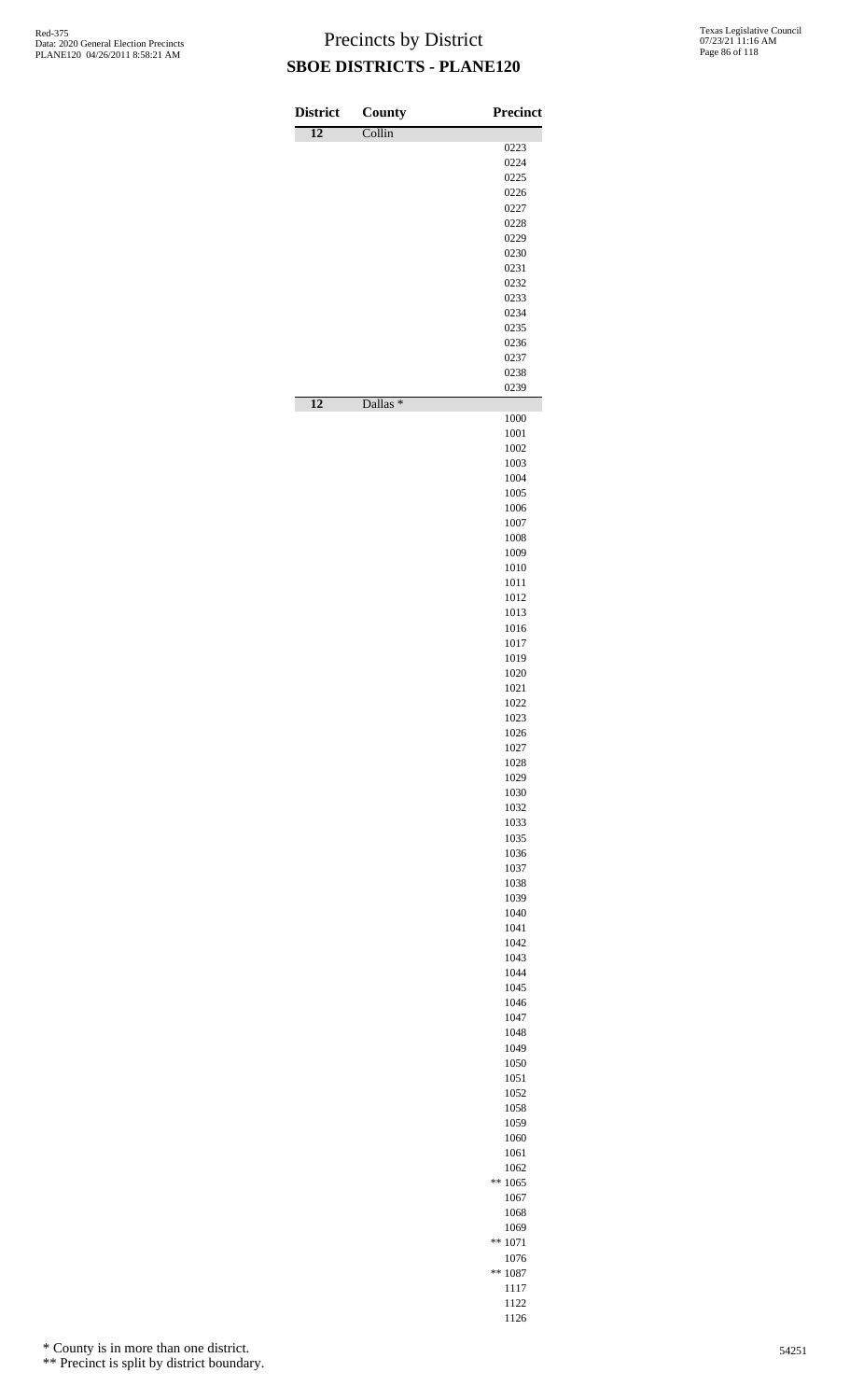| <b>District</b> | County              | <b>Precinct</b> |
|-----------------|---------------------|-----------------|
| $\overline{12}$ | Dallas <sup>*</sup> |                 |
|                 |                     | 1127<br>1128    |
|                 |                     | 1129            |
|                 |                     | 1139            |
|                 |                     | 1300            |
|                 |                     | 1301<br>1302    |
|                 |                     | 1304            |
|                 |                     | 1305            |
|                 |                     | 1308            |
|                 |                     | 1310            |
|                 |                     | 1311<br>1312    |
|                 |                     | 1316            |
|                 |                     | 1500            |
|                 |                     | 1501            |
|                 |                     | 1502            |
|                 |                     | 1503<br>1504    |
|                 |                     | 1700            |
|                 |                     | 1701            |
|                 |                     | 1702            |
|                 |                     | 1703            |
|                 |                     | 1704<br>1705    |
|                 |                     | 1706            |
|                 |                     | 1707            |
|                 |                     | 1708            |
|                 |                     | 1709            |
|                 |                     | 1710<br>1711    |
|                 |                     | 1712            |
|                 |                     | 1713            |
|                 |                     | 1714            |
|                 |                     | 1715            |
|                 |                     | 1716<br>1717    |
|                 |                     | 1718            |
|                 |                     | 1719            |
|                 |                     | 1720            |
|                 |                     | 1721<br>1722    |
|                 |                     | 1723            |
|                 |                     | 1724            |
|                 |                     | 1725            |
|                 |                     | 1726            |
|                 |                     | 1727<br>1728    |
|                 |                     | 1729            |
|                 |                     | 1730            |
|                 |                     | 1731            |
|                 |                     | 2008            |
|                 |                     | 2009<br>2010    |
|                 |                     | 2011            |
|                 |                     | 2012            |
|                 |                     | 2013            |
|                 |                     | 2014            |
|                 |                     | 2016<br>2017    |
|                 |                     | 2018            |
|                 |                     | 2019            |
|                 |                     | 2020            |
|                 |                     | 2021            |
|                 |                     | 2022<br>2023    |
|                 |                     | 2024            |
|                 |                     | 2025            |
|                 |                     | 2026            |
|                 |                     | 2027            |
|                 |                     | 2029            |

\* County is in more than one district.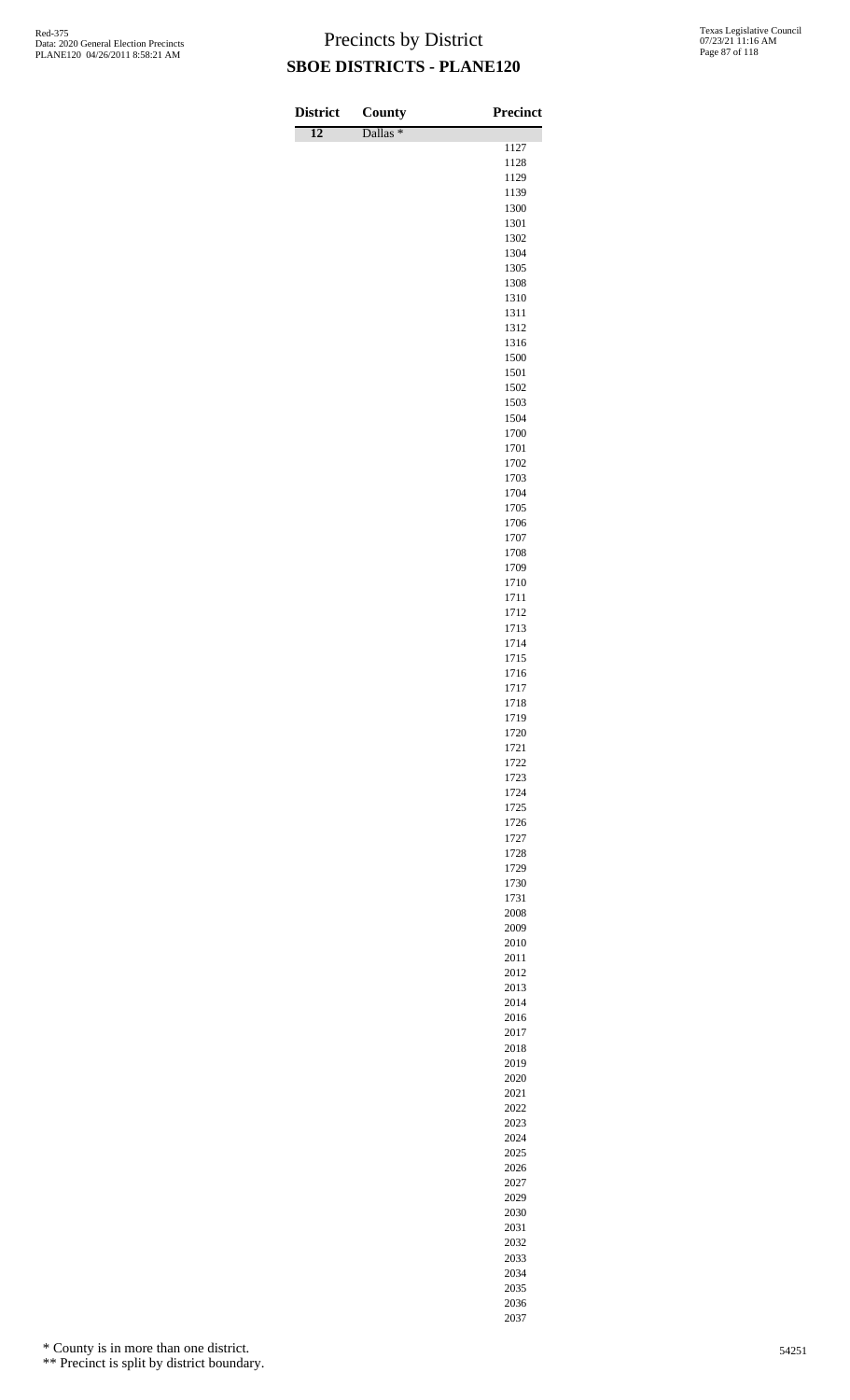| <b>District</b> | County              | <b>Precinct</b> |
|-----------------|---------------------|-----------------|
| $\overline{12}$ | Dallas <sup>*</sup> | 2038            |
|                 |                     | 2039            |
|                 |                     | 2040            |
|                 |                     | 2042            |
|                 |                     | 2043<br>2044    |
|                 |                     | 2045            |
|                 |                     | 2046            |
|                 |                     | 2047            |
|                 |                     | 2049            |
|                 |                     | 2050<br>2051    |
|                 |                     | 2052            |
|                 |                     | 2056            |
|                 |                     | 2057            |
|                 |                     | 2058            |
|                 |                     | 2059<br>2060    |
|                 |                     | 2061            |
|                 |                     | 2062            |
|                 |                     | 2063            |
|                 |                     | 2064            |
|                 |                     | 2065<br>2066    |
|                 |                     | 2067            |
|                 |                     | 2068            |
|                 |                     | 2069            |
|                 |                     | 2070            |
|                 |                     | 2071<br>2072    |
|                 |                     | 2073            |
|                 |                     | 2200            |
|                 |                     | 2201            |
|                 |                     | 2202            |
|                 |                     | 2203<br>2220    |
|                 |                     | 2221            |
|                 |                     | 2222            |
|                 |                     | 2223            |
|                 |                     | 2224<br>2225    |
|                 |                     | 2226            |
|                 |                     | 2500            |
|                 |                     | 2501            |
|                 |                     | 2502            |
|                 |                     | 2503<br>2504    |
|                 |                     | 2505            |
|                 |                     | 2506            |
|                 |                     | 2507            |
|                 |                     | 2508            |
|                 |                     | 2509<br>2510    |
|                 |                     | 2511            |
|                 |                     | 2512            |
|                 |                     | 2513            |
|                 |                     | 2514            |
|                 |                     | 2700<br>2701    |
|                 |                     | 2702            |
|                 |                     | 2703            |
|                 |                     | 2704            |
|                 |                     | 2705            |
|                 |                     | 2706<br>2707    |
|                 |                     | 2708            |
|                 |                     | 2709            |
|                 |                     | 2710            |
|                 |                     | 2711            |
|                 |                     | 2712<br>2713    |
|                 |                     | 2714            |
|                 |                     | 2715            |

\* County is in more than one district.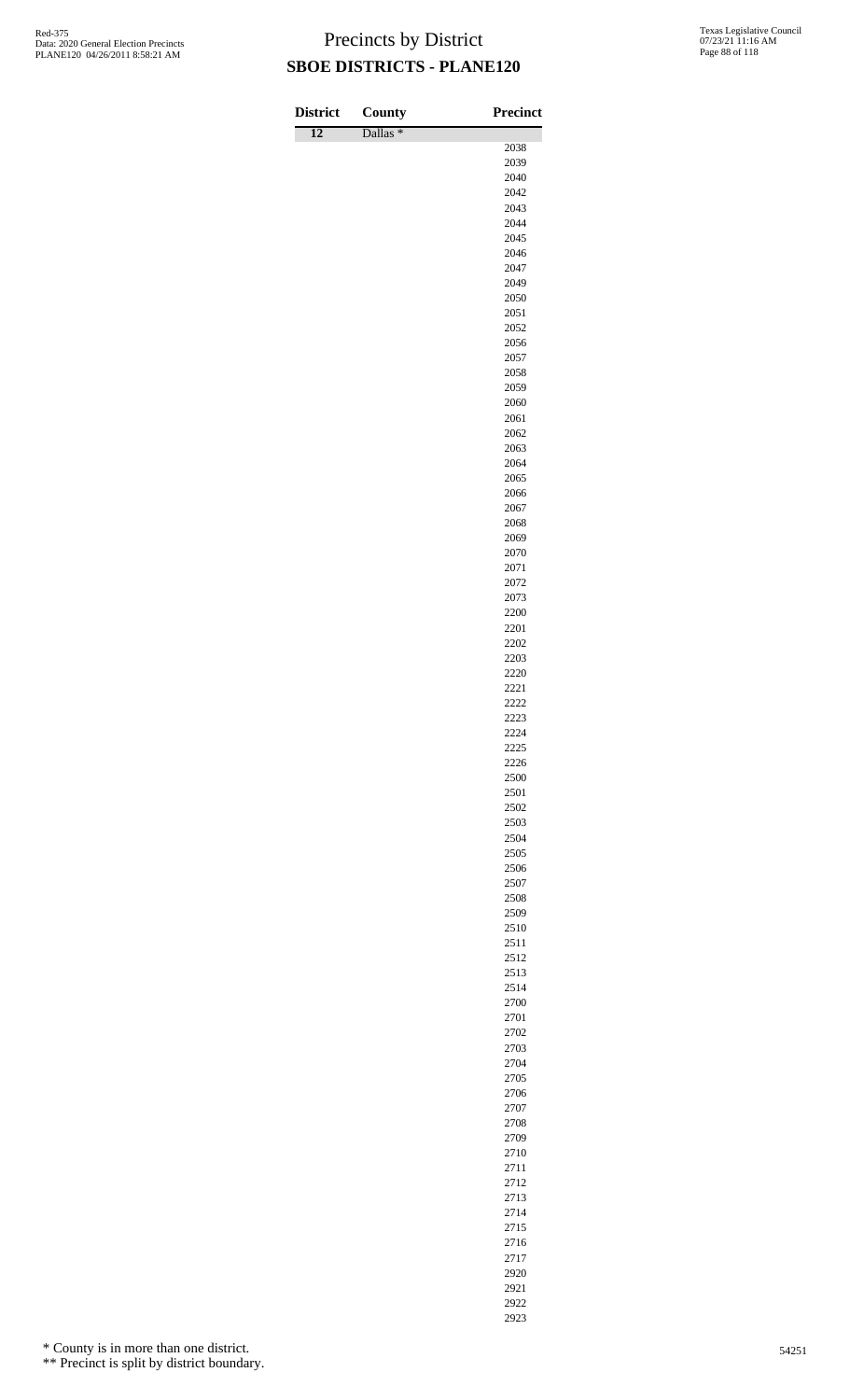| <b>District</b> | County              | <b>Precinct</b> |
|-----------------|---------------------|-----------------|
| $\overline{12}$ | Dallas <sup>*</sup> |                 |
|                 |                     | 2924            |
|                 |                     | 2925<br>2926    |
|                 |                     | 2927            |
|                 |                     | 2928            |
|                 |                     | 2929<br>2940    |
|                 |                     | 2941            |
|                 |                     | 2942            |
|                 |                     | 3000            |
|                 |                     | 3006<br>3007    |
|                 |                     | ** 3008         |
|                 |                     | 3009            |
|                 |                     | 3010<br>3011    |
|                 |                     | 3013            |
|                 |                     | 3014            |
|                 |                     | 3015<br>** 3016 |
|                 |                     | 3031            |
|                 |                     | 3079            |
|                 |                     | 3080            |
|                 |                     | 3081<br>3086    |
|                 |                     | 3090            |
|                 |                     | 3300            |
|                 |                     | 3301<br>3302    |
|                 |                     | 3303            |
|                 |                     | 3304            |
|                 |                     | 3305            |
|                 |                     | 3306<br>3307    |
|                 |                     | 3308            |
|                 |                     | 3309            |
|                 |                     | 3310<br>3311    |
|                 |                     | 3312            |
|                 |                     | 3313            |
|                 |                     | 3314<br>3315    |
|                 |                     | 3316            |
|                 |                     | 3317            |
|                 |                     | 3318<br>3400    |
|                 |                     | 3405            |
|                 |                     | 3406            |
|                 |                     | 3500            |
|                 |                     | 3501<br>3700    |
|                 |                     | 3701            |
|                 |                     | 3702            |
|                 |                     | 3703<br>3920    |
|                 |                     | 3921            |
|                 |                     | 3922            |
|                 |                     | 4007<br>** 4009 |
|                 |                     | 4013            |
|                 |                     | 4014            |
|                 |                     | 4017<br>4018    |
|                 |                     | 4092            |
|                 |                     | ** 4097         |
|                 |                     | 4099            |
| $\overline{13}$ | Dallas <sup>*</sup> | 4125            |
|                 |                     | 1014            |
|                 |                     | 1015            |
|                 |                     | 1018<br>1054    |
|                 |                     | 1055            |
|                 |                     | 1056            |
|                 |                     | 1057<br>1063    |
|                 |                     | 1064            |
|                 |                     | $** 1065$       |
|                 |                     | 1070            |

\* County is in more than one district.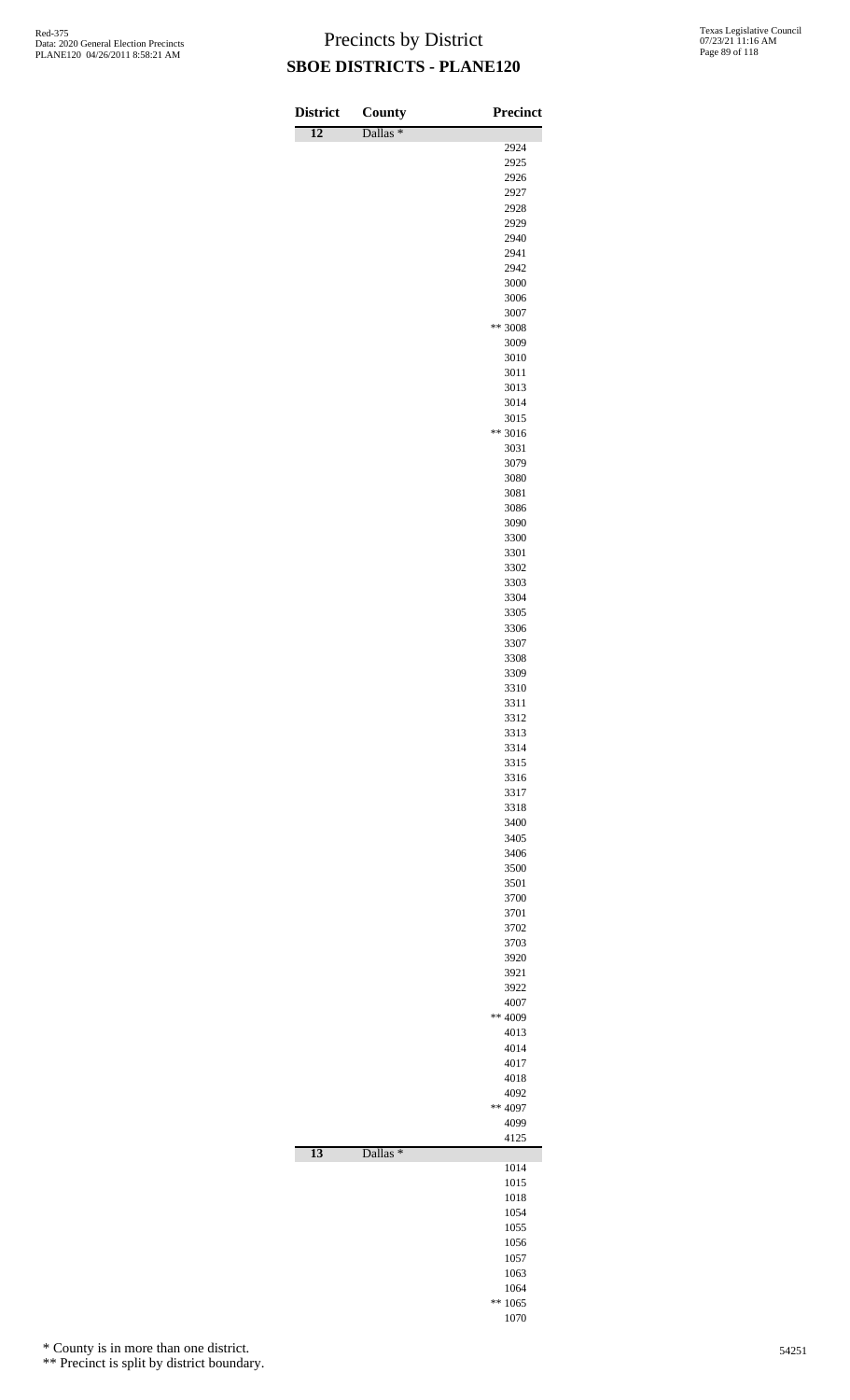| <b>District</b> | County              | <b>Precinct</b>   |
|-----------------|---------------------|-------------------|
| $\overline{13}$ | Dallas <sup>*</sup> | $** 1071$         |
|                 |                     | 1073              |
|                 |                     | 1074              |
|                 |                     | 1075<br>1077      |
|                 |                     | 1078              |
|                 |                     | 1079              |
|                 |                     | 1080              |
|                 |                     | 1081<br>1082      |
|                 |                     | 1083              |
|                 |                     | 1084              |
|                 |                     | 1085              |
|                 |                     | 1086<br>$** 1087$ |
|                 |                     | 1088              |
|                 |                     | 1089              |
|                 |                     | 1090              |
|                 |                     | 1091<br>1092      |
|                 |                     | 1093              |
|                 |                     | 1094              |
|                 |                     | 1095              |
|                 |                     | 1096<br>1097      |
|                 |                     | 1098              |
|                 |                     | 1099              |
|                 |                     | 1100              |
|                 |                     | 1101<br>1102      |
|                 |                     | 1103              |
|                 |                     | 1104              |
|                 |                     | 1105              |
|                 |                     | 1106<br>1107      |
|                 |                     | 1108              |
|                 |                     | 1109              |
|                 |                     | 1110              |
|                 |                     | 1111<br>1112      |
|                 |                     | 1113              |
|                 |                     | 1114              |
|                 |                     | 1115              |
|                 |                     | 1116<br>1118      |
|                 |                     | 1119              |
|                 |                     | 1120              |
|                 |                     | 1121              |
|                 |                     | 1124<br>1125      |
|                 |                     | 1130              |
|                 |                     | 1131              |
|                 |                     | 1132              |
|                 |                     | 1133<br>1134      |
|                 |                     | 1135              |
|                 |                     | 1136              |
|                 |                     | 1137              |
|                 |                     | 1138<br>1140      |
|                 |                     | 1141              |
|                 |                     | 1303              |
|                 |                     | 1307              |
|                 |                     | 1309<br>1313      |
|                 |                     | 1314              |
|                 |                     | 1315              |
|                 |                     | 1317              |
|                 |                     | 2000<br>2076      |
|                 |                     | 2309              |
|                 |                     | 3001              |
|                 |                     | 3002              |
|                 |                     | 3003              |
|                 |                     | 3004<br>3005      |
|                 |                     |                   |

\*\* 3008 \*\* 3016

\* County is in more than one district.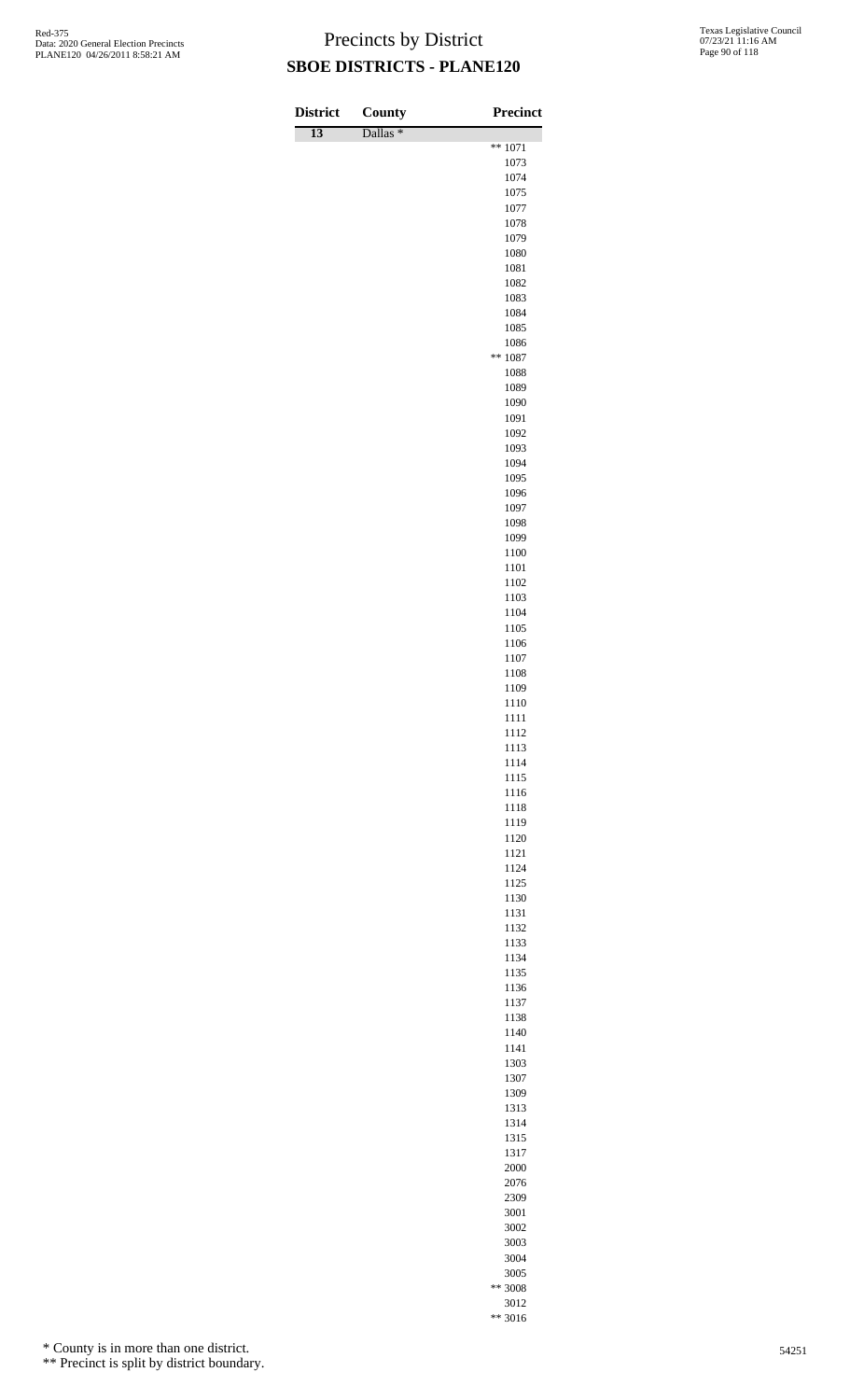| <b>District</b> | County              | Precinct     |
|-----------------|---------------------|--------------|
| $\overline{13}$ | Dallas <sup>*</sup> |              |
|                 |                     | 3017         |
|                 |                     | 3018         |
|                 |                     | 3019<br>3020 |
|                 |                     | 3021         |
|                 |                     | 3022         |
|                 |                     | 3023         |
|                 |                     | 3024<br>3025 |
|                 |                     | 3026         |
|                 |                     | 3027         |
|                 |                     | 3028         |
|                 |                     | 3029         |
|                 |                     | 3030<br>3032 |
|                 |                     | 3033         |
|                 |                     | 3034         |
|                 |                     | 3035         |
|                 |                     | 3036<br>3037 |
|                 |                     | 3038         |
|                 |                     | 3039         |
|                 |                     | 3040         |
|                 |                     | 3041         |
|                 |                     | 3042<br>3043 |
|                 |                     | 3044         |
|                 |                     | 3045         |
|                 |                     | 3046         |
|                 |                     | 3047         |
|                 |                     | 3048<br>3049 |
|                 |                     | 3050         |
|                 |                     | 3051         |
|                 |                     | 3052         |
|                 |                     | 3053<br>3054 |
|                 |                     | 3055         |
|                 |                     | 3056         |
|                 |                     | 3057         |
|                 |                     | 3058<br>3059 |
|                 |                     | 3060         |
|                 |                     | 3061         |
|                 |                     | 3062         |
|                 |                     | 3063         |
|                 |                     | 3064<br>3065 |
|                 |                     | 3066         |
|                 |                     | 3067         |
|                 |                     | 3068         |
|                 |                     | 3069<br>3070 |
|                 |                     | 3071         |
|                 |                     | 3072         |
|                 |                     | 3073         |
|                 |                     | 3074         |
|                 |                     | 3075<br>3076 |
|                 |                     | 3077         |
|                 |                     | 3078         |
|                 |                     | 3082         |
|                 |                     | 3083         |
|                 |                     | 3084<br>3087 |
|                 |                     | 3088         |
|                 |                     | 3089         |
|                 |                     | 3091         |
|                 |                     | 3092         |
|                 |                     | 3093<br>3094 |
|                 |                     | 3095         |
|                 |                     | 3096         |
|                 |                     | 3097         |

\* County is in more than one district.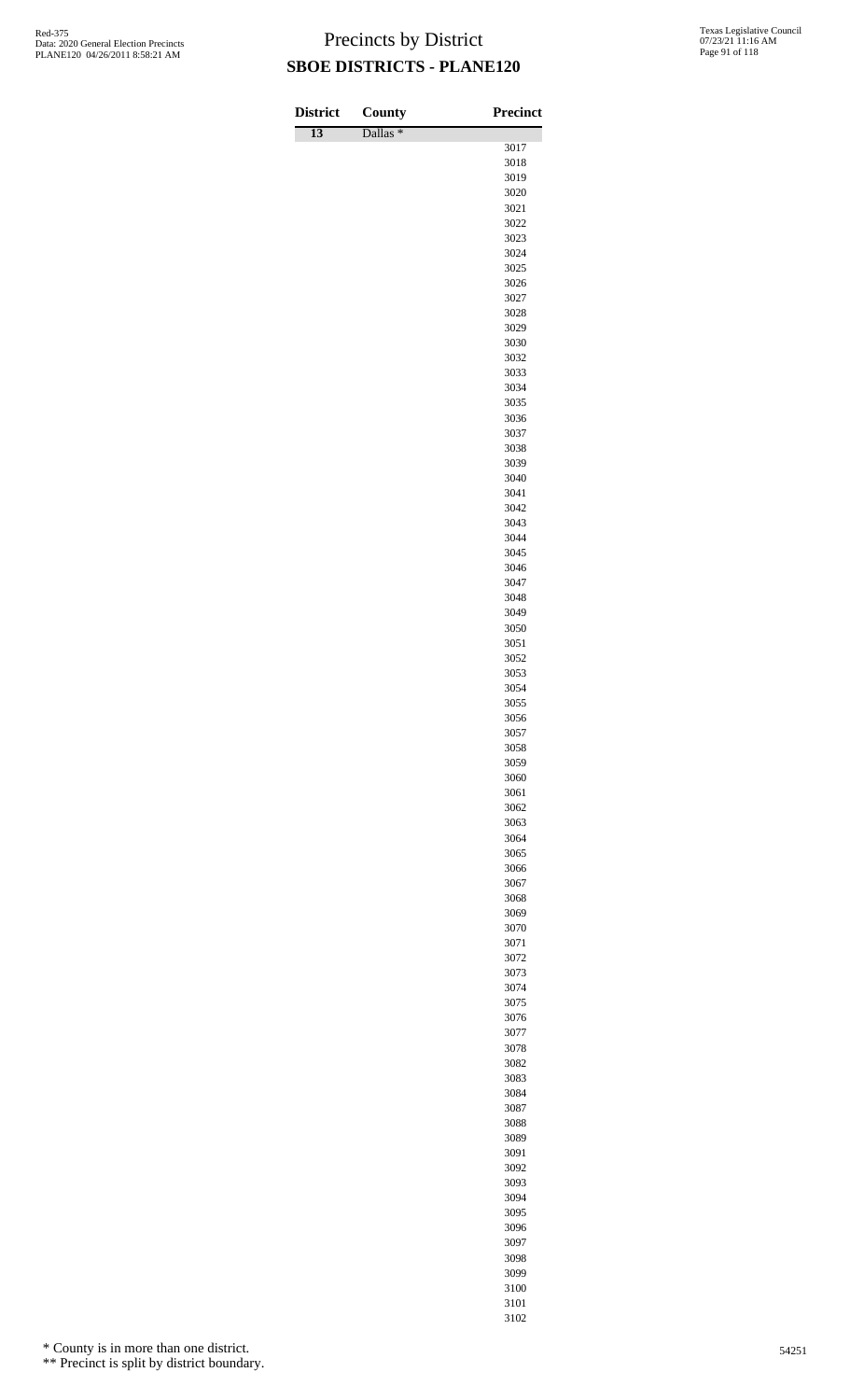| <b>District</b> | County              | <b>Precinct</b> |
|-----------------|---------------------|-----------------|
| $\overline{13}$ | Dallas <sup>*</sup> | 3103            |
|                 |                     | 3104            |
|                 |                     | 3105            |
|                 |                     | 3106<br>3107    |
|                 |                     | 3108            |
|                 |                     | 3109            |
|                 |                     | 3110            |
|                 |                     | 3111            |
|                 |                     | 3112<br>3113    |
|                 |                     | 3114            |
|                 |                     | 3200            |
|                 |                     | 3201            |
|                 |                     | 3202<br>3203    |
|                 |                     | 3204            |
|                 |                     | 3205            |
|                 |                     | 3206            |
|                 |                     | 3207            |
|                 |                     | 3208<br>3209    |
|                 |                     | 3210            |
|                 |                     | 3211            |
|                 |                     | 3401            |
|                 |                     | 3402<br>3404    |
|                 |                     | 3407            |
|                 |                     | 3408            |
|                 |                     | 3409            |
|                 |                     | 3410<br>3411    |
|                 |                     | 3600            |
|                 |                     | 3601            |
|                 |                     | 3602            |
|                 |                     | 3603<br>3604    |
|                 |                     | 3605            |
|                 |                     | 3606            |
|                 |                     | 3607            |
|                 |                     | 3608<br>3609    |
|                 |                     | 3610            |
|                 |                     | 3611            |
|                 |                     | 3612            |
|                 |                     | 3613<br>3614    |
|                 |                     | 3615            |
|                 |                     | 3616            |
|                 |                     | 3617            |
|                 |                     | 3618<br>3619    |
|                 |                     | 3620            |
|                 |                     | 3621            |
|                 |                     | 3800            |
|                 |                     | 3801            |
|                 |                     | 3802<br>3803    |
|                 |                     | 3805            |
|                 |                     | 3806            |
|                 |                     | 3807            |
|                 |                     | 3808<br>3809    |
|                 |                     | 3900            |
|                 |                     | 3940            |
|                 |                     | 3950            |
|                 |                     | 4000            |
|                 |                     | 4001<br>4002    |
|                 |                     | ** 4003         |
|                 |                     | 4004            |
|                 |                     | ** 4006         |
|                 |                     | 4008            |

\* County is in more than one district.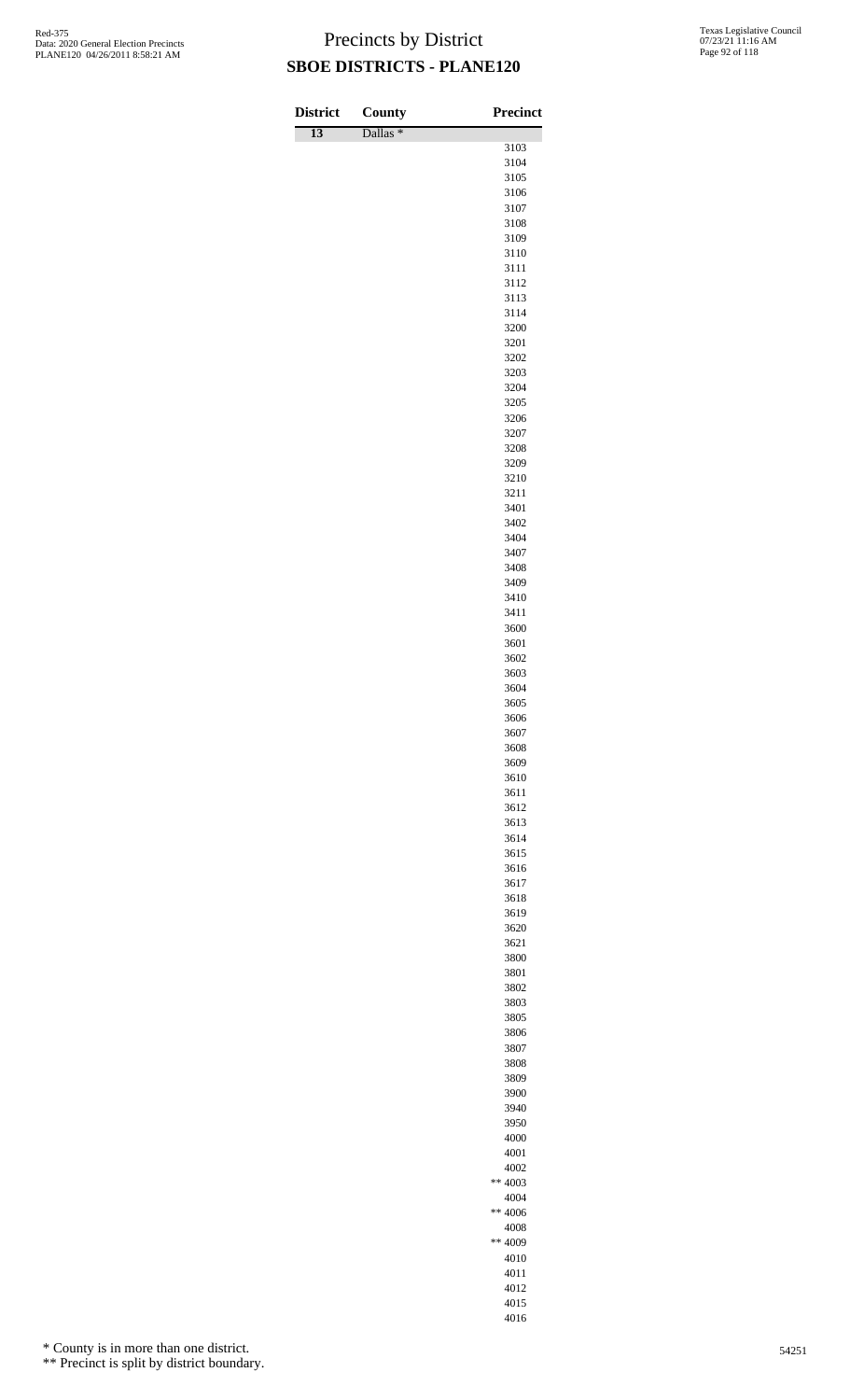| <b>District</b> | <b>County</b>       | Precinct     |
|-----------------|---------------------|--------------|
| $\overline{13}$ | Dallas <sup>*</sup> | 4019         |
|                 |                     | 4020         |
|                 |                     | 4021         |
|                 |                     | 4022         |
|                 |                     | 4023         |
|                 |                     | 4024<br>4025 |
|                 |                     | 4026         |
|                 |                     | 4027         |
|                 |                     | 4028         |
|                 |                     | 4029         |
|                 |                     | 4030         |
|                 |                     | 4031<br>4032 |
|                 |                     | 4033         |
|                 |                     | 4035         |
|                 |                     | 4036         |
|                 |                     | 4037         |
|                 |                     | 4038         |
|                 |                     | 4039         |
|                 |                     | 4040<br>4041 |
|                 |                     | 4043         |
|                 |                     | 4044         |
|                 |                     | 4046         |
|                 |                     | 4047         |
|                 |                     | 4048         |
|                 |                     | 4049         |
|                 |                     | 4050<br>4051 |
|                 |                     | 4052         |
|                 |                     | 4053         |
|                 |                     | 4054         |
|                 |                     | 4055         |
|                 |                     | 4056         |
|                 |                     | 4057<br>4058 |
|                 |                     | 4059         |
|                 |                     | 4060         |
|                 |                     | 4061         |
|                 |                     | 4062         |
|                 |                     | 4063         |
|                 |                     | 4065<br>4066 |
|                 |                     | 4067         |
|                 |                     | 4068         |
|                 |                     | 4069         |
|                 |                     | 4070         |
|                 |                     | 4071         |
|                 |                     | 4072<br>4073 |
|                 |                     | 4074         |
|                 |                     | 4075         |
|                 |                     | 4076         |
|                 |                     | 4077         |
|                 |                     | 4078         |
|                 |                     | 4079<br>4080 |
|                 |                     | 4081         |
|                 |                     | 4082         |
|                 |                     | 4083         |
|                 |                     | 4084         |
|                 |                     | 4085         |
|                 |                     | 4086         |
|                 |                     | 4087<br>4088 |
|                 |                     | 4090         |
|                 |                     | 4091         |
|                 |                     | 4093         |
|                 |                     | $** 4097$    |
|                 |                     | 4098         |
|                 |                     | 4100         |
|                 |                     | 4101<br>4102 |
|                 |                     | 4103         |
|                 |                     | 4104         |

 

\* County is in more than one district.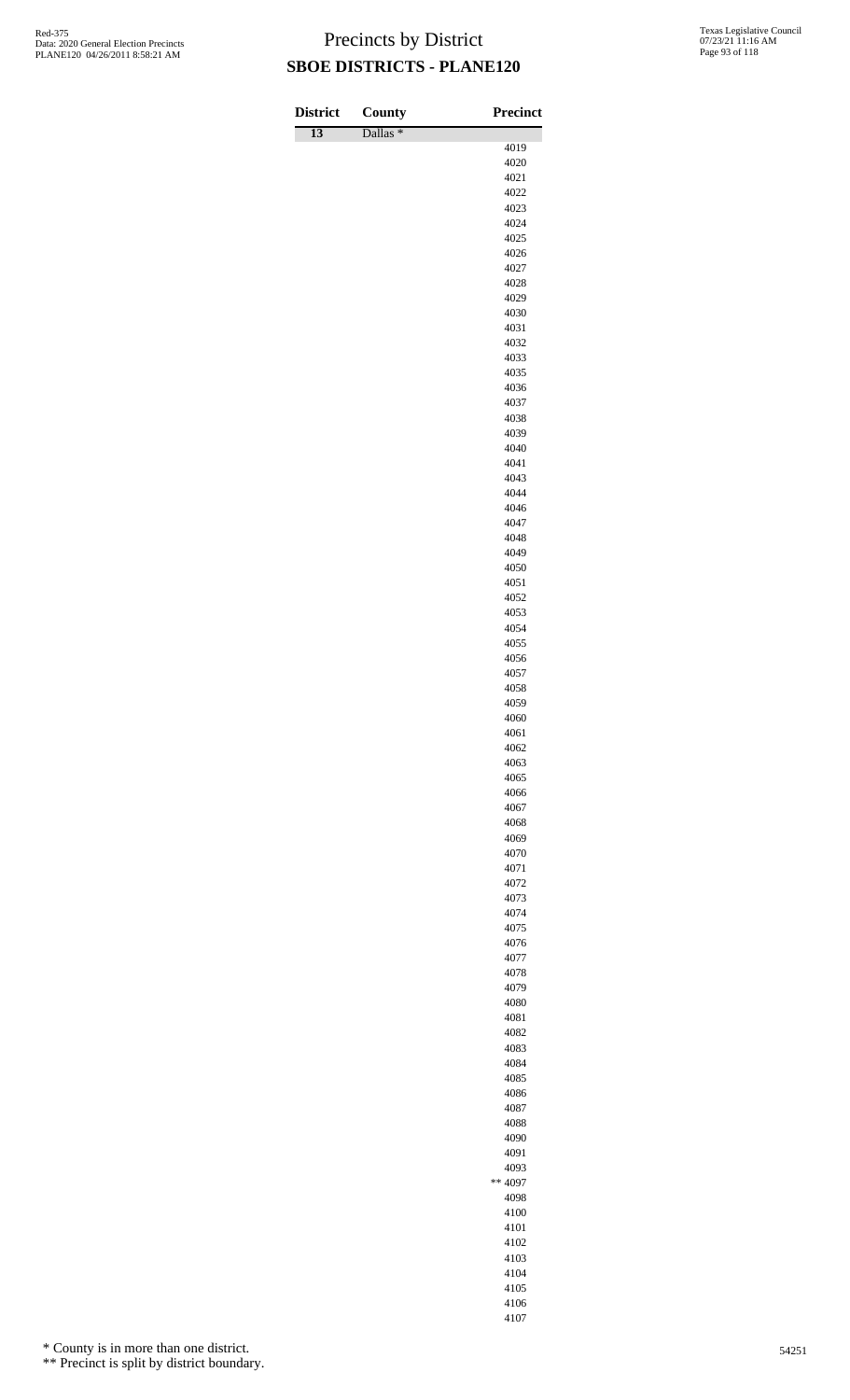| <b>District</b> | County              | <b>Precinct</b> |
|-----------------|---------------------|-----------------|
| $\overline{13}$ | Dallas <sup>*</sup> | 4108            |
|                 |                     | 4109            |
|                 |                     | 4110<br>4111    |
|                 |                     | 4112            |
|                 |                     | 4113            |
|                 |                     | 4114            |
|                 |                     | 4115<br>4116    |
|                 |                     | 4117            |
|                 |                     | 4118            |
|                 |                     | 4119<br>4120    |
|                 |                     | 4122            |
|                 |                     | 4123            |
|                 |                     | 4124            |
|                 |                     | 4300<br>4500    |
|                 |                     | 4501            |
|                 |                     | 4502            |
|                 |                     | 4503<br>4504    |
|                 |                     | 4505            |
|                 |                     | 4506            |
|                 |                     | 4507            |
|                 |                     | 4508<br>4509    |
|                 |                     | 4510            |
|                 |                     | 4511            |
|                 |                     | 4512            |
|                 |                     | 4513<br>4514    |
|                 |                     | 4515            |
|                 |                     | 4516            |
|                 |                     | 4517            |
|                 |                     | 4518<br>4519    |
|                 |                     | 4520            |
|                 |                     | 4521            |
|                 |                     | 4522<br>4523    |
|                 |                     | 4525            |
|                 |                     | 4527            |
|                 |                     | 4528            |
|                 |                     | 4529<br>4530    |
|                 |                     | 4531            |
|                 |                     | 4532            |
|                 |                     | 4533            |
|                 |                     | 4534<br>4535    |
|                 |                     | 4536            |
|                 |                     | 4537            |
|                 |                     | 4538<br>4539    |
|                 |                     | 4540            |
|                 |                     | 4541            |
|                 |                     | 4542            |
|                 |                     | 4600<br>4601    |
|                 |                     | 4602            |
|                 |                     | 4603            |
|                 |                     | 4604<br>4605    |
|                 |                     | 4606            |
|                 |                     | 4607            |
|                 |                     | 4608            |
|                 |                     | 4609<br>4610    |
|                 |                     | 4611            |
|                 |                     | 4612            |
|                 |                     | 4613            |

\* County is in more than one district.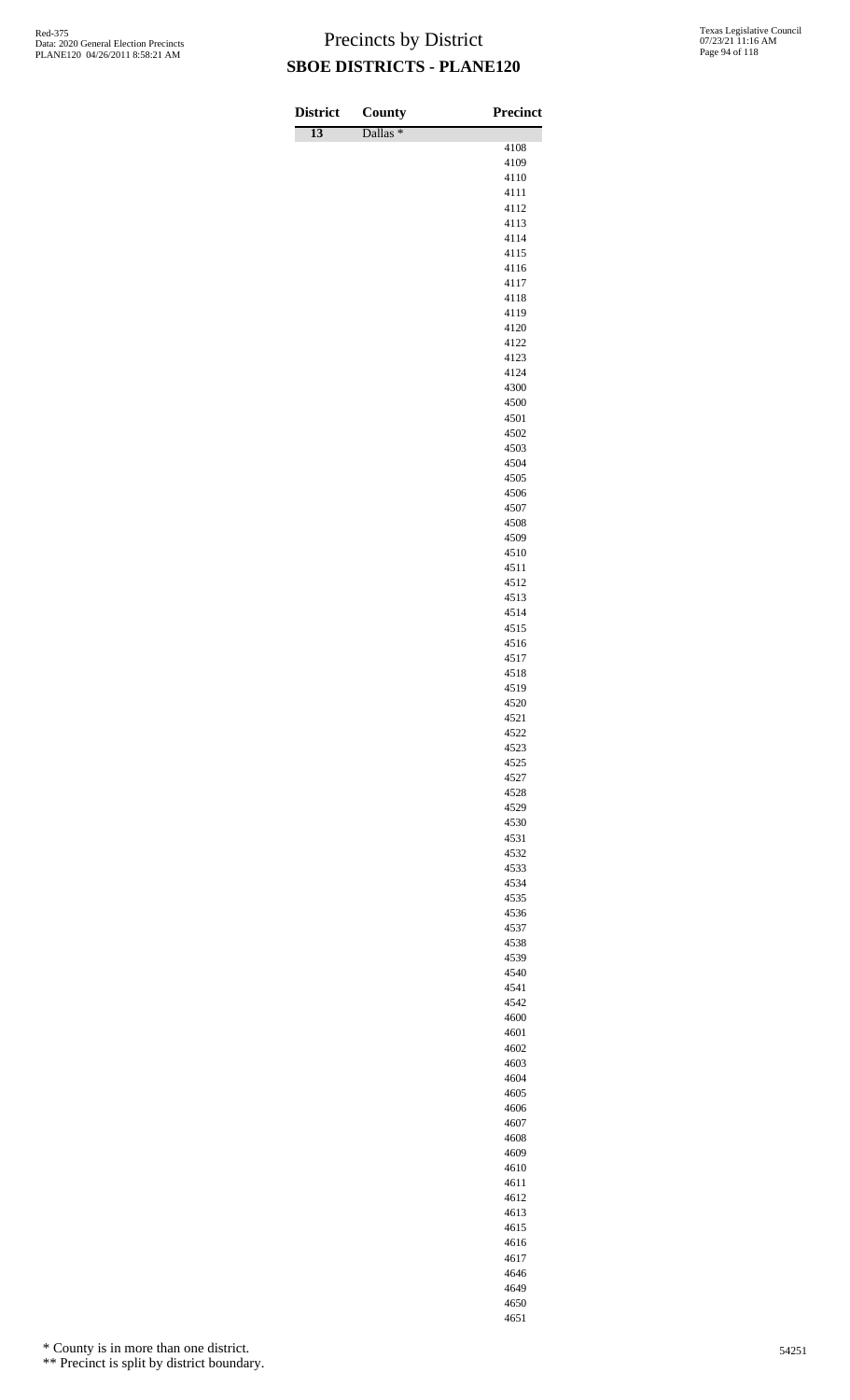| <b>District</b> | County<br>Dallas <sup>*</sup> | Precinct     |
|-----------------|-------------------------------|--------------|
| $\overline{13}$ |                               | 4652         |
|                 |                               | 4653         |
|                 |                               | 4654<br>4655 |
|                 |                               | 4656         |
|                 |                               | 4657         |
|                 |                               | 4662         |
| $\overline{13}$ | Tarrant*                      | 4663         |
|                 |                               | 1001         |
|                 |                               | 1005<br>1008 |
|                 |                               | 1010         |
|                 |                               | 1011         |
|                 |                               | 1012<br>1013 |
|                 |                               | 1015         |
|                 |                               | 1019         |
|                 |                               | 1025<br>1056 |
|                 |                               | 1059         |
|                 |                               | 1061         |
|                 |                               | 1066<br>1074 |
|                 |                               | 1075         |
|                 |                               | 1076         |
|                 |                               | 1078         |
|                 |                               | 1079<br>1080 |
|                 |                               | 1083         |
|                 |                               | 1084         |
|                 |                               | 1088<br>1089 |
|                 |                               | 1090         |
|                 |                               | 1094         |
|                 |                               | 1098<br>1099 |
|                 |                               | 1104         |
|                 |                               | 1106         |
|                 |                               | 1120<br>1126 |
|                 |                               | 1127         |
|                 |                               | 1132         |
|                 |                               | 1146<br>1149 |
|                 |                               | 1150         |
|                 |                               | 1151         |
|                 |                               | 1153<br>1154 |
|                 |                               | 1170         |
|                 |                               | 1188         |
|                 |                               | 1198<br>1199 |
|                 |                               | 1211         |
|                 |                               | 1227         |
|                 |                               | 1236<br>1244 |
|                 |                               | 1270         |
|                 |                               | 1277         |
|                 |                               | 1278<br>1279 |
|                 |                               | 1291         |
|                 |                               | 1293         |
|                 |                               | 1295<br>1297 |
|                 |                               | 1301         |
|                 |                               | 1311         |
|                 |                               | 1346<br>1351 |
|                 |                               | 1376         |
|                 |                               | 1407<br>1412 |
|                 |                               | 1414         |
|                 |                               | 1415         |
|                 |                               | 1427         |
|                 |                               | 1430<br>1439 |

 

\* County is in more than one district.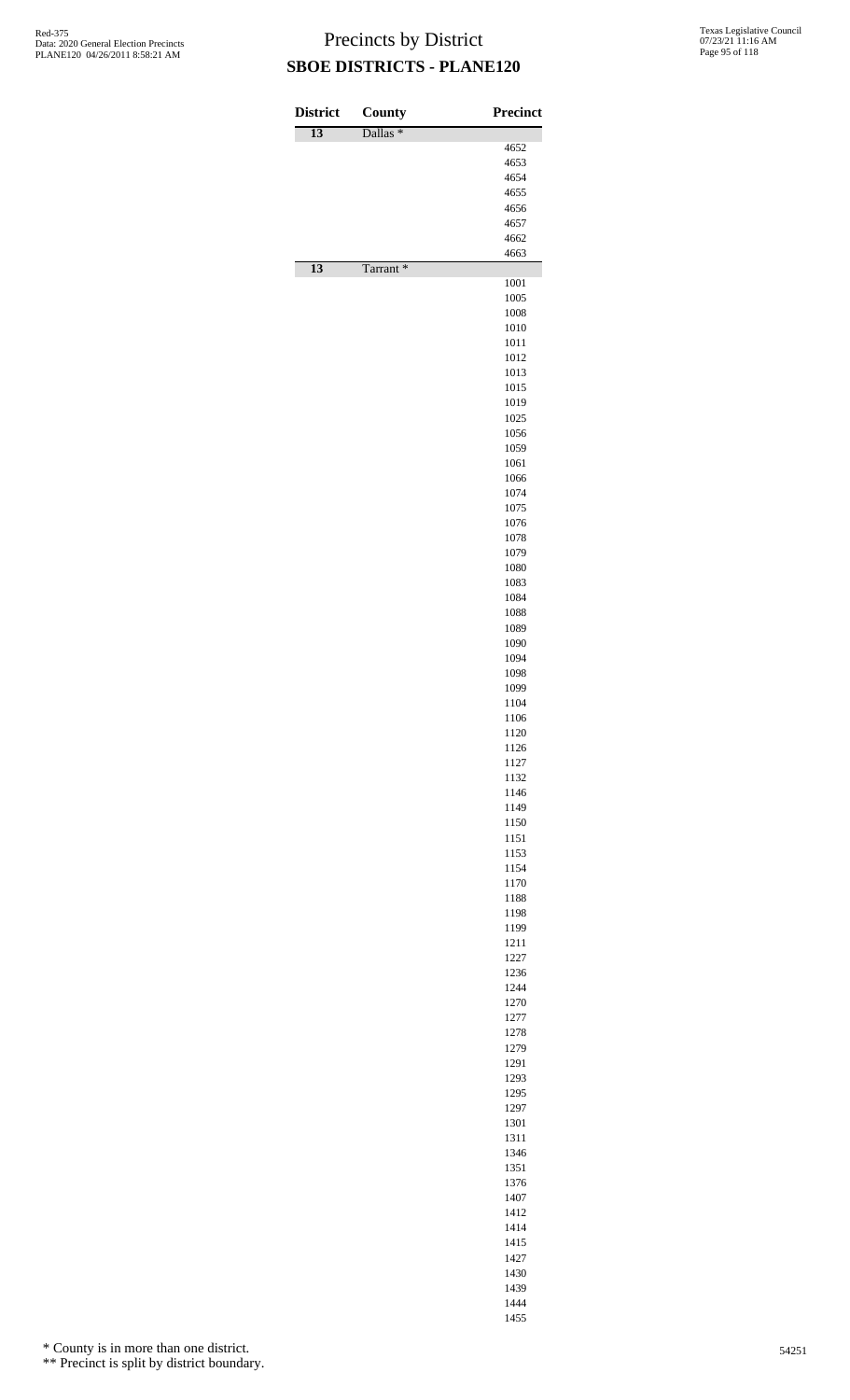| <b>District</b> | <b>County</b> | <b>Precinct</b> |
|-----------------|---------------|-----------------|
| $\overline{13}$ | Tarrant*      |                 |
|                 |               | 1460<br>1472    |
|                 |               | 1473            |
|                 |               | 1476            |
|                 |               | 1477            |
|                 |               | 1479<br>1481    |
|                 |               | 1482            |
|                 |               | 1489            |
|                 |               | 1491            |
|                 |               | 1514<br>1515    |
|                 |               | 1518            |
|                 |               | 1543            |
|                 |               | 1544            |
|                 |               | 1549<br>1550    |
|                 |               | 1555            |
|                 |               | 1559            |
|                 |               | 1576            |
|                 |               | 1577<br>1578    |
|                 |               | 1597            |
|                 |               | 1605            |
|                 |               | 1610            |
|                 |               | 1617<br>1619    |
|                 |               | 1621            |
|                 |               | 1622            |
|                 |               | 1623            |
|                 |               | 1625<br>1628    |
|                 |               | 1651            |
|                 |               | 1652            |
|                 |               | 1672            |
|                 |               | 1674<br>1676    |
|                 |               | 1677            |
|                 |               | 1678            |
|                 |               | 1679            |
|                 |               | 1684<br>1714    |
|                 |               | 2002            |
|                 |               | 2003            |
|                 |               | 2026            |
|                 |               | 2027<br>2030    |
|                 |               | 2031            |
|                 |               | 2052            |
|                 |               | 2058            |
|                 |               | 2100<br>2112    |
|                 |               | 2134            |
|                 |               | 2143            |
|                 |               | 2145            |
|                 |               | 2147<br>2148    |
|                 |               | 2161            |
|                 |               | 2168            |
|                 |               | 2169            |
|                 |               | 2171<br>2180    |
|                 |               | 2181            |
|                 |               | 2190            |
|                 |               | 2205            |
|                 |               | 2210<br>2217    |
|                 |               | 2225            |
|                 |               | 2226            |
|                 |               | 2235            |
|                 |               | 2263<br>2267    |
|                 |               |                 |

\* County is in more than one district.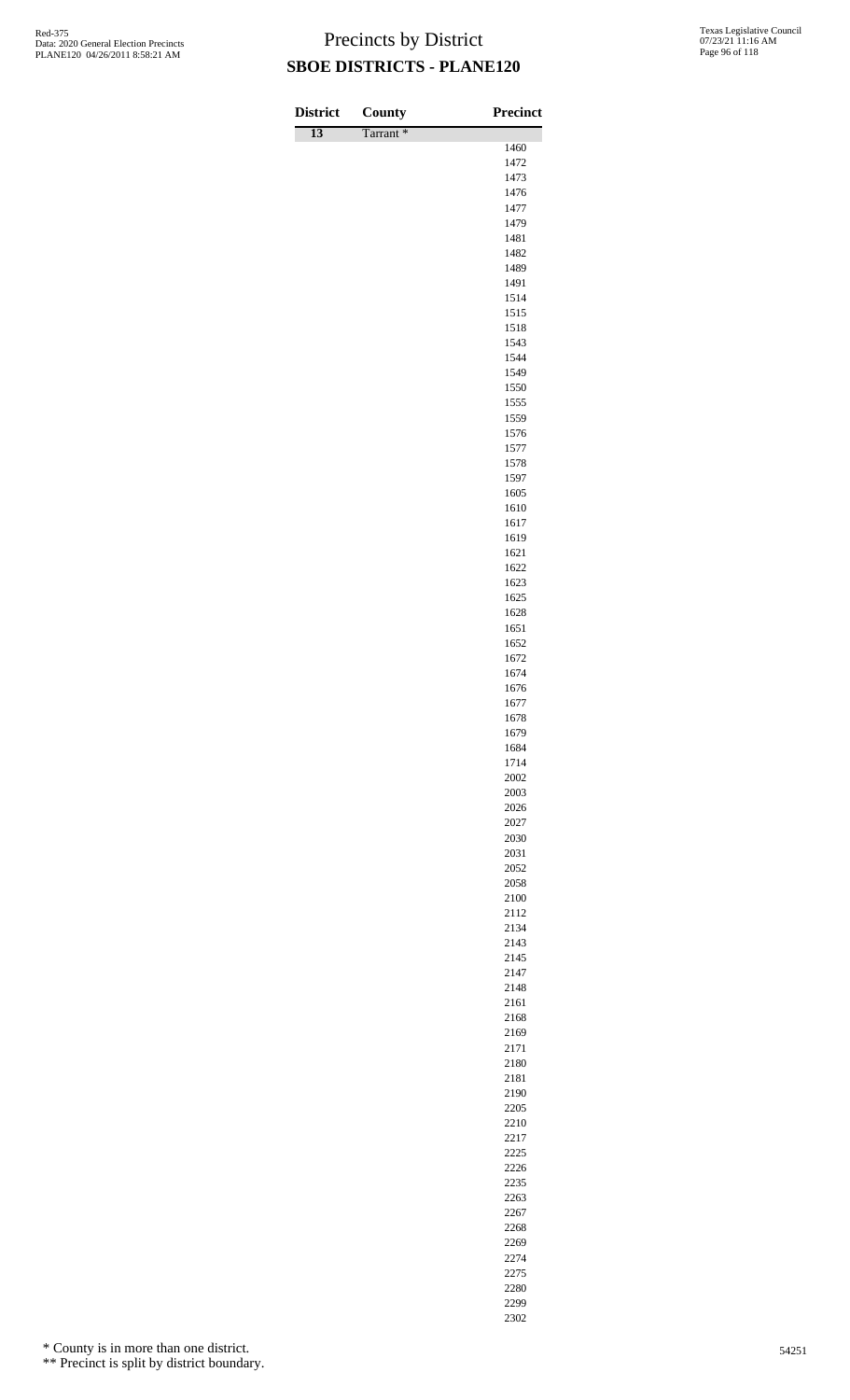| <b>District</b> | County               | <b>Precinct</b> |
|-----------------|----------------------|-----------------|
| $\overline{13}$ | Tarrant <sup>*</sup> |                 |
|                 |                      | 2303<br>2309    |
|                 |                      | 2318            |
|                 |                      | 2320            |
|                 |                      | 2341            |
|                 |                      | 2349            |
|                 |                      | 2353<br>2354    |
|                 |                      | 2356            |
|                 |                      | 2379            |
|                 |                      | 2381            |
|                 |                      | 2383            |
|                 |                      | 2393<br>2401    |
|                 |                      | 2402            |
|                 |                      | 2403            |
|                 |                      | 2405            |
|                 |                      | 2411            |
|                 |                      | 2413<br>2419    |
|                 |                      | 2428            |
|                 |                      | 2438            |
|                 |                      | 2448            |
|                 |                      | 2449            |
|                 |                      | 2450<br>2451    |
|                 |                      | 2453            |
|                 |                      | 2461            |
|                 |                      | 2462            |
|                 |                      | 2466            |
|                 |                      | 2484<br>2488    |
|                 |                      | 2513            |
|                 |                      | 2519            |
|                 |                      | 2523            |
|                 |                      | 2525<br>2541    |
|                 |                      | 2553            |
|                 |                      | 2569            |
|                 |                      | 2581            |
|                 |                      | 2606            |
|                 |                      | 2609<br>2613    |
|                 |                      | 2635            |
|                 |                      | 2655            |
|                 |                      | 2656            |
|                 |                      | 2657            |
|                 |                      | 2658            |
|                 |                      | 2659<br>2660    |
|                 |                      | 2670            |
|                 |                      | 2673            |
|                 |                      | 2675            |
|                 |                      | 2680            |
|                 |                      | 2726<br>3406    |
|                 |                      | 4006            |
|                 |                      | 4017            |
|                 |                      | 4048            |
|                 |                      | 4050            |
|                 |                      | 4051<br>4057    |
|                 |                      | 4060            |
|                 |                      | 4067            |
|                 |                      | 4068            |
|                 |                      | 4073            |
|                 |                      | 4077<br>4087    |
|                 |                      | 4092            |
|                 |                      | 4093            |
|                 |                      | 4096            |
|                 |                      | 4097            |

\* County is in more than one district.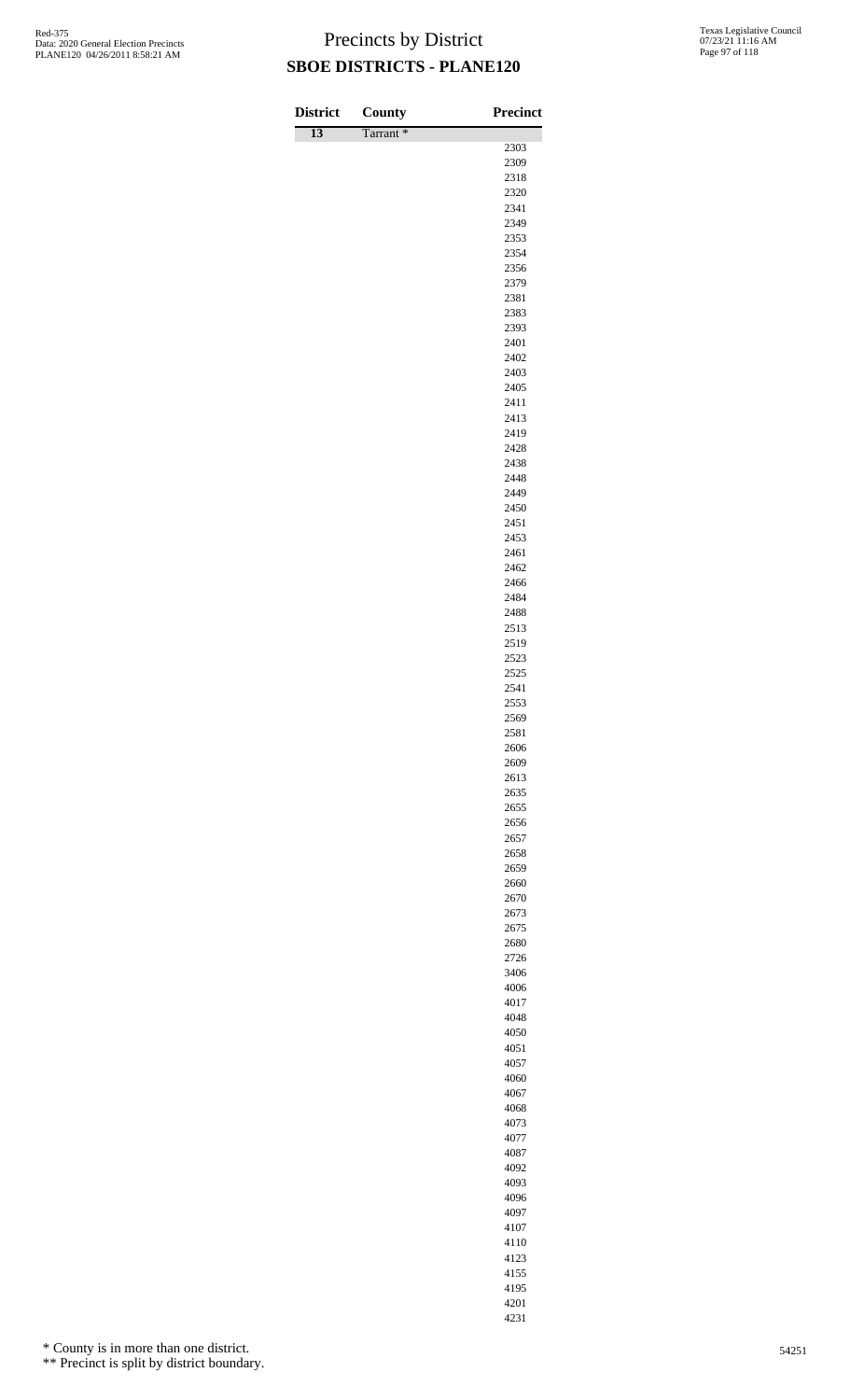| <b>District</b> | <b>County</b>        | <b>Precinct</b> |
|-----------------|----------------------|-----------------|
| $\overline{13}$ | Tarrant <sup>*</sup> |                 |
|                 |                      | 4233            |
|                 |                      | 4253<br>4288    |
|                 |                      | 4312            |
|                 |                      | 4362            |
|                 |                      | 4370            |
|                 |                      | 4432            |
|                 |                      | 4458<br>4475    |
|                 |                      | 4478            |
|                 |                      | 4492            |
|                 |                      | 4493            |
|                 |                      | 4494            |
|                 |                      | 4495<br>4563    |
|                 |                      | 4572            |
|                 |                      | 4587            |
|                 |                      | 4615            |
|                 |                      | 4632            |
|                 |                      | 4634<br>4640    |
|                 |                      | 4683            |
|                 |                      | 4685            |
|                 |                      | 4686            |
| 14              | <b>Bosque</b>        |                 |
|                 |                      | 0001<br>0002    |
|                 |                      | 0003            |
|                 |                      | 0004            |
|                 |                      | 0005            |
|                 |                      | 0006            |
|                 |                      | 0007            |
|                 |                      | 0008            |
|                 |                      | 0009<br>0010    |
|                 |                      | 0011            |
| $\overline{14}$ | <b>Brown</b>         |                 |
|                 |                      | 0101            |
|                 |                      | 0105<br>0109    |
|                 |                      | 0113            |
|                 |                      | 0202            |
|                 |                      | 0204            |
|                 |                      | 0212            |
|                 |                      | 0214<br>0215    |
|                 |                      | 0303            |
|                 |                      | 0306            |
|                 |                      | 0307            |
|                 |                      | 0308            |
|                 |                      | 0316<br>0318    |
|                 |                      | 0410            |
|                 |                      | 0411            |
|                 |                      | 0417            |
| 14              | Comanche             | 0001            |
|                 |                      | 0002            |
|                 |                      | 0004            |
|                 |                      | 0005            |
|                 |                      | 0006            |
|                 |                      | 0007            |
|                 |                      | 0009<br>0010    |
|                 |                      | 0011            |
|                 |                      | 0012            |
|                 |                      | 0013            |
|                 |                      | 0014            |
|                 |                      | 0015<br>0016    |
| 14              | Coryell              |                 |
|                 |                      | 0101            |
|                 |                      | 0102            |
|                 |                      | 0103<br>0104    |
|                 |                      | 0205            |
|                 |                      | 0206            |
|                 |                      | 0207            |
|                 |                      | 0308            |

\* County is in more than one district.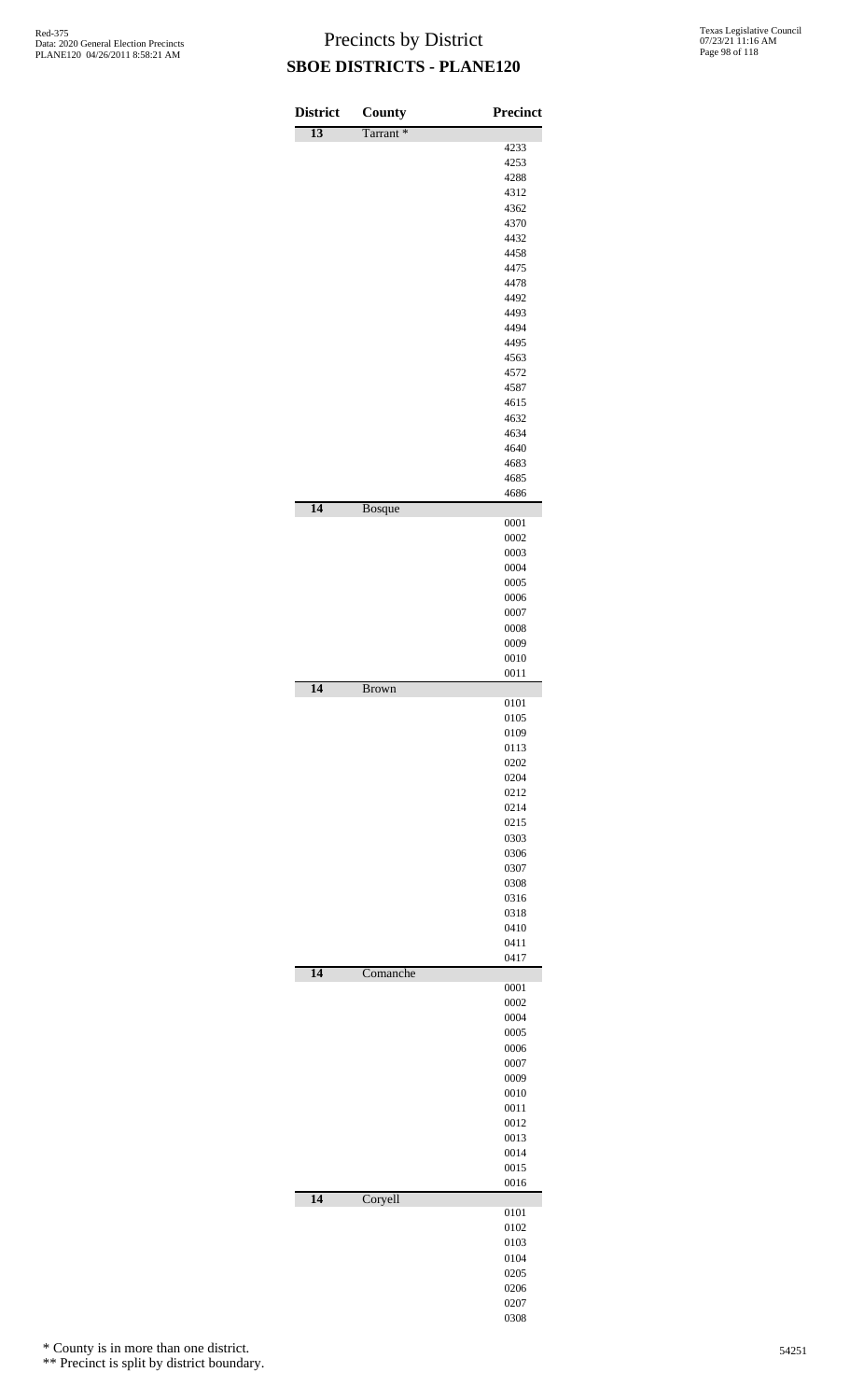| <b>District</b> | County  | <b>Precinct</b> |
|-----------------|---------|-----------------|
| $\overline{14}$ | Coryell | 0309            |
|                 |         | 0310            |
|                 |         | 0311            |
|                 |         | 0412<br>0413    |
|                 |         | 0414            |
|                 |         | 0415            |
| $\overline{14}$ | Denton  | 0416            |
|                 |         | 1000            |
|                 |         | 1001            |
|                 |         | 1002<br>1003    |
|                 |         | 1004            |
|                 |         | 1005            |
|                 |         | 1006<br>1007    |
|                 |         | 1008            |
|                 |         | 1009            |
|                 |         | 1010            |
|                 |         | 1011<br>1012    |
|                 |         | 1013            |
|                 |         | 1014            |
|                 |         | 1015            |
|                 |         | 1016<br>1017    |
|                 |         | 1018            |
|                 |         | 1019            |
|                 |         | 1020<br>1021    |
|                 |         | 1022            |
|                 |         | 1023            |
|                 |         | 1024            |
|                 |         | 1025<br>1026    |
|                 |         | 1027            |
|                 |         | 1028            |
|                 |         | 1029<br>1030    |
|                 |         | 1031            |
|                 |         | 1032            |
|                 |         | 1033            |
|                 |         | 1034<br>1035    |
|                 |         | 1036            |
|                 |         | 1037            |
|                 |         | 1038<br>1039    |
|                 |         | 1040            |
|                 |         | 1041            |
|                 |         | 1042<br>1043    |
|                 |         | 1044            |
|                 |         | 1045            |
|                 |         | 1046            |
|                 |         | 1047<br>1048    |
|                 |         | 1049            |
|                 |         | 1050            |
|                 |         | 1051<br>1052    |
|                 |         | 1053            |
|                 |         | 1054            |
|                 |         | 1055            |
|                 |         | 1056<br>1057    |
|                 |         | 2000            |
|                 |         | 2001            |
|                 |         | 2002            |
|                 |         | 2003<br>2004    |
|                 |         | 2005            |
|                 |         | 2006            |
|                 |         | 2007            |
|                 |         | 2008<br>2009    |

 

\* County is in more than one district.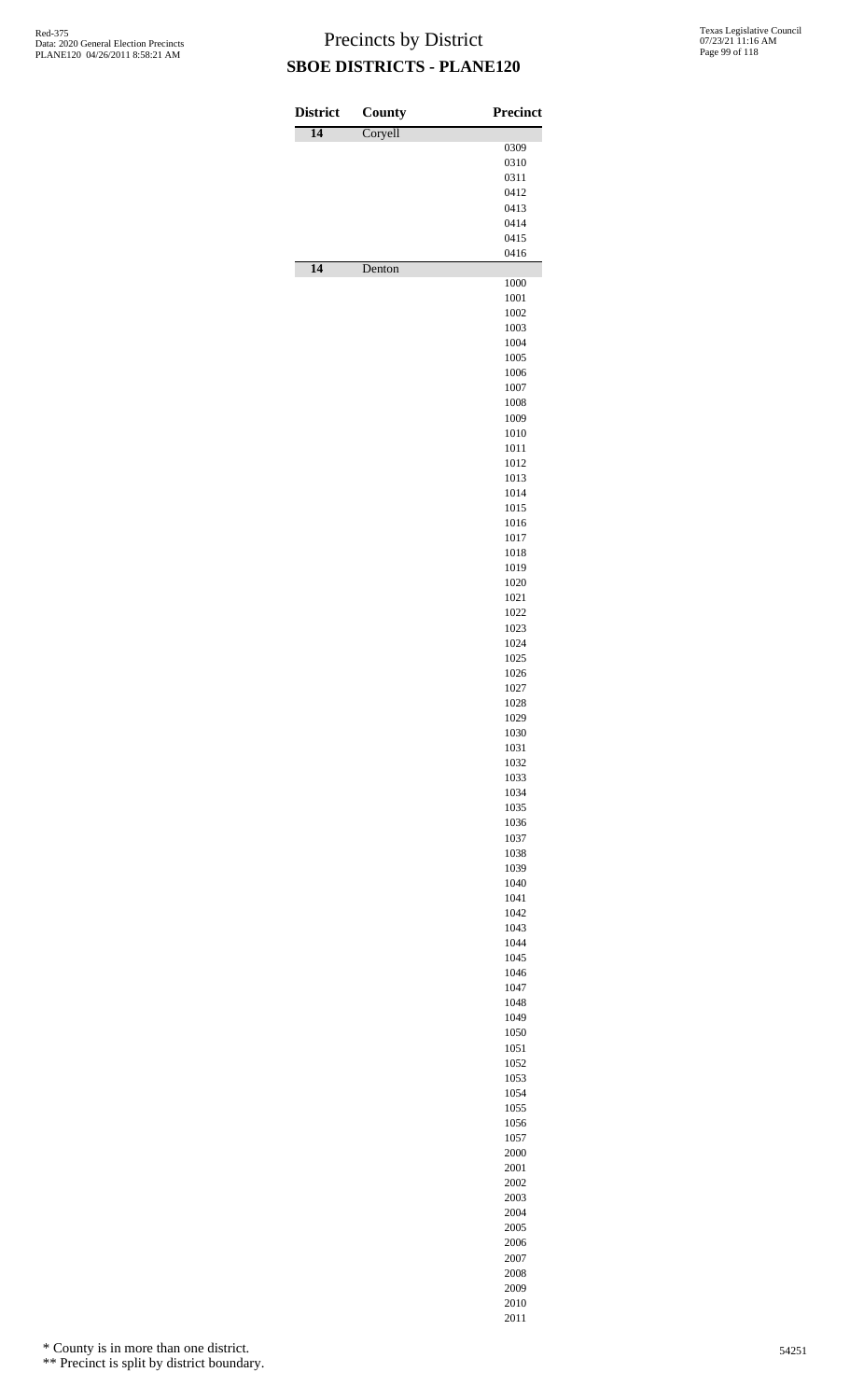| <b>District</b> | County | <b>Precinct</b> |
|-----------------|--------|-----------------|
| $\overline{14}$ | Denton |                 |
|                 |        | 2012<br>2013    |
|                 |        | 2014            |
|                 |        | 2015            |
|                 |        | 2016            |
|                 |        | 2017            |
|                 |        | 2018<br>2019    |
|                 |        | 2020            |
|                 |        | 2021            |
|                 |        | 2022            |
|                 |        | 2023<br>2024    |
|                 |        | 2025            |
|                 |        | 2026            |
|                 |        | 2027            |
|                 |        | 2028            |
|                 |        | 2029<br>2030    |
|                 |        | 2031            |
|                 |        | 2032            |
|                 |        | 2033            |
|                 |        | 2034<br>2035    |
|                 |        | 2036            |
|                 |        | 2096            |
|                 |        | 2097            |
|                 |        | 2098            |
|                 |        | 2099<br>3000    |
|                 |        | 3001            |
|                 |        | 3002            |
|                 |        | 3003            |
|                 |        | 3004<br>3005    |
|                 |        | 3006            |
|                 |        | 3007            |
|                 |        | 3008            |
|                 |        | 3009            |
|                 |        | 3010<br>3011    |
|                 |        | 3012            |
|                 |        | 3013            |
|                 |        | 3014            |
|                 |        | 3015<br>3016    |
|                 |        | 3017            |
|                 |        | 3018            |
|                 |        | 3019            |
|                 |        | 3020            |
|                 |        | 3021<br>3022    |
|                 |        | 3023            |
|                 |        | 3024            |
|                 |        | 3025            |
|                 |        | 3026<br>3027    |
|                 |        | 3028            |
|                 |        | 3029            |
|                 |        | 3030            |
|                 |        | 3031            |
|                 |        | 3032<br>3033    |
|                 |        | 3098            |
|                 |        | 3099            |
|                 |        | 4000            |
|                 |        | 4001            |
|                 |        | 4002<br>4003    |
|                 |        | 4004            |
|                 |        | 4005            |
|                 |        | 4006            |
|                 |        | 4007<br>4008    |
|                 |        |                 |

\* County is in more than one district.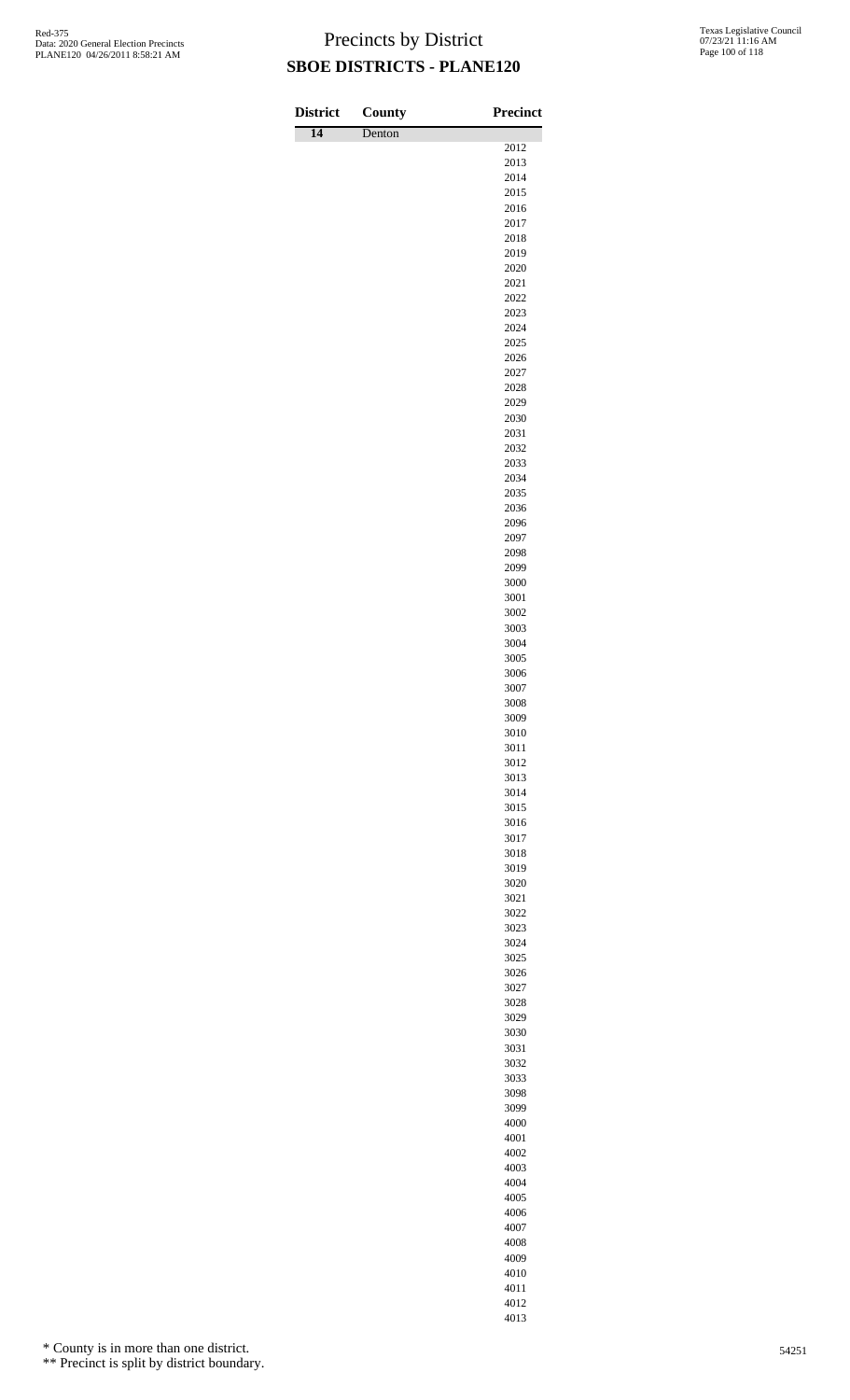| <b>District</b> | County   | <b>Precinct</b> |
|-----------------|----------|-----------------|
| $\overline{14}$ | Denton   |                 |
|                 |          | 4014<br>4015    |
|                 |          | 4016            |
|                 |          | 4017            |
|                 |          | 4018            |
|                 |          | 4019<br>4020    |
|                 |          | 4021            |
|                 |          | 4022            |
|                 |          | 4023            |
|                 |          | 4024            |
|                 |          | 4025<br>4026    |
|                 |          | 4027            |
|                 |          | 4028            |
|                 |          | 4029            |
|                 |          | 4030            |
|                 |          | 4031            |
|                 |          | 4032            |
|                 |          | 4033<br>4034    |
|                 |          | 4035            |
|                 |          | 4036            |
|                 |          | 4037            |
|                 |          | 4038            |
|                 |          | 4039            |
|                 |          | 4040<br>4041    |
|                 |          | 4042            |
|                 |          | 4043            |
|                 |          | 4044            |
|                 |          | 4045            |
|                 |          | 4046            |
|                 |          | 4047            |
|                 |          | 4048<br>4049    |
| $\overline{14}$ | Eastland |                 |
|                 |          | 0001            |
|                 |          | 0002            |
|                 |          | 0003            |
|                 |          | 0004<br>0005    |
|                 |          | 0006            |
|                 |          | 0007            |
|                 |          | 0008            |
|                 |          | 0009            |
| $\overline{14}$ | Ellis    | 0101            |
|                 |          | 0102            |
|                 |          | 0103            |
|                 |          | 0104            |
|                 |          | 0105            |
|                 |          | 0106<br>0107    |
|                 |          | 0108            |
|                 |          | 0109            |
|                 |          | 0110            |
|                 |          | 0111            |
|                 |          | 0112            |
|                 |          | 0113<br>0114    |
|                 |          | 0115            |
|                 |          | 0116            |
|                 |          | 0117            |
|                 |          | 0118            |
|                 |          | 0119<br>0120    |
|                 |          | 0121            |
|                 |          | 0122            |
|                 |          | 0123            |
|                 |          | 0124            |
|                 |          | 0125            |
|                 |          | 0126<br>0127    |
|                 |          | 0128            |
|                 |          | 0129            |
|                 |          | 0130            |
|                 |          | 0131            |

\* County is in more than one district.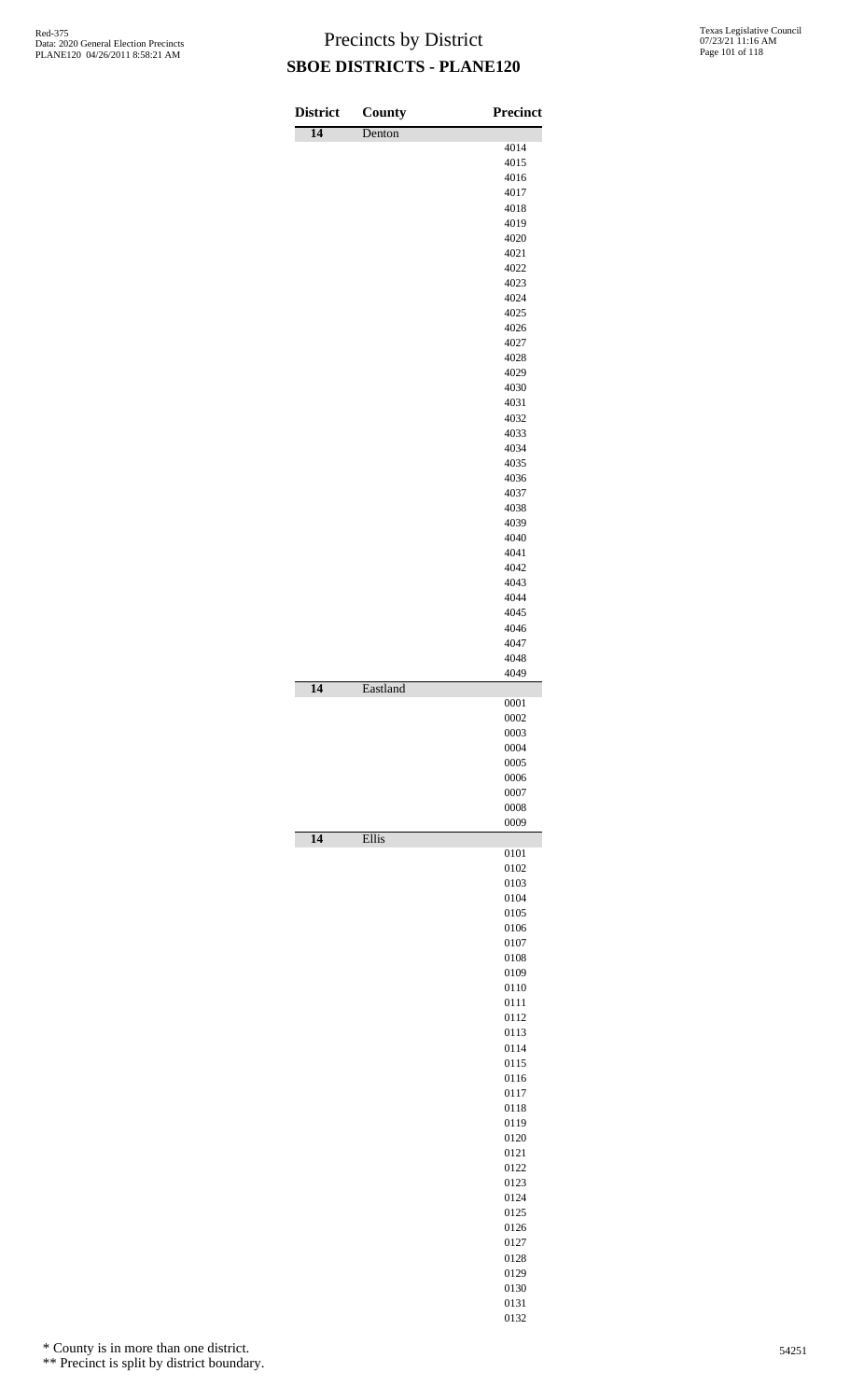| <b>District</b> | County   | <b>Precinct</b> |
|-----------------|----------|-----------------|
| $\overline{14}$ | Ellis    |                 |
|                 |          | 0133            |
|                 |          | 0134            |
|                 |          | 0135            |
|                 |          | 0136            |
|                 |          | 0137            |
|                 |          | 0138            |
|                 |          | 0139            |
|                 |          | 0140            |
|                 |          | 0141            |
|                 |          | 0142            |
|                 |          | 0143            |
|                 |          | 0144            |
|                 |          | 0145            |
|                 |          | 0146            |
|                 |          | 0147            |
|                 |          | 0148            |
| $\overline{14}$ | Erath    | 0149            |
|                 |          | 0010            |
|                 |          | 0011            |
|                 |          | 0012            |
|                 |          | 0018            |
|                 |          | 0019            |
|                 |          | 0020            |
|                 |          | 0021            |
|                 |          | 0023            |
|                 |          | 0024            |
|                 |          | 0025            |
|                 |          | 0030            |
|                 |          | 0031            |
|                 |          | 0032            |
|                 |          | 0033            |
|                 |          | 0034            |
|                 |          | 0035            |
|                 |          | 0041            |
|                 |          | 0044            |
|                 |          | 0045            |
|                 |          | 0046<br>0047    |
| 14              | Hamilton |                 |
|                 |          | 0001            |
|                 |          | 0004            |
|                 |          | 0005<br>0007    |
|                 |          | 0009            |
|                 |          | 0012            |
|                 |          | 0014            |
|                 |          | 0015            |
|                 |          | 0017            |
|                 |          | 0022            |
|                 |          | 0023            |
| 14              | Hill     |                 |
|                 |          | 0002<br>0003    |
|                 |          | 0004            |
|                 |          | 0005            |
|                 |          | 0006            |
|                 |          | 0007            |
|                 |          | 0008            |
|                 |          | 0009            |
|                 |          | 0010            |
|                 |          | 0012            |
|                 |          | 0013            |
|                 |          | 0014            |
|                 |          | 0015            |
|                 |          | 0016            |
|                 |          | 0018            |
|                 |          | 0019            |
|                 |          | 0020            |
|                 |          | 0021            |
|                 |          | 0022            |
|                 |          | 0023            |
|                 |          | 0024            |
|                 |          | 0027            |
| 14              | Hood     |                 |
|                 |          | 0001            |
|                 |          | 0002            |
|                 |          | 0003            |
|                 |          | 0004            |

\* County is in more than one district.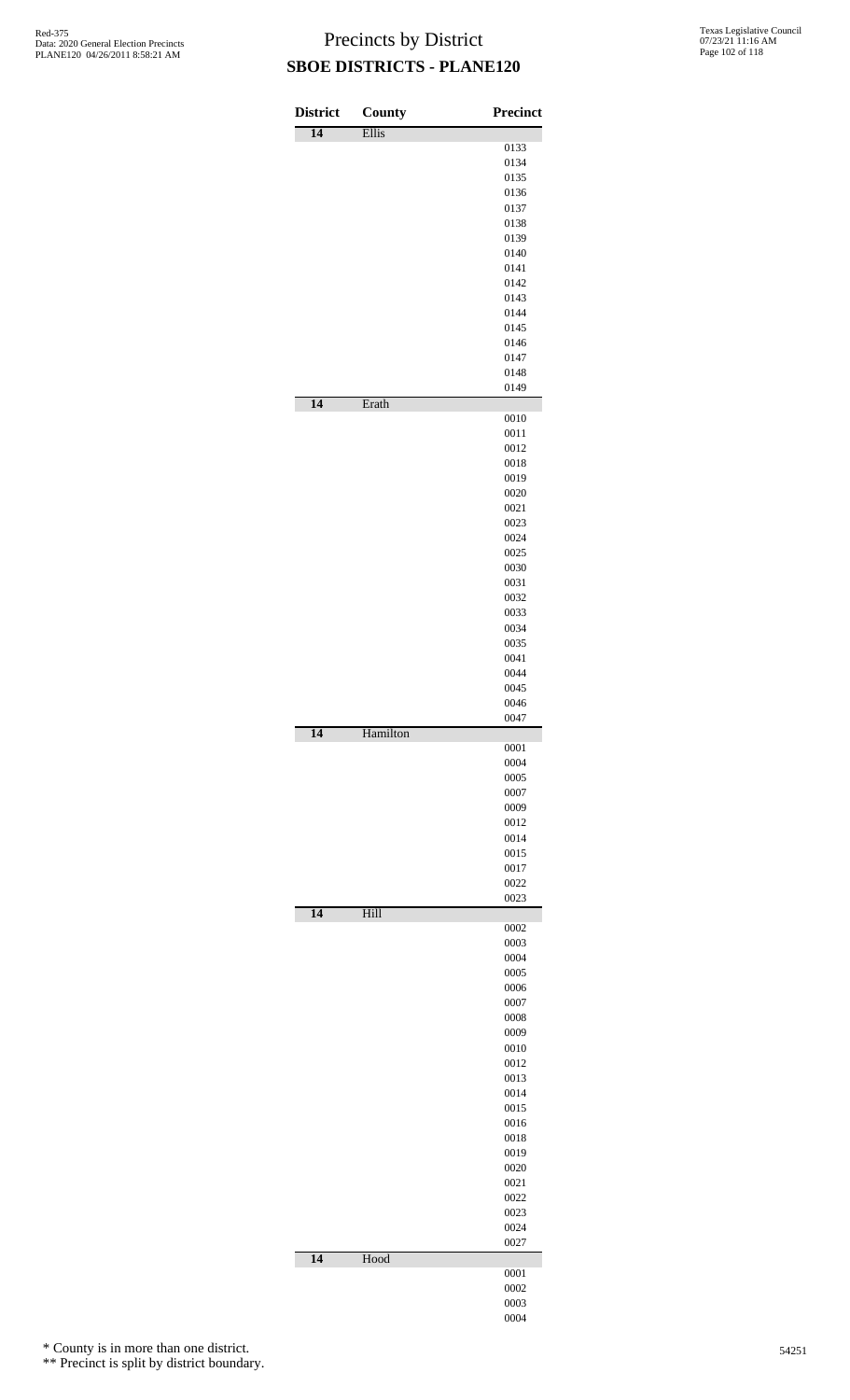| <b>District</b> | <b>County</b> | <b>Precinct</b> |
|-----------------|---------------|-----------------|
| $\overline{14}$ | Hood          |                 |
|                 |               | 0005            |
|                 |               | 0007            |
|                 |               | 0008            |
|                 |               | 0009            |
|                 |               | 0010            |
|                 |               | 0011            |
|                 |               | 0012            |
|                 |               | 0013            |
|                 |               | 0014            |
|                 |               | 0015            |
|                 |               | 0016            |
| 14              | <b>Jack</b>   |                 |
|                 |               | 0001            |
|                 |               | 0002            |
|                 |               | 0003            |
|                 |               | 0004            |
|                 |               | 0005            |
|                 |               | 0006            |
| 14              | Johnson       | 0001            |
|                 |               | 0002            |
|                 |               |                 |
|                 |               | 0003            |
|                 |               | 0004<br>0005    |
|                 |               | 0006            |
|                 |               | 0007            |
|                 |               | 0008            |
|                 |               | 0009            |
|                 |               | 0010            |
|                 |               | 0011            |
|                 |               | 0012            |
|                 |               | 0013            |
|                 |               | 0014            |
|                 |               | 0015            |
|                 |               | 0016            |
|                 |               | 0017            |
|                 |               | 0018            |
|                 |               | 0019            |
|                 |               | 0020            |
|                 |               | 0021            |
|                 |               | 0022            |
|                 |               | 0023            |
|                 |               | 0024            |
|                 |               | 0025            |
|                 |               | 0026            |
|                 |               | 0027            |
|                 |               | 0028            |
|                 |               | 0029            |
|                 |               | 0030            |
|                 |               | 0031            |
|                 |               | 0032            |
|                 |               | 0033            |
|                 |               | 0034            |
|                 |               | 0035            |
|                 |               | 0036            |
| $\overline{14}$ | Lampasas      |                 |
|                 |               | 0001            |
|                 |               | 0002            |
|                 |               | 0003            |
|                 |               | 0004            |
|                 |               | 0005            |
|                 |               | 0006            |
|                 |               | 0007<br>0008    |
|                 |               | 0009            |
| $\overline{14}$ | McLennan      |                 |
|                 |               | 0001            |
|                 |               | 0002            |
|                 |               | 0003            |
|                 |               | 0004            |
|                 |               | 0005            |
|                 |               | 0006            |
|                 |               | 0007            |
|                 |               | 0008            |
|                 |               | 0009            |
|                 |               | 0010            |
|                 |               | 0011            |
|                 |               | 0012            |
|                 |               | 0013            |

\* County is in more than one district.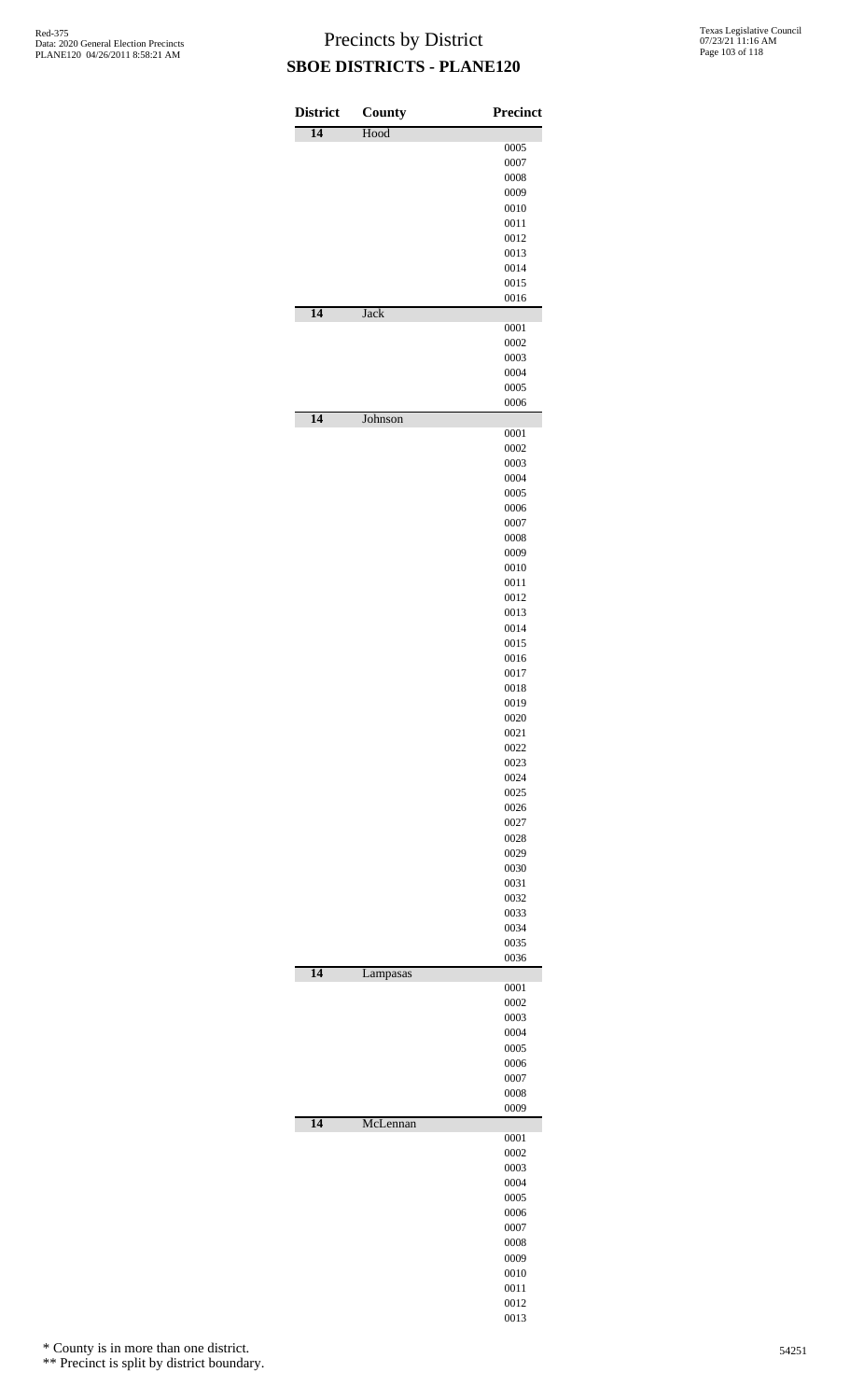| <b>District</b> | <b>County</b> | <b>Precinct</b> |
|-----------------|---------------|-----------------|
| $\overline{14}$ | McLennan      |                 |
|                 |               | 0014<br>0015    |
|                 |               | 0016            |
|                 |               | 0017            |
|                 |               | 0018            |
|                 |               | 0019<br>0020    |
|                 |               | 0021            |
|                 |               | 0022            |
|                 |               | 0023            |
|                 |               | 0024            |
|                 |               | 0025<br>0026    |
|                 |               | 0027            |
|                 |               | 0028            |
|                 |               | 0029            |
|                 |               | 0030            |
|                 |               | 0031<br>0032    |
|                 |               | 0033            |
|                 |               | 0034            |
|                 |               | 0035            |
|                 |               | 0036            |
|                 |               | 0037<br>0038    |
|                 |               | 0039            |
|                 |               | 0040            |
|                 |               | 0041            |
|                 |               | 0042            |
|                 |               | 0043<br>0044    |
|                 |               | 0045            |
|                 |               | 0046            |
|                 |               | 0047            |
|                 |               | 0048<br>0049    |
|                 |               | 0050            |
|                 |               | 0051            |
|                 |               | 0052            |
|                 |               | 0053            |
|                 |               | 0054<br>0055    |
|                 |               | 0056            |
|                 |               | 0057            |
|                 |               | 0058            |
|                 |               | 0059            |
|                 |               | 0060<br>0061    |
|                 |               | 0062            |
|                 |               | 0063            |
|                 |               | 0064            |
|                 |               | 0065            |
|                 |               | 0066<br>0067    |
|                 |               | 0068            |
|                 |               | 0069            |
|                 |               | 0070            |
|                 |               | 0071            |
|                 |               | 0072<br>0073    |
|                 |               | 0074            |
|                 |               | 0075            |
|                 |               | 0076            |
|                 |               | 0077            |
|                 |               | 0078<br>0079    |
|                 |               | 0080            |
|                 |               | 0081            |
|                 |               | 0082            |
|                 |               | 0083            |
|                 |               | 0084<br>0085    |
|                 |               | 0086            |

\* County is in more than one district.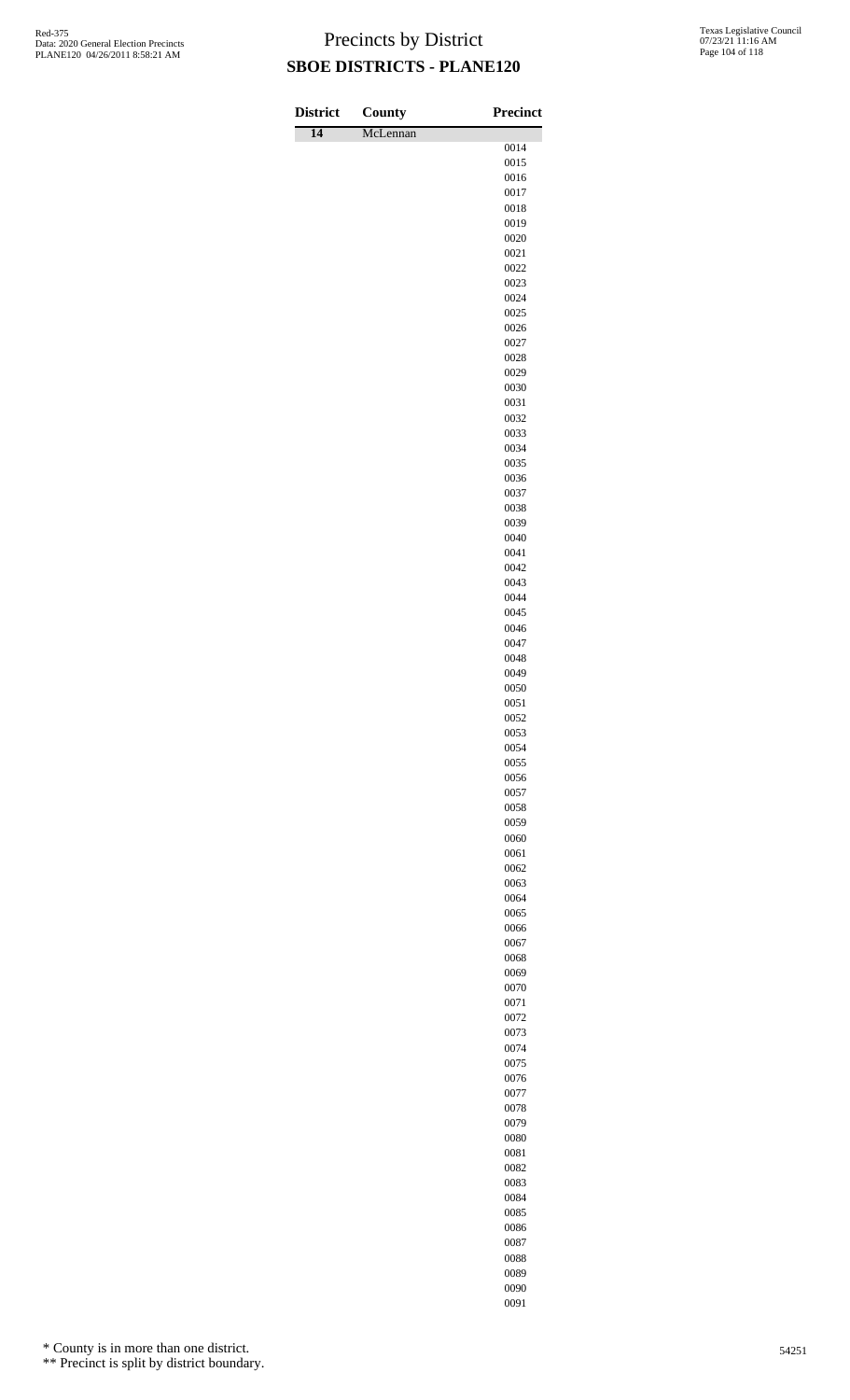| <b>District</b> | County     | <b>Precinct</b> |
|-----------------|------------|-----------------|
| 14              | Mills      |                 |
|                 |            | 0001<br>0002    |
|                 |            | 0004            |
|                 |            | 0006            |
|                 |            | 0008            |
|                 |            | 0009            |
|                 |            | 0011            |
| $\overline{14}$ | Navarro    | 0101            |
|                 |            | 0103            |
|                 |            | 0104            |
|                 |            | 0105            |
|                 |            | 0106            |
|                 |            | 0107            |
|                 |            | 0108<br>0109    |
|                 |            | 0200            |
|                 |            | 0201            |
|                 |            | 0202            |
|                 |            | 0203            |
|                 |            | 0204            |
|                 |            | 0205<br>0206    |
|                 |            | 0300            |
|                 |            | 0301            |
|                 |            | 0303            |
|                 |            | 0304            |
|                 |            | 0305            |
|                 |            | 0306            |
|                 |            | 0307<br>0308    |
|                 |            | 0400            |
|                 |            | 0401            |
|                 |            | 0402            |
|                 |            | 0403            |
|                 |            | 0404<br>0405    |
|                 |            | 0406            |
| 14              | Palo Pinto |                 |
|                 |            | 0001            |
|                 |            | 0002<br>0003    |
|                 |            | 0004            |
|                 |            | 0005            |
|                 |            | 0006            |
|                 |            | 0007            |
|                 |            | 0008            |
|                 |            | 0009<br>0011    |
|                 |            | 0012            |
|                 |            | 0013            |
|                 |            | 0014            |
|                 |            | 0015            |
|                 |            | 0016<br>0017    |
|                 |            | 0018            |
|                 |            | 0020            |
|                 |            | 0021            |
|                 |            | 0022            |
|                 |            | 0023            |
|                 |            | 0024<br>0025    |
|                 |            | 0026            |
|                 |            | 0027            |
|                 |            | 0028            |
|                 |            | 0029            |
| 14              | Somervell  | 0030            |
|                 |            | 0001            |
|                 |            | 0002            |
|                 |            | 0003            |
|                 |            | 0004            |
| $\overline{14}$ | Stephens   | $1 - 11$        |
|                 |            | $2 - 11$        |
|                 |            | $2 - 19$        |
|                 |            | $3 - 11$        |
|                 |            | $3-19$          |

4-11

\* County is in more than one district.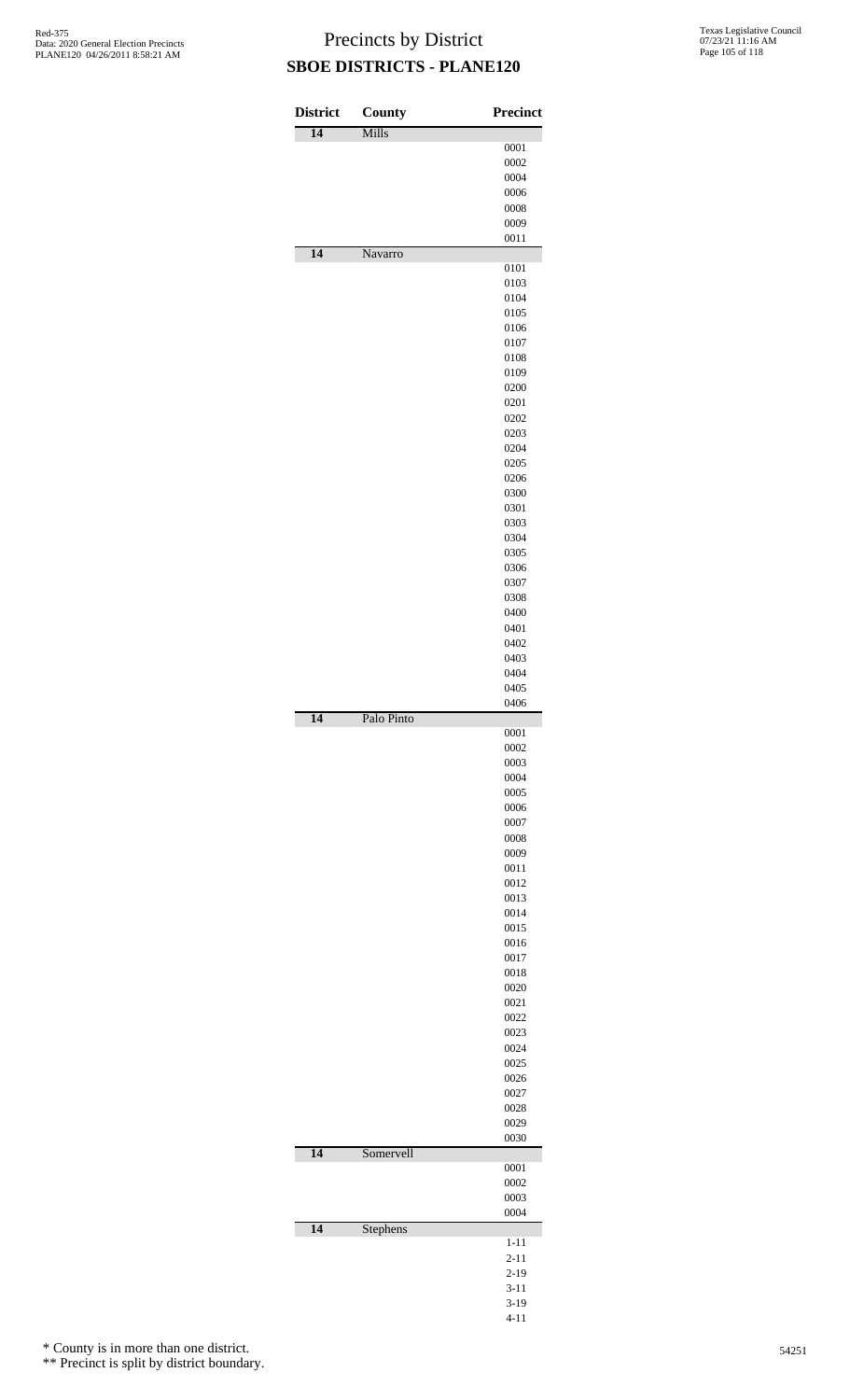| <b>District</b> | County         | Precinct             |
|-----------------|----------------|----------------------|
| $\overline{14}$ | Stephens       |                      |
|                 |                | $4 - 19$<br>$5 - 11$ |
| 14              | Wise           |                      |
|                 |                | 0001                 |
|                 |                | 0002<br>0003         |
|                 |                | 0004                 |
|                 |                | 0005                 |
|                 |                | 0006                 |
|                 |                | 0007                 |
|                 |                | 0008                 |
|                 |                | 0009                 |
|                 |                | 0010<br>0011         |
|                 |                | 0012                 |
|                 |                | 0013                 |
|                 |                | 0014                 |
|                 |                | 0015                 |
|                 |                | 0016                 |
|                 |                | 0017                 |
|                 |                | 0018                 |
|                 |                | 0019                 |
|                 |                | 0020                 |
|                 |                | 0022<br>0023         |
|                 |                | 0024                 |
|                 |                | 0025                 |
|                 |                | 0027                 |
| $\overline{15}$ | Andrews        |                      |
|                 |                | 0001                 |
|                 |                | 0002                 |
|                 |                | 0003<br>0004         |
| $\overline{15}$ | Archer         |                      |
|                 |                | 0001                 |
|                 |                | 0002                 |
|                 |                | 0003                 |
|                 |                | 0004                 |
|                 |                | 0005                 |
|                 |                | 0006                 |
|                 |                | 0007<br>0008         |
|                 |                | 0009                 |
|                 |                | 0010                 |
|                 |                | 0011                 |
| $\overline{15}$ | Armstrong      |                      |
|                 |                | 0101                 |
|                 |                | 0201                 |
|                 |                | 0202<br>0301         |
|                 |                | 0303                 |
|                 |                | 0401                 |
|                 |                | 0402                 |
|                 |                | 0404                 |
| 15              | <b>Bailey</b>  |                      |
|                 |                | 0001<br>0002         |
|                 |                | 0003                 |
|                 |                | 0004                 |
| 15              | <b>Baylor</b>  |                      |
|                 |                | 0001                 |
|                 |                | 0002                 |
|                 |                | 0003                 |
| $\overline{15}$ | Borden         | 0004                 |
|                 |                | 0004                 |
|                 |                | 001A                 |
|                 |                | 001B                 |
|                 |                | 002A                 |
|                 |                | 002B                 |
|                 |                | 003A                 |
|                 |                | 003B                 |
| $\overline{15}$ | <b>Briscoe</b> | 0001                 |
|                 |                | 0002                 |
|                 |                | 0003                 |
|                 |                | 0004                 |
|                 |                | 0006                 |

\* County is in more than one district.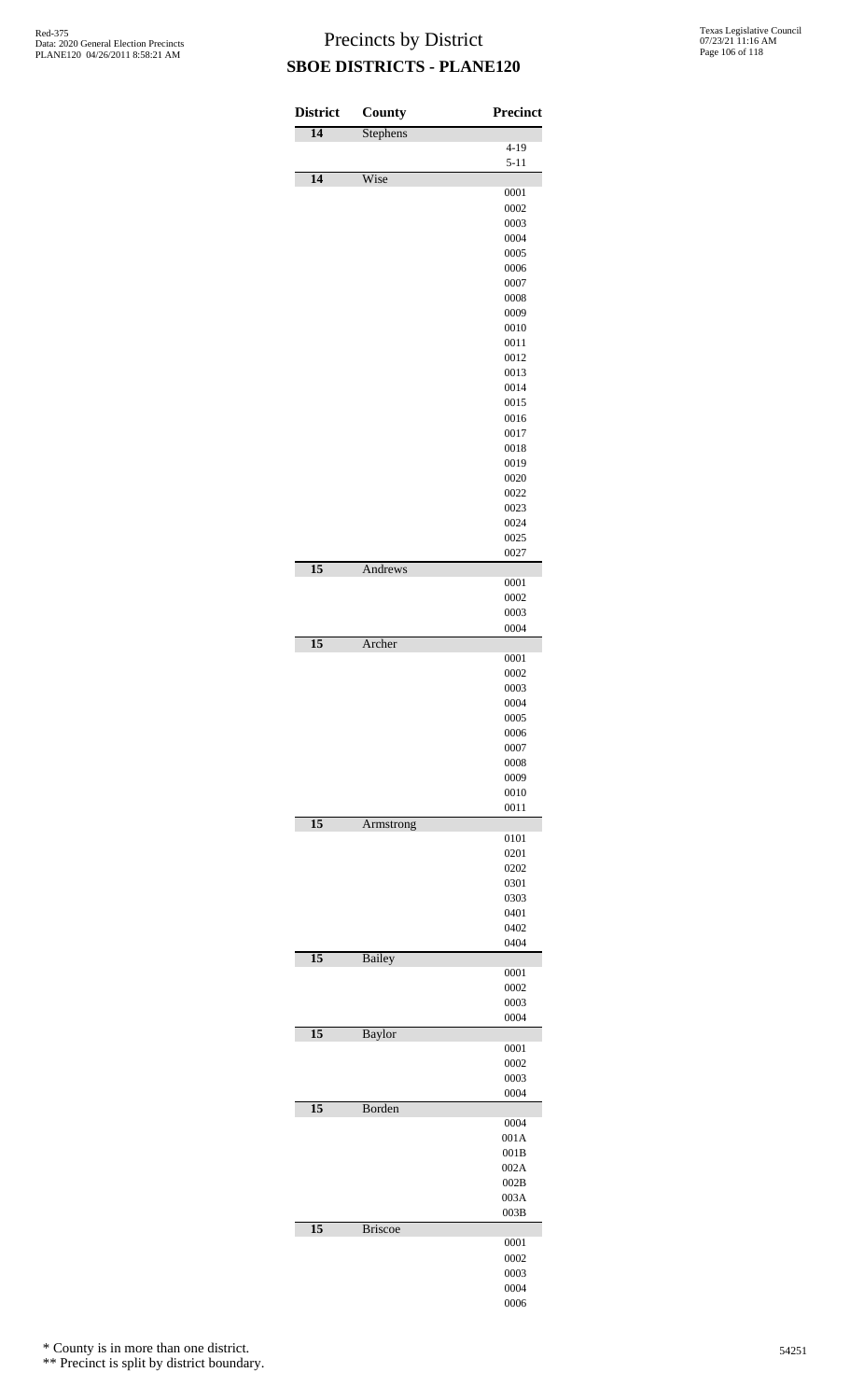| <b>District</b> | County        | Precinct     |
|-----------------|---------------|--------------|
| $\overline{15}$ | Callahan      |              |
|                 |               | 0001         |
|                 |               | 0002         |
|                 |               | 0003         |
|                 |               | 0004<br>0005 |
|                 |               | 0006         |
|                 |               | 0007         |
| $\overline{15}$ | Carson        |              |
|                 |               | 0101         |
|                 |               | 0102         |
|                 |               | 0103         |
|                 |               | 0201<br>0301 |
|                 |               | 0302         |
|                 |               | 0401         |
|                 |               | 0402         |
| $\overline{15}$ | Castro        |              |
|                 |               | 0101         |
|                 |               | 0105         |
|                 |               | 0201         |
|                 |               | 0206<br>0301 |
|                 |               | 0307         |
|                 |               | 0401         |
|                 |               | 0408         |
| $\overline{15}$ | Childress     |              |
|                 |               | 0101         |
|                 |               | 0201         |
|                 |               | 0301         |
| $\overline{15}$ | Clay          | 0401         |
|                 |               | 0001         |
|                 |               | 0006         |
|                 |               | 0008         |
|                 |               | 0009         |
|                 |               | 0010         |
|                 |               | 0011         |
|                 |               | 0012<br>0013 |
|                 |               | 0014         |
|                 |               | 0015         |
|                 |               | 0017         |
|                 |               | 0020         |
|                 |               | 0024         |
|                 |               | 0026         |
|                 |               | 0027<br>0032 |
| $\overline{15}$ | Cochran       |              |
|                 |               | 0101         |
|                 |               | 0202         |
|                 |               | 0303         |
|                 |               | 0306         |
|                 |               | 0404         |
| $\overline{15}$ | Coke          |              |
|                 |               | 0001<br>0002 |
|                 |               | 0003         |
|                 |               | 0004         |
| $\overline{15}$ | Coleman       |              |
|                 |               | 0001         |
|                 |               | 0002         |
|                 |               | 0003         |
|                 |               | 0004<br>002E |
| $\overline{15}$ | Collingsworth |              |
|                 |               | 0101         |
|                 |               | 0201         |
|                 |               | 0202         |
|                 |               | 0301         |
|                 |               | 0302         |
|                 |               | 0401         |
|                 |               | 0402         |
| $\overline{15}$ | Cooke         | 0001         |
|                 |               | 0002         |
|                 |               | 0003         |
|                 |               | 0004         |
|                 |               | 0005         |
|                 |               | 0006         |

\* County is in more than one district.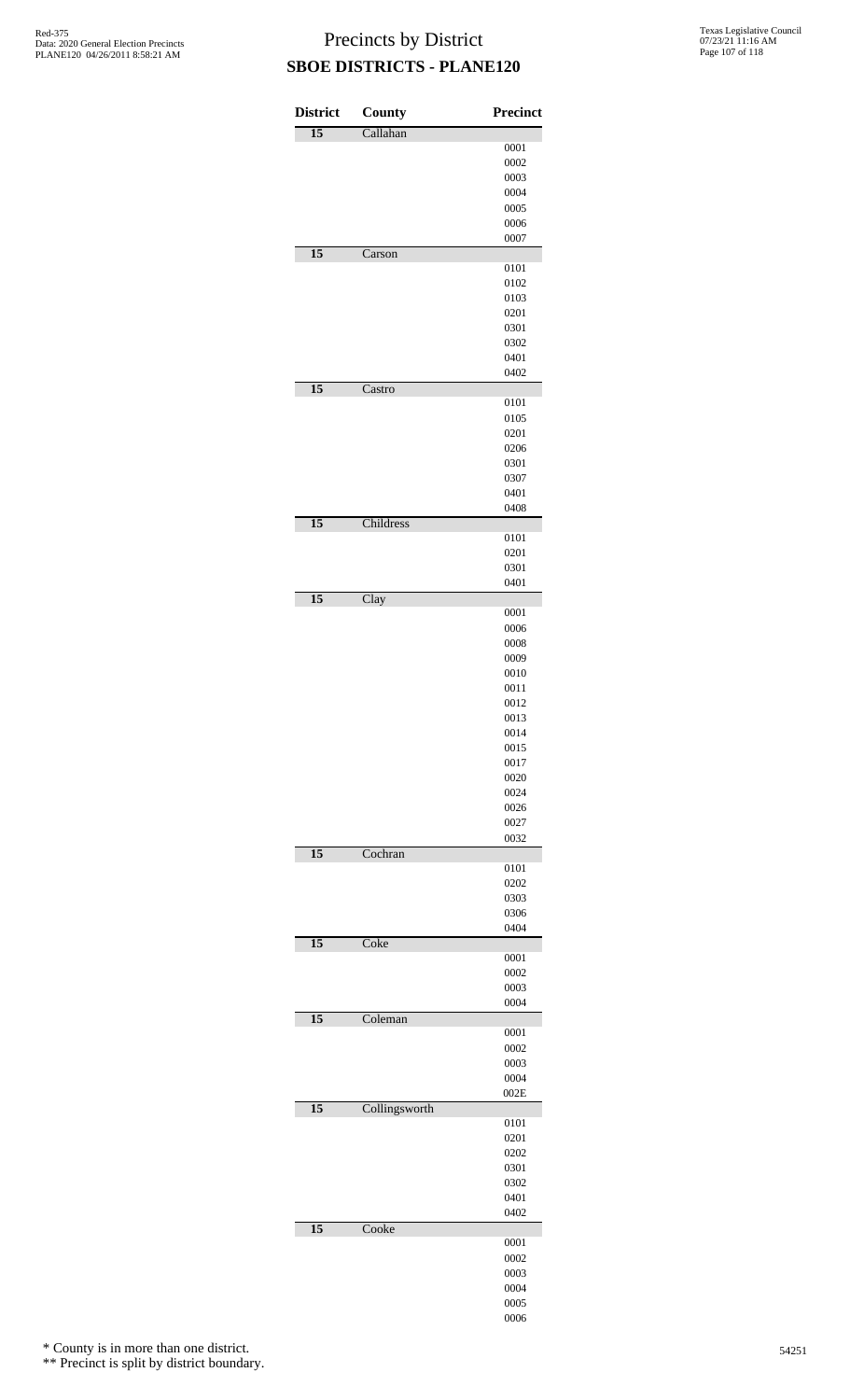| <b>District</b> | <b>County</b> | <b>Precinct</b> |
|-----------------|---------------|-----------------|
| $\overline{15}$ | Cooke         |                 |
|                 |               | 0007            |
|                 |               | 0008            |
|                 |               | 0009            |
|                 |               | 0010            |
|                 |               | 0011            |
|                 |               | 0012<br>0014    |
|                 |               | 0015            |
|                 |               | 0017            |
|                 |               | 0018            |
|                 |               | 0019            |
|                 |               | 0020            |
|                 |               | 0021            |
|                 |               | 0022            |
|                 |               | 0026            |
|                 |               | 0027            |
|                 |               | 0028            |
|                 |               | 0030            |
|                 |               | 0031<br>0033    |
|                 |               | 0034            |
|                 |               | 0035            |
|                 |               | 0037            |
| $\overline{15}$ | Cottle        |                 |
|                 |               | 0101            |
|                 |               | 0201            |
|                 |               | 0301            |
|                 |               | 0401            |
| $\overline{15}$ | Crosby        |                 |
|                 |               | 0011            |
|                 |               | 0027            |
|                 |               | 0039<br>0044    |
| $\overline{15}$ | Dallam        |                 |
|                 |               | 0001            |
|                 |               | 0002            |
|                 |               | 0003            |
|                 |               | 0004            |
|                 |               | 0005            |
|                 |               | 0006            |
|                 |               | 0007            |
|                 |               | 0008            |
|                 |               | 0009            |
| $\overline{15}$ | Dawson        | 0001            |
|                 |               | 0002            |
|                 |               | 0003            |
|                 |               | 0004            |
|                 |               | 0005            |
|                 |               | 0011            |
|                 |               | 0012            |
|                 |               | 0013            |
|                 |               | 0017            |
| $\overline{15}$ | Deaf Smith    |                 |
|                 |               | 0001<br>0002    |
|                 |               | 0003            |
|                 |               | 0004            |
| $\overline{15}$ | Dickens       |                 |
|                 |               | 0001            |
|                 |               | 0002            |
|                 |               | 0003            |
|                 |               | 0004            |
|                 |               | 0005            |
|                 |               | 0006            |
| $\overline{15}$ | Donley        |                 |
|                 |               | 0101<br>0102    |
|                 |               | 0201            |
|                 |               | 0301            |
|                 |               | 0303            |
|                 |               | 0401            |
| $\overline{15}$ | Fisher        |                 |
|                 |               | 0001            |
|                 |               | 0004            |
|                 |               | 0010            |
|                 |               | 0012            |
| $\overline{15}$ | Floyd         |                 |
|                 |               | 0001            |

\* County is in more than one district.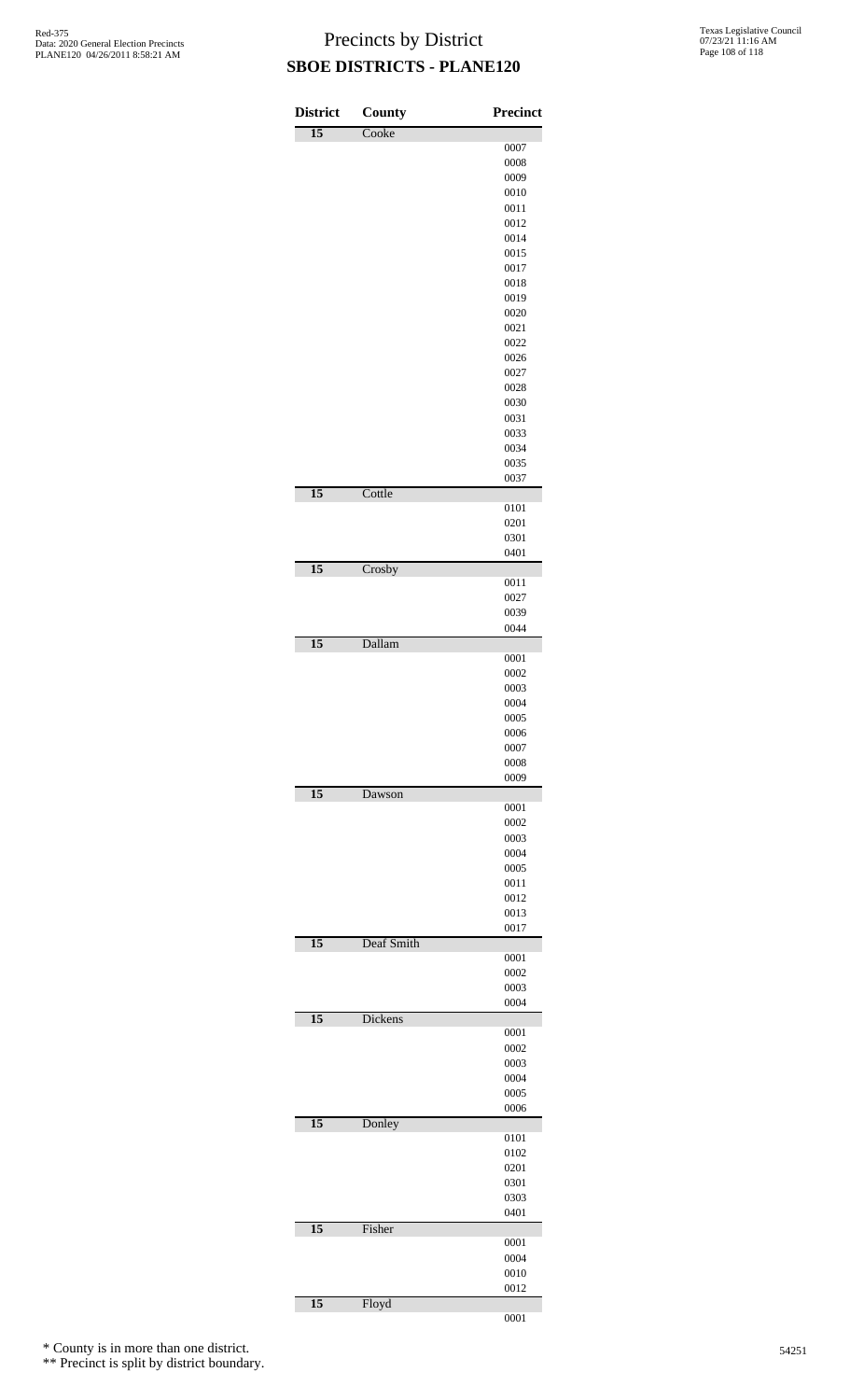| <b>District</b> | <b>County</b> | Precinct     |
|-----------------|---------------|--------------|
| $\overline{15}$ | Floyd         |              |
|                 |               | 0009         |
|                 |               | 0018<br>0023 |
|                 |               | 0024         |
|                 |               | 024B         |
| $\overline{15}$ | Foard         |              |
|                 |               | 0101<br>0201 |
|                 |               | 0301         |
|                 |               | 0401         |
| $\overline{15}$ | Gaines        |              |
|                 |               | 0002<br>0003 |
|                 |               | 0004         |
|                 |               | 0005         |
|                 |               | 0006         |
|                 |               | 0007<br>0008 |
|                 |               | 0009         |
| $\overline{15}$ | Garza         |              |
|                 |               | 0001         |
|                 |               | 0002<br>0003 |
|                 |               | 0004         |
|                 |               | 0005         |
|                 |               | 0006         |
| $\overline{15}$ | Gray          |              |
|                 |               | 0001<br>0002 |
|                 |               | 0003         |
|                 |               | 0004         |
|                 |               | 0005         |
|                 |               | 0006<br>0007 |
| $\overline{15}$ | Hale          |              |
|                 |               | 0101         |
|                 |               | 0102         |
|                 |               | 0103<br>0104 |
|                 |               | 0105         |
|                 |               | 0110         |
|                 |               | 0111         |
|                 |               | 0112<br>0202 |
|                 |               | 0203         |
|                 |               | 0204         |
|                 |               | 0205         |
|                 |               | 0206<br>0213 |
|                 |               | 0214         |
|                 |               | 0215         |
|                 |               | 0304         |
|                 |               | 0305         |
|                 |               | 0306<br>0307 |
|                 |               | 0308         |
|                 |               | 0316         |
|                 |               | 0317<br>0318 |
|                 |               | 0406         |
|                 |               | 0407         |
|                 |               | 0408         |
|                 |               | 0409         |
|                 |               | 0419<br>0420 |
| $\overline{15}$ | Hall          |              |
|                 |               | 0101         |
|                 |               | 0201<br>0202 |
|                 |               | 0301         |
|                 |               | 0302         |
|                 |               | 0401         |
| $\overline{15}$ | Hansford      | 0402         |
|                 |               | 0001         |
|                 |               | 0002         |
|                 |               | 0003         |
|                 |               | 0004         |
|                 |               | 0005         |

\* County is in more than one district.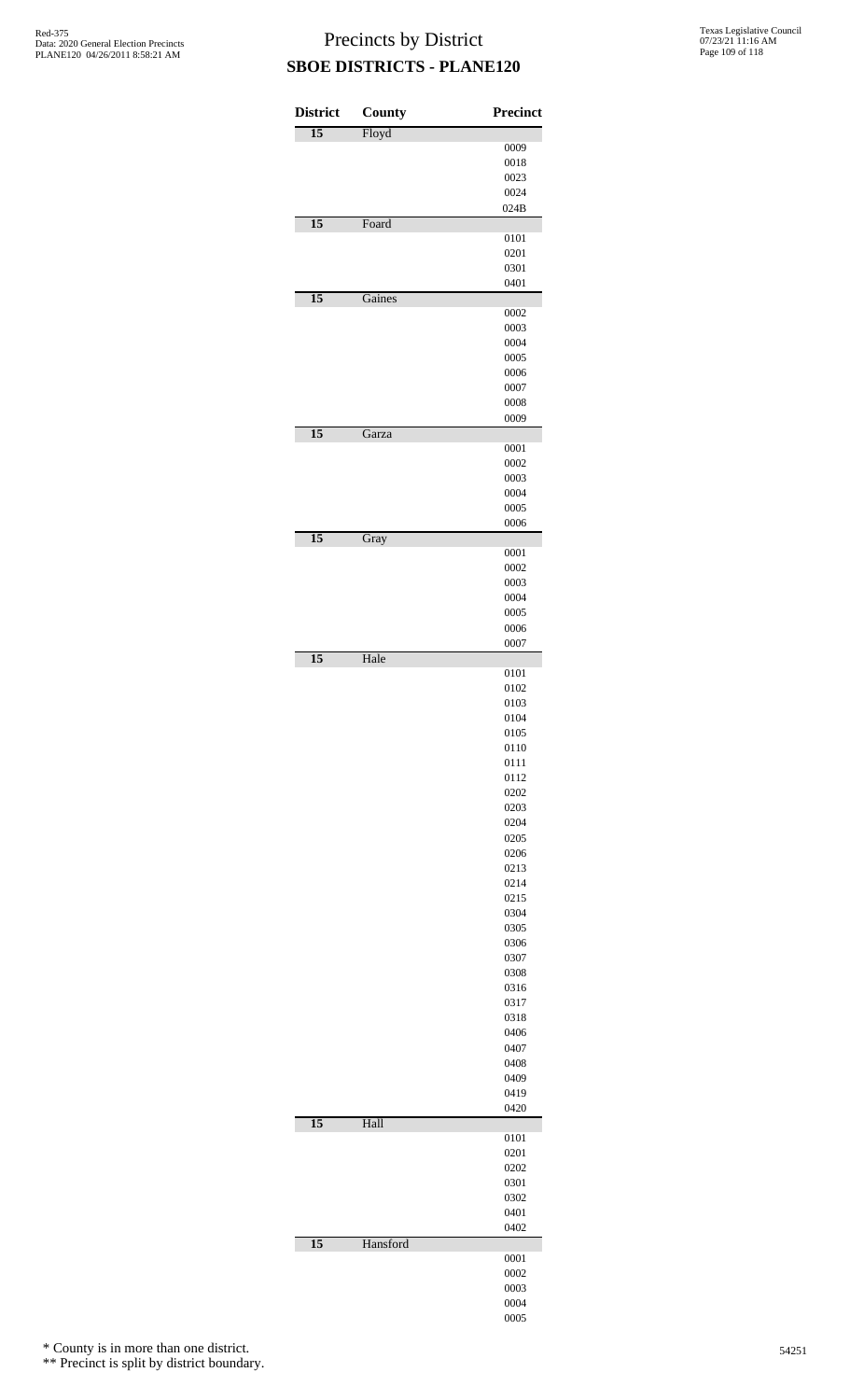| <b>District</b> | County   | Precinct     |
|-----------------|----------|--------------|
| $\overline{15}$ | Hansford |              |
|                 |          | 0006<br>0007 |
|                 |          | 0009         |
| $\overline{15}$ | Hardeman |              |
|                 |          | 0001<br>0002 |
|                 |          | 0003         |
|                 |          | 0004         |
| $\overline{15}$ | Hartley  | 0101         |
|                 |          | 0102         |
|                 |          | 0201         |
|                 |          | 0202<br>0301 |
|                 |          | 0401         |
| $\overline{15}$ | Haskell  |              |
|                 |          | 0001<br>0002 |
|                 |          | 0003         |
|                 |          | 0004         |
|                 |          | 0005         |
|                 |          | 0006<br>0007 |
|                 |          | 0008         |
|                 |          | 0009         |
| $\overline{15}$ | Hemphill | 0010         |
|                 |          | 0101         |
|                 |          | 0201         |
|                 |          | 0202<br>0301 |
|                 |          | 0302         |
|                 |          | 0303         |
|                 |          | 0401<br>0402 |
| $\overline{15}$ | Hockley  |              |
|                 |          | 0011         |
|                 |          | 0014<br>0015 |
|                 |          | 0016         |
|                 |          | 0021         |
|                 |          | 0024<br>0032 |
|                 |          | 0033         |
|                 |          | 0035         |
|                 |          | 0036<br>0043 |
|                 |          | 0044         |
|                 |          | 0045         |
| $\overline{15}$ |          | 0046         |
|                 | Howard   | 0011         |
|                 |          | 0012         |
|                 |          | 0013<br>0014 |
|                 |          | 0016         |
|                 |          | 0024         |
|                 |          | 0025<br>0026 |
|                 |          | 0032         |
|                 |          | 0033         |
|                 |          | 0034<br>0035 |
|                 |          | 0037         |
|                 |          | 0042         |
|                 |          | 0045<br>0046 |
|                 |          | 0103         |
|                 |          | 0104         |
|                 |          | 0105         |
|                 |          | 012A<br>0205 |
|                 |          | 0207         |
|                 |          | 0208         |
|                 |          | 0209<br>0304 |
|                 |          | 0404         |
|                 |          | 0405         |
|                 |          | 0408         |

\* County is in more than one district.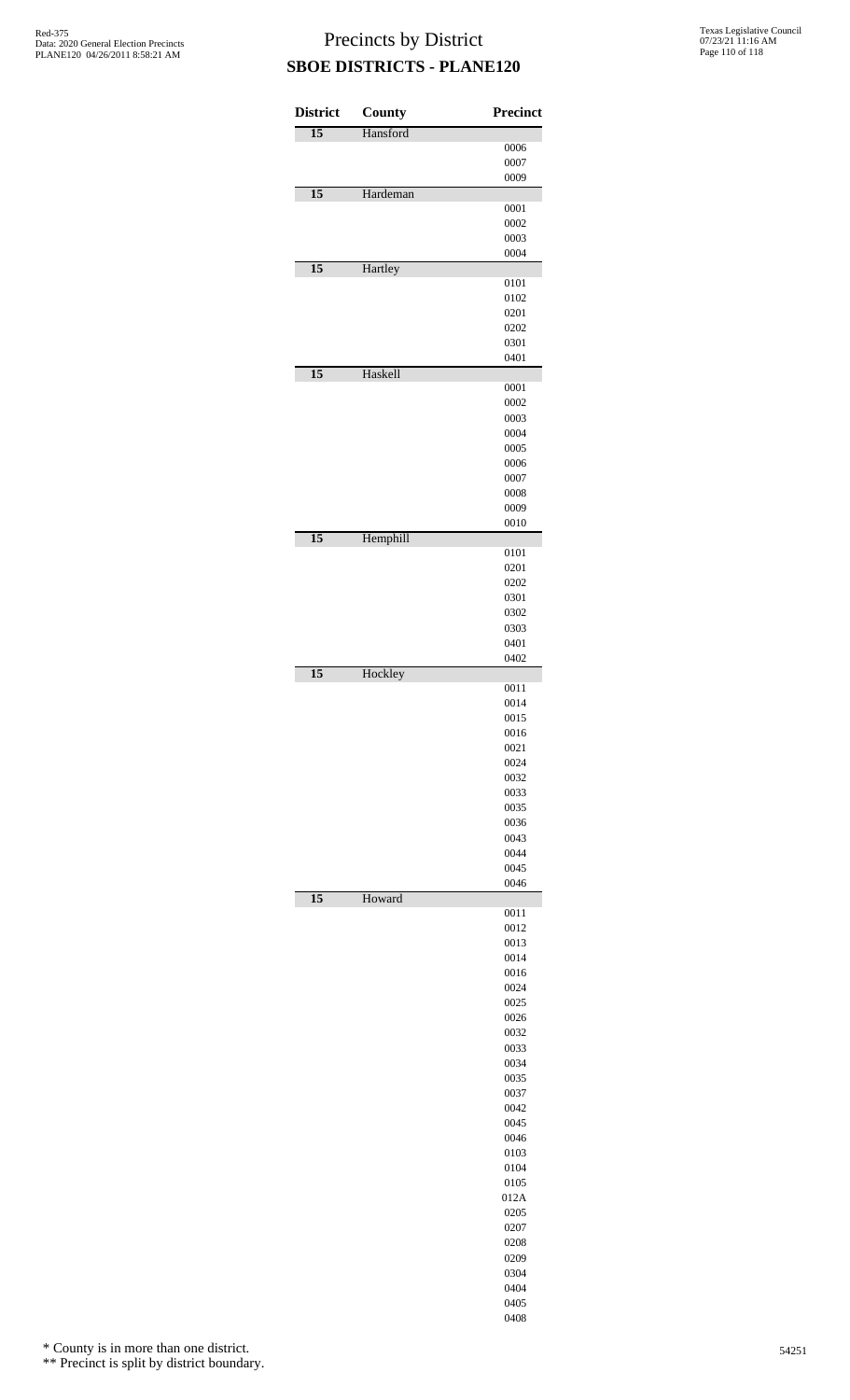| <b>District</b> | <b>County</b> | <b>Precinct</b> |
|-----------------|---------------|-----------------|
| $\overline{15}$ | Howard        |                 |
|                 |               | 0409<br>207C    |
| $\overline{15}$ | Hutchinson    |                 |
|                 |               | 0011<br>0014    |
|                 |               | 0021            |
|                 |               | 0023            |
|                 |               | 0031            |
|                 |               | 0033            |
|                 |               | 0041            |
|                 |               | 0042            |
| $\overline{15}$ | Jones         | 0101            |
|                 |               | 0102            |
|                 |               | 0103            |
|                 |               | 0201            |
|                 |               | 0202            |
|                 |               | 0203<br>0301    |
|                 |               | 0302            |
|                 |               | 0303            |
|                 |               | 0401            |
|                 |               | 0402            |
| $\overline{15}$ | Kent          |                 |
|                 |               | 0101<br>0201    |
|                 |               | 0202            |
|                 |               | 0301            |
|                 |               | 0302            |
|                 |               | 0401            |
| $\overline{15}$ | King          |                 |
|                 |               | 0001<br>0002    |
|                 |               | 0003            |
|                 |               | 0004            |
| $\overline{15}$ | Knox          |                 |
|                 |               | 0101            |
|                 |               | 0201            |
|                 |               | 0202<br>0301    |
|                 |               | 0302            |
|                 |               | 0401            |
| $\overline{15}$ | Lamb          |                 |
|                 |               | 0001<br>0002    |
|                 |               | 0003            |
|                 |               | 0004            |
|                 |               | 0005            |
|                 |               | 0006            |
|                 |               | 0007            |
|                 |               | 0008            |
|                 |               | 0009<br>0010    |
|                 |               | 0011            |
|                 |               | 0012            |
| $\overline{15}$ | Lipscomb      |                 |
|                 |               | 0106            |
|                 |               | 0202<br>0207    |
|                 |               | 0303            |
|                 |               | 0308            |
|                 |               | 0404            |
|                 |               | 0409            |
| $\overline{15}$ | Lubbock       |                 |
|                 |               | 0001<br>0002    |
|                 |               | 0003            |
|                 |               | 0004            |
|                 |               | 0005            |
|                 |               | 0006            |
|                 |               | 0007            |
|                 |               | 0008            |
|                 |               | 0009<br>0010    |
|                 |               | 0012            |
|                 |               | 0013            |
|                 |               | 0014            |
|                 |               | 0015            |
|                 |               | 0016            |

\* County is in more than one district.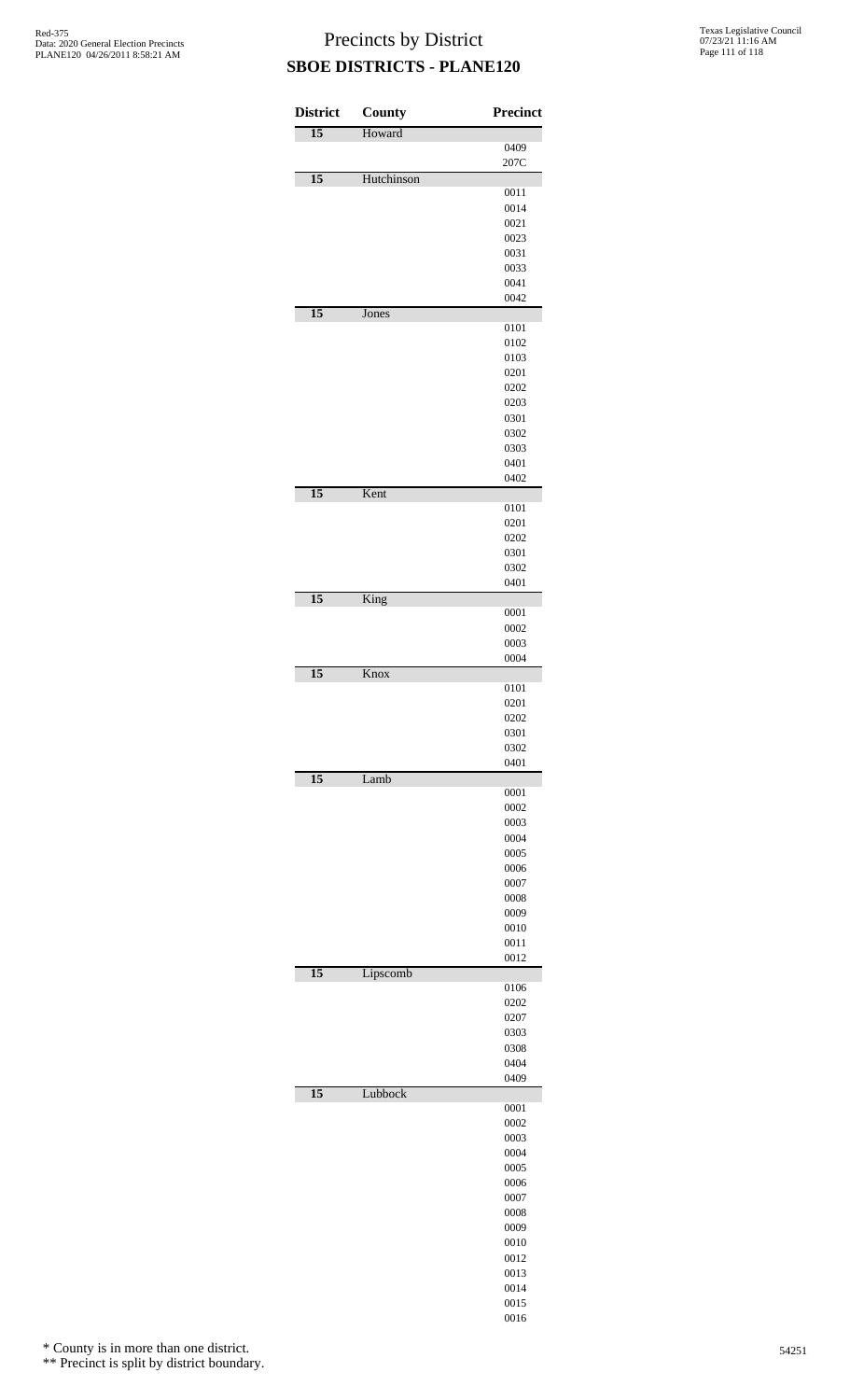| <b>District</b> | <b>County</b> | <b>Precinct</b> |
|-----------------|---------------|-----------------|
| $\overline{15}$ | Lubbock       | 0017            |
|                 |               | 0018            |
|                 |               | 0019            |
|                 |               | 0020            |
|                 |               | 0021<br>0022    |
|                 |               | 0023            |
|                 |               | 0024            |
|                 |               | 0025            |
|                 |               | 0026            |
|                 |               | 0027<br>0028    |
|                 |               | 0029            |
|                 |               | 0030            |
|                 |               | 0031            |
|                 |               | 0033<br>0034    |
|                 |               | 0035            |
|                 |               | 0036            |
|                 |               | 0038            |
|                 |               | 0039            |
|                 |               | 0040<br>0041    |
|                 |               | 0043            |
|                 |               | 0044            |
|                 |               | 0045            |
|                 |               | 0046            |
|                 |               | 0047<br>0049    |
|                 |               | 0050            |
|                 |               | 0051            |
|                 |               | 0052            |
|                 |               | 0053            |
|                 |               | 0054<br>0056    |
|                 |               | 0057            |
|                 |               | 0058            |
|                 |               | 0059            |
|                 |               | 0060<br>0062    |
|                 |               | 0063            |
|                 |               | 0065            |
|                 |               | 0066            |
|                 |               | 0067            |
|                 |               | 0072<br>0075    |
|                 |               | 0076            |
|                 |               | 0078            |
|                 |               | 0092            |
|                 |               | 0096            |
|                 |               | 0102<br>0104    |
|                 |               | 0109            |
|                 |               | 0110            |
|                 |               | 0111            |
|                 |               | 0112            |
|                 |               | 0113<br>0114    |
|                 |               | 0118            |
|                 |               | 0119            |
|                 |               | 0120            |
|                 |               | 0121<br>0122    |
|                 |               | 0123            |
|                 |               | 0124            |
|                 |               | 0125            |
|                 |               | 0126            |
|                 |               | 0127            |
|                 |               | 0128<br>0129    |
|                 |               | 0135            |
|                 |               | 0138            |
|                 |               | 0140            |

\* County is in more than one district.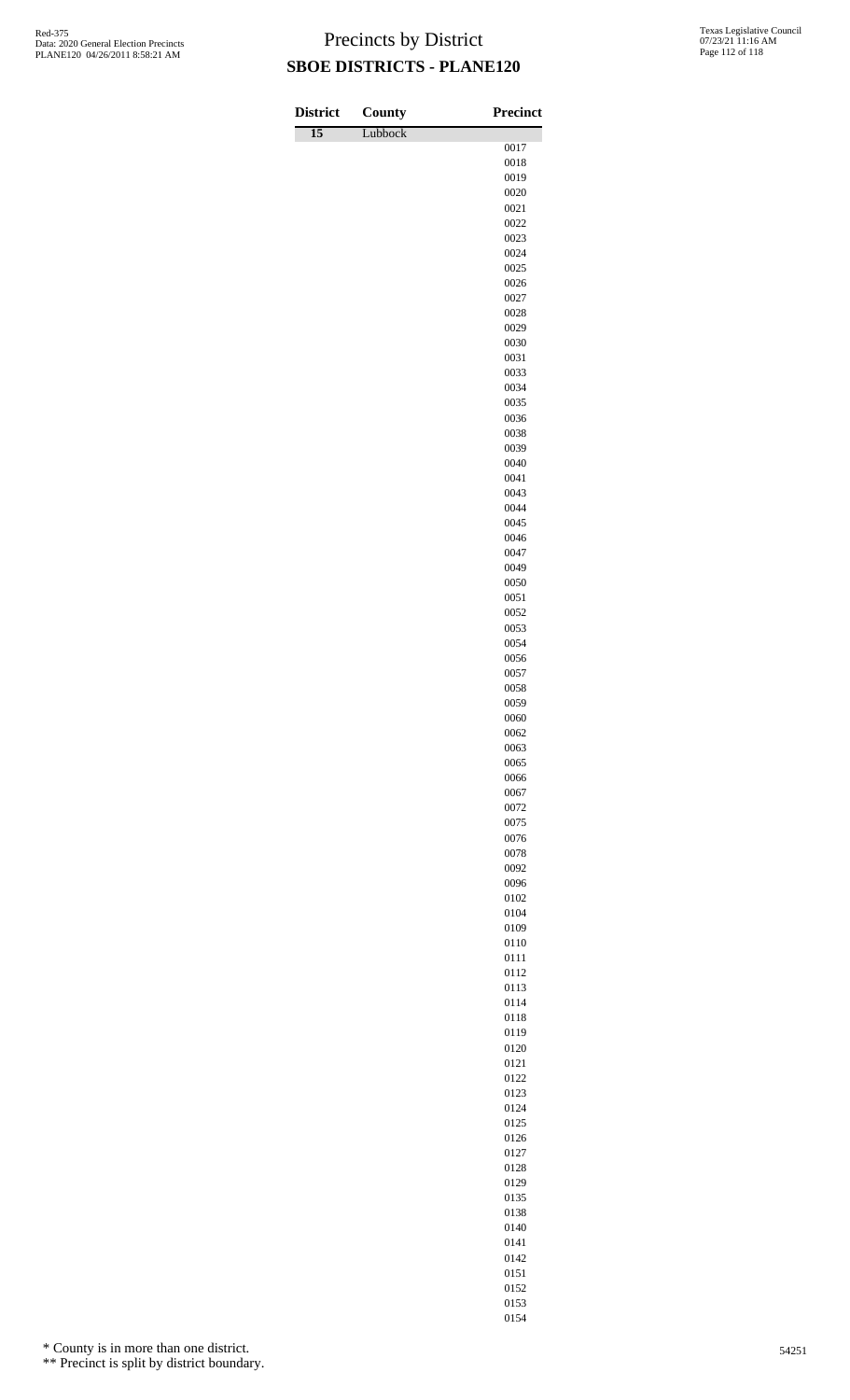| <b>District</b> | County   | <b>Precinct</b> |
|-----------------|----------|-----------------|
| $\overline{15}$ | Lubbock  |                 |
|                 |          | 0155<br>0159    |
|                 |          | 0178            |
| $\overline{15}$ | Lynn     |                 |
|                 |          | 0001            |
|                 |          | 0002<br>0003    |
|                 |          | 0004            |
|                 |          | 0005            |
|                 |          | 0006            |
|                 |          | 0007<br>0008    |
|                 |          | 0009            |
|                 |          | 0010            |
|                 |          | 0011            |
|                 |          | 0012<br>0013    |
|                 |          | 0014            |
| $\overline{15}$ | Martin   |                 |
|                 |          | 0001            |
|                 |          | 0002<br>0003    |
|                 |          | 0004            |
|                 |          | 003A            |
|                 |          | 004A            |
| $\overline{15}$ | Midland  | 0101            |
|                 |          | 0102            |
|                 |          | 0103            |
|                 |          | 0104            |
|                 |          | 0105            |
|                 |          | 0106<br>0107    |
|                 |          | 0108            |
|                 |          | 0109            |
|                 |          | 0110            |
|                 |          | 0201<br>0202    |
|                 |          | 0203            |
|                 |          | 0204            |
|                 |          | 0205            |
|                 |          | 0206<br>0207    |
|                 |          | 0208            |
|                 |          | 0210            |
|                 |          | 0211<br>0212    |
|                 |          | 0302            |
|                 |          | 0303            |
|                 |          | 0304            |
|                 |          | 0305            |
|                 |          | 0306<br>0307    |
|                 |          | 0308            |
|                 |          | 0309            |
|                 |          | 0310            |
|                 |          | 0401<br>0402    |
|                 |          | 0403            |
|                 |          | 0404            |
|                 |          | 0405            |
|                 |          | 0406<br>0407    |
|                 |          | 0408            |
|                 |          | 0409            |
|                 |          | 0410            |
|                 |          | 0411<br>108A    |
|                 |          | 109A            |
|                 |          | 307A            |
|                 |          | 309A            |
|                 |          | 402A            |
| $\overline{15}$ | Mitchell | 0001            |
|                 |          | 0002            |
|                 |          | 0003            |
|                 |          | 0004            |
|                 |          | 0025<br>0046    |

\* County is in more than one district.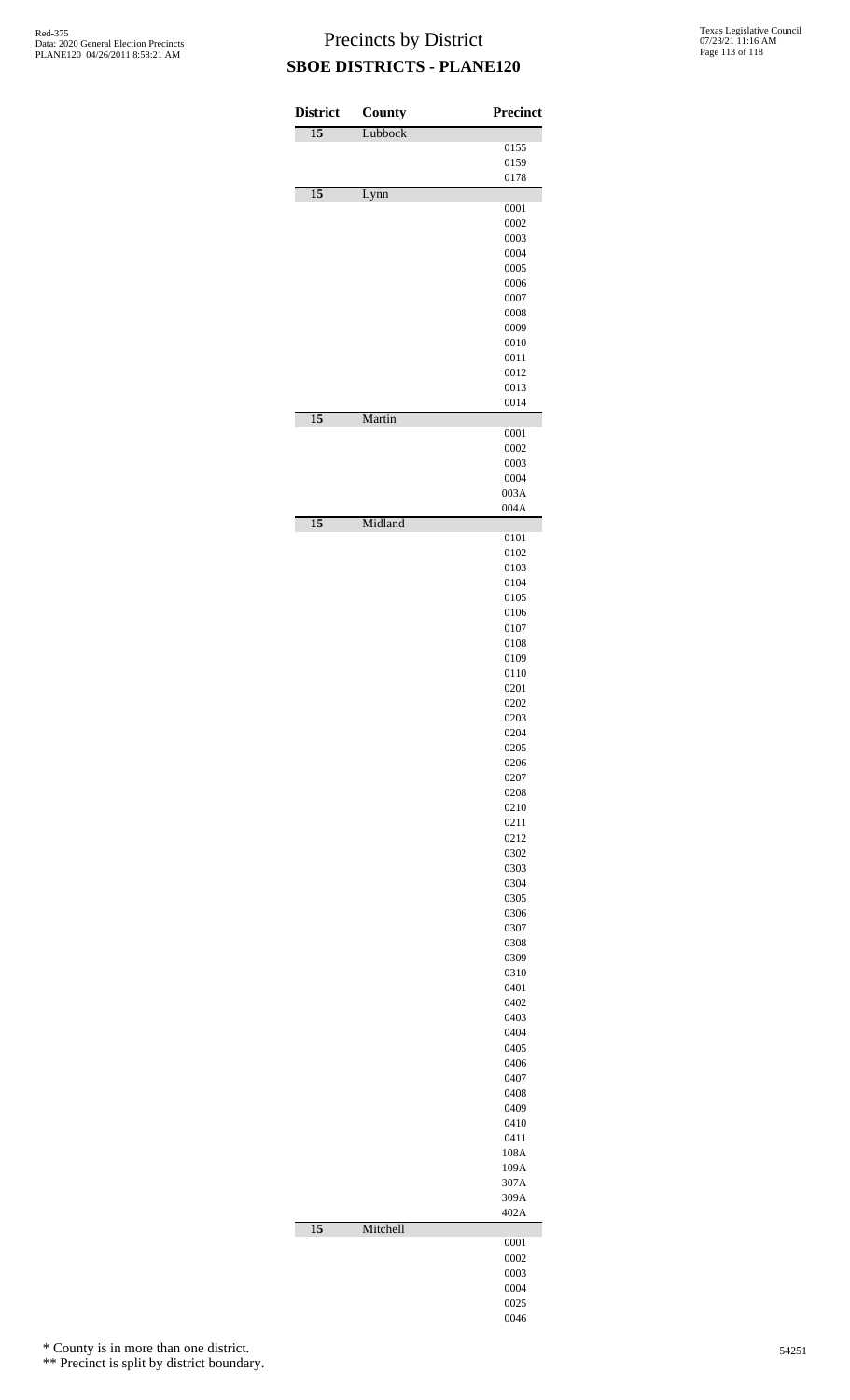| <b>District</b> | County    | <b>Precinct</b> |
|-----------------|-----------|-----------------|
| $\overline{15}$ | Montague  |                 |
|                 |           | 0002            |
|                 |           | 0003            |
|                 |           | 0004<br>0005    |
|                 |           | 0006            |
|                 |           | 0007            |
|                 |           | 0008            |
|                 |           | 0009            |
|                 |           | 0010            |
|                 |           | 0011            |
|                 |           | 0012            |
|                 |           | 0013            |
|                 |           | 0014<br>0015    |
|                 |           | 0016            |
| $\overline{15}$ | Moore     |                 |
|                 |           | 0101            |
|                 |           | 0201            |
|                 |           | 0202<br>0203    |
|                 |           | 0301            |
|                 |           | 0401            |
|                 |           | 0402            |
| $\overline{15}$ | Motley    |                 |
|                 |           | 0001            |
|                 |           | 0002<br>0003    |
|                 |           | 0004            |
|                 |           | 0005            |
|                 |           | 0006            |
| $\overline{15}$ | Nolan     |                 |
|                 |           | 0001<br>0002    |
|                 |           | 0003            |
|                 |           | 0004            |
|                 |           | 0005            |
|                 |           | 0006            |
|                 |           | 0007            |
|                 |           | 0008            |
|                 |           | 0009            |
| $\overline{15}$ | Ochiltree | 0001            |
|                 |           | 0002            |
|                 |           | 0003            |
|                 |           | 0004            |
| $\overline{15}$ | Oldham    |                 |
|                 |           | 0101            |
|                 |           | 0103<br>0202    |
|                 |           | 0203            |
|                 |           | 0303            |
|                 |           | 0403            |
|                 |           | 0404            |
| $\overline{15}$ | Parmer    |                 |
|                 |           | 0101<br>0201    |
|                 |           | 0202            |
|                 |           | 0203            |
|                 |           | 0301            |
|                 |           | 0302            |
|                 |           | 0303            |
|                 |           | 0401            |
| $\overline{15}$ |           | 0402            |
|                 | Potter    | 0121            |
|                 |           | 0122            |
|                 |           | 0123            |
|                 |           | 0124            |
|                 |           | 0125            |
|                 |           | 0126            |
|                 |           | 0221            |
|                 |           | 0222            |
|                 |           | 0223<br>0224    |
|                 |           | 0225            |
|                 |           | 0321            |
|                 |           | 0322            |
|                 |           | 0323            |
|                 |           | 0324            |

\* County is in more than one district.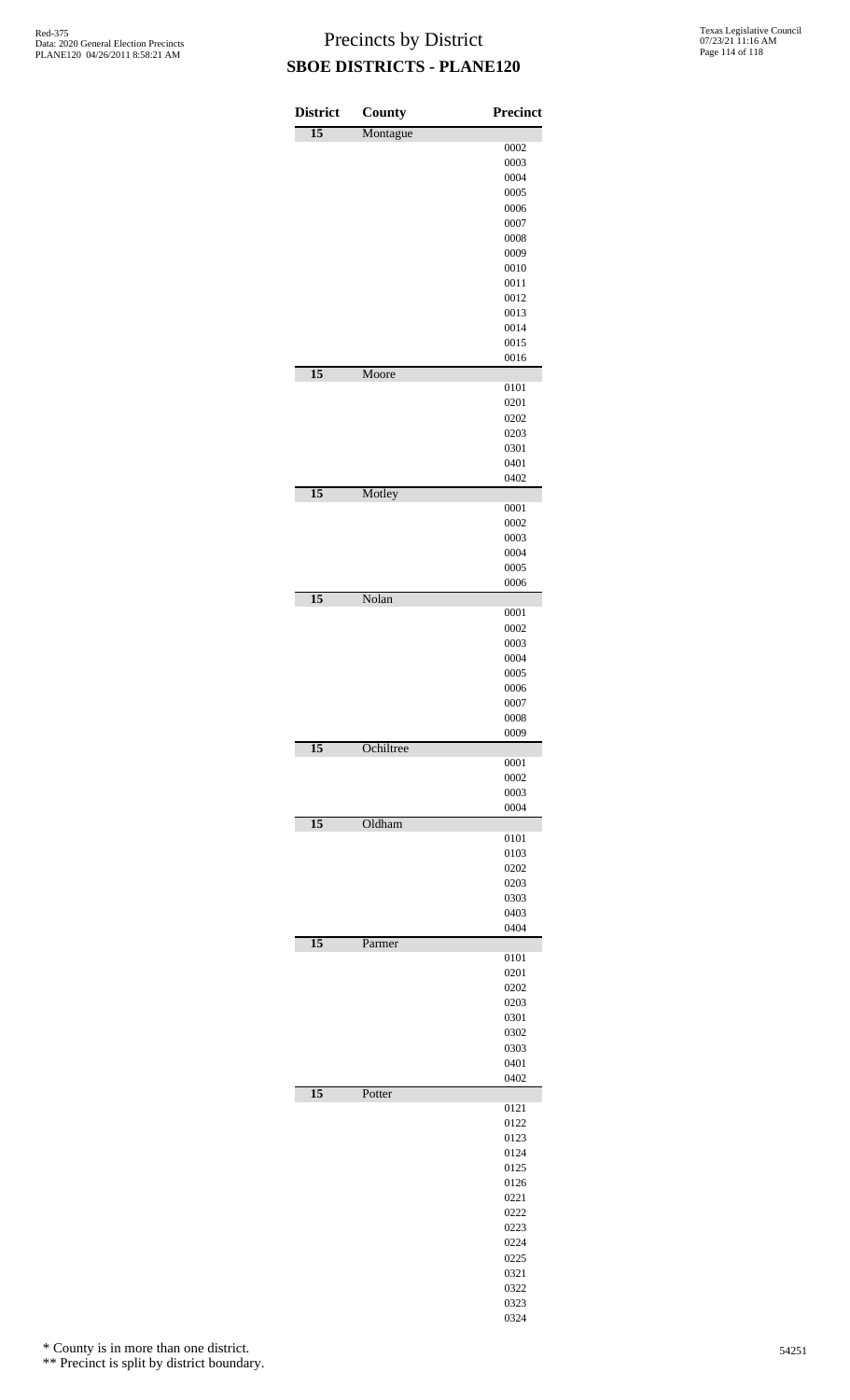| <b>District</b> | <b>County</b> | <b>Precinct</b> |
|-----------------|---------------|-----------------|
| $\overline{15}$ | Potter        |                 |
|                 |               | 0325            |
|                 |               | 0326            |
|                 |               | 0327            |
|                 |               | 0421            |
|                 |               | 0422            |
|                 |               | 0424            |
|                 |               | 0425            |
|                 |               | 0426            |
|                 |               | 0427            |
| $\overline{15}$ | Randall       |                 |
|                 |               | 0110            |
|                 |               | 0111            |
|                 |               | 0112            |
|                 |               | 0114            |
|                 |               | 0123            |
|                 |               | 0208            |
|                 |               | 0220            |
|                 |               | 0222            |
|                 |               | 0227            |
|                 |               | 0228            |
|                 |               | 0230            |
|                 |               | 0305            |
|                 |               | 0306            |
|                 |               | 0307            |
|                 |               | 0309            |
|                 |               | 0324            |
|                 |               | 0325            |
|                 |               | 0415            |
|                 |               | 0418            |
|                 |               | 0421            |
|                 |               | 0426            |
|                 |               | 0429            |
| $\overline{15}$ | Roberts       |                 |
|                 |               | 0001            |
|                 |               | 0002<br>0003    |
|                 |               | $04 - 1$        |
|                 |               | $04 - 2$        |
| 15              | Runnels       |                 |
|                 |               | 0001            |
|                 |               | 0002            |
|                 |               | 0003            |
|                 |               | 0004            |
|                 |               | 0005            |
|                 |               | 0006            |
|                 |               | 0007            |
|                 |               | 0008            |
|                 |               | 0009            |
|                 |               | 0010            |
| $\overline{15}$ | Scurry        |                 |
|                 |               | 0005            |
|                 |               | 0006            |
|                 |               | 0007            |
|                 |               | 0008            |
|                 |               | 0009            |
|                 |               | 0010            |
|                 |               | 0011            |
|                 |               | 0012            |
|                 |               | 0013            |
|                 |               | 0014            |
|                 |               | 0015            |
| $\overline{15}$ | Shackelford   |                 |
|                 |               | 0101            |
|                 |               | 0202            |
|                 |               | 0303            |
|                 |               | 0307            |
|                 |               | 0404            |
|                 |               | 0405            |
|                 |               | 0406            |
| $\overline{15}$ | Sherman       |                 |
|                 |               | 0101            |
|                 |               | 0102            |
|                 |               | 0201            |
|                 |               | 0202            |
|                 |               | 0301            |
|                 |               | 0302            |
| $\overline{15}$ |               | 0401            |
|                 | Sterling      | 0001            |

\* County is in more than one district.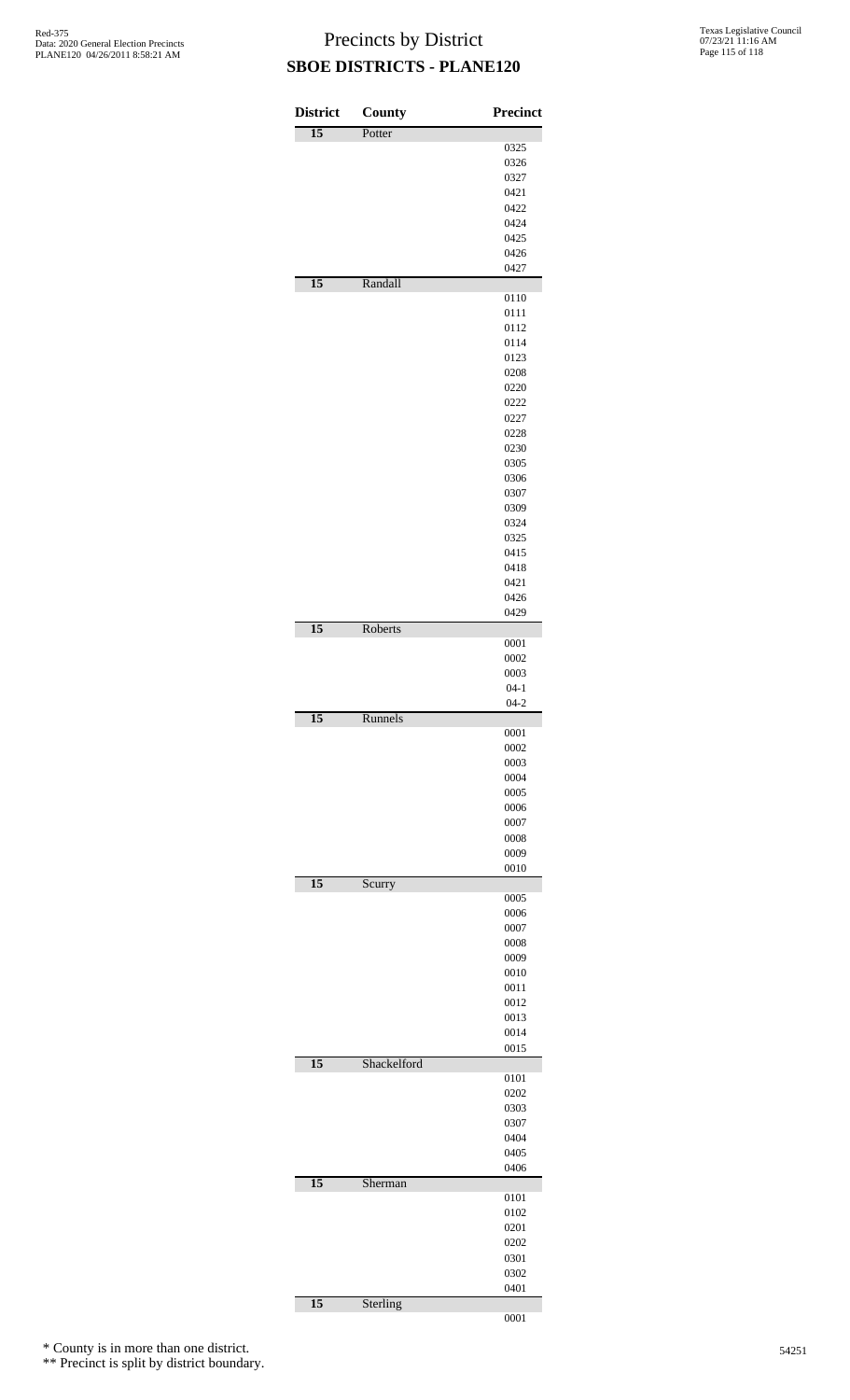| <b>District</b> | County       | <b>Precinct</b> |
|-----------------|--------------|-----------------|
| $\overline{15}$ | Sterling     |                 |
|                 |              | 0002            |
|                 |              | 0003<br>0004    |
| $\overline{15}$ | Stonewall    |                 |
|                 |              | 0001            |
|                 |              | 0002            |
|                 |              | 0003            |
| $\overline{15}$ | Swisher      | 0004            |
|                 |              | 0001            |
|                 |              | 0002            |
|                 |              | 0003            |
|                 |              | 0004            |
|                 |              | 0006            |
|                 |              | 0007<br>0009    |
|                 |              | 0011            |
| $\overline{15}$ | Taylor       |                 |
|                 |              | 0101            |
|                 |              | 0102            |
|                 |              | 0103            |
|                 |              | 0104<br>0105    |
|                 |              | 0106            |
|                 |              | 0107            |
|                 |              | 0108            |
|                 |              | 0109            |
|                 |              | 0110            |
|                 |              | 0201            |
|                 |              | 0202<br>0203    |
|                 |              | 0204            |
|                 |              | 0205            |
|                 |              | 0206            |
|                 |              | 0207            |
|                 |              | 0301            |
|                 |              | 0302            |
|                 |              | 0303<br>0304    |
|                 |              | 0305            |
|                 |              | 0306            |
|                 |              | 0307            |
|                 |              | 0308            |
|                 |              | 0401            |
|                 |              | 0402<br>0403    |
|                 |              | 0404            |
|                 |              | 0405            |
|                 |              | 0406            |
|                 |              | 0407            |
|                 |              | 0408            |
| $\overline{15}$ | Terry        | 0409            |
|                 |              | 0101            |
|                 |              | 0102            |
|                 |              | 0201            |
|                 |              | 0202            |
|                 |              | 0301<br>0401    |
|                 |              | 0402            |
| $\overline{15}$ | Throckmorton |                 |
|                 |              | 0001            |
|                 |              | 0002            |
|                 |              | 3003<br>4005    |
|                 |              | 4006            |
| $\overline{15}$ | Tom Green    |                 |
|                 |              | 0106            |
|                 |              | 0107            |
|                 |              | 0108            |
|                 |              | 0112<br>0114    |
|                 |              | 0124            |
|                 |              | 0137            |
|                 |              | 0144            |
|                 |              | 0146            |
|                 |              | 0213            |
|                 |              | 0215            |

\* County is in more than one district.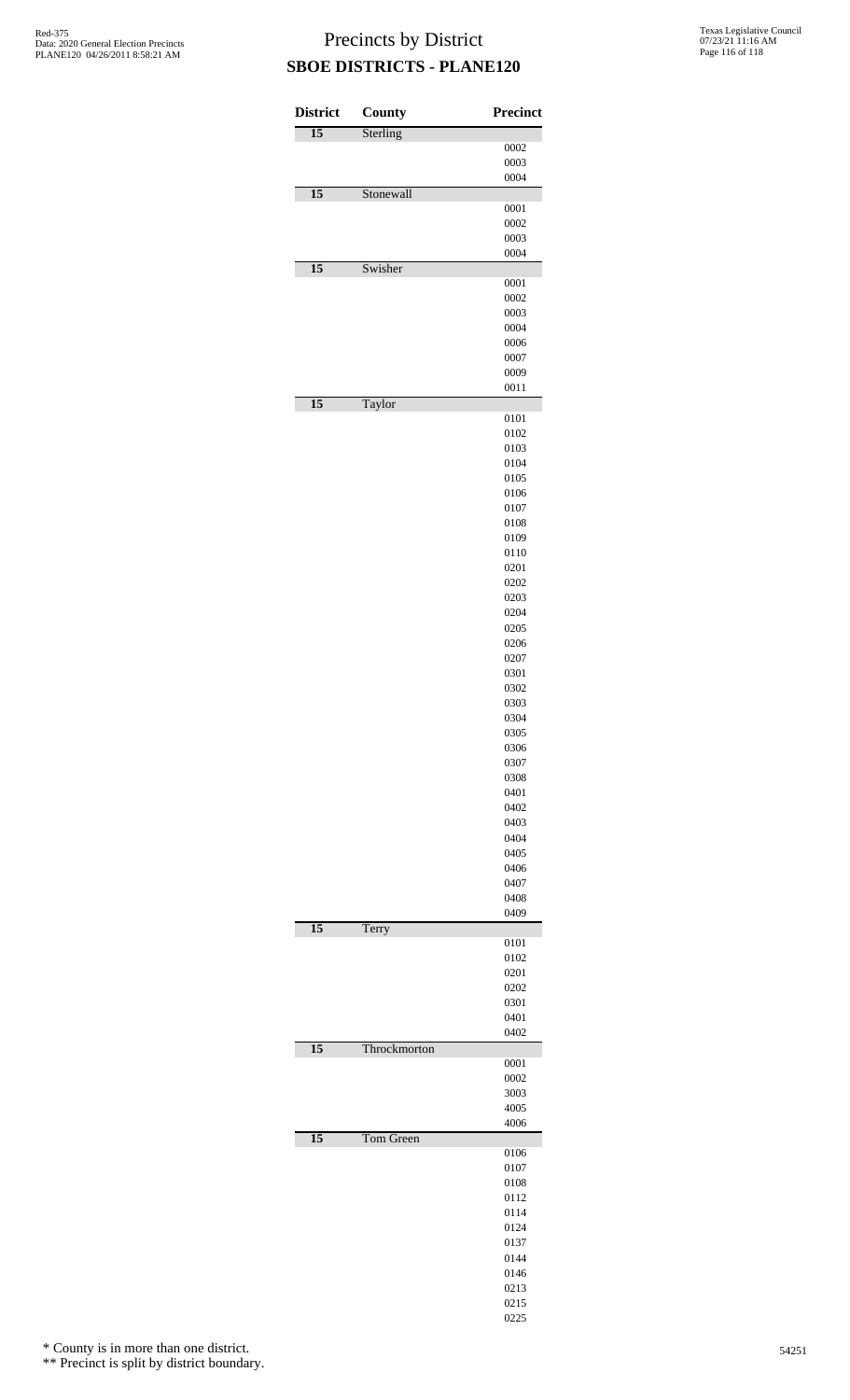| <b>District</b><br>$\overline{15}$ | County<br>Tom Green | <b>Precinct</b> |
|------------------------------------|---------------------|-----------------|
|                                    |                     | 0228            |
|                                    |                     | 0230            |
|                                    |                     | 0241<br>0304    |
|                                    |                     | 0305            |
|                                    |                     | 0306            |
|                                    |                     | 0308            |
|                                    |                     | 0319            |
|                                    |                     | 0327<br>0348    |
|                                    |                     | 0351            |
|                                    |                     | 0358            |
|                                    |                     | 0401            |
|                                    |                     | 0402            |
|                                    |                     | 0420<br>0421    |
|                                    |                     | 0422            |
|                                    |                     | 0423            |
|                                    |                     | 0424            |
|                                    |                     | 0434            |
|                                    |                     | 0435<br>0436    |
| $\overline{15}$                    | Wheeler             |                 |
|                                    |                     | 0001            |
|                                    |                     | 0002<br>0003    |
|                                    |                     | 0004            |
|                                    |                     | 0005            |
|                                    |                     | 0006            |
|                                    |                     | 0007            |
|                                    |                     | 0008<br>0009    |
|                                    |                     | 0010            |
| $\overline{15}$                    | Wichita             |                 |
|                                    |                     | 0101<br>0102    |
|                                    |                     | 0103            |
|                                    |                     | 0104            |
|                                    |                     | 0105            |
|                                    |                     | 0106            |
|                                    |                     | 0107<br>0108    |
|                                    |                     | 0109            |
|                                    |                     | 0110            |
|                                    |                     | 0111            |
|                                    |                     | 0112            |
|                                    |                     | 0113<br>0114    |
|                                    |                     | 0115            |
|                                    |                     | 0116            |
|                                    |                     | 0117            |
|                                    |                     | 0201            |
|                                    |                     | 0202<br>0203    |
|                                    |                     | 0204            |
|                                    |                     | 0205            |
|                                    |                     | 0206            |
|                                    |                     | 0207            |
|                                    |                     | 0208<br>0209    |
|                                    |                     | 0210            |
|                                    |                     | 0211            |
|                                    |                     | 0301            |
|                                    |                     | 0302            |
|                                    |                     | 0303<br>0304    |
|                                    |                     | 0305            |
|                                    |                     | 0306            |
|                                    |                     | 0307            |
|                                    |                     | 0308            |
|                                    |                     | 0309<br>0310    |
|                                    |                     | 0311            |
|                                    |                     | 0312            |
|                                    |                     | 0313            |
|                                    |                     | 0314            |
|                                    |                     | 0315            |
|                                    |                     | 0316            |

\* County is in more than one district.